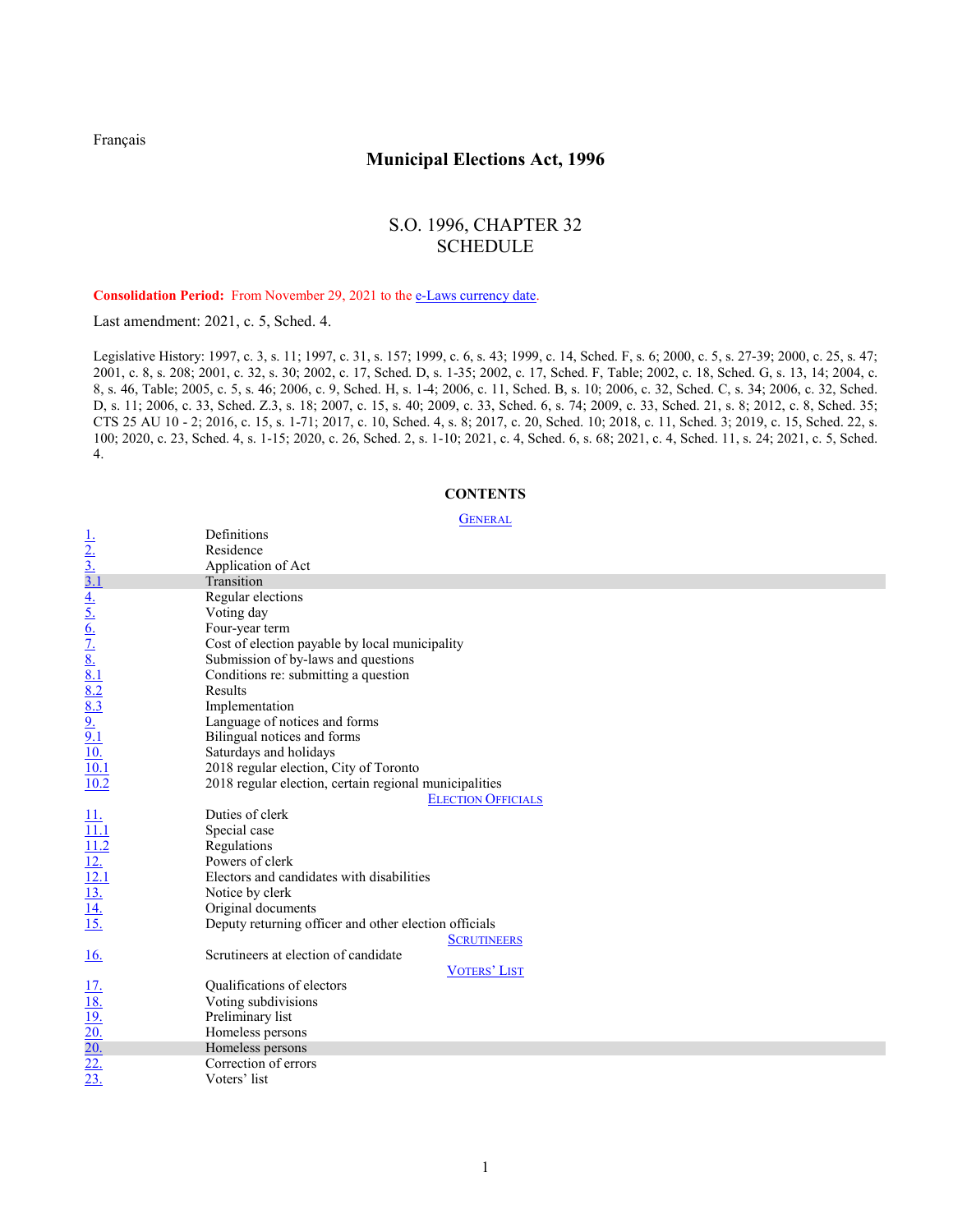| $\frac{24.}{25.}$ $\frac{26.}{27.}$ $\frac{27.}{28.}$                                                                                                                                                                                                                        | Application for change re own name<br>Removal of deceased person's name from voters' list<br>Clerk's decision final |  |
|------------------------------------------------------------------------------------------------------------------------------------------------------------------------------------------------------------------------------------------------------------------------------|---------------------------------------------------------------------------------------------------------------------|--|
|                                                                                                                                                                                                                                                                              | List of changes                                                                                                     |  |
|                                                                                                                                                                                                                                                                              | List of changes<br>Voters' list                                                                                     |  |
|                                                                                                                                                                                                                                                                              |                                                                                                                     |  |
|                                                                                                                                                                                                                                                                              | <b>CANDIDATES</b>                                                                                                   |  |
|                                                                                                                                                                                                                                                                              | Who may be nominated                                                                                                |  |
|                                                                                                                                                                                                                                                                              | Employee of municipality or local board                                                                             |  |
|                                                                                                                                                                                                                                                                              | Nomination day                                                                                                      |  |
|                                                                                                                                                                                                                                                                              | Notice                                                                                                              |  |
|                                                                                                                                                                                                                                                                              | Filing of nomination                                                                                                |  |
|                                                                                                                                                                                                                                                                              | Certificate, permitted amount of candidate's expenses                                                               |  |
|                                                                                                                                                                                                                                                                              | Certificate, permitted amount of contributions to a candidate's own campaign                                        |  |
| $\frac{29.4 \underline{30}}{30.4 \underline{31}} \cdot \frac{32.4 \underline{33}}{33.0 \underline{33.0 \underline{33.0 \underline{33.1}}} \cdot \frac{33.0 \underline{33.0 \underline{33.1}}}{33.4 \underline{35.6 \underline{37.}} \cdot \underline{38.39 \underline{39.}}$ | Notice of penalties                                                                                                 |  |
|                                                                                                                                                                                                                                                                              | Refund                                                                                                              |  |
|                                                                                                                                                                                                                                                                              | Examination of nominations                                                                                          |  |
|                                                                                                                                                                                                                                                                              | Withdrawal of nominations                                                                                           |  |
|                                                                                                                                                                                                                                                                              | Acclamations                                                                                                        |  |
|                                                                                                                                                                                                                                                                              | Appointment to fill vacancy on school board                                                                         |  |
|                                                                                                                                                                                                                                                                              | Death or ineligibility of candidate                                                                                 |  |
|                                                                                                                                                                                                                                                                              | <b>BEFORE VOTING DAY</b>                                                                                            |  |
|                                                                                                                                                                                                                                                                              | Notice of election information                                                                                      |  |
|                                                                                                                                                                                                                                                                              | <b>Ballots</b>                                                                                                      |  |
|                                                                                                                                                                                                                                                                              | By-laws re voting and vote-counting equipment, alternative voting methods                                           |  |
|                                                                                                                                                                                                                                                                              | Advance vote                                                                                                        |  |
| $\frac{40.41}{42.42.43}$<br>$\frac{43.44}{45.45}$                                                                                                                                                                                                                            | Appointment of voting proxy                                                                                         |  |
|                                                                                                                                                                                                                                                                              | Number and location of voting places                                                                                |  |
|                                                                                                                                                                                                                                                                              | <b>VOTING PROCEDURE</b>                                                                                             |  |
|                                                                                                                                                                                                                                                                              | Hours of voting, location                                                                                           |  |
|                                                                                                                                                                                                                                                                              | Who may remain in voting place                                                                                      |  |
|                                                                                                                                                                                                                                                                              | Prohibition                                                                                                         |  |
|                                                                                                                                                                                                                                                                              | Secrecy                                                                                                             |  |
|                                                                                                                                                                                                                                                                              | Elector's absence from work                                                                                         |  |
|                                                                                                                                                                                                                                                                              |                                                                                                                     |  |
|                                                                                                                                                                                                                                                                              | Elector's right to vote                                                                                             |  |
| $\frac{46.47}{48.49.6}$<br>$\frac{49.50}{51.52.53.6}$                                                                                                                                                                                                                        | Voting procedure                                                                                                    |  |
|                                                                                                                                                                                                                                                                              | Emergency                                                                                                           |  |
|                                                                                                                                                                                                                                                                              | <b>COUNTING OF VOTES</b>                                                                                            |  |
| $\frac{54}{55}$                                                                                                                                                                                                                                                              | Counting of votes                                                                                                   |  |
|                                                                                                                                                                                                                                                                              | Delivery of statement and ballot box to clerk                                                                       |  |
|                                                                                                                                                                                                                                                                              | <b>RECOUNTS</b>                                                                                                     |  |
|                                                                                                                                                                                                                                                                              | Recount, tied vote                                                                                                  |  |
|                                                                                                                                                                                                                                                                              | Recount for municipality, local board or Minister                                                                   |  |
|                                                                                                                                                                                                                                                                              | Application for order for recount                                                                                   |  |
| $\frac{56}{57}$<br>$\frac{58}{59}$<br>$\frac{60}{61}$<br>$\frac{61}{62}$<br>$\frac{63}{64}$                                                                                                                                                                                  | Inclusion of related recount                                                                                        |  |
|                                                                                                                                                                                                                                                                              | Manner of doing recount                                                                                             |  |
|                                                                                                                                                                                                                                                                              | Who may be present at recount, election to office                                                                   |  |
|                                                                                                                                                                                                                                                                              | Duty of clerk                                                                                                       |  |
|                                                                                                                                                                                                                                                                              | Application for judicial recount                                                                                    |  |
|                                                                                                                                                                                                                                                                              | Right to sit pending final disposition                                                                              |  |
|                                                                                                                                                                                                                                                                              | <b>BY-ELECTIONS</b>                                                                                                 |  |
| <u>65.</u>                                                                                                                                                                                                                                                                   | By-elections                                                                                                        |  |
|                                                                                                                                                                                                                                                                              | <b>CONTROVERTED ELECTIONS</b>                                                                                       |  |
|                                                                                                                                                                                                                                                                              | Application                                                                                                         |  |
|                                                                                                                                                                                                                                                                              | Disclaimer before application                                                                                       |  |
|                                                                                                                                                                                                                                                                              | Substitution of applicant                                                                                           |  |
|                                                                                                                                                                                                                                                                              | Appeal                                                                                                              |  |
| $\frac{83.}{84.}$<br>$\frac{85.}{86.}$                                                                                                                                                                                                                                       | Matters pending appeal                                                                                              |  |
| <b>ELECTION RECORDS</b>                                                                                                                                                                                                                                                      |                                                                                                                     |  |
| <u>88.</u>                                                                                                                                                                                                                                                                   | 120-day retention period                                                                                            |  |
|                                                                                                                                                                                                                                                                              | <b>THE ELECTION CAMPAIGN</b>                                                                                        |  |
| 88.1                                                                                                                                                                                                                                                                         | Access to residential premises                                                                                      |  |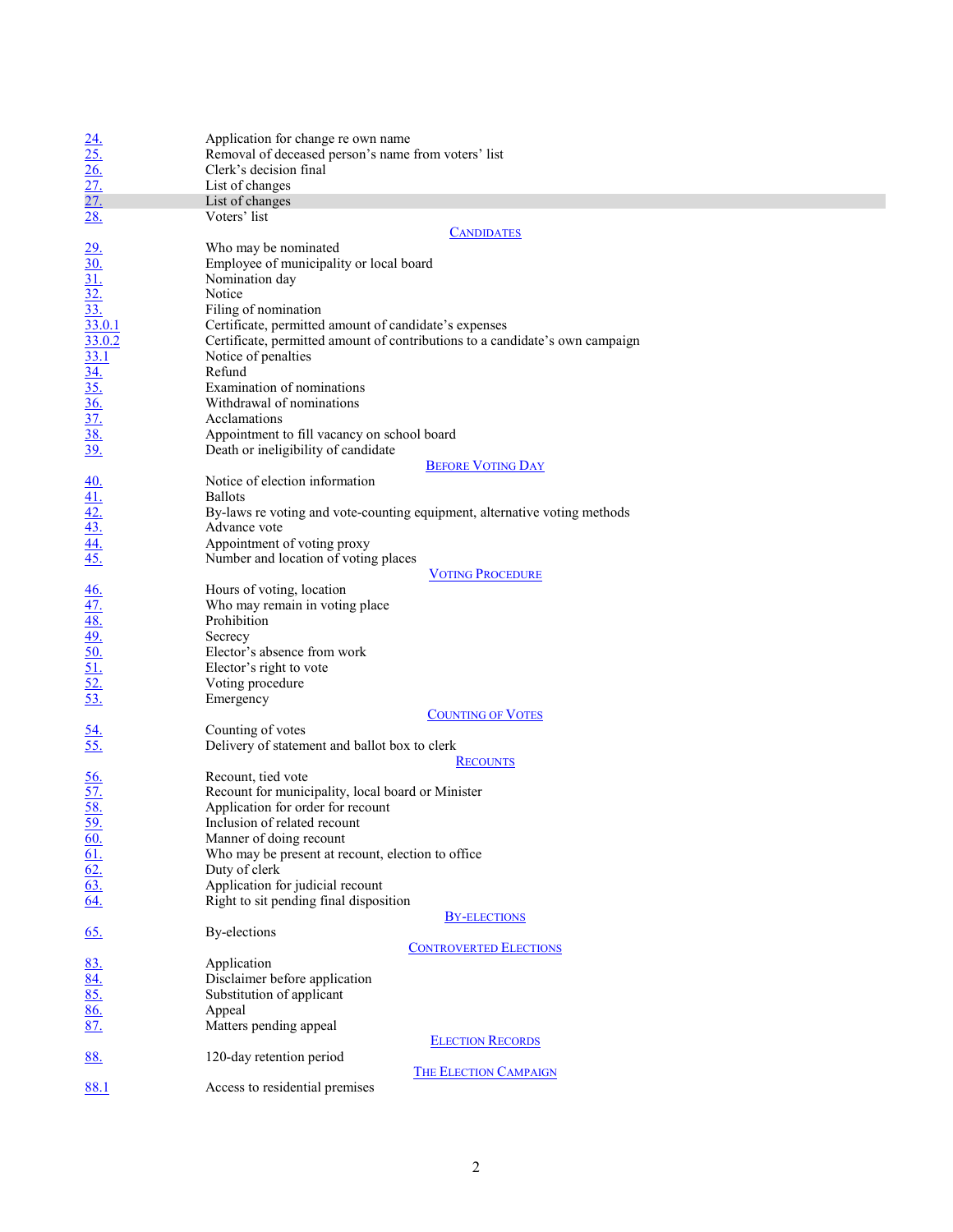| 88.2            | Display of signs at residential premises                                    |
|-----------------|-----------------------------------------------------------------------------|
| 88.3            | Candidates' election campaign advertisements                                |
| 88.4            | Third party advertisements                                                  |
| 88.5            | Mandatory information in third party advertisements                         |
| 88.6            | Registration of third party advertisers                                     |
| 88.7            | Municipal authority to remove advertisements                                |
|                 | <b>CAMPAIGN CONTRIBUTIONS</b>                                               |
| 88.8            | Contributions to candidates                                                 |
| 88.9            | Maximum contributions to candidates                                         |
| 88.9.1          | Maximum contributions to a candidate's own election campaign                |
| 88.10           | Fund-raising for candidates                                                 |
| 88.11           | Rebate of contributions to candidates                                       |
| 88.12           | Contributions to registered third parties                                   |
| 88.13           | Maximum contributions to registered third parties                           |
| 88.14           | Fund-raising for registered third parties                                   |
| 88.15           | What constitutes a contribution                                             |
| 88.16           | Restriction: use of own money                                               |
| 88.17           | Campaign account loans                                                      |
| 88.18           | Use of municipal, board resources                                           |
|                 | <b>CAMPAIGN EXPENSES</b>                                                    |
| 88.19           | What constitutes an expense                                                 |
| 88.20           | Candidates' expenses                                                        |
| 88.21           | Registered third parties' expenses                                          |
|                 | <b>DUTIES OF CANDIDATES AND REGISTERED THIRD PARTIES</b>                    |
| 88.22           | Duties of candidates                                                        |
| 88.23           | Effect of default by candidate                                              |
| 88.24           | Election campaign period for candidates                                     |
| 88.25           | Candidates' financial statements, etc.                                      |
| 88.26           | Duties of registered third parties                                          |
| 88.27           | Effect of default by registered third party                                 |
| 88.28           | Campaign period for registered third parties                                |
| 88.29           | Financial statements, etc., of registered third parties                     |
| 88.30           | Filing dates and reporting periods for candidates, registered third parties |
| 88.31           | Treatment of surplus and deficit                                            |
| 88.32           | Return of surplus for subsequent expenses                                   |
|                 | <b>COMPLIANCE AUDITS AND REVIEWS OF CONTRIBUTIONS</b>                       |
| 88.33           | Compliance audit of candidates' campaign finances                           |
| 88.34           | Review of contributions to candidates                                       |
| 88.35           | Compliance audit of registered third parties                                |
| 88.36           | Review of contributions to registered third parties                         |
| 88.37           | Compliance audit committee                                                  |
|                 | <b>OFFENCES, PENALTIES AND ENFORCEMENT</b>                                  |
| <u>89.</u>      | Offences                                                                    |
| 90.             | Corrupt practices: certain offences committed knowingly                     |
| 91.             | Corrupt practice and ineligibility for office                               |
|                 | Offences re campaign finances                                               |
| $\frac{92}{93}$ | Obstruction, etc.                                                           |
| 94.             | General offence                                                             |
| 94.1            | General penalty, individual                                                 |
| 94.2            | Limitation period                                                           |
|                 | <b>REGULATIONS</b>                                                          |
|                 | Regulations                                                                 |
| $\frac{95}{96}$ | Transitional regulations, municipal restructuring                           |
|                 |                                                                             |

# GENERAL

## <span id="page-2-0"></span>**Definitions**

<span id="page-2-1"></span>**1** (1) In this Act,

"by-election" means an election other than a regular election; ("élection partielle")

"candidate" means a person who has been nominated under section 33; ("candidat")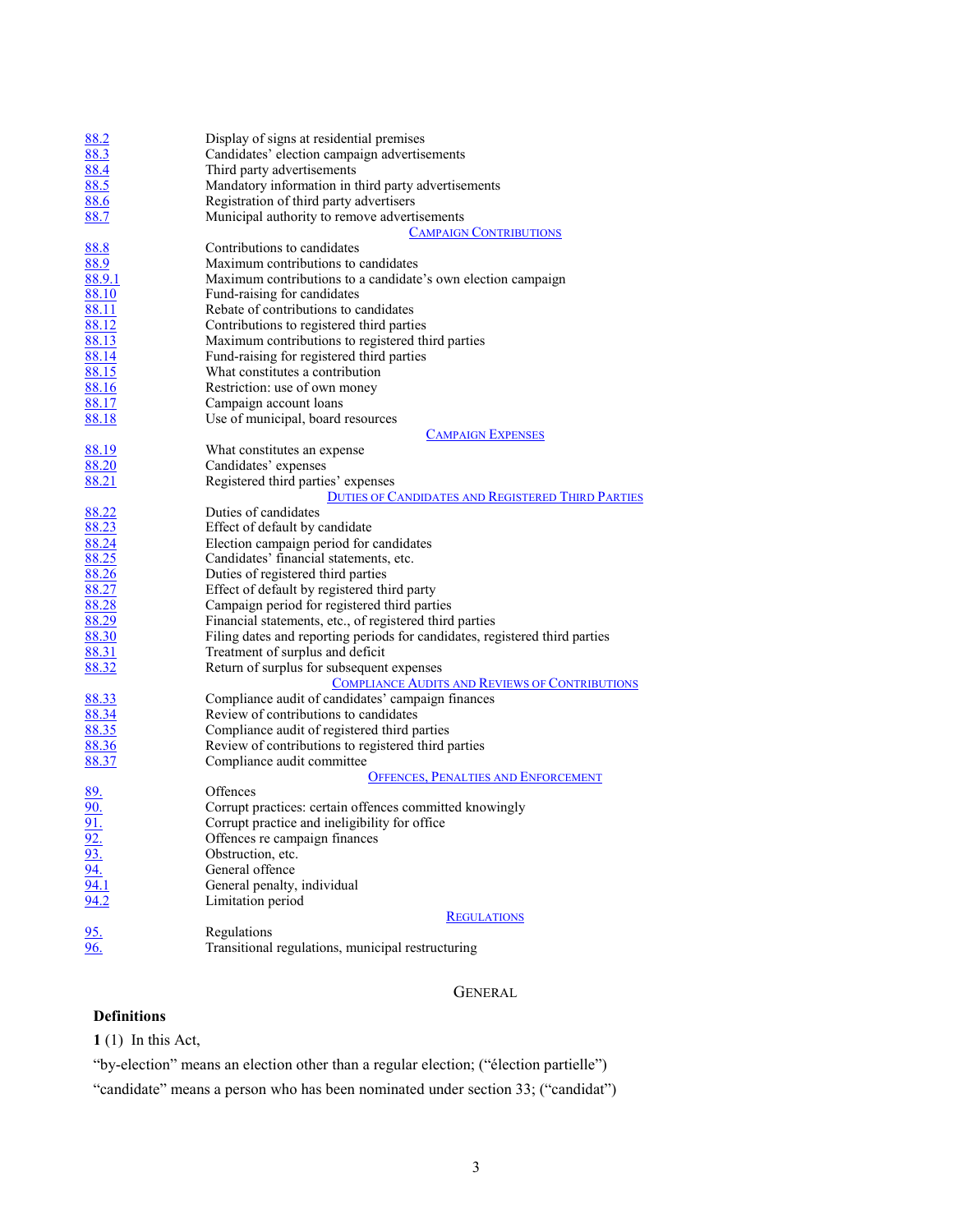"certified candidate" means a candidate whose nomination has been certified under section 35; ("candidat certifié")

**Note: On January 1, 2023, the day named by proclamation of the Lieutenant Governor, subsection 1 (1) of the Act is amended by adding the following definition: (See: 2020, c. 23, Sched. 4, s. 1)**

"Chief Electoral Officer" means the Chief Electoral Officer who holds office under the *Election Act*; ("directeur général des élections")

"clerk" means the clerk of a municipality; ("secrétaire")

"compliance audit committee" means, in relation to a municipality or local board, the committee established under section 88.37; ("comité de vérification de conformité")

"fund-raising function" means an event or activity,

- (a) held by a candidate or under a candidate's direction for the purpose of raising funds for his or her election campaign, or
- (b) held by a registered third party or under its direction for the purpose of raising funds in relation to third party advertisements; ("activité de financement")

"local board" means a local board as defined in the *Municipal Affairs Act*, including a police village; ("conseil local")

"locality" means territory without municipal organization that is deemed to be a district municipality under the *Education Act*; ("localité")

"office" means an office to which election is governed by this Act; ("poste")

- "owner or tenant", in relation to an election, means a person who is the owner or tenant shown on the assessment roll of land assessed under the *Assessment Act* and a non-residential tenant of land assessed under the *Assessment Act*, whether or not the tenant is shown on the assessment roll, but does not include an owner or tenant of land who is entitled to use the land under a time share contract unless the person is entitled to use the land,
	- (a) on voting day, or
	- (b) for a period of six weeks or more during the calendar year in which voting day of the election is held; ("propriétaire ou locataire")

**Note: On January 1, 2023, the day named by proclamation of the Lieutenant Governor, subsection 1 (1) of the Act is amended by adding the following definition: (See: 2020, c. 23, Sched. 4, s. 1)**

"permanent register of electors" means the permanent register of electors for Ontario established and maintained by the Chief Electoral Officer under section 17.1 of the *Election Act*; ("registre permanent des électeurs")

"prescribed" means prescribed by the Minister; ("prescrit")

"qualifying address" means the address that qualifies an elector under section 17; ("adresse habilitante")

"registered third party" means, in relation to an election in a municipality, an individual, corporation or trade union that is registered under section 88.6; ("tiers inscrit")

"restricted period for third party advertisements" means the period described in subsection 88.4 (2); ("période de restriction pour la publicité de tiers")

"tenant" includes an occupant and a person in possession other than the owner; ("locataire")

"third party advertisement" means an advertisement in any broadcast, print, electronic or other medium that has the purpose of promoting, supporting or opposing,

(a) a candidate, or

(b) a "yes" or "no" answer to a question referred to in subsection  $8(1)$ ,  $(2)$  or  $(3)$ ,

but does not include an advertisement by or under the direction of a candidate or an advertisement described in subsection (2) or (2.1); ("publicité de tiers)

"time share contract" means a contract by which a person acquires the right to use a property for residential purposes,

- (a) for a period of time each year, or other interval, and
- (b) as part of a plan that provides for the use of the property to circulate among persons participating in the plan; ("contrat de multipropriété")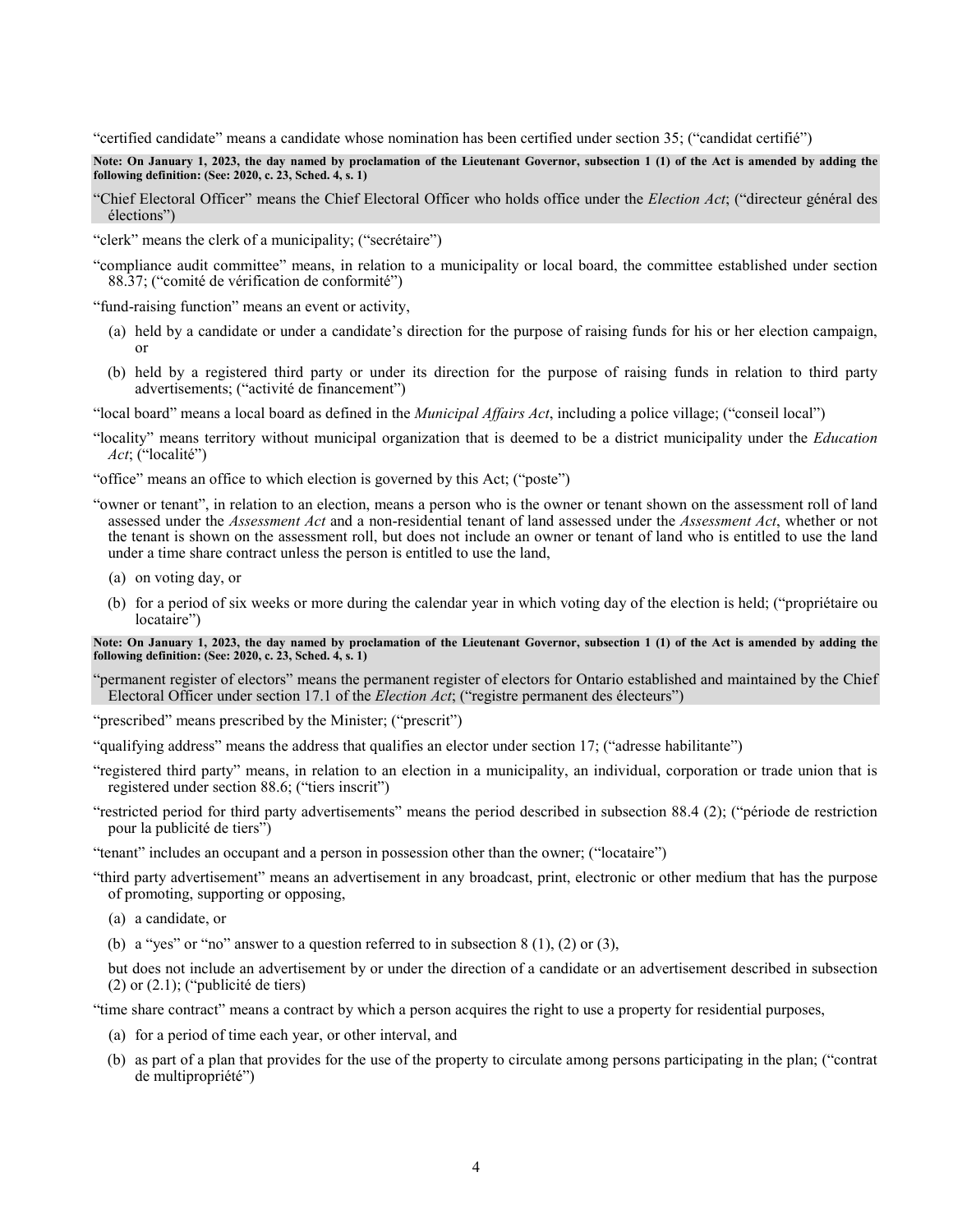- "trade union" means a trade union as defined in the *Labour Relations Act, 1995* or the *Canada Labour Code* (Canada) and includes a central, regional or district labour council in Ontario; ("syndicat")
- "voting day" means the day on which the final vote is to be taken in an election. ("jour du scrutin") 1996, c. 32, Sched., s. 1; 1997, c. 31, s. 157 (1); 2002, c. 17, Sched. D, s. 1; 2002, c. 17, Sched. F, Table; 2009, c. 33, Sched. 21, s. 8 (1); 2016, c. 15, s. 1 (1-6); 2020, c. 26, Sched. 2, s. 1.

## **Interpretation: presiding judge**

(1.1) A reference in this Act to a presiding judge means a judge or a justice of the peace. 2009, c. 33, Sched. 21, s. 8 (2).

#### **Deemed exception, third party advertisement**

(2) An advertisement is deemed not to be a third party advertisement for the purposes of this Act if the person or entity that causes the advertisement to appear in any broadcast, print, electronic or other medium incurs no expenses in relation to the advertisement. 2016, c. 15, s. 1 (7).

#### **Same**

(2.1) An advertisement is deemed not to be a third party advertisement for the purposes of this Act when it is given or transmitted by an individual to his or her employees, by a corporation to its shareholders, directors, members or employees or by a trade union to its members or employees. 2016, c. 15, s. 1 (7).

### **Corporations deemed to be single corporation**

(3) For the purposes of this Act, two or more corporations are deemed to be a single corporation,

- (a) if one of the corporations controls the others, either directly or indirectly; or
- (b) if all of the corporations are owned or controlled by the same person or group of persons, either directly or indirectly. 2016, c. 15, s. 1 (8).

#### **Section Amendments with date in force (d/m/y)**

1997, c. 3, s. 11 (1) - 24/04/1997; 1997, c. 31, s. 157 (1) - 01/01/1998

[2002, c. 17, Sched.](http://www.ontario.ca/laws/statute/S02017#schedds1s1) D, s. 1 (1, 2) - 01/01/2003[; 2002, c. 17, Sched. F, Table](http://www.ontario.ca/laws/statute/S02017#schedfs2) - 01/01/2003

2009, c. 33, [Sched. 21, s. 8 \(1, 2\)](http://www.ontario.ca/laws/statute/S09033#sched21s8s1) - 01/01/2010

2016, c. [15, s. 1 \(1, 2, 4, 5, 8\)](http://www.ontario.ca/laws/statute/S16015#s1s1) - 09/06/2016; 2016, [c. 15, s. 1 \(3, 6, 7\)](http://www.ontario.ca/laws/statute/S16015#s1s3) - 01/04/2018

[2020, c. 23, Sched.](http://www.ontario.ca/laws/statute/S20023#sched4s1) 4, s. 1 - 01/01/2023[; 2020, c. 26, Sched. 2, s. 1 \(1, 2\)](http://www.ontario.ca/laws/statute/S20026#sched2s1s1) - 20/11/2020

## **Residence**

<span id="page-4-0"></span>**2** (1) For the purposes of this Act, a person's residence is the permanent lodging place to which, whenever absent, he or she intends to return. 1996, c. 32, Sched., s. 2 (1).

### **Rules**

(2) The following rules apply in determining a person's residence:

- 1. A person may only have one residence at a time.
- 2. The place where a person's family resides is also his or her residence, unless he or she moves elsewhere with the intention of changing his or her permanent lodging place.
- 3. If a person has no other permanent lodging place, the place where he or she occupies a room or part of a room as a regular lodger or to which he or she habitually returns is his or her residence. 1996, c. 32, Sched., s. 2 (2).

#### **Exception, students**

(2.1) Despite paragraph 1 of subsection (2), a person may have residences in two local municipalities at the same time if,

- (a) the person lives in one of the local municipalities in order to attend an educational institution, but not with the intention of changing his or her permanent lodging place; and
- (b) the person's permanent lodging place is in the other local municipality. 2009, c. 33, Sched. 21, s. 8 (3).

#### **Rules if no permanent lodging place**

(3) If a person has no permanent lodging place as described in subsections (1) and (2), the following rules apply in determining his or her residence: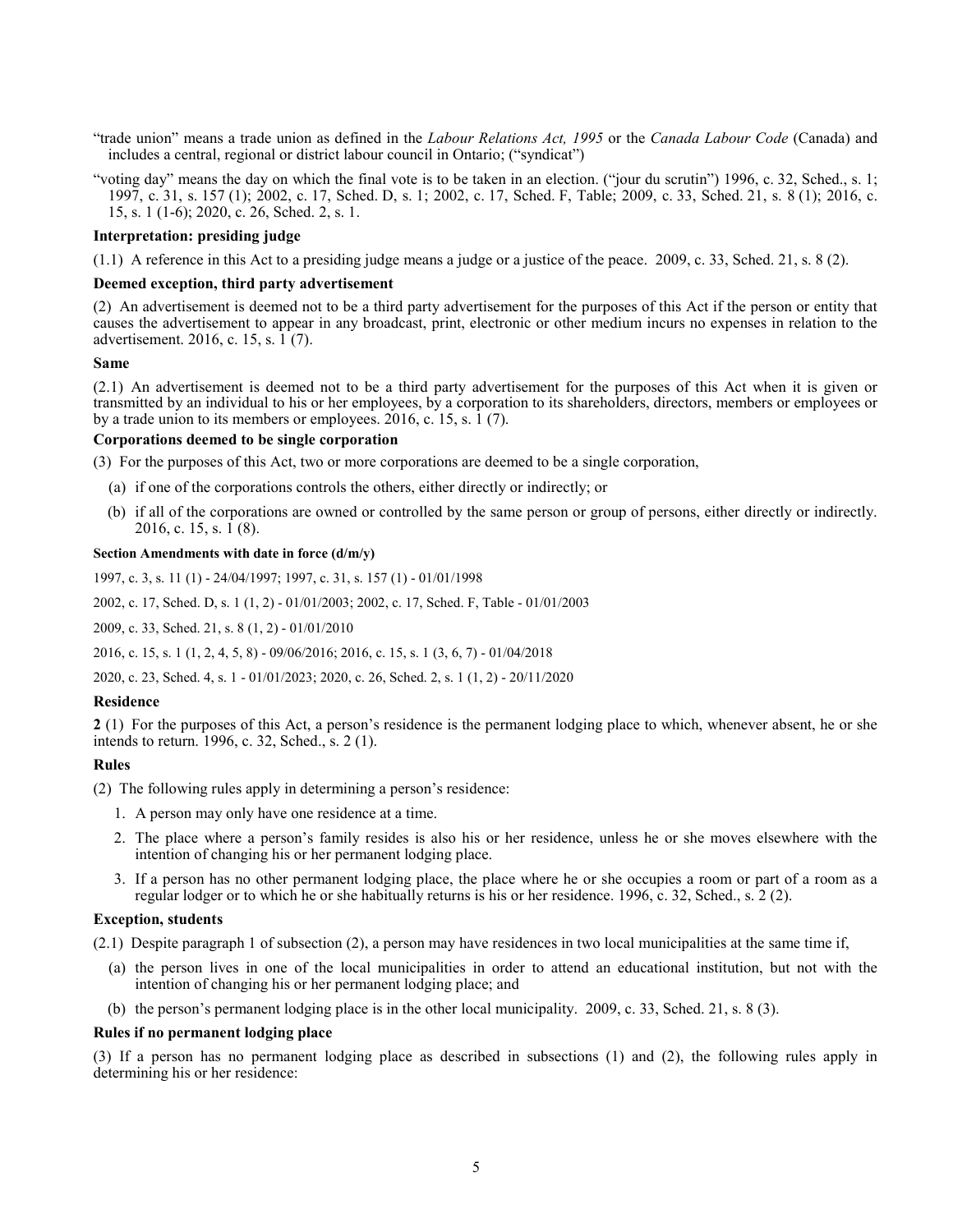- 1. The place to which the person most frequently returned to sleep or eat during the five weeks preceding the determination is his or her residence.
- 2. If the person returns with equal frequency to one place to sleep and to another to eat, the place to which he or she returns to sleep is his or her residence.
- 3. Multiple returns to the same place during a single day, whether to eat or to sleep, shall be considered one return.
- 4. A person's declaration regarding the places to which he or she returned to eat or sleep during a given time period is conclusive, in the absence of evidence to the contrary. 1996, c. 32, Sched., s. 2 (3); 2016, c. 15, s. 2.

#### **Section Amendments with date in force (d/m/y)**

[2009, c. 33, Sched. 21, s. 8 \(3\)](http://www.ontario.ca/laws/statute/S09033#sched21s8s3) - 01/01/2010

#### [2016, c. 15, s. 2](http://www.ontario.ca/laws/statute/S16015#s2) - 09/06/2016

#### **Application of Act**

<span id="page-5-0"></span>**3** This Act applies to:

- 1. An election to an office on:
	- i. the council of a local municipality,
	- ii. the council of an upper-tier municipality, if the holder of the office is required to be elected by the electors of one or more local municipalities,
	- iii. a local board, if the holder of the office is required to be elected in the same manner as members of the council of a local municipality.
- 2. An election to obtain the assent of electors to a by-law as required or authorized by law.
- 3. An election to obtain the opinion of the electors on any question as required or authorized by law. 1996, c. 32, Sched., s. 3; 2016, c. 15, s. 3; 2020, c. 26, Sched. 2, s. 2.

### **Section Amendments with date in force (d/m/y)**

[2016, c. 15, s. 3](http://www.ontario.ca/laws/statute/S16015#s3) - 09/06/2016

[2020, c. 26, Sched.](http://www.ontario.ca/laws/statute/S20026#sched2s2) 2, s. 2 - 20/11/2020

**Note: On January 1, 2023, the day named by proclamation of the Lieutenant Governor, the Act is amended by adding the following section: (See: 2020, c. 23, Sched. 4, s. 2)**

## **Transition**

<span id="page-5-1"></span>**3.1** Despite any amendment made to this Act by Schedule 4 to the *Helping Tenants and Small Businesses Act, 2020*, the relevant provision of this Act, as it existed immediately before the coming into force of the amendment, continues to apply for the purposes of a by-election that commences before January 1, 2024. 2020, c. 23, Sched. 4, s. 2.

### **Section Amendments with date in force (d/m/y)**

[2020, c. 23, Sched. 4, s. 2](http://www.ontario.ca/laws/statute/S20023#sched4s2) - 01/01/2023

#### **Regular elections**

<span id="page-5-2"></span>**4** (1) A regular election to fill offices shall be held in 2006 and in every fourth year thereafter. 2006, c. 9, Sched. H, s. 1.

### **By-laws and questions, municipalities**

(2) A vote on a by-law or question that a municipality wishes to submit to the electors shall be combined with the next regular election, unless the municipality provides, by by-law, that the vote shall be held at another time. 1996, c. 32, Sched., s. 4 (2).

#### **Questions, local boards and Minister**

(3) Subsection (2) applies with necessary modifications to a vote on a question that a local board or the Minister wishes to submit to the electors. 1996, c. 32, Sched., s. 4 (3).

#### **Exception**

(4) The vote on a question under section 53 or 54 of the *Liquor Licence Act*, as it read immediately before it was repealed, or under any successors to those provisions in a regulation made under the *Liquor Licence and Control Act, 2019,* may be held at another time than the next regular election only with the approval of the board of the Alcohol and Gaming Commission of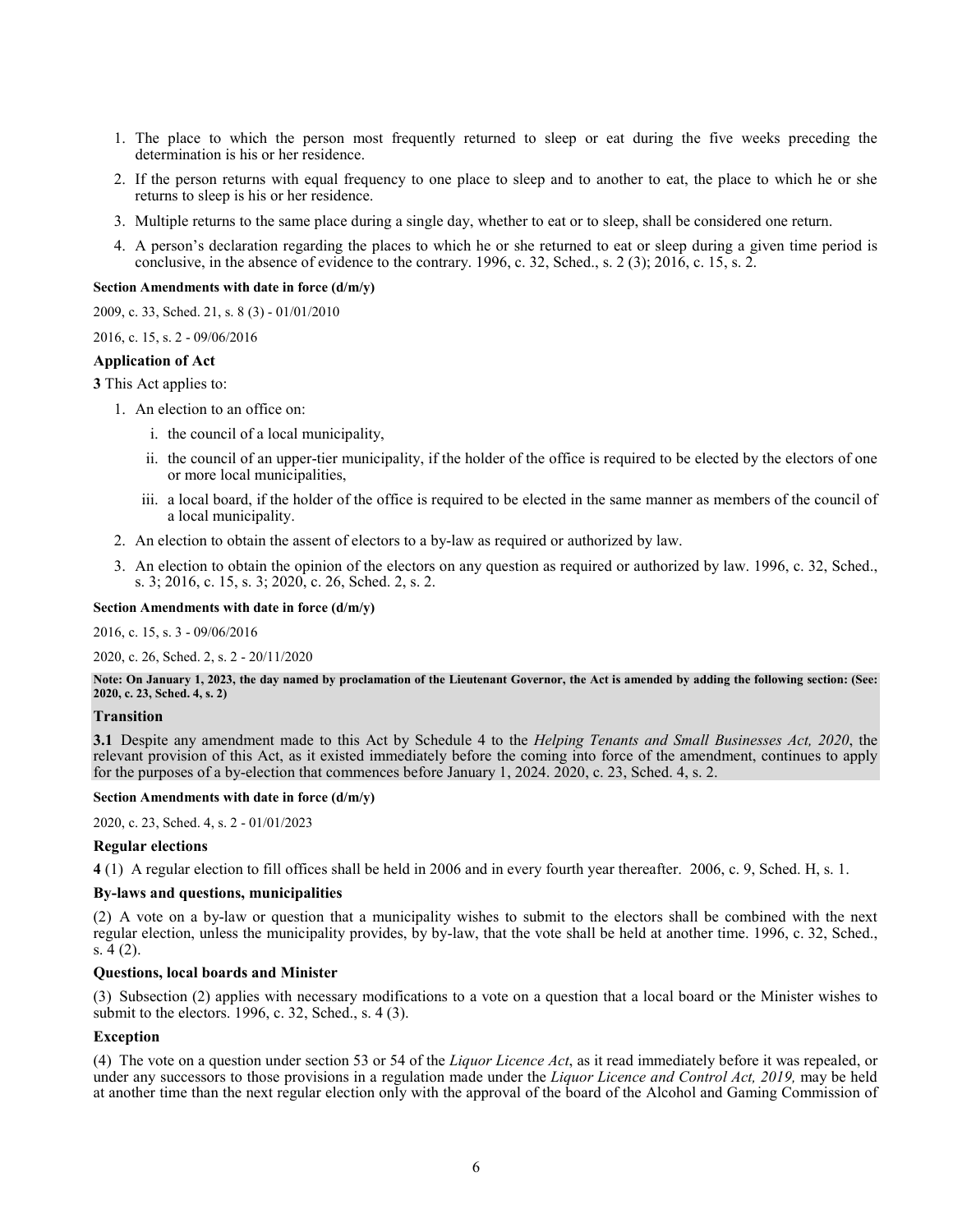Ontario under section 55 of the *Liquor Licence Act*, as it read immediately before it was repealed, or under any successor to that provision in a regulation made under the *Liquor Licence and Control Act, 2019*. 2019, c. 15, Sched. 22, s. 100 (1).

### **Section Amendments with date in force (d/m/y)**

[2006, c. 9, Sched. H, s. 1](http://www.ontario.ca/laws/statute/S06009#schedhs1) - 18/05/2006

[2016, c. 15, s. 4](http://www.ontario.ca/laws/statute/S16015#s4) - 09/06/2016

[2019, c. 15, Sched. 22, s.](http://www.ontario.ca/laws/statute/S19015#sched22s100s1) 100 (1) - 29/11/2021

### **Voting day**

<span id="page-6-0"></span>**5** Voting day in a regular election is the fourth Monday in October, subject to section 10. 1996, c. 32, Sched., s. 5; 2009, c. 33, Sched. 21, s. 8 (4).

### **Section Amendments with date in force (d/m/y)**

[2009, c. 33, Sched.](http://www.ontario.ca/laws/statute/S09033#sched21s8s4) 21, s. 8 (4) - 01/01/2010

#### **Four-year term**

<span id="page-6-1"></span>**6** (1) The term of all offices to which this Act applies is four years, beginning on November 15 in the year of a regular election. 2006, c. 9, Sched. H, s. 2; 2017, c. 10, Sched. 4, s. 8 (1).

#### **Transition**

(1.1) Despite subsection (1), with respect to the 2018 regular election, the term of all offices to which this Act applies shall begin on December 1, 2018 and end on November 14, 2022. 2017, c. 10, Sched. 4, s. 8 (2).

## **Application of subsection (1)**

(2) Subsections (1) and (1.1) prevail over a provision in any other Act fixing the term of an office to which this Act applies. 1996, c. 32, Sched., s. 6 (2); 2017, c. 10, Sched. 4, s. 8 (3).

#### **Term continues**

(3) The holders of offices continue to hold office until their successors are elected and the newly elected council or local board is organized. 1996, c. 32, Sched., s. 6 (3).

(4), (5) REPEALED: 2016, c. 15, s. 5.

#### **Section Amendments with date in force (d/m/y)**

1997, c. 3, s. 11 (2) - 24/04/1997; 1997, c. 31, s. 157 (2) - 01/01/1998

[2006, c. 9, Sched. H, s. 2](http://www.ontario.ca/laws/statute/S06009#schedhs2) - 18/05/2006

[2016, c. 15, s.](http://www.ontario.ca/laws/statute/S16015#s5) 5 - 09/06/2016

2017, [c. 10, Sched.](http://www.ontario.ca/laws/statute/S17010#sched4s8s1) 4, s. 8 (1-3) - 30/05/2017

## **Cost of election payable by local municipality**

<span id="page-6-2"></span>**7** (1) Unless an Act specifically provides otherwise, the costs incurred by the clerk of a local municipality in conducting an election shall be paid by the local municipality. 1996, c. 32, Sched., s. 7 (1).

### **Payment on certification**

(2) The local municipality shall pay the costs as soon as possible after its clerk has signed a certificate verifying the amount. 1996, c. 32, Sched., s. 7 (2).

## **Exceptions: recounts, by-elections**

- (3) Despite subsection (1), the local municipality shall be reimbursed for its reasonable costs in the following situations:
	- 1. When the clerk conducts a recount in a regular election with respect to,
		- i. an office on a local board or upper-tier municipality,
		- ii. a by-law or question submitted by an upper-tier municipality, or
		- iii. a question submitted by a local board or the Minister.
	- 2. When the clerk conducts a by-election for a local board or an upper-tier municipality or the Minister, or a recount in such a by-election.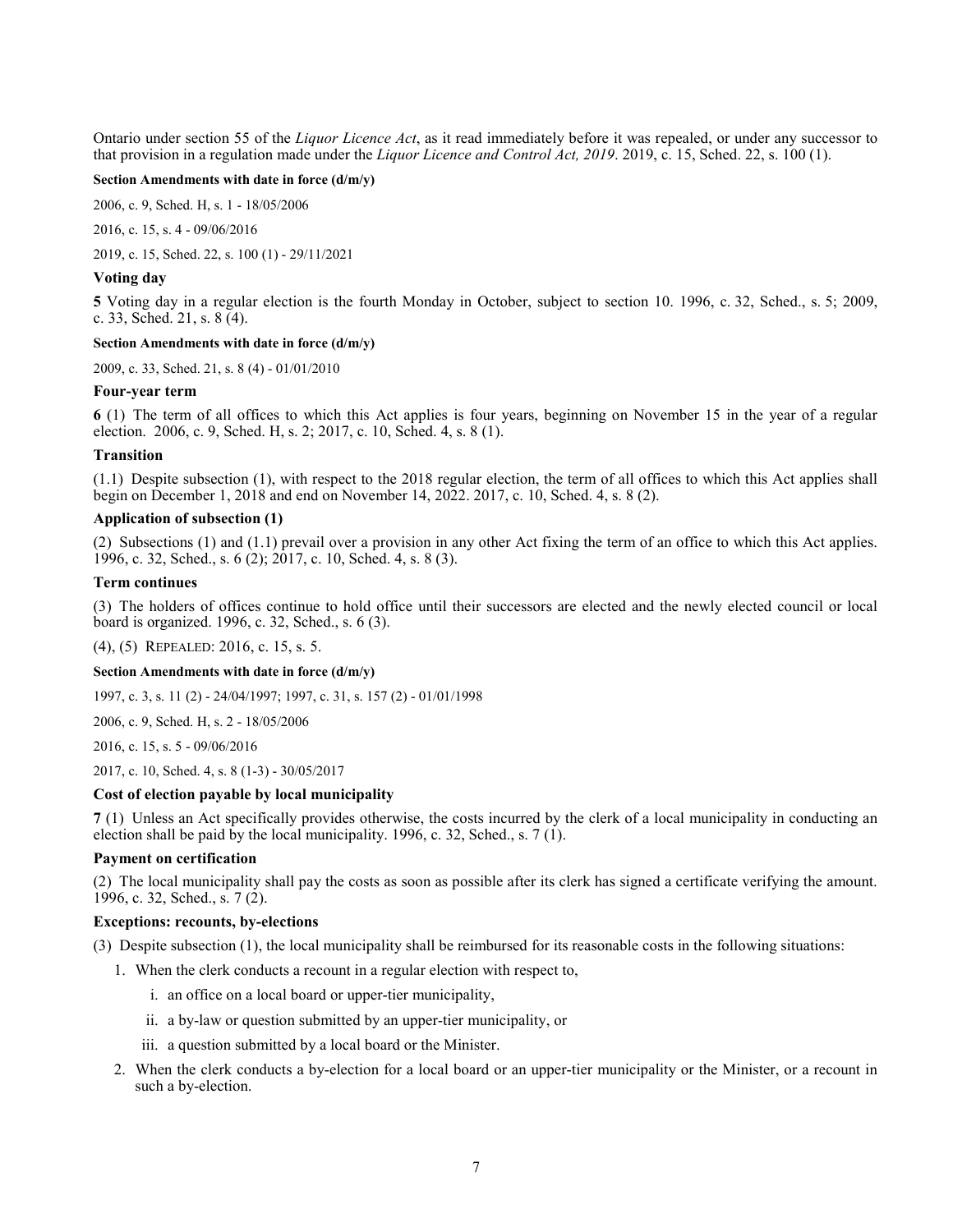3. REPEALED: 2020, c. 26, Sched. 2, s. 3.

1996, c. 32, Sched., s. 7 (3); 2016, c. 15, s. 6; 2020, c. 26, Sched. 2, s. 3.

## **Payment on certification**

(4) The local board or upper-tier municipality or the Minister, as the case may be, shall pay the costs referred to in subsection (3) as soon as possible after receiving a certificate verifying the amount and signed by the clerk of the local municipality. 1996, c. 32, Sched., s. 7 (4).

(5) REPEALED: 2002, c. 17, Sched. D, s. 2.

**Section Amendments with date in force (d/m/y)**

2002, c. 17, [Sched. D, s. 2](http://www.ontario.ca/laws/statute/S02017#schedds2) - 01/01/2003

[2016, c. 15, s.](http://www.ontario.ca/laws/statute/S16015#s6) 6 - 09/06/2016

[2020, c. 26, Sched. 2, s. 3](http://www.ontario.ca/laws/statute/S20026#sched2s3) - 20/11/2020

### **Submission of by-laws and questions**

<span id="page-7-0"></span>**8** (1) The council of a municipality may pass a by-law to submit to its electors,

- (a) a proposed by-law requiring their assent;
- (b) subject to section 8.1, a question not otherwise authorized by law but within the council's jurisdiction;
- (c) subject to section 8.1, a question, the wording of which is established by an Act or a regulation under an Act. 1996, c. 32, Sched., s. 8 (1); 2000, c. 5, s. 27 (1).

### **Submission of question, local board**

(2) A local board described in subparagraph iii of paragraph 1 of section 3 may pass a resolution to submit to its electors a question not otherwise authorized by law but within the local board's jurisdiction. 1996, c. 32, Sched., s. 8 (2).

(2.1) REPEALED: 2000, c. 5, s. 27 (2).

## **Question by Minister**

(3) The Minister may make an order requiring the clerk of a local municipality to submit a question to the electors of his or her municipality. 1996, c. 32, Sched., s. 8 (3).

#### **Transmission to clerk**

(4) When an upper-tier municipality acts under subsection (1), its clerk shall transmit to the clerk who is responsible for conducting the election a copy of the by-law and the proposed by-law or question. 1996, c. 32, Sched., s. 8 (4).

#### **Same**

(5) When a local board acts under subsection (2), its secretary shall transmit to the clerk who is responsible for conducting the election a copy of the resolution and question. 1996, c. 32, Sched., s. 8 (5).

#### **Restriction**

(5.1) For the purposes of a regular election, the clerk who is responsible for conducting the election is not required to submit a by-law or question to the electors unless on or before May 1 of the election year,

- (a) in the case of a question of the Minister, the order under subsection (3) is transmitted to the clerk;
- (b) in the case of a by-law or question of an upper-tier municipality, subsection (4) is complied with;
- (c) in the case of a question of a local board, subsection (5) is complied with; or
- (d) despite the *Fluoridation Act*, in the case of a petition under the *Fluoridation Act*, the petition is transmitted to the clerk. 2002, c. 17, Sched. D, s. 3; 2009, c. 33, Sched. 21, s. 8 (5); 2016, c. 15, s. 7 (1).

#### **Deemed transmission of petition**

(5.2) Despite the *Fluoridation Act*, if a petition under the *Fluoridation Act* is submitted in the election year of a regular election after May 1, the petition is deemed to have been transmitted to the clerk on February 1 of the following year. 2002, c. 17, Sched. D, s. 3; 2009, c. 33, Sched. 21, s. 8 (6); 2016, c. 15, s. 7 (2).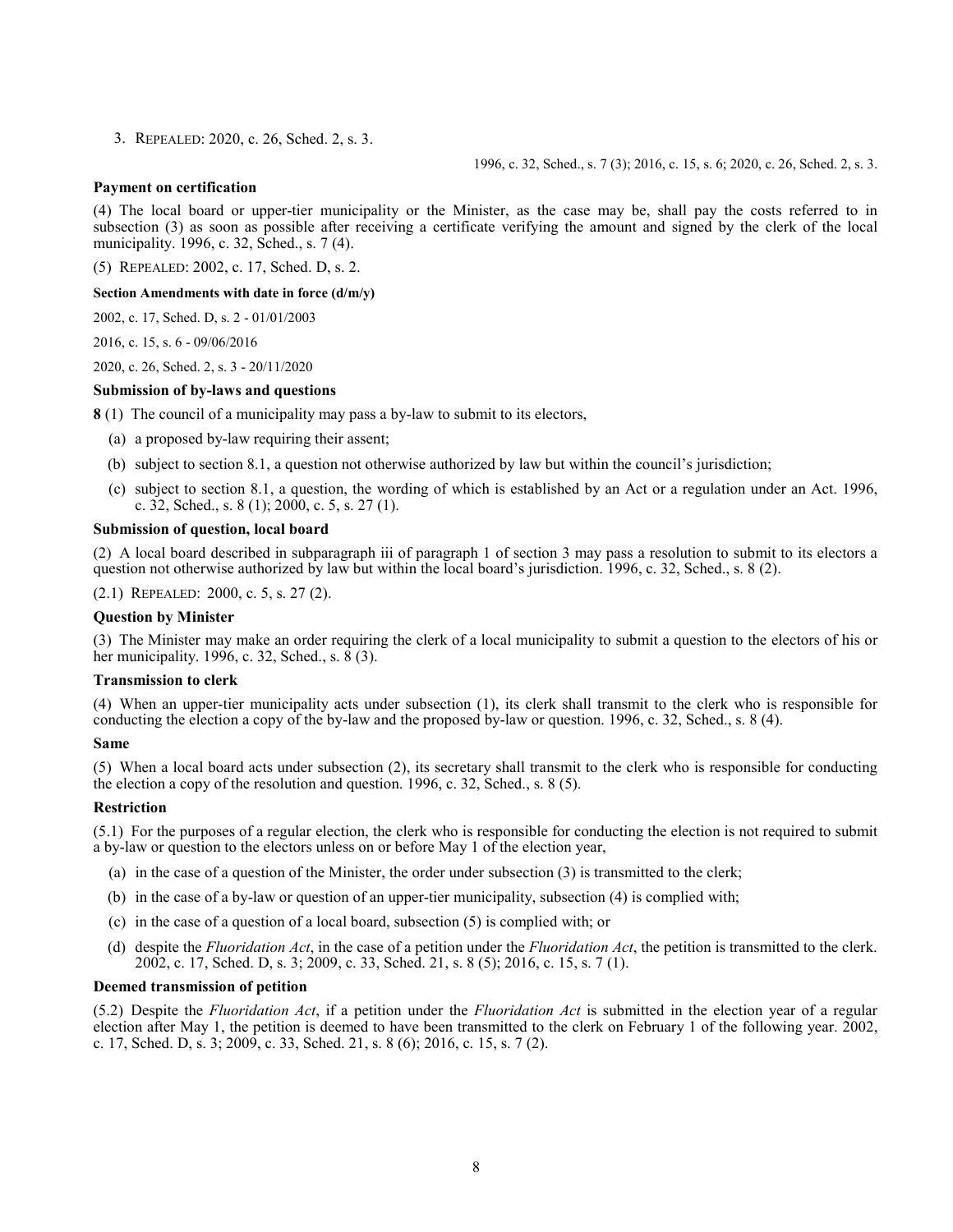## **Notice to electors**

(6) The clerk who is responsible for conducting the election shall give the electors notice of by-laws and questions referred to in this section. 1996, c. 32, Sched., s. 8 (6).

### **Cost of giving notice**

(7) The upper-tier municipality or local board or the Minister, as the case may be, shall pay the local municipality's reasonable costs of giving notice under subsection (6), as soon as possible after receiving a certificate verifying the amount and signed by the clerk of the local municipality. 1996, c. 32, Sched., s. 8 (7).

## **Assent to by-law**

(8) A by-law is assented to,

- (a) in the case of a local municipality, if a majority of the votes cast in the municipality are in favour of the by-law;
- (b) in the case of an upper-tier municipality, if a majority of the votes cast in all the local municipalities are in favour of the by-law. 1996, c. 32, Sched., s.  $8(8)$ .

### **Result of vote**

(9) When the time for applying for a recount has expired without an application being made, or when any application for a recount has been finally disposed of, the clerk shall certify the result of the vote in his or her municipality to the clerk of the upper-tier municipality, the secretary of the local board or the Minister, as the case may be. 1996, c. 32, Sched., s. 8 (9).

### **Waiting period**

(10) A council shall not consider a proposed by-law to which the electors' assent has been obtained until the 14th day after the result of the vote is certified. 1996, c. 32, Sched., s. 8 (10).

### **Conflicts**

(11) In cases of conflict, the Act or regulation establishing the wording of a question under clause (1) (c) or the Act authorizing the regulation establishing the wording of the question prevails over this Act or a regulation under this Act. 2000, c. 5, s. 27 (3).

## **Expenses**

(12) Nothing in this Act prevents a municipality or the clerk of a municipality from incurring expenses in respect of a question which are required or authorized by this Act to be incurred. 2016, c. 15, s. 7 (3).

#### **Section Amendments with date in force (d/m/y)**

[2000, c. 5, s. 27 \(1-3\)](http://www.ontario.ca/laws/statute/S00005#s27s1) - 08/06/2000

[2002, c. 17, Sched. D, s. 3](http://www.ontario.ca/laws/statute/S02017#schedds3) - 01/01/2003

[2009, c. 33, Sched. 21, s. 8 \(5, 6\)](http://www.ontario.ca/laws/statute/S09033#sched21s8s5) - 01/01/2010

[2016, c. 15, s. 7 \(1-3\)](http://www.ontario.ca/laws/statute/S16015#s7s1) - 09/06/2016

#### **Conditions re: submitting a question**

<span id="page-8-0"></span>**8.1** (1) A by-law to submit a question to the electors under clause 8 (1) (b) or (c),

- (a) shall be passed on or before March 1 in the year of a regular election at which it is intended to submit the question to the electors;
- (b) cannot be amended after the last date referred to in clause (a); and
- (c) despite clause (b), can be revoked on or before nomination day and, if the election does not include an election for an office, on or before the 31st day before voting day. 2000, c. 5, s. 28; 2016, c. 15, s. 8.

## **Rules**

(2) A question authorized by by-law under clause 8 (1) (b) shall comply with the following rules:

- 1. It shall concern a matter within the jurisdiction of the municipality.
- 2. Despite rule 1, it shall not concern a matter which has been prescribed by the Minister as a matter of provincial interest.
- 3. It shall be clear, concise and neutral.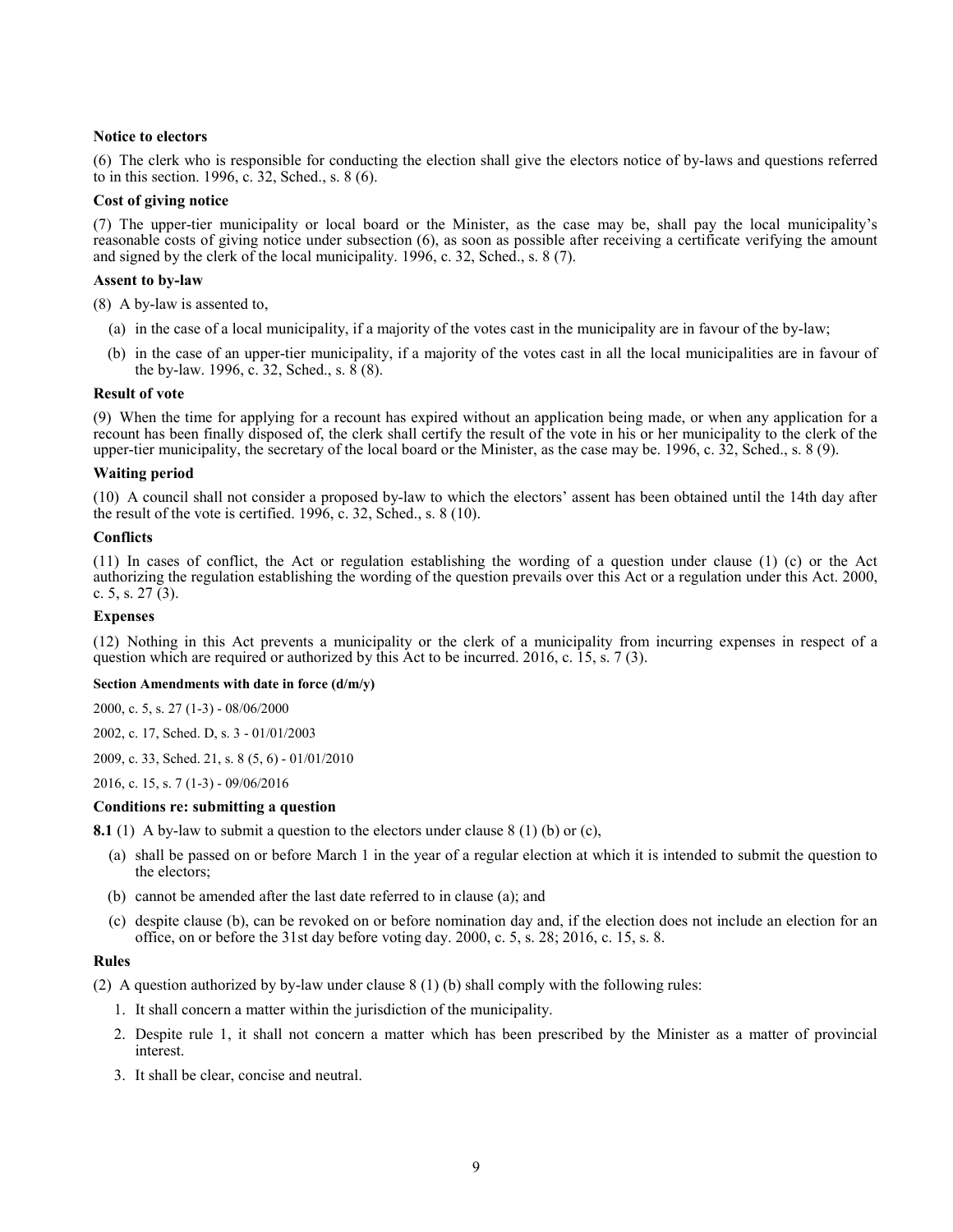4. It shall be capable of being answered in the affirmative or the negative and the only permitted answers to the question are "yes" or "no". 2000, c. 5, s. 28.

### **Notice of intent**

(3) Before passing a by-law under clause 8 (1) (b) or (c), the clerk shall give at least 10 days notice of the intention to pass the by-law to the public and the Minister and hold at least one public meeting to consider the matter. 2000, c. 5, s. 28.

## **Notice of by-law**

(4) Within 15 days after a municipality passes a by-law under clause 8 (1) (b) or (c), the clerk shall give notice of the passage of the by-law to the public and the Minister. 2000, c. 5, s. 28.

## **Contents**

(5) A notice under subsections (3) and (4) shall include,

- (a) the wording of the question;
- (b) in the case of a by-law under clause 8 (1) (b), a clear, concise and neutral description of the consequences of the question if it is approved and the consequences if it is rejected with the special majority under section  $8.\overline{2}$ , including an estimate of the costs, if any, that the municipality may incur in implementing the results of the question; and
- (c) in the case of a by-law under clause 8 (1) (b), a description of the right to appeal under subsection (6) including, in the case of a notice under subsection (4), the last day for filing a notice of appeal. 2000, c. 5, s. 28.

### **Appeal**

(6) Within 20 days after the clerk gives notice of the passage of a by-law under clause 8 (1) (b), the Minister or any other person or entity may appeal to the Chief Electoral Officer of the Province of Ontario on the grounds the question does not comply with paragraph 3 or 4 of subsection (2) by filing with the clerk a notice of appeal setting out the objections and the reasons in support of the objections. 2000, c.  $5, s. 28$ ; 2007, c. 15, s. 40 (1).

## **Notices to be forwarded**

(7) The clerk shall, within 15 days after the last day for filing a notice of appeal under subsection (6), forward any notices of appeal received to the Chief Electoral Officer. 2000, c. 5, s. 28; 2007, c. 15, s. 40 (1).

#### **Other information**

(8) The clerk shall provide any other information or material to the Chief Electoral Officer that the Chief Electoral Officer requires in connection with the appeal. 2000, c. 5, s. 28; 2007, c. 15, s. 40 (1).

#### **Hearing**

(9) The Chief Electoral Officer or his or her designate shall, within 60 days of receiving notices under subsection (7), hold a hearing and dismiss the appeal or allow the appeal in whole or in part. 2000, c. 5, s. 28; 2007, c. 15, s. 40 (1).

#### **Order**

(10) If the Chief Electoral Officer allows the appeal in whole or in part, the Chief Electoral Officer may make an order amending the by-law or directing the municipality to amend the by-law in the manner ordered. 2000, c. 5, s. 28; 2007, c. 15, s. 40 (1).

## **Non-application**

(11) Subsections (1) and (3) to (9) do not apply to anything done pursuant to an order under subsection (10). 2000, c. 5, s. 28.

## **Section Amendments with date in force (d/m/y)**

[2000, c. 5, s. 28](http://www.ontario.ca/laws/statute/S00005#s28) - 08/06/2000

[2007, c. 15, s. 40 \(1\)](http://www.ontario.ca/laws/statute/S07015#s40s1) - 04/06/2007

2016, c. 15, [s. 8 \(1, 2\)](http://www.ontario.ca/laws/statute/S16015#s8s1) - 09/06/2016

#### **Results**

<span id="page-9-0"></span>**8.2** (1) The results of a question authorized by a by-law under clause 8 (1) (b) are binding on the municipality which passed the by-law if,

(a) at least 50 per cent of the eligible electors in the municipality vote on the question; and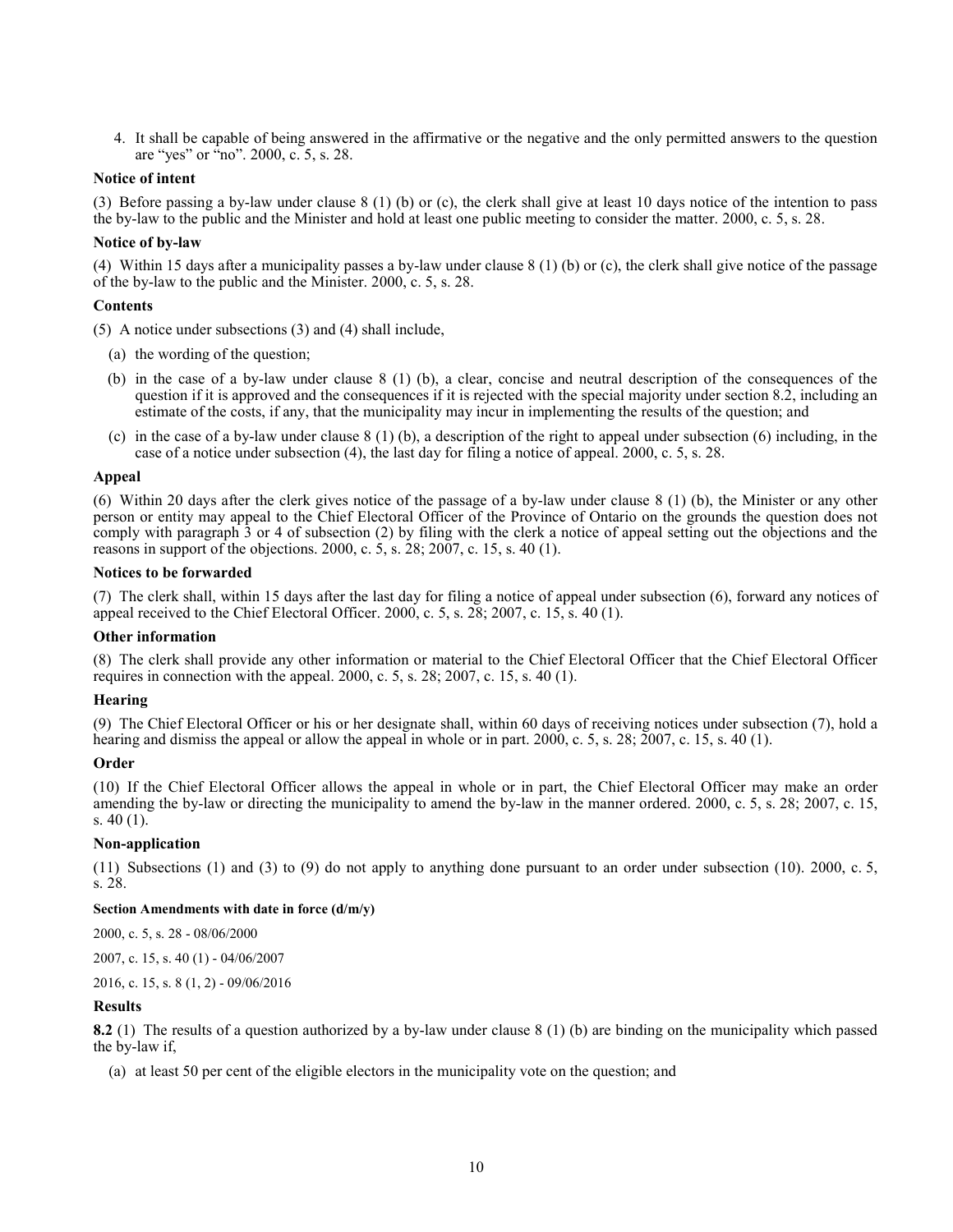(b) more than 50 per cent of the votes on the question are in favour of those results. 2000, c. 5, s. 28.

### **Determination of number of votes**

(2) For the purpose of clause (1) (a), the number of eligible electors shall be determined from the voters' lists as they exist at the close of voting. 2000, c. 5, s. 28.

#### **Section Amendments with date in force (d/m/y)**

[2000, c. 5, s. 28](http://www.ontario.ca/laws/statute/S00005#s28) - 08/06/2000

## **Implementation**

<span id="page-10-0"></span>**8.3** (1) If the results of a question authorized by a by-law under clause 8 (1) (b) are binding on a municipality,

- (a) if an affirmative answer received the majority of the votes, the municipality shall do everything in its power to implement the results of the question in a timely manner; and
- (b) if a negative answer received the majority of the votes, the municipality shall not do anything within its jurisdiction to implement the matter which was the subject of the question for a period of four years following voting day. 2000, c. 5, s. 28; 2006, c. 9, Sched. H, s. 3 (1).

#### **Same**

(2) Without limiting subsection (1), the municipality shall, between 14 and 180 days after voting day,

- (a) if a by-law or resolution is required to implement the results of the question, ensure that it is prepared and placed before council or, if a series of by-laws are required to implement the results, ensure that the first of the series is prepared and placed before council;
- (b) despite clause (a), if passage of a by-law or resolution required to implement the results of the question is subject to a condition precedent under a regulation or statute (such as giving notice or holding a public hearing), ensure the initial steps have been taken to comply with the condition;
- (c) if administrative action to change a policy or practice is required to implement the results of the question, instruct municipal staff to take that action. 2000, c. 5, s. 28.

### **Limitation**

(3) For the purpose of clause (1) (a), it is not within the jurisdiction of the municipality to eliminate or override any substantive or procedural legal right of any person or entity who is or may be affected by the implementation of the results of the question as illustrated by the following examples:

- 1. If a zoning change under the *Planning Act* is necessary to implement the results, the binding effect of the question is subject to the *Planning Act* and the discretion of the municipality under that Act is not constrained. If the zoning change is approved, the municipality is bound to implement the results; if it is not approved, the municipality is not bound.
- 2. If the results of the question require the passage of a by-law which requires notice to be given and at least one public meeting to be held to consider the matter before the by-law is passed, the binding effect of the question is subject to these procedural requirements and the discretion of the municipality to proceed following the public meeting is not constrained. If, after the public meeting, the municipality decides not to implement the results of the question, it is not required to do so. 2000, c. 5, s. 28.

#### **Order**

(4) A court presiding over a proceeding in respect of a recount, an offence under this Act or a proceeding under section 83 (controverted elections) may make an order temporarily staying the requirement of a municipality to implement the results of a question under this Act if satisfied that the requirement may be directly or indirectly affected by the proceeding. 2000, c. 5, s. 28.

## **Time restriction**

(5) A municipality that has passed a by-law or resolution or taken any other action to implement the results of the question shall not do anything within its jurisdiction to reverse or substantially change the action for a period of four years following the day the action took effect. 2000, c. 5, s. 28; 2006, c. 9, Sched. H, s. 3 (2).

## **Exception**

(6) Nothing in this section requires a municipality to do anything or prevents a municipality from doing anything if,

(a) a subsequent binding question authorizes such action or inaction; or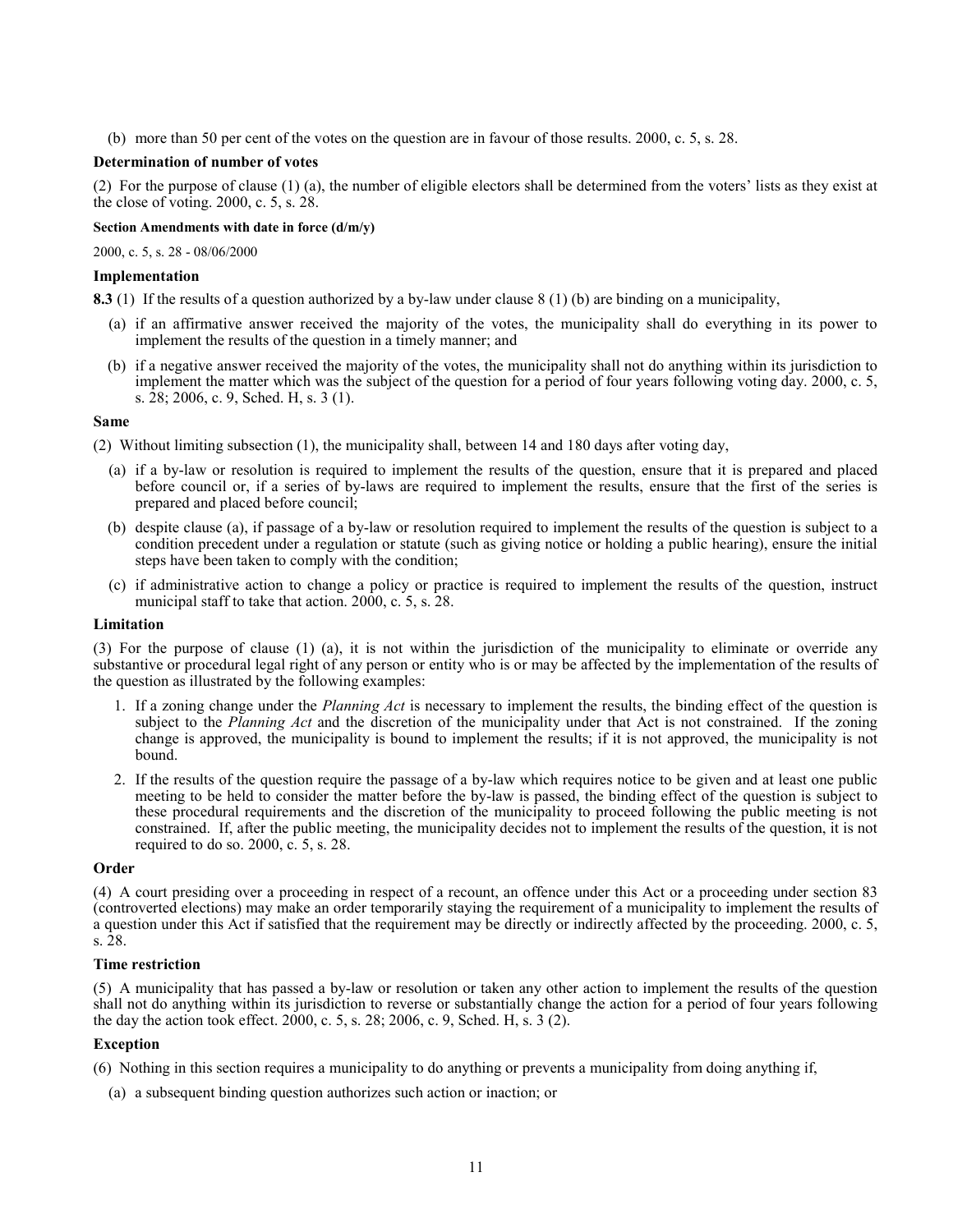(b) the council is of the opinion, reasonably held, that there has been a material change in circumstances since the time it passed the by-law under clause 8 (1) (b) to put the binding question to the electors. 2000, c. 5, s. 28.

#### **Section Amendments with date in force (d/m/y)**

[2000, c. 5, s. 28](http://www.ontario.ca/laws/statute/S00005#s28) - 08/06/2000

[2006, c. 9, Sched. H, s. 3 \(1, 2\)](http://www.ontario.ca/laws/statute/S06009#schedhs3s1) - 18/05/2006

#### **Language of notices and forms**

<span id="page-11-0"></span>**9** (1) Notices, forms and other information provided under this Act shall be made available in English only, unless the council of the municipality has passed a by-law under subsection (2). 1996, c. 32, Sched., s. 9 (1).

### **By-law**

(2) A municipal council may pass a by-law allowing the use of,

- (a) French, in addition to English, in prescribed forms;
- (b) French, other languages other than English, or both, in notices, forms (other than prescribed forms) and other information provided under this Act. 1996, c. 32, Sched., s. 9 (2).

#### **Non-application**

(3) This section does not apply with respect to notices, forms and other information provided under this Act in respect of the election of the persons described in clauses 9.1 (1) (a) and (b). 1999, c. 14, Sched. F, s. 6 (2).

#### **Section Amendments with date in force (d/m/y)**

1999, c. 14, Sched. F, s. 6 (2) - 22/12/1999

#### **Bilingual notices and forms**

<span id="page-11-1"></span>**9.1** (1) This section applies with respect to notices, forms and other information provided under this Act in respect of the election of,

- (a) members of a French-language district school board; or
- (b) members of a school authority that,
	- (i) has established, operated or maintained a French-language instructional unit within the year before voting day, or
	- (ii) is subject to an agreement, resolution or order under Part XII of the *Education Act* that requires the school authority to establish, operate or maintain a French-language instructional unit. 1999, c. 14, Sched. F, s. 6 (3).

#### **Language of notices, etc.**

(2) Notices, forms and other information provided under this Act with respect to the matters described in subsection (1) shall be made available in English and French and shall not be provided in any other language unless the council of the municipality has passed a by-law under subsection (3). 1999, c. 14, Sched. F, s. 6 (3).

#### **By-law**

(3) A municipal council may pass a by-law allowing the use of languages other than English and French in notices, forms (other than prescribed forms) and other information provided under this Act with respect to the matters described in subsection (1). 1999, c. 14, Sched. F, s. 6 (3).

#### **Interpretation**

(4) In this section, "French-language district school board", "French-language instructional unit" and "school authority" have the same meaning as in subsection 1 (1) of the *Education Act*. 1999, c. 14, Sched. F, s. 6 (3).

## **Section Amendments with date in force (d/m/y)**

1999, c. 14, Sched. F, s. 6 (3) - 22/12/1999

### **Saturdays and holidays**

<span id="page-11-2"></span>**10** (1) A time limited by this Act that would otherwise expire on a Saturday or holiday shall be deemed to expire on the next day that is neither a Saturday nor a holiday. 1996, c. 32, Sched., s. 10 (1).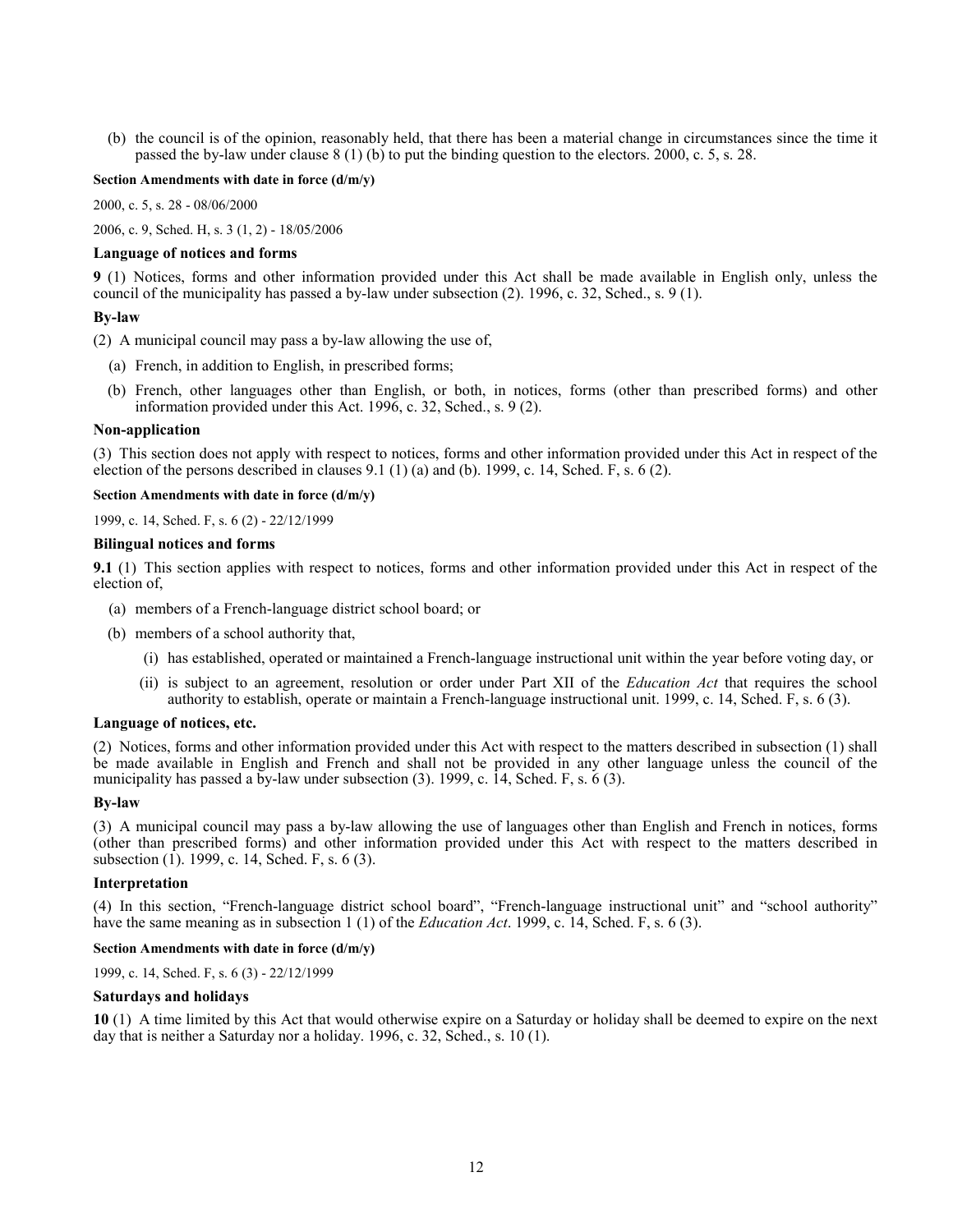## **Exception**

(2) When voting day is determined under subsection (1), the days fixed for other procedures in the election are unaffected. 1996, c. 32, Sched., s. 10 (2).

## **2018 regular election, City of Toronto**

<span id="page-12-0"></span>**10.1** (1) Except as otherwise provided, this section applies with respect to the 2018 regular election within the City of Toronto. 2018, c. 11, Sched. 3, s. 1.

### **Exception, head of council**

(2) Subsections (3) to (9) do not apply to a nomination for the office of head of council. 2018, c. 11, Sched. 3, s. 1.

#### **New nomination day**

(3) Despite section 31, nomination day is September 14, 2018 and the following rules apply:

- 1. Nomination day as set out in section 31 is deemed not to have occurred.
- 2. The period for filing a nomination is deemed to have run continuously from May 1, 2018 until September 14, 2018. 2018, c. 11, Sched. 3, s. 1.

### **Notifying the clerk re office on the council**

(4) If a person has filed a nomination under section 33 for an office on the council and wishes to continue to be a candidate in the election, the person shall notify the clerk in writing before 2 p.m. on September 14, 2018 of the office on the council, other than the office of head of council, for which the person wishes to be nominated. 2018, c. 11, Sched. 3, s. 1.

### **Notifying clerk re office on a school board**

(5) If a person has filed a nomination under section 33 for an office on a school board and wishes to continue to be a candidate in the 2018 regular election, the person shall notify the clerk in writing before 2 p.m. on September 14, 2018 of the office on the same school board for which the person wishes to be nominated. 2018, c. 11, Sched. 3, s. 1.

### **Same, not a new nomination**

(6) The giving of notice to the clerk under subsection (4) or (5) does not constitute a new nomination. 2018, c. 11, Sched. 3, s. 1.

#### **Same, not multiple campaigns**

(7) For the purposes of subsection 88.24 (3), a person who has notified the clerk under subsection (4) or (5) shall not be considered to be a candidate for more than one office on the same council or school board, as the case may be. 2018, c. 11, Sched. 3, s. 1.

## **Deemed withdrawal of nomination**

(8) A person who has filed a nomination is deemed to have withdrawn his or her nomination if he or she has not notified the clerk under subsection (4) or (5). 2018, c. 11, Sched. 3, s. 1.

## **Notice by clerk**

(9) As soon as possible after the day the *Better Local Government Act, 2018* receives Royal Assent, the clerk shall notify in writing each person who filed a nomination under section 33 for an office on the council, other than the office of head of council, or for an office on a school board and the notice shall include the following:

- 1. A statement that if the person wishes to continue to be a candidate in the 2018 regular election, the person must notify the clerk under subsection  $(4)$  or  $(5)$ , as applicable.
- 2. A statement that if the person does not notify the clerk under subsection  $(4)$  or  $(5)$ , the person will be deemed to have withdrawn his or her nomination.
- 3. Any other information as may be prescribed. 2018, c. 11, Sched. 3, s. 1.

#### **Regulations**

(10) The Minister may make regulations for implementing the purposes, provisions and intention of this section and, without restricting the generality of the foregoing, the Minister may make regulations,

- (a) prescribing anything that is referred to, in this section, as prescribed;
- (b) varying the operation of any of the provisions of this Act for the purposes of the 2018 regular election; and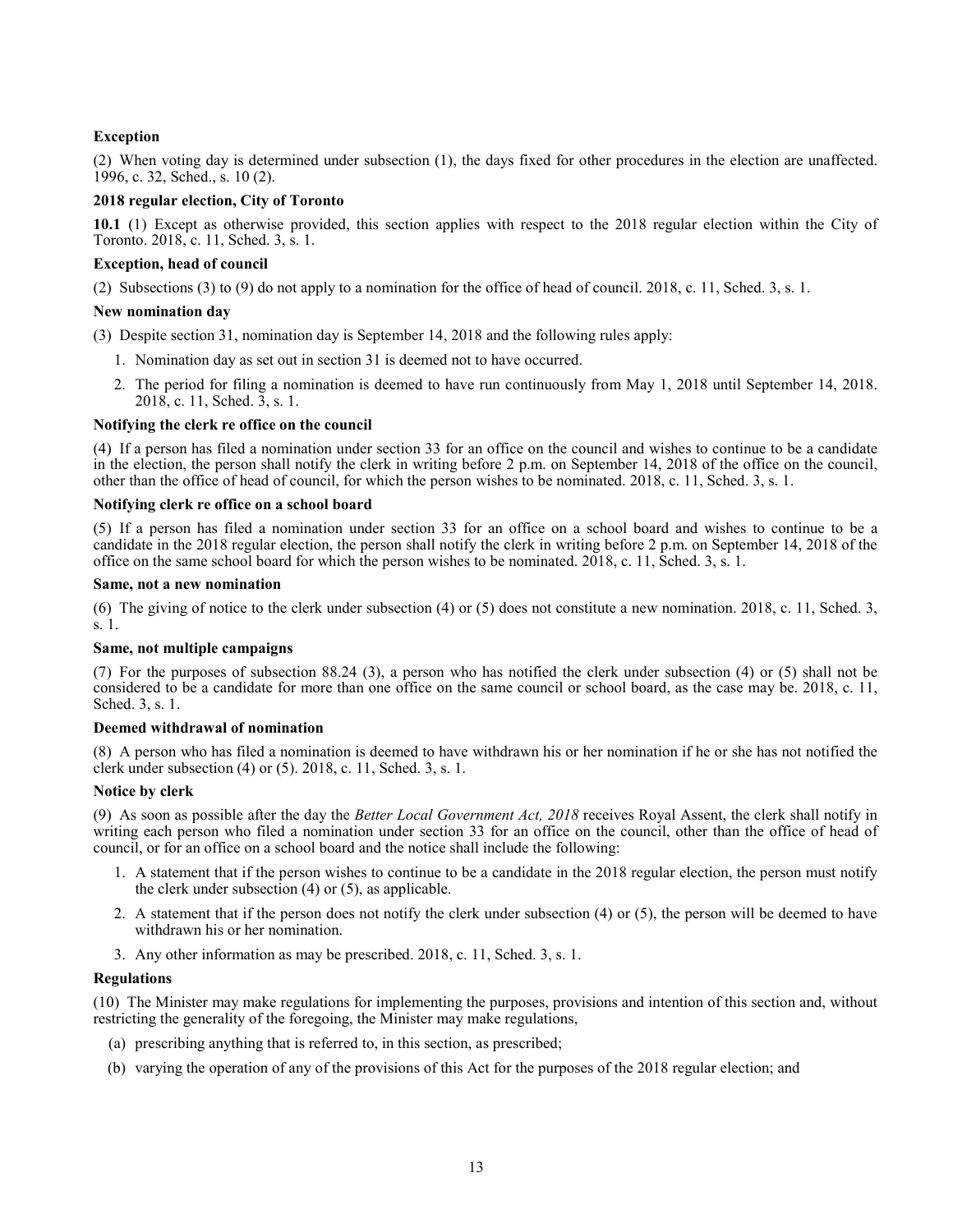(c) with respect to this Act, governing transitional matters that arise out of the implementation of this section, including any such transitional matters that may arise for the 2022 regular election or any by-election that takes place before the 2022 regular election. 2018, c. 11, Sched. 3, s. 1.

## **Same**

(11) A regulation made under subsection (10) may limit the circumstances in which an order under subsection 83 (1) may be made in relation to the conduct of the 2018 regular election. 2018, c. 11, Sched. 3, s. 1.

### **Retroactivity**

(12) A regulation made under subsection (10) is, if it so provides, effective with reference to a period before it was filed.  $2018$ , c. 11, Sched. 3, s. 1.

### **Conflict**

(13) In the event of a conflict between a regulation made under subsection (10) and a provision of this Act or of any other Act or regulation, the regulation made under subsection (10) prevails. 2018, c. 11, Sched. 3, s. 1.

## **Section Amendments with date in force (d/m/y)**

[2018, c. 11, Sched. 3, s. 1](http://www.ontario.ca/laws/statute/S18011#sched3s1) - 14/08/2018

### **2018 regular election, certain regional municipalities**

### **Deemed withdrawal of nominations**

<span id="page-13-0"></span>**10.2** (1) A person who has filed a nomination for the office of head of council of a municipality referred to in subsection 218.1 (1) of the *Municipal Act, 2001* in the 2018 regular election is deemed to have withdrawn his or her nomination under section 36 of this Act immediately before the applicable deadline set out in that section. 2018, c. 11, Sched. 3, s. 1.

### **Regulations**

(2) The Minister may make regulations that, in the opinion of the Minister, are advisable or necessary for the purposes of carrying out the 2018 regular election for the municipalities referred to in subsection 218.1 (1) of the *Municipal Act, 2001* and, without restricting the generality of the foregoing, the Minister may make regulations,

- (a) varying the operation of any of the provisions of this Act for those purposes;
- (b) governing transitional matters that arise out of the implementation of section 218.1 of the *Municipal Act, 2001*. 2018, c. 11, Sched. 3, s. 1.

#### **Same**

(3) A regulation made under subsection (2) may limit the circumstances in which an order under subsection 83 (1) may be made in relation to the conduct of the 2018 regular election for the municipalities referred to in subsection 218.1 (1) of the *Municipal Act, 2001*. 2018, c. 11, Sched. 3, s. 1.

## **Retroactivity**

(4) A regulation made under subsection (2) is, if it so provides, effective with reference to a period before it was filed. 2018, c. 11, Sched. 3, s. 1.

## **Conflict**

(5) In the event of a conflict between a regulation made under subsection (2) and a provision of this Act or of any other Act or regulation, the regulation made under subsection (2) prevails. 2018, c. 11, Sched. 3, s. 1.

### **Section Amendments with date in force (d/m/y)**

<span id="page-13-1"></span>[2018, c. 11, Sched. 3, s. 1](http://www.ontario.ca/laws/statute/S18011#sched3s1) - 14/08/2018

## ELECTION OFFICIALS

## **Duties of clerk**

<span id="page-13-2"></span>**11** (1) The clerk of a local municipality is responsible for conducting elections within that municipality, subject to the following exceptions:

- 1. The clerks specified in the regulations made under the *Education Act* are responsible for certain aspects of the elections of members of school boards, as set out in those regulations.
- 2. The clerks specified in section 11.1 are responsible for certain aspects of the election of members of the council of an upper-tier municipality, as provided for in that section.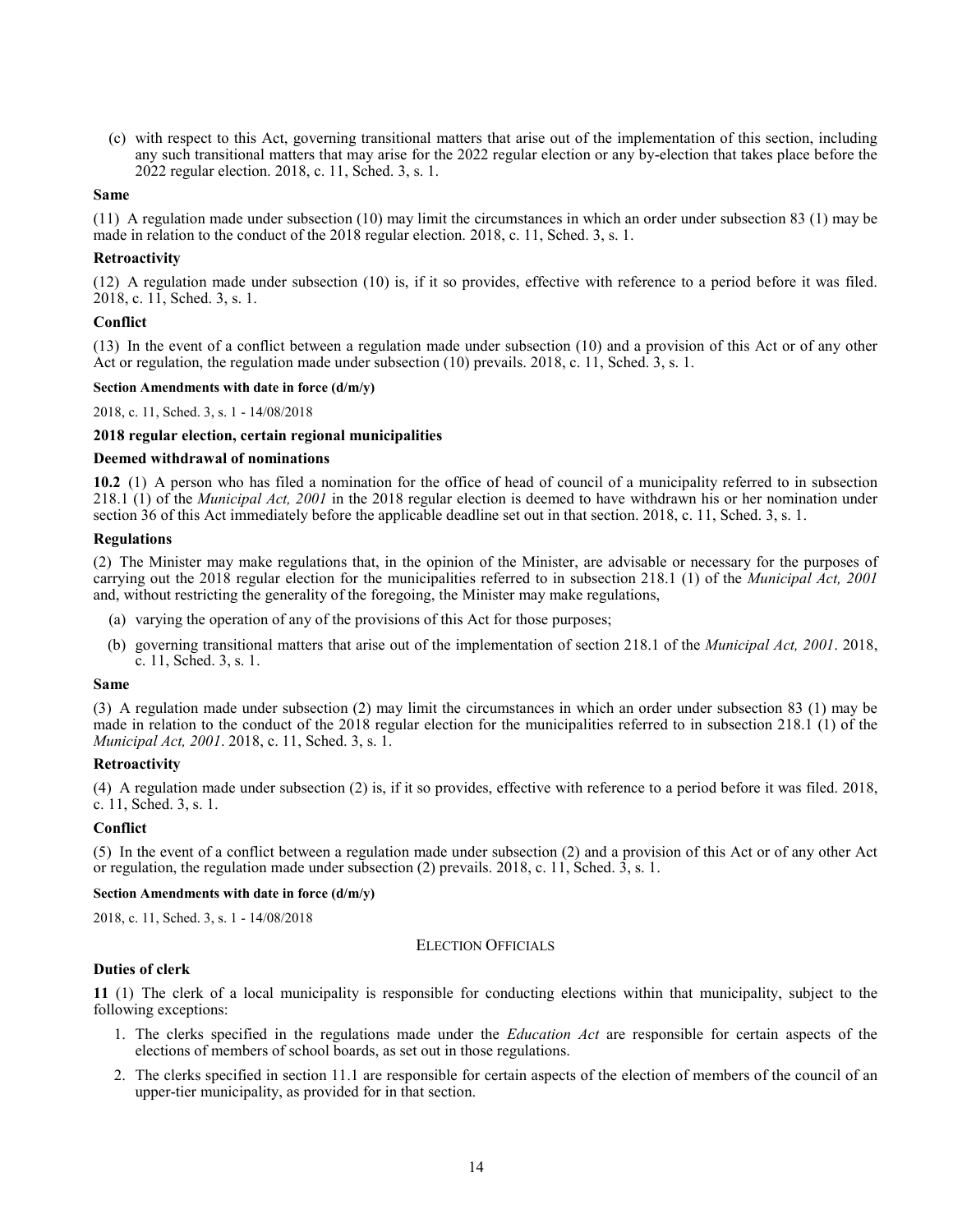- 3. REPEALED: 2002, c. 17, Sched. F, Table.
- 4. The clerks specified in subsection (5) are responsible for certain aspects of the election with respect to a question an upper-tier municipality submits to its electors under clause 8 (1) (b) or (c). 1996, c. 32, Sched., s. 11 (1); 1999, c. 14, Sched. F, s. 6 (4); 2000, c. 5, s. 29 (1); 2002, c. 17, Sched. F, Table.

## **Same**

(2) Responsibility for conducting an election includes responsibility for,

- (a) preparing for the election;
- (b) preparing for and conducting a recount in the election;
- (c) maintaining peace and order in connection with the election; and
- (d) in a regular election, preparing and submitting the report described in subsection 12.1 (2). 1996, c. 32, Sched., s. 11  $(2)$ ; 2009, c. 33, Sched. 21, s. 8 (7).

## **Locality, secretary of school board**

(3) The secretary of a school board is responsible for conducting elections of members of the board who are to be elected by the electors of a locality; in that case, this Act applies as if the secretary were the clerk, the school board were the council of a local municipality and the locality were the geographic area of a local municipality. 1996, c. 32, Sched., s. 11 (3).

#### **Police village**

(4) If a police village is situated in more than one local municipality, the clerk of each local municipality is responsible for conducting the election within that municipality, subject to the following:

- 1. Nominations for office on the police village shall be filed with the clerk of the local municipality with the largest number of electors of the police village.
- 2. As soon as possible after the close of nominations, the clerk with whom they were filed shall provide the clerks of the other local municipalities with a list of certified candidates.
- 3. The clerk of each local municipality shall certify the results of the election to the clerk with whom nominations were filed.
- 4. The clerk with whom nominations were filed shall prepare the final summary and announce the election results. 1996, c. 32, Sched., s. 11 (4).

#### **Upper-tier municipality**

(5) Where an upper-tier municipality is submitting a question to its electors under clause 8 (1) (b) or (c), the clerk of the upper-tier municipality is responsible for conducting the election on the question except that the clerk of each local municipality which forms part of the upper-tier municipality for municipal purposes is responsible for recording the vote in the local municipality subject to the following:

- 1. Registration to incur expenses with respect to the question shall be filed with the clerk of the upper-tier municipality.
- 2. As soon as possible after the close of nominations or, in the case where the election does not involve an election for an office, no later than 28 days before voting day, the clerk of the upper-tier municipality shall provide the clerks of each of the local municipalities with a list of individuals, corporations or trade unions registered to incur expenses with respect to the question.
- 3. The clerk of each local municipality shall, subject to subsection 8 (9), certify the results of the election to the clerk of the upper-tier municipality.
- 4. The clerk of the upper-tier municipality shall prepare the final summary and announce the election results. 2000, c. 5, s. 29 (2).

## **Section Amendments with date in force (d/m/y)**

[2000, c. 5, s. 29 \(1, 2\)](http://www.ontario.ca/laws/statute/S00005#s29s1) - 08/06/2000

[2002, c. 17, Sched. F, Table](http://www.ontario.ca/laws/statute/S02017#schedfs2) - 01/01/2003

[2009, c. 33, Sched. 21, s. 8 \(7\)](http://www.ontario.ca/laws/statute/S09033#sched21s8s7) - 01/01/2010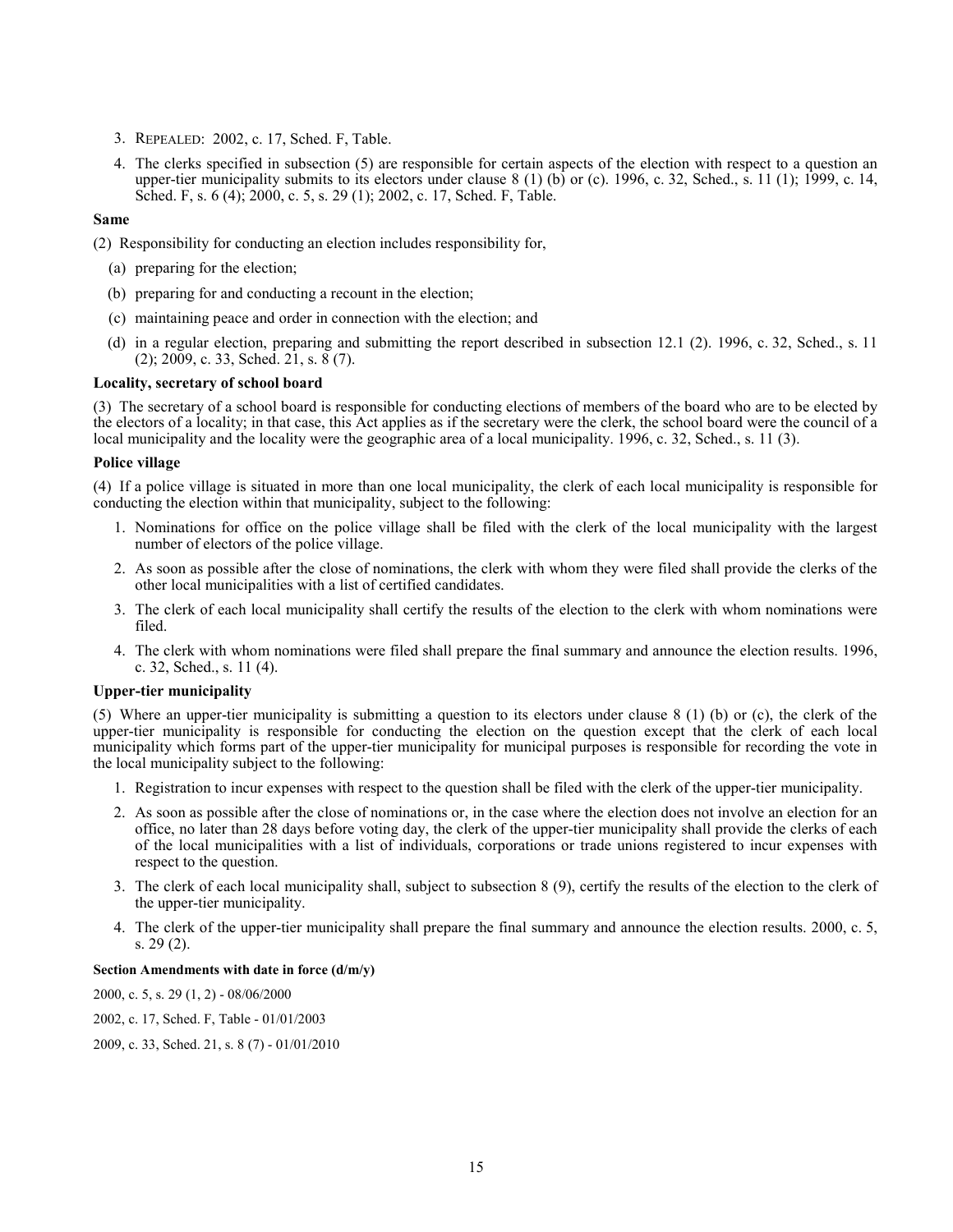## **Special case**

<span id="page-15-0"></span>**11.1** (1) Subject to subsection (2), this section applies to an upper-tier municipality if a member of the council of the uppertier municipality is to be elected to the council by the electors of all or part of one or more lower-tier municipalities within the upper-tier municipality. 2002, c. 17, Sched. F, Table.

## **Exception**

(2) This section and section 11.2 do not apply if the member mentioned in subsection (1) is to be elected also to the council of a lower-tier municipality within the upper-tier municipality. 2002, c. 17, Sched. F, Table.

## **Responsibility of upper-tier clerk**

(3) Subject to subsection (5), the clerk of the upper-tier municipality is the person responsible for conducting an election for the office of a member mentioned in subsection (1). 2002, c. 17, Sched. F, Table.

## **Filing of nominations**

(4) Nominations for the office shall be filed with the clerk of the upper-tier municipality who shall send the names of the candidates within 48 hours after the closing of nominations to the clerk of each lower-tier municipality in which the election is to be held. 2002, c. 17, Sched. F, Table; 2016, c. 15, s. 9.

## **Responsibility of lower-tier clerk**

(5) The clerk of each lower-tier municipality in which an election is to be held for the office of a member mentioned in subsection (1) is the person responsible for conducting the election in the lower-tier municipality and shall promptly report the vote recorded to the clerk of the upper-tier municipality who shall prepare the final summary and announce the result of the vote. 2002, c. 17, Sched. F, Table.

## **Section Amendments with date in force (d/m/y)**

[2002, c. 17, Sched. F, Table](http://www.ontario.ca/laws/statute/S02017#schedfs2) - 01/01/2003

[2016, c. 15, s. 9](http://www.ontario.ca/laws/statute/S16015#s9) - 09/06/2016

## **Regulations**

<span id="page-15-1"></span>**11.2** (1) Despite this Act, the Minister may by regulation provide for those matters which, in the opinion of the Minister, are necessary or expedient to conduct the election of the members of the council of an upper-tier municipality that is mentioned in section 11.1 and the members of the councils of its lower-tier municipalities. 2002, c. 17, Sched. F, Table.

## **Scope**

(2) A regulation under subsection (1) may be general or specific in its application. 2002, c. 17, Sched. F, Table.

#### **Section Amendments with date in force (d/m/y)**

[2002, c. 17, Sched. F, Table](http://www.ontario.ca/laws/statute/S02017#schedfs2) - 01/01/2003

## **Powers of clerk**

<span id="page-15-2"></span>**12** (1) A clerk who is responsible for conducting an election may provide for any matter or procedure that,

- (a) is not otherwise provided for in an Act or regulation; and
- (b) in the clerk's opinion, is necessary or desirable for conducting the election. 1996, c. 32, Sched., s. 12 (1).

#### **Forms**

(2) The power conferred by subsection (1) includes power to establish forms, including forms of oaths and statutory declarations, and power to require their use. 1996, c. 32, Sched., s. 12 (2).

## **Proof of identification, qualification, etc.**

(3) Subject to subsection (4), the power conferred by subsection (1) includes power to require a person, as a condition of doing anything or having an election official do anything under this Act, to furnish proof that is satisfactory to the election official of the person's identity or qualifications, including citizenship or residency, or of any other matter. 1996, c. 32, Sched., s. 12 (3); 2002, c. 17, Sched. D, s. 4; 2016, c. 15, s. 10 (1).

## **Exception**

(4) The power conferred by subsection (1) does not include the power to require a person, for the purposes of the procedure set out in subsection 52 (1), to furnish proof of identity and residence in addition to what is prescribed for the purposes of subparagraph 1 ii of subsection 52 (1). 2016, c. 15, s. 10 (2).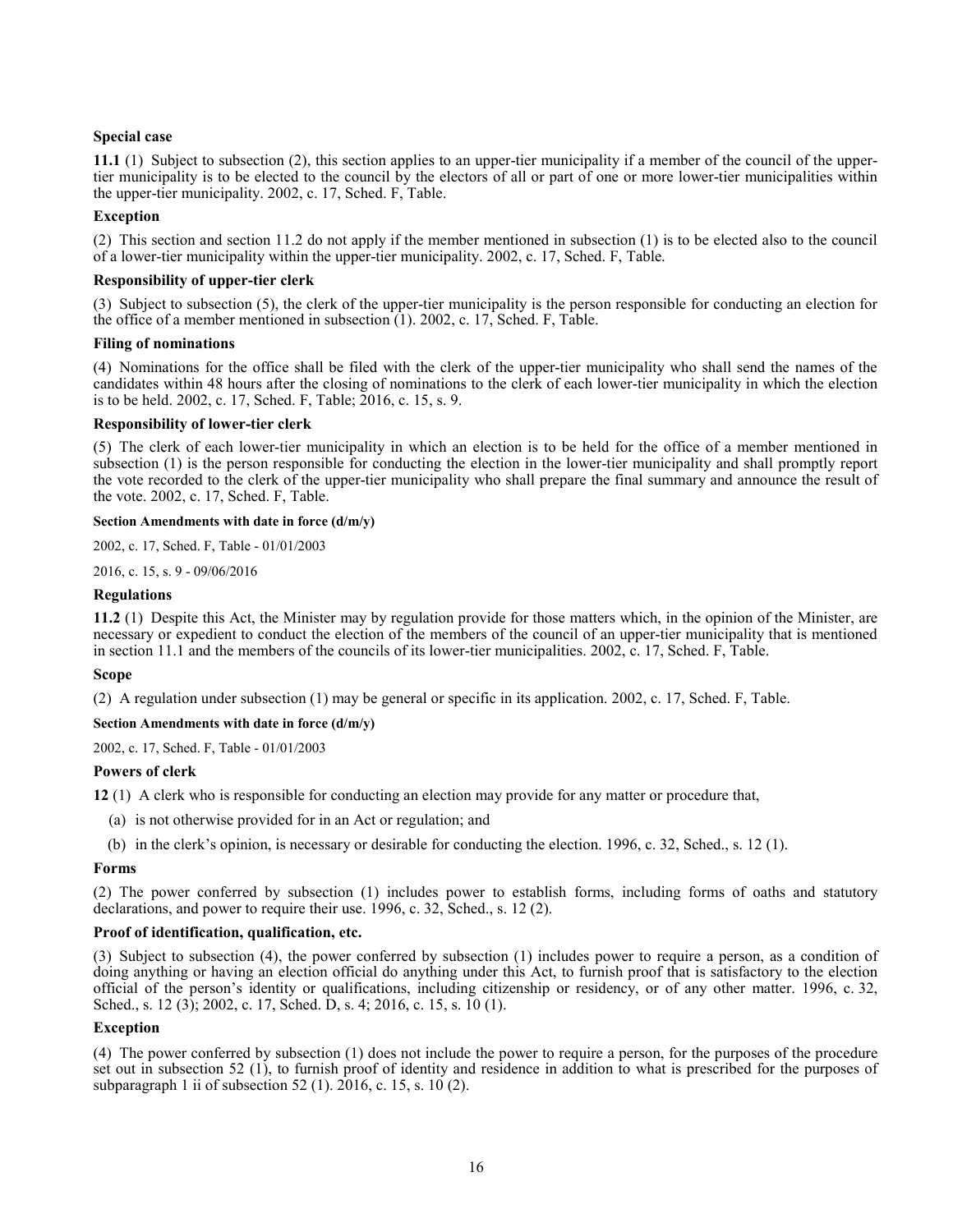#### **Section Amendments with date in force (d/m/y)**

[2002, c. 17, Sched. D, s. 4](http://www.ontario.ca/laws/statute/S02017#schedds4) - 01/01/2003

[2016, c. 15, s. 10 \(1, 2\)](http://www.ontario.ca/laws/statute/S16015#s10s1) - 09/06/2016

## **Electors and candidates with disabilities**

<span id="page-16-0"></span>**12.1** (1) A clerk who is responsible for conducting an election shall have regard to the needs of electors and candidates with disabilities. 2009, c. 33, Sched. 21, s. 8 (8).

#### **Plan re barriers**

(2) The clerk shall prepare a plan regarding the identification, removal and prevention of barriers that affect electors and candidates with disabilities and shall make the plan available to the public before voting day in a regular election. 2016, c. 15, s. 11.

### **Report**

(3) Within 90 days after voting day in a regular election, the clerk shall prepare a report about the identification, removal and prevention of barriers that affect electors and candidates with disabilities and shall make the report available to the public. 2016, c. 15, s. 11.

## **Section Amendments with date in force (d/m/y)**

[2009, c. 33, Sched. 21, s. 8 \(8\)](http://www.ontario.ca/laws/statute/S09033#sched21s8s8) - 01/01/2010

[2016, c. 15, s. 11](http://www.ontario.ca/laws/statute/S16015#s11) - 09/06/2016

### **Notice by clerk**

<span id="page-16-1"></span>**13** (1) Any notice or other information that this Act requires the clerk to give shall be given in a form and manner and at a time that the clerk considers adequate to give reasonable notice or to convey the information, as the case may be. 1996, c. 32, Sched., s. 13 (1).

### **Information about rights under Act**

(2) The clerk shall provide electors, candidates and persons who are eligible to be electors with information to enable them to exercise their rights under this Act. 1996, c. 32, Sched., s. 13 (2).

#### **Original documents**

<span id="page-16-2"></span>**14** (1) A document that is filed with an election official under section 33, 44 or 88.6 shall bear only original signatures. 1996, c. 32, Sched., s. 14; 2016, c. 15, s. 12.

#### **Exception — electronic filing**

(2) Subsection (1) does not apply if the clerk has provided for electronic filing of the document. 2021, c. 5, Sched. 4, s. 1.

## **Section Amendments with date in force (d/m/y)**

[2016, c. 15, s. 12](http://www.ontario.ca/laws/statute/S16015#s12) - 09/06/2016

[2021, c. 5, Sched. 4, s. 1](http://www.ontario.ca/laws/statute/S21005#sched4s1) - 19/04/2021

## **Deputy returning officer and other election officials**

<span id="page-16-3"></span>**15** (1) When it is necessary to conduct an election, the clerk shall appoint a deputy returning officer for each voting place established under section 45 and may appoint any other election officials for the election and for any recount that the clerk considers are required. 1996, c. 32, Sched., s. 15 (1).

#### **Delegation**

(2) The clerk may delegate to a deputy returning officer or other election official any of the clerk's powers and duties in relation to an election, as he or she considers necessary. 1996, c. 32, Sched., s. 15 (2).

#### **Clerk retains powers and duties**

(3) The clerk may continue to exercise the delegated powers and duties, despite the delegation. 1996, c. 32, Sched., s. 15 (3).

#### **Delegation in writing**

(4) The delegation shall be in writing. 1996, c. 32, Sched., s. 15 (4).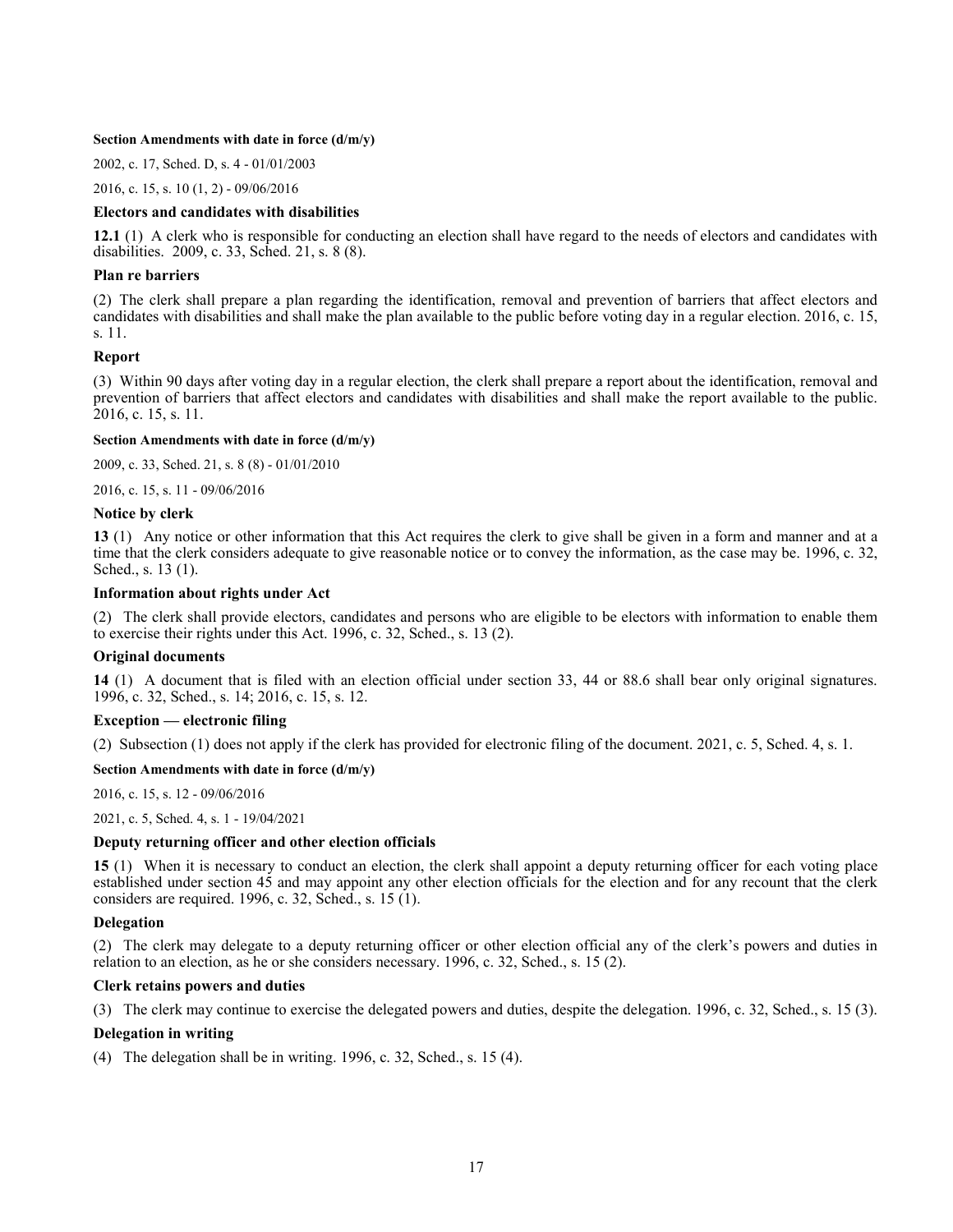## **SCRUTINEERS**

## <span id="page-17-0"></span>**Scrutineers at election of candidate**

<span id="page-17-1"></span>**16** (1) A candidate may appoint scrutineers to represent him or her during voting and at the counting of votes, including a recount. 1996, c. 32, Sched., s. 16 (1).

## **Same, at vote on by-law or question**

(2) A municipality may appoint scrutineers in relation to voting on a by-law or question submitted to the electors, to attend at a voting place and at the counting of votes, including a recount. 1996, c. 32, Sched., s. 16 (2).

## **Same, question submitted by local board or Minister**

(3) When a local board or the Minister has submitted a question to the electors, subsection (2) applies with necessary modifications. 1996, c. 32, Sched., s. 16 (3).

### **Scrutineers for applicant under s. 58**

(4) An elector who applies for a recount under section 58 may appoint scrutineers to represent him or her at the recount. 1996, c. 32, Sched., s.  $16(4)$ .

### **Manner of appointment**

(5) The appointment of a scrutineer shall be in writing if made by a candidate or applicant or by the Minister, and by resolution if made by a municipality or local board. 1996, c. 32, Sched., s. 16 (5).

### **Proof of appointment**

<span id="page-17-2"></span>(6) A scrutineer shall, on request, show proof of his or her appointment to the election official in charge of a voting place or of a place where votes are being counted. 1996, c. 32, Sched., s. 16 (6).

VOTERS' LIST

## **Qualifications of electors**

<span id="page-17-3"></span>**17** (1) REPEALED: 2002, c. 17, Sched. D, s. 5 (1).

#### **Qualifications**

(2) A person is entitled to be an elector at an election held in a local municipality if, on voting day, he or she,

- (a) resides in the local municipality or is the owner or tenant of land there, or the spouse of such owner or tenant;
- (b) is a Canadian citizen;
- (c) is at least 18 years old; and
- (d) is not prohibited from voting under subsection (3) or otherwise by law. 2002, c. 17, Sched. D, s. 5 (2); 2005, c. 5, s. 46 (1).

### **Persons prohibited from voting**

(3) The following are prohibited from voting:

- 1. A person who is serving a sentence of imprisonment in a penal or correctional institution.
- 2. A corporation.
- 3. A person acting as executor or trustee or in any other representative capacity, except as a voting proxy in accordance with section 44.
- 4. A person who was convicted of the corrupt practice described in subsection 90 (3), if voting day in the current election is less than five years after voting day in the election in respect of which he or she was convicted. 1996, c. 32, Sched., s. 17 (3); 2006, c. 9, Sched. H, s. 4.

### **Status as tenant**

(4) Despite the definitions of "owner or tenant" and "tenant" in subsection 1 (1), a regulation may specify circumstances in which a person is, and is not, considered to be a tenant for the purposes of clause (2) (a). 2016, c. 15, s. 13.

## **Section Amendments with date in force (d/m/y)**

[2002, c. 17, Sched. D, s. 5 \(1-3\)](http://www.ontario.ca/laws/statute/S02017#schedds5s1) - 01/01/2003

[2005, c. 5, s. 46 \(1\)](http://www.ontario.ca/laws/statute/S05005#s46s1) - 13/06/2005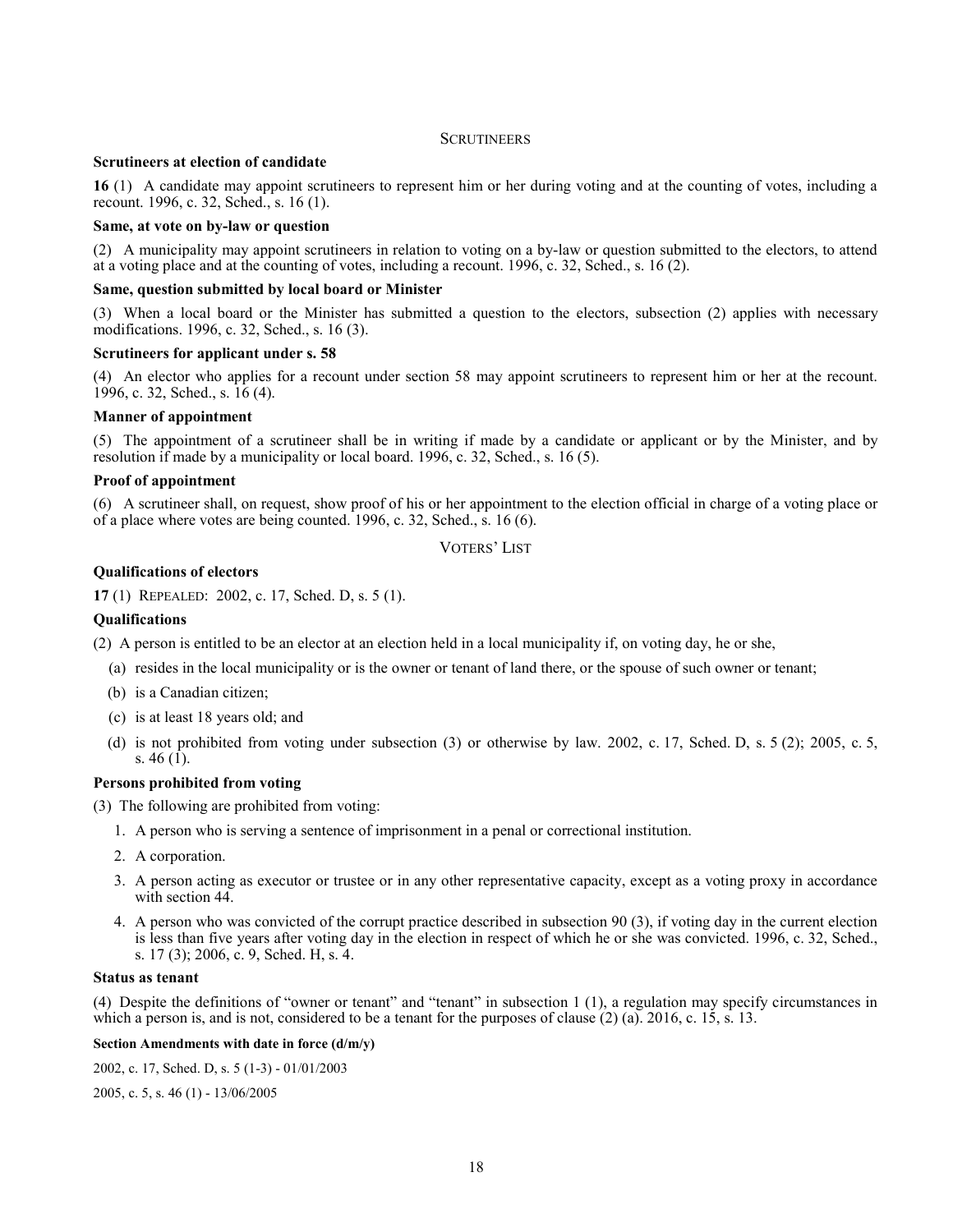[2006, c. 9, Sched. H, s. 4](http://www.ontario.ca/laws/statute/S06009#schedhs4) - 18/05/2006

[2016, c. 15, s. 13](http://www.ontario.ca/laws/statute/S16015#s13) - 09/06/2016

## **Voting subdivisions**

<span id="page-18-0"></span>**18** (1) On or before March 31 in each year in which there is a regular election, the clerk of each local municipality may divide the local municipality into voting subdivisions. 2016, c. 15, s. 14.

## **Notice to Municipal Property Assessment Corporation**

(2) If the clerk acts under subsection (1), he or she shall, on or before March 31 in the year of the regular election, inform the Municipal Property Assessment Corporation of the boundaries of the voting subdivisions. 2016, c. 15, s. 14.

**Note: On January 1, 2023, the day named by proclamation of the Lieutenant Governor, subsection 18 (2) of the Act is repealed and the following substituted: (See: 2020, c. 23, Sched. 4, s. 3)**

### **Notice to C.E.O.**

(2) A clerk who acts under subsection (1) shall, on or before March 31 in the year of the regular election, inform the Chief Electoral Officer of the boundaries of the voting subdivisions. 2020, c. 23, Sched. 4, s. 3.

#### **Section Amendments with date in force (d/m/y)**

[2006, c. 33, Sched. Z.3, s. 18 \(1\)](http://www.ontario.ca/laws/statute/S06033#schedz3s18s1) - 01/01/2009

[2016, c. 15, s. 14](http://www.ontario.ca/laws/statute/S16015#s14) - 09/06/2016

[2020, c. 23, Sched. 4, s. 3](http://www.ontario.ca/laws/statute/S20023#sched4s3) - 01/01/2023

### **Preliminary list**

<span id="page-18-1"></span>**19** (1) In the year of a regular election, the Municipal Property Assessment Corporation shall prepare a preliminary list for each local municipality and deliver it to the clerk. 2009, c. 33, Sched. 21, s. 8 (9).

**Note: On January 1, 2023, the day named by proclamation of the Lieutenant Governor, subsection 19 (1) of the Act is repealed and the following substituted: (See: 2020, c. 23, Sched. 4, s. 4 (1))**

### **Preliminary list**

(1) The Chief Electoral Officer shall prepare and maintain a preliminary list for each local municipality and make it available to the clerk. 2020, c. 23, Sched. 4, s. 4 (1).

## **Deadline**

(1.1) The preliminary list must be delivered to the clerk no later than the following date:

- 1. The date agreed upon by the clerk and the Municipal Property Assessment Corporation, which must be a date earlier than September 1.
- 2. If no date is agreed upon, the date prescribed by the Minister.
- 3. If no date is agreed upon or prescribed, July 31. 2009, c. 33, Sched. 21, s. 8 (9).

**Note: On January 1, 2023, the day named by proclamation of the Lieutenant Governor, subsection 19 (1.1) of the Act is repealed. (See: 2020, c. 23, Sched. 4, s. 4 (1))**

#### **Same**

(1.2) For the purposes of subsection (1.1), the Minister may prescribe a date even though July 31 has already passed. 2009, c. 33, Sched.  $21$ , s.  $8(9)$ .

## **Note: On January 1, 2023, the day named by proclamation of the Lieutenant Governor, subsection 19 (1.2) of the Act is repealed. (See: 2020, c. 23, Sched. 4, s. 4 (1))**

### **Voting subdivisions**

(2) If the local municipality is divided into voting subdivisions, the preliminary list shall contain a preliminary list for each voting subdivision. 1996, c. 32, Sched., s. 19 (2).

### **Note: On January 1, 2023, the day named by proclamation of the Lieutenant Governor, subsection 19 (2) of the Act is repealed and the following substituted: (See: 2020, c. 23, Sched. 4, s. 4 (1))**

## **Subdivisions**

(2) If the local municipality is divided into voting subdivisions, the preliminary list must contain a preliminary list for each voting subdivision. 2020, c. 23, Sched. 4, s. 4 (1).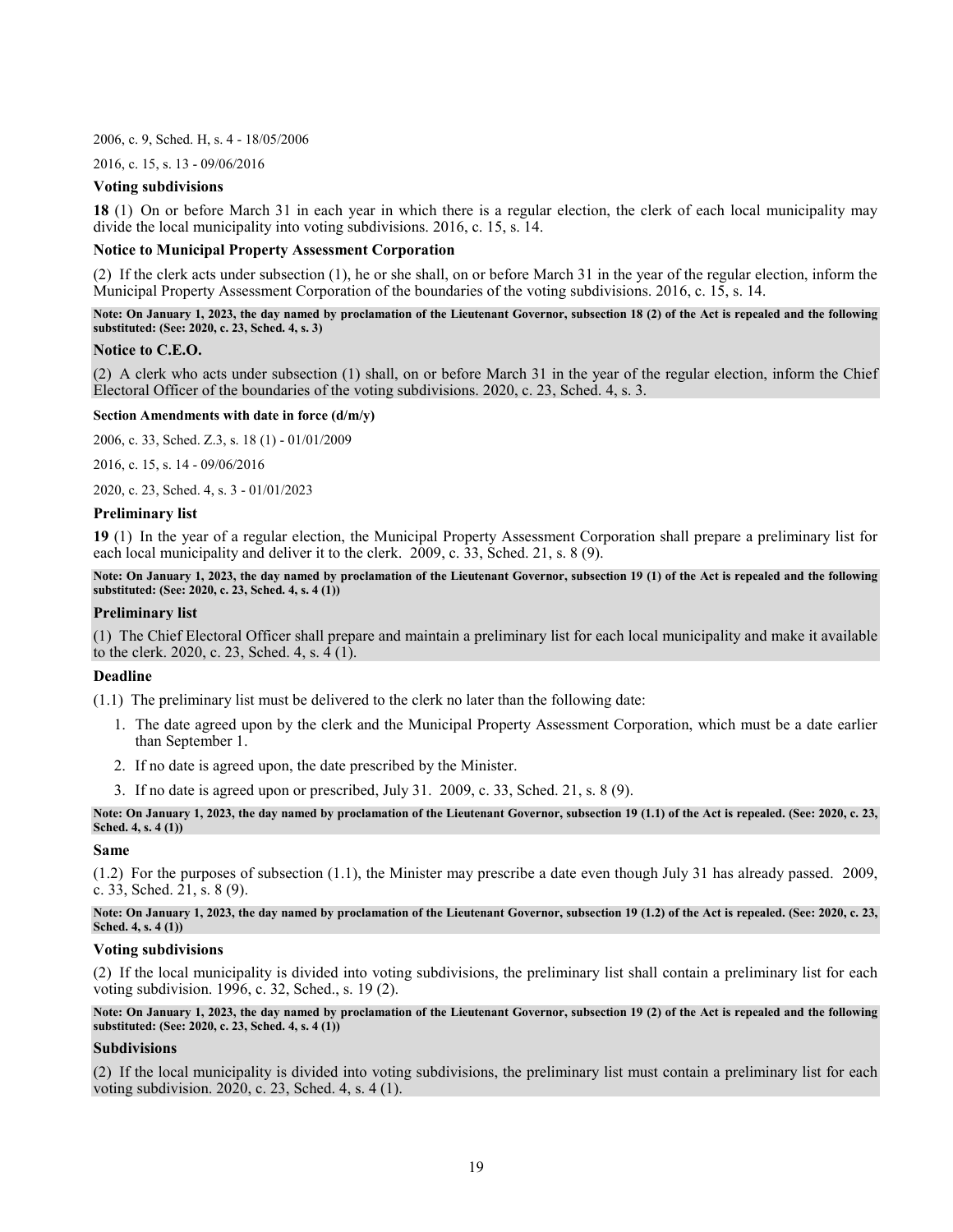## **Data**

(3) The preliminary list may be based on data from any source, including,

- (a) the most recent enumeration under the *Assessment Act*; and
- (b) information from the records in the office of the Registrar General regarding the registration of births, deaths and changes of name made under the *Vital Statistics Act* and the *Change of Name Act*. 2009, c. 33, Sched. 21, s. 8 (10).

**Note: On a day to be named by proclamation of the Lieutenant Governor, clause (b) is amended by striking out "in the office of the Registrar General" and substituting "of the Registrar General". See: 2012, c. 8, Sched. 35, ss. 1, 2.**

**Note: On January 1, 2023, the day named by proclamation of the Lieutenant Governor, subsection 19 (3) of the Act is repealed and the following substituted: (See: 2020, c. 23, Sched. 4, s. 4 (1))**

#### **Permanent register**

(3) The preliminary list must be based on the permanent register of electors. 2020, c. 23, Sched. 4, s. 4 (1).

## **Authority**

(3.1) If the Registrar General and the Municipal Property Assessment Corporation enter into an agreement governing the disclosure of the information described in clause (3) (b) by the Registrar General to the Corporation and governing the collection, use and disclosure of the information by the Corporation,

- (a) the Registrar General is authorized to disclose the information to the Corporation for the purpose of complying with the agreement; and
- (b) the Corporation is authorized to collect, use and disclose the information in accordance with the agreement. 2009, c. 33, Sched. 21, s. 8 (10).

**Note: On January 1, 2023, the day named by proclamation of the Lieutenant Governor, subsection 19 (3.1) of the Act is repealed and the following substituted: (See: 2020, c. 23, Sched. 4, s. 4 (1))**

#### **Access to list**

(3.1) The clerk may obtain the preliminary list, or any information from the preliminary list, at one or more times before September 1 in the year of a regular election. 2020, c. 23, Sched. 4, s. 4 (1).

#### **Same**

(3.2) The agreement between the Registrar General and the Municipal Property Assessment Corporation must contain the terms and conditions that the Registrar General considers appropriate with respect to,

- (a) the use that the Corporation may make of the information;
- (b) the protection of the information, including the retention and destruction of the information; and
- (c) measures to verify that the Corporation complies with the agreement. 2009, c. 33, Sched. 21, s. 8 (10).

**Note: On January 1, 2023, the day named by proclamation of the Lieutenant Governor, subsection 19 (3.2) of the Act is repealed. (See: 2020, c. 23, Sched. 4, s. 4 (1))**

#### **Same**

(3.3) The agreement may provide for the payment of fees. 2009, c. 33, Sched. 21, s. 8 (10).

**Note: On January 1, 2023, the day named by proclamation of the Lieutenant Governor, subsection 19 (3.3) of the Act is repealed. (See: 2020, c. 23, Sched. 4, s. 4 (1))**

## **Same**

(3.4) Any disclosure of personal information that is authorized under this section is deemed to comply with clause 42 (1) (e) of the *Freedom of Information and Protection of Privacy Act* and clause 32 (e) of the *Municipal Freedom of Information and Protection of Privacy Act*. 2009, c. 33, Sched. 21, s. 8 (10).

**Note: On January 1, 2023, the day named by proclamation of the Lieutenant Governor, subsection 19 (3.4) of the Act is repealed. (See: 2020, c. 23, Sched. 4, s. 4 (1))**

## **Contents**

(4) The preliminary list shall contain,

- (a) the name and address of each person who is entitled to be an elector under section 17; and
- (b) any additional information the clerk needs to determine for which offices each elector is entitled to vote. 1996, c. 32, Sched., s. 19 (4).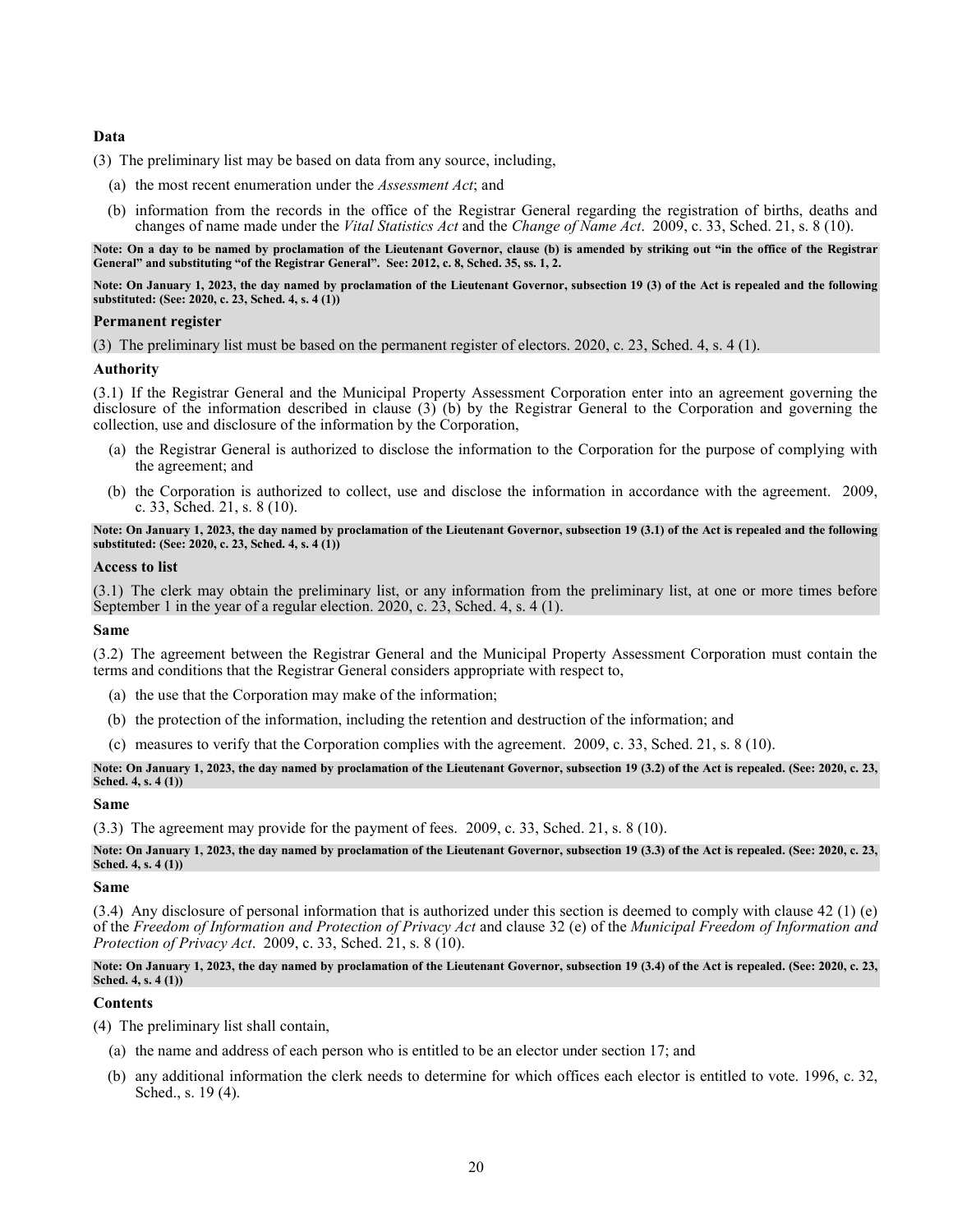## **Voting subdivisions, residents and non-residents**

(5) If the local municipality is divided into voting subdivisions,

- (a) the name of each resident elector shall be entered on the preliminary list for the voting subdivision in which he or she resides; and
- (b) the name of each non-resident elector shall be entered on the preliminary list for the voting subdivision in which the elector or his or her spouse is an owner or tenant of land. 1996, c. 32, Sched., s. 19 (5); 1999, c. 6, s. 43 (2); 2005, c. 5, s. 46 (2).

**Note: On January 1, 2023, the day named by proclamation of the Lieutenant Governor, subsection 19 (5) of the Act is amended by striking out "entered" wherever it appears and substituting in each case "included". (See: 2020, c. 23, Sched. 4, s. 4 (2))**

#### **One entry only**

(6) An elector's name shall appear on the preliminary list for a local municipality only once. 1996, c. 32, Sched., s. 19 (6).

#### **Same**

(7) For greater certainty, if a municipality is divided into wards, an elector is entitled to vote only in the ward where he or she resides, even if the elector resides in one ward and is the owner or tenant of land in a different ward or is the spouse of an owner or tenant of land in a different ward. 2016, c. 15, s. 15.

#### **Section Amendments with date in force (d/m/y)**

1999, c. 6, s. 43 (2) - 01/03/2000

[2000, c. 5, s. 30](http://www.ontario.ca/laws/statute/S00005#s30) - 08/06/2000

[2001, c. 8, s. 208 \(1\)](http://www.ontario.ca/laws/statute/S01008#s208s1) - 29/06/2001

[2005, c. 5, s. 46 \(2\)](http://www.ontario.ca/laws/statute/S05005#s46s2) - 13/06/2005

[2009, c. 33, Sched. 21, s. 8 \(9, 10\)](http://www.ontario.ca/laws/statute/S09033#sched21s8s9) - 01/01/2010

[2012, c. 8, Sched. 35, s. 1](http://www.ontario.ca/laws/statute/S12008#sched35s1) - not in force

[2016, c. 15, s. 15](http://www.ontario.ca/laws/statute/S16015#s15) - 09/06/2016

[2020, c. 23, Sched. 4, s. 4 \(1, 2\)](http://www.ontario.ca/laws/statute/S20023#sched4s4s1) - 01/01/2023

#### **Homeless persons**

<span id="page-20-0"></span>**20** The Municipal Property Assessment Corporation is not required to enter on a preliminary list the name of a person whose residence is determined under subsection 2 (3). 1996, c. 32, Sched., s. 20; 2006, c. 33, Sched. Z.3, s. 18 (2).

**Note: On January 1, 2023, the day named by proclamation of the Lieutenant Governor, section 20 of the Act is repealed and the following substituted: (See: 2020, c. 23, Sched. 4, s. 5)**

## **Homeless persons**

<span id="page-20-1"></span>**20** The Chief Electoral Officer is not required to include on a preliminary list the name of a person whose residence is determined under subsection 2 (3). 2020, c. 23, Sched. 4, s. 5.

### **Section Amendments with date in force (d/m/y)**

[2006, c. 33, Sched. Z.3, s. 18 \(2\)](http://www.ontario.ca/laws/statute/S06033#schedz3s18s2) - 01/01/2009

[2020, c. 23, Sched. 4, s. 5](http://www.ontario.ca/laws/statute/S20023#sched4s5) - 01/01/2023

**21** REPEALED: 2016, c. 15, s. 16.

#### **Section Amendments with date in force (d/m/y)**

[2000, c. 25, s. 47](http://www.ontario.ca/laws/statute/S00025#s47) - 04/12/2000

[2001, c. 8, s. 208 \(2\)](http://www.ontario.ca/laws/statute/S01008#s208s2) - 29/06/2001

[2016, c. 15, s. 16](http://www.ontario.ca/laws/statute/S16015#s16) - 09/06/2016

### **Correction of errors**

<span id="page-20-2"></span>**22** (1) The clerk may correct any obvious error in the preliminary list and shall notify the Municipal Property Assessment Corporation of the corrections. 1996, c. 32, Sched., s. 22; 2006, c. 33, Sched. Z.3, s. 18 (3).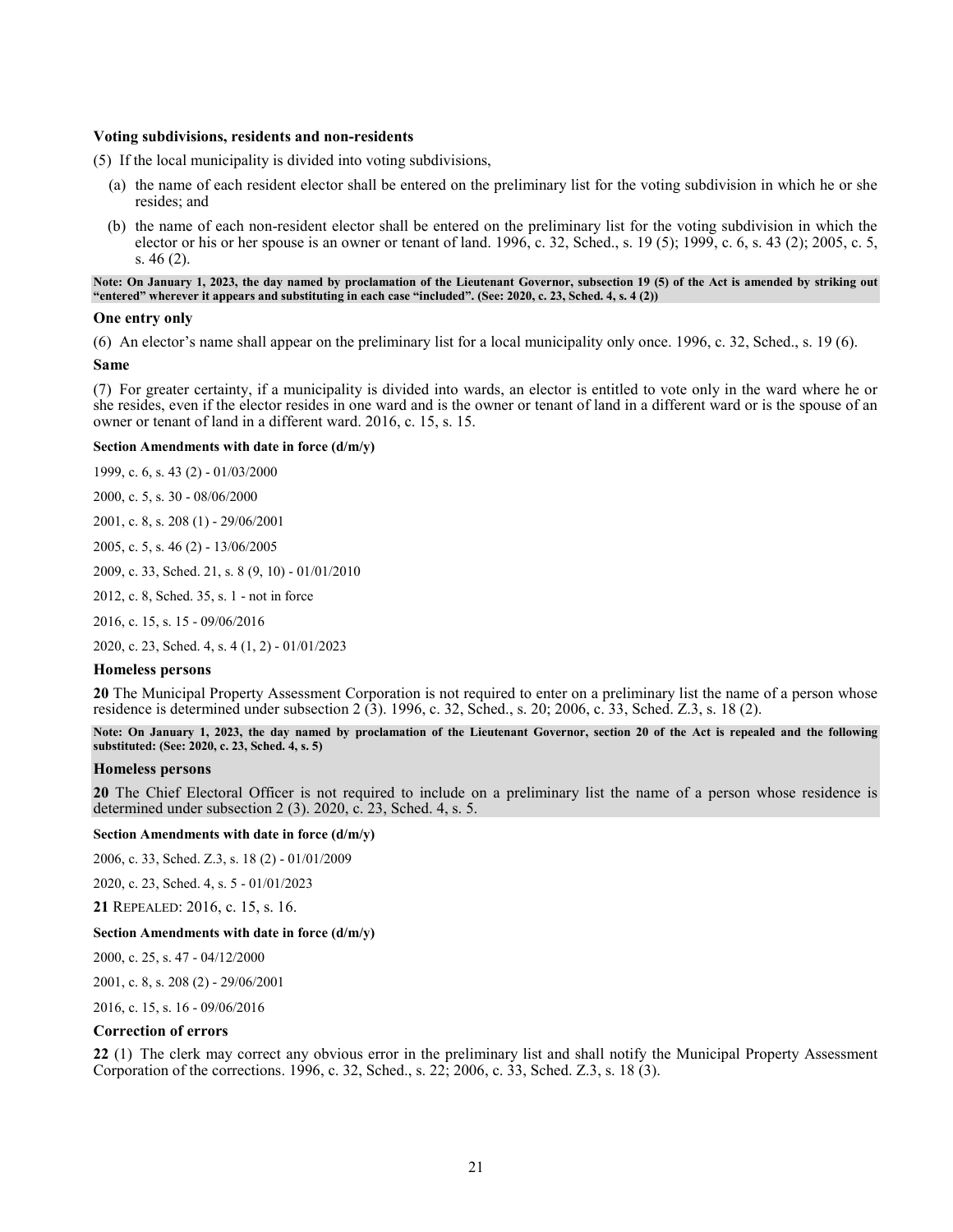**Note: On January 1, 2023, the day named by proclamation of the Lieutenant Governor, subsection 22 (1) of the Act is amended by striking out "Municipal Property Assessment Corporation" and substituting "Chief Electoral Officer". (See: 2020, c. 23, Sched. 4, s. 6)**

#### **Same**

(2) For the purposes of subsection (1), the clerk may use any information that is in the local municipality's custody or control. 2009, c. 33, Sched. 21, s. 8 (11).

#### **Same**

(3) Information in the local municipality's custody or control that is used by the clerk for the purposes of subsection (1) is deemed to have been collected for the purpose of correcting errors in the preliminary list. 2009, c. 33, Sched. 21, s. 8 (11).

#### **Section Amendments with date in force (d/m/y)**

[2006, c. 33, Sched. Z.3, s. 18 \(3\)](http://www.ontario.ca/laws/statute/S06033#schedz3s18s3) - 01/01/2009

[2009, c. 33, Sched. 21, s. 8 \(11\)](http://www.ontario.ca/laws/statute/S09033#sched21s8s11) - 01/01/2010

[2020, c. 23, Sched.](http://www.ontario.ca/laws/statute/S20023#sched4s6) 4, s. 6 - 01/01/2023

## **Voters' list**

<span id="page-21-0"></span>**23** (1) The preliminary list, as corrected under section 22, constitutes the voters' list. 1996, c. 32, Sched., s. 23 (1).

## **Reproduction, revision arrangements**

(2) On or before September 1 in the year of a regular election, the clerk shall,

- (a) have the voters' list reproduced; and
- (b) determine where and at what time applications for revisions to the voters' list may be made under sections 24 and 25. 1996, c. 32, Sched., s. 23 (2).

## **Copies for local boards, municipalities, Minister**

(3) On written request, the clerk shall provide a copy of the voters' list to,

- (a) the secretary of a local board any of whose members are required to be elected at an election conducted by the clerk, or that has submitted a question to the electors;
- (b) the clerk of the local municipality responsible for conducting the elections in any combined area for school board purposes;
- (c) the clerk of an upper-tier municipality any of whose members are required to be elected at an election conducted by the clerk, or that has submitted a by-law or question to the electors;
- (d) the Minister, if he or she has submitted a question to the electors; and
- (e) REPEALED: 2016, c. 15, s. 17 (1).

1996, c. 32, Sched., s. 23 (3); 2009, c. 33, Sched. 21, s. 8 (12); 2016, c. 15, s. 17 (1).

## **Copies for candidates**

(4) On the written request of a certified candidate for an office, the clerk shall provide him or her with the part of the voters' list that contains the names of the electors who are entitled to vote for that office. 1996, c. 32, Sched., s. 23 (4); 2016, c. 15, s. 17 (2).

#### **Same**

(5) The clerk shall not provide a copy of the voters' list under subsection (3) or a part of the voters' list under subsection (4) until September 1. 2016, c. 15, s. 17 (3).

**Note: On January 1, 2023, the day named by proclamation of the Lieutenant Governor, section 23 of the Act is amended by adding the following subsections: (See: 2020, c. 23, Sched. 4, s. 7)**

## **Redacted information**

(6) A copy of the voters' list provided under subsection (3) or a part of the voters' list provided under subsection (4) shall not contain information about a person that has been redacted under section 4.7 of the *Election Act*. 2020, c. 23, Sched. 4, s. 7.

## **Restrictions**

(7) The clerk may not provide a copy of the voters' list under subsection (3) or a part of the voters' list under subsection (4) to a person unless the person provides a written acknowledgment that they,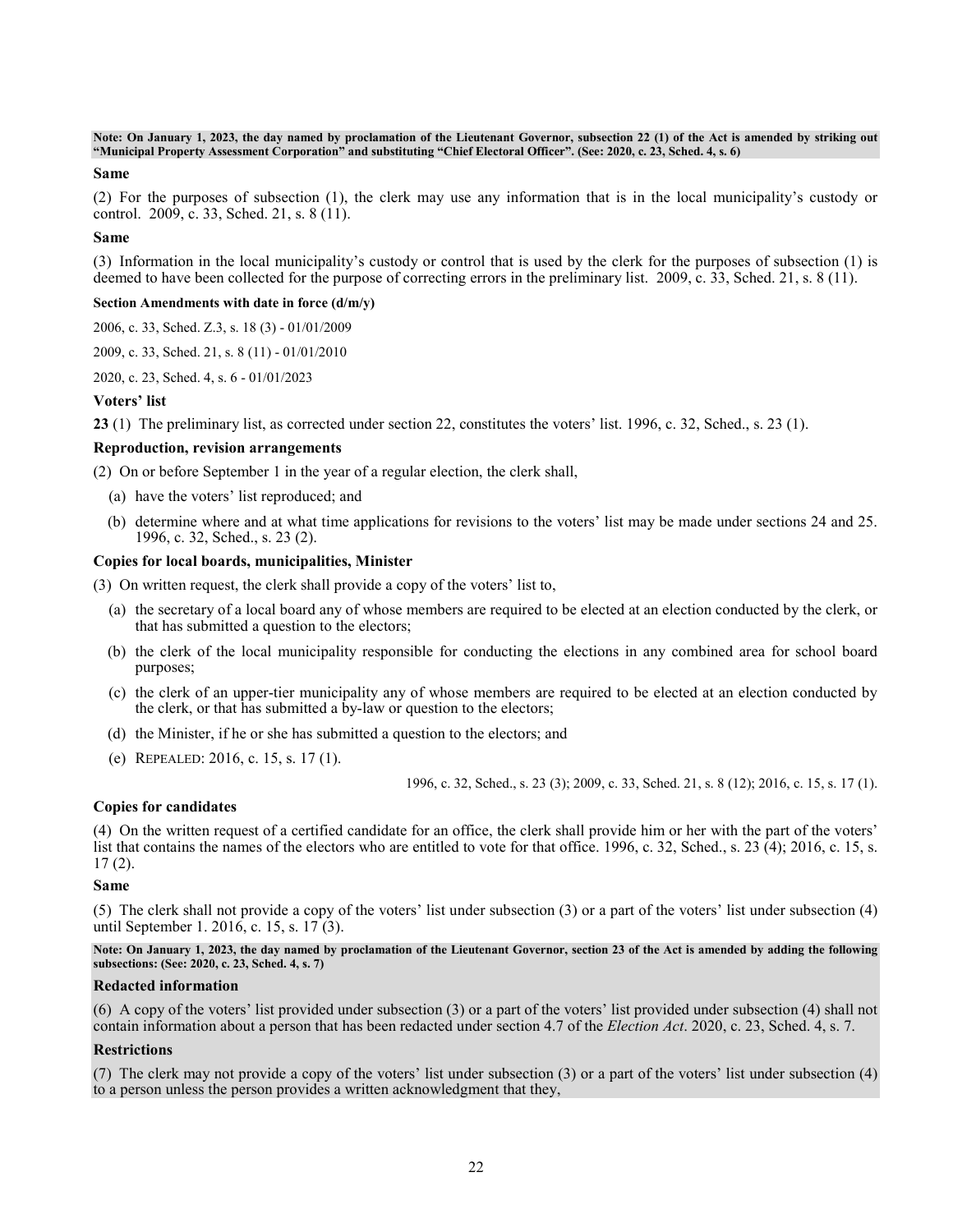- (a) shall only use it for electoral purposes and shall not use it for commercial purposes;
- (b) are bound by the restrictions in this subsection and subsection (8); and
- (c) may only disclose its content to others after obtaining their written acknowledgement that they are bound by the restrictions in this subsection and subsection (8). 2020, c. 23, Sched. 4, s. 7.

## **Further rules**

(8) The following rules apply to persons who are required to provide a written acknowledgment under subsection (7):

- 1. In the case of a person who has been provided with a copy of the voters' list from a person described in clauses (3) (a) to (c) or part of the voters' list from a certified candidate under subsection (4),
	- i. they shall not provide it to any other person, and shall not make further copies, either in printed form or electronically,
	- ii. if they received a printed copy, they shall return it to the person who provided it, on or before the date specified by that person, and
	- iii. if they received an electronic copy, they shall destroy it, and shall provide the person who provided it with a written acknowledgment of the destruction, on or before the date specified by that person.
- 2. Where a person has been provided with a copy of the voters' list under clauses (3) (a) to (c) or a certified candidate has been provided with part of the voters' list under subsection (4), and they have provided it to another person, they shall retain the written acknowledgement provided by each person to whom they provided it, in accordance with paragraph 5.
- 3. A person who has been provided with a copy of the voters' list under clauses (3) (a) to (c) shall, on or before December 31 in the year of a regular election or 45 days after voting day in a by-election,
	- i. destroy the copy of the voters' list,
	- ii. destroy any printed copies returned to them under subparagraph 1 ii, and
	- iii. require the receipt of the written acknowledgments of destruction that are to be provided to them under subparagraph 1 iii.
- 4. A certified candidate who has been provided with part of the voters' list under subsection (4) shall, on or before the day when the candidate's election campaign period ends under subsection 88.24 (1),
	- i. destroy the part of the voters' list,
	- ii. destroy any printed copies returned to them under subparagraph 1 ii, and
	- iii. require the receipt of the written acknowledgments of destruction that are to be provided to them under subparagraph 1 iii.
- 5. The written acknowledgements received under this section shall be retained for the term of office of the council or local board and until their successors are elected and the newly elected council or local board is organized. 2020, c. 23, Sched. 4, s. 7.

## **Section Amendments with date in force (d/m/y)**

2009, [c. 33, Sched. 21, s. 8 \(12\)](http://www.ontario.ca/laws/statute/S09033#sched21s8s12) - 01/01/2010

[2016, c. 15, s. 17 \(1-3\)](http://www.ontario.ca/laws/statute/S16015#s17s1) - 09/06/2016

[2020, c. 23, Sched. 4, s. 7](http://www.ontario.ca/laws/statute/S20023#sched4s7) - 01/01/2023

#### **Application for change re own name**

<span id="page-22-0"></span>**24** (1) During the period that begins on September 1 and ends at the close of voting on voting day, a person may make an application to the clerk requesting,

- (a) that the person's name be added to or removed from the voters' list; or
- (b) that information on the voters' list relating to the person be amended. 1996, c. 32, Sched., s. 24 (1); 2016, c. 15, s. 18 (1).

### **Form and manner of application**

(2) The application shall be in writing and shall be filed,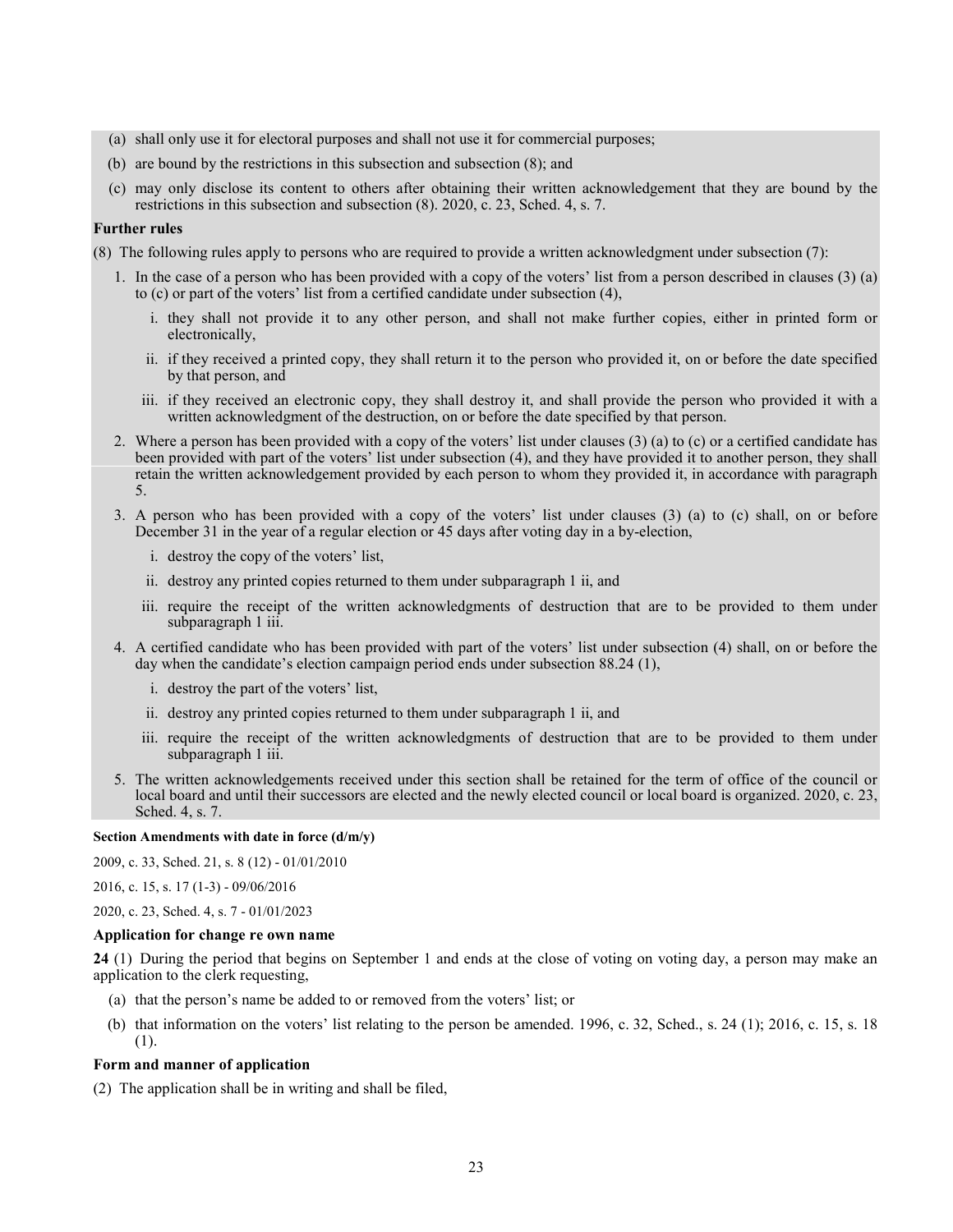- (a) in person, by the applicant or his or her agent;
- (b) by mail, by the applicant; or
- (c) in any other format and manner that the clerk specifies. 1996, c. 32, Sched., s. 24 (2); 2016, c. 15, s. 18 (2).

## **Application approved**

(3) If satisfied that the applicant is entitled to have the requested change made, the clerk shall,

- (a) endorse the application to indicate approval; and
- (b) return the endorsed application to the applicant or notify the applicant that the application has been approved and the voters' list will be changed to reflect the approved application. 1996, c. 32, Sched., s. 24 (3); 2002, c. 17, Sched. D, s. 6.

## **Application refused**

(4) If not satisfied that the applicant is entitled to have the requested change made, the clerk shall,

- (a) note the reason for refusal on the application; and
- (b) return the annotated application to the applicant. 1996, c. 32, Sched., s. 24 (4).

**Note: On January 1, 2023, the day named by proclamation of the Lieutenant Governor, section 24 of the Act is amended by adding the following subsections: (See: 2020, c. 23, Sched. 4, s. 8)**

#### **Addition of name to permanent register**

(5) When a person's name is added to the voters' list under this section, it shall also be added to the permanent register of electors, unless the person objects. 2020, c. 23, Sched. 4, s. 8.

## **Deletion of name from permanent register**

(6) When a person's name is removed from the voters' list under this section, it shall also be deleted from the permanent register of electors, unless the person objects. 2020, c. 23, Sched. 4, s. 8.

**Section Amendments with date in force (d/m/y)**

[2002, c. 17, Sched. D, s. 6](http://www.ontario.ca/laws/statute/S02017#schedds6) - 01/01/2003

[2016, c. 15,](http://www.ontario.ca/laws/statute/S16015#s18s1) s. 18 (1, 2) - 09/06/2016

[2020, c. 23, Sched. 4, s. 8](http://www.ontario.ca/laws/statute/S20023#sched4s8) - 01/01/2023

#### **Removal of deceased person's name from voters' list**

<span id="page-23-0"></span>**25** (1) The clerk may, on his or her own initiative, remove a person's name from the voters' list until the close of voting on voting day if the clerk is satisfied that the person has died. 2016, c. 15, s. 19.

### **Same, upon application**

(2) The clerk shall remove a person's name from the voters' list upon receiving an application under subsection (3) if the clerk is satisfied that the person has died. 2016, c. 15, s. 19.

#### **Timing of application**

(3) A person may make an application to the clerk requesting that a deceased person's name be removed from the voters' list during the period that begins on September 1 and ends at the close of voting on voting day. 2016, c. 15, s. 19.

#### **Form and manner of application**

(4) The application shall be in writing and shall be filed,

- (a) in person, by the applicant or his or her agent;
- (b) by mail, by the applicant; or
- (c) in any other format and manner that the clerk specifies. 2016, c. 15, s. 19.

### **Section Amendments with date in force (d/m/y)**

[2002, c. 17, Sched. D, s. 7 \(1-6\)](http://www.ontario.ca/laws/statute/S02017#schedds7s1) - 01/01/2003

[2016, c. 15, s. 19](http://www.ontario.ca/laws/statute/S16015#s19) - 09/06/2016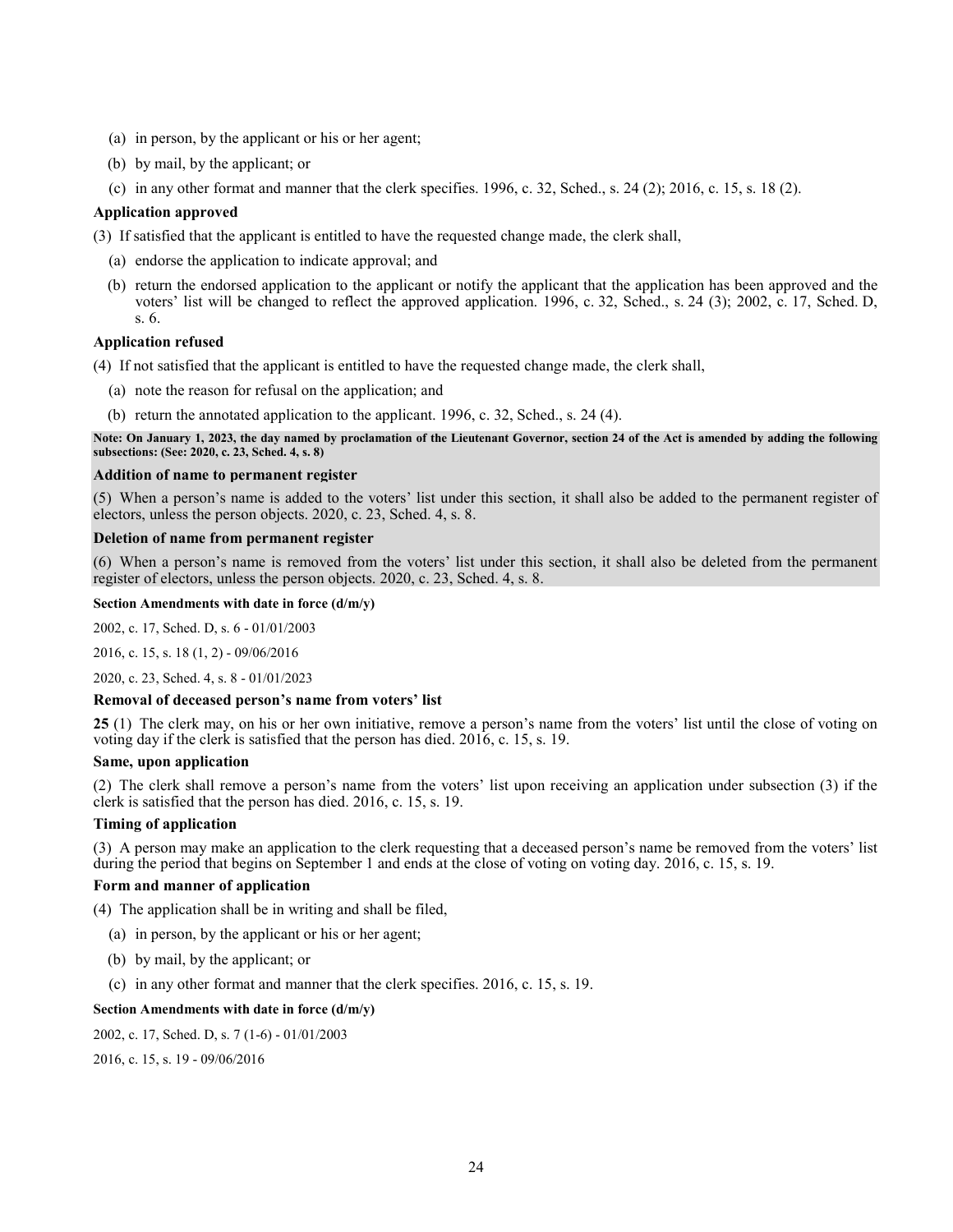## **Clerk's decision final**

<span id="page-24-0"></span>**26** The clerk's decision under section 24 or 25 is final. 1996, c. 32, Sched., s. 26.

## **List of changes**

## **Interim list**

<span id="page-24-1"></span>**27** (1) During the period beginning on September 15 and ending on September 25 in the year of a regular election, the clerk shall,

- (a) prepare an interim list of the changes to the voters' list approved under sections 24 and 25 on or before September 15; and
- (b) give a copy of the interim list to each person who received a copy of the voters' list under section 23 and to each certified candidate. 2016, c. 15, s. 20 (1).

## **Final list**

(2) Within 30 days after voting day, the clerk shall,

- (a) prepare a final list of the changes to the voters' list approved under sections 24 and 25; and
- (b) give a copy of the final list of changes to the Municipal Property Assessment Corporation. 2016, c. 15, s. 20 (2).

**Note: On January 1, 2023, the day named by proclamation of the Lieutenant Governor, section 27 of the Act is repealed and the following substituted: (See: 2020, c. 23, Sched. 4, s. 9)**

# **List of changes**

## **Interim list**

<span id="page-24-2"></span>**27** (1) During the period beginning on September 20 and ending on September 30 in the year of a regular election, the clerk shall,

- (a) prepare an interim list of changes to the voters' list that,
	- (i) must include changes approved under sections 24 and 25 on or before September 20, and
	- (ii) may include changes based on updated information from the permanent register of electors that the clerk obtains on or before September 20; and
- (b) give a copy of the interim list to each person who received a copy of the voters' list under section 23. 2020, c. 23, Sched. 4, s. 9.

## **Final list**

(2) Within 30 days after voting day, the clerk shall,

- (a) prepare a final list of the changes to the voters' list approved under sections 24 and 25; and
- (b) give a copy of the final list of changes to the Chief Electoral Officer. 2020, c. 23, Sched. 4, s. 9.

## **Section Amendments with date in force (d/m/y)**

[2006, c. 33, Sched. Z.3, s. 18 \(4\)](http://www.ontario.ca/laws/statute/S06033#schedz3s18s4) - 01/01/2009

[2016, c. 15, s. 20 \(1, 2\)](http://www.ontario.ca/laws/statute/S16015#s20s1) - 09/06/2016

[2020, c. 23, Sched. 4, s. 9](http://www.ontario.ca/laws/statute/S20023#sched4s9) - 01/01/2023

## **Voters' list**

<span id="page-24-3"></span>**28** (1) The clerk shall prepare and certify the voters' list for use in each voting place established under section 45. 1996, c. 32, Sched., s. 28 (1).

## **Same**

(2) In preparing the voters' list, the clerk,

- (a) shall determine which electors appear on the voters' list for each voting place;
- (b) shall remove the names that are shown in the interim list of changes as names to be removed; and
- (c) may make any other changes approved under section 24. 1996, c. 32, Sched., s. 28 (2).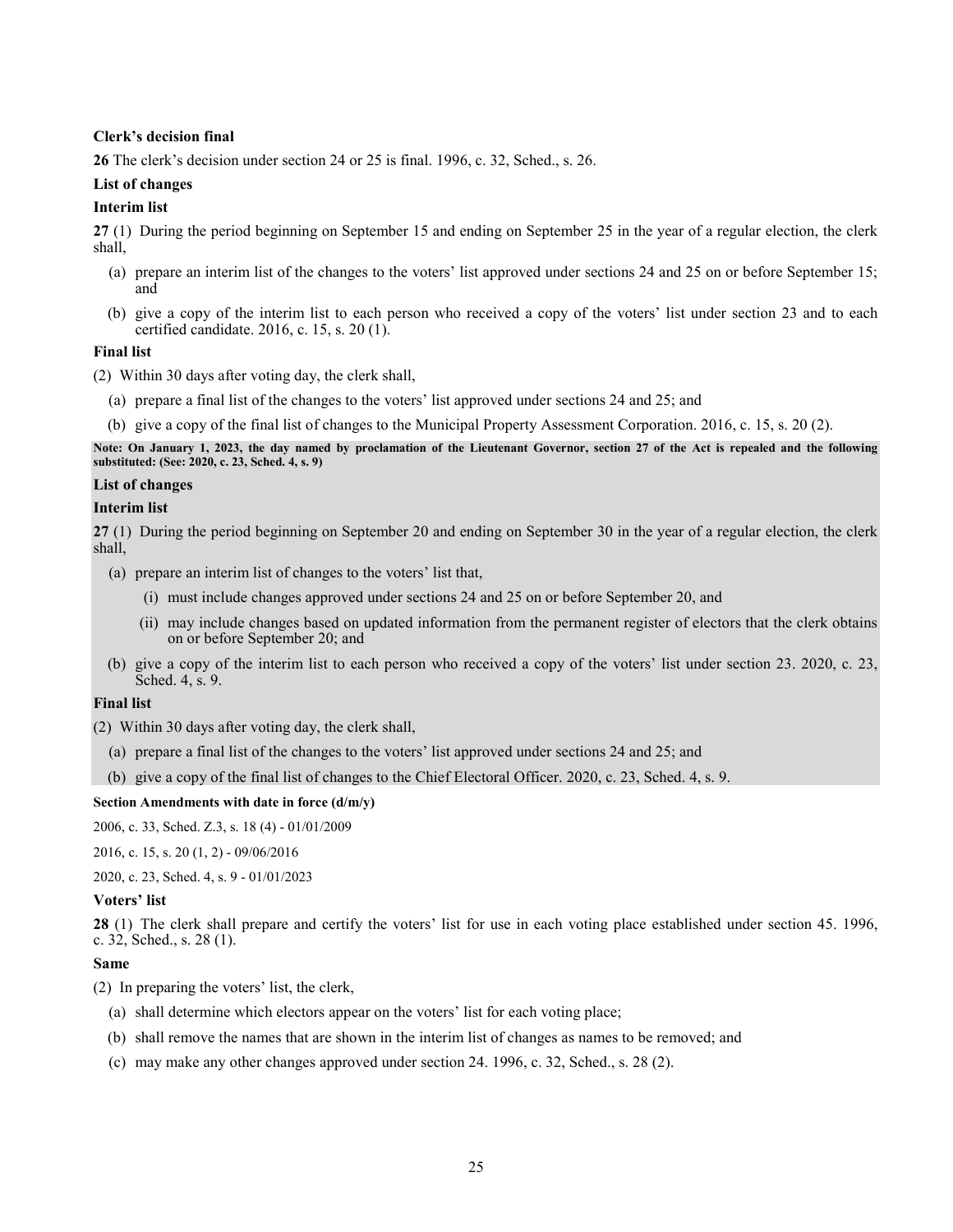## **CANDIDATES**

## <span id="page-25-0"></span>**Who may be nominated**

<span id="page-25-1"></span>**29** (1) A person may be nominated for an office only if, as of the day the person is nominated,

- (a) he or she is qualified to hold that office under the Act that creates it; and
- (b) he or she is not ineligible under this or any other Act or otherwise prohibited by law to be nominated for or to hold the office. 1996, c. 32, Sched., s. 29 (1); 2002, c. 17, Sched. D, s. 8 (1).

### **Certain persons eligible to be nominated**

(1.1) Despite subsection (1) and despite section 258 of the *Municipal Act, 2001*, section 203 of the *City of Toronto Act, 2006*, section 9 of the *Legislative Assembly Act* and section 219 of the *Education Act*, a member of the Legislative Assembly of Ontario or the Senate or House of Commons of Canada is not ineligible to be nominated for an office in an election by virtue of being a member of any of those bodies but, if the person is a member of any of those bodies as of the close of nominations on nomination day of the election, the nomination shall be rejected by the clerk under section 35. 2002, c. 17, Sched. D, s. 8 (2); 2006, c. 32, Sched. C, s. 34 (1).

## **Exclusion**

(1.2) Subsection (1.1) does not apply to a member of the Executive Council of Ontario or a federal Minister of the Crown. 2002, c. 17, Sched. D, s. 8 (2).

### **Nomination for one office only**

(2) If a person who has been nominated for an office is nominated for another office to which this Act applies, the first nomination shall be deemed to have been withdrawn at the time the second nomination is filed. 1996, c. 32, Sched., s. 29 (2).

#### **Name on ballot for more than one office**

(2.1) Despite the fact that the first nomination is deemed withdrawn under subsection (2), if a person's name appears on the ballots for more than one office to which this Act applies, section 261 of the *Municipal Act, 2001* or section 206 of the *City of Toronto Act, 2006*, as the case may be, applies. 2002, c. 17, Sched. D, s. 8 (3); 2006, c. 32, Sched. C, s. 34 (2).

#### **Separate nomination for each person**

(3) Each person to be nominated for election to an office shall be nominated by a separate nomination. 1996, c. 32, Sched., s. 29 (3).

#### **In municipality divided into wards**

(4) If a municipality is divided into wards, a person is eligible to be nominated for an office in an election in any ward of the municipality. 2016, c. 15, s. 21.

#### **Same**

(5) Subsection (4) applies despite any order of the Ontario Land Tribunal, order of the Minister under section 173 of the *Municipal Act, 2001* or section 149 of the *City of Toronto Act, 2006* or order of a commission under section 175 of the *Municipal Act, 2001*. 2016, c. 15, s. 21; 2021, c. 4, Sched. 6, s. 68.

#### **Section Amendments with date in force (d/m/y)**

[2002, c. 17, Sched. D, s. 8 \(1-3\)](http://www.ontario.ca/laws/statute/S02017#schedds8s1) - 01/01/2003

[2006, c. 32, Sched. C, s. 34 \(1, 2\)](http://www.ontario.ca/laws/statute/S06032#schedcs34s1) - 01/01/2007

[2016, c. 15, s. 21](http://www.ontario.ca/laws/statute/S16015#s21) - 09/06/2016

2021, [c. 4, Sched. 6, s. 68](http://www.ontario.ca/laws/statute/S21004#sched6s68) - 01/06/2021

#### **Employee of municipality or local board**

<span id="page-25-2"></span>**30** (1) An employee of a municipality or local board is eligible to be a candidate for and to be elected as a member of the council or local board that is the employer if he or she takes an unpaid leave of absence beginning as of the day the employee is nominated and ending on voting day. 1996, c. 32, Sched., s. 30 (1); 2002, c. 17, Sched. D, s. 9 (1).

#### **Notice of leave**

(2) The employee shall give the council or local board written notice, in advance, of his or her intention to take unpaid leave under subsection (1). 1996, c. 32, Sched., s. 30 (2).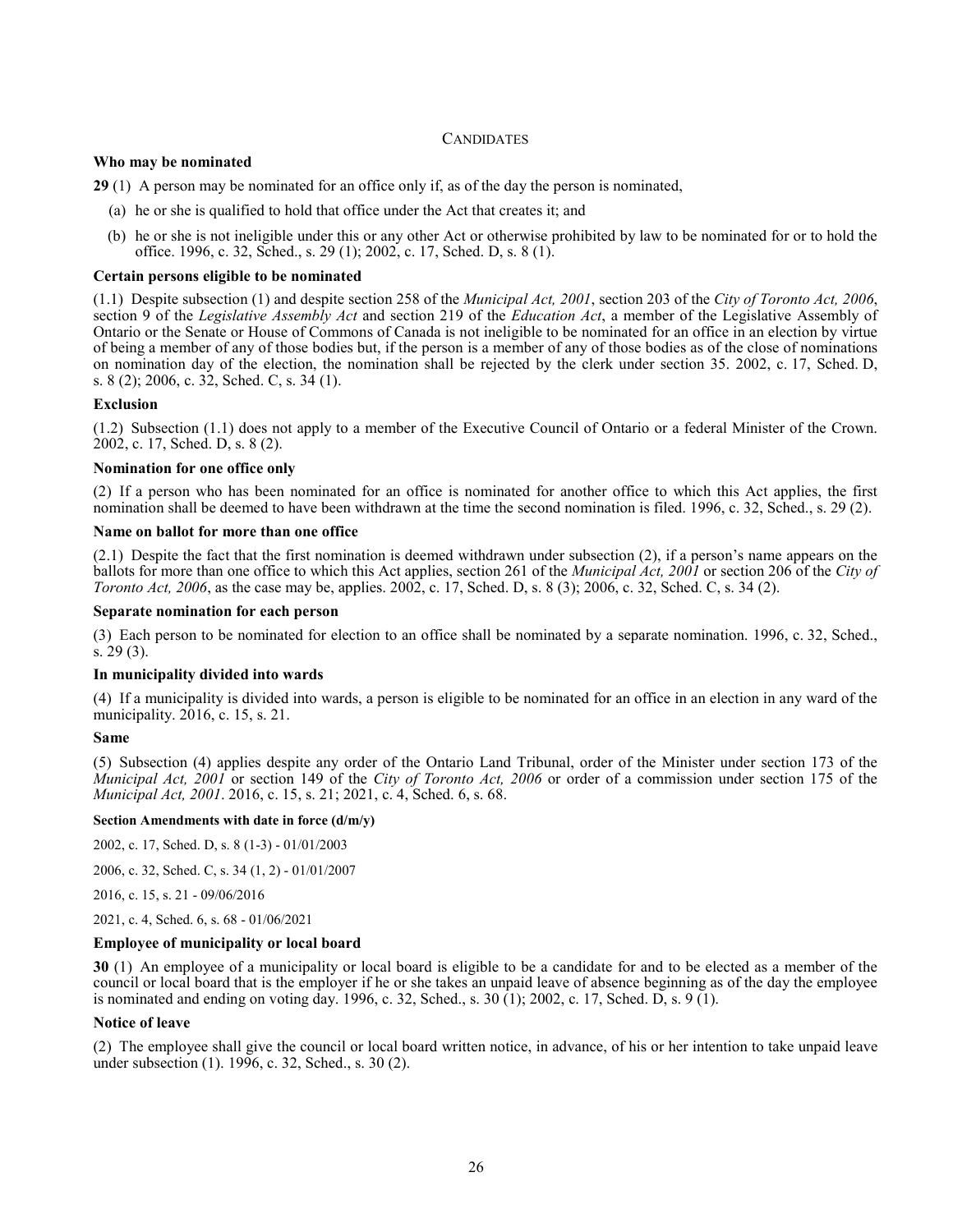## **Right to unpaid leave**

(3) The employee is entitled, as of right, to take unpaid leave under subsection (1). 2002, c. 17, Sched. D, s. 9 (2).

### **Vacation and overtime pay**

(3.1) Despite subsection (1), an employee of a municipality or local board is entitled to be paid out any vacation pay or overtime pay owing to the employee during the period of the unpaid leave of absence and the fact that these payments may be paid on a weekly or other regular basis does not affect the unpaid leave status of the employee. 2002, c. 17, Sched. D, s. 9 (3).

## **Resignation**

(4) If the employee is elected to the office, he or she shall be deemed to have resigned from the employment immediately before making the declaration of office referred to in subsection 232 (1) of the *Municipal Act, 2001*, section 186 of the *City of Toronto Act, 2006* or section 209 of the *Education Act*, as the case may be. 2002, c. 17, Sched. F, Table; 2006, c. 32, Sched. C, s. 34 (3).

### **Same**

(5) Subsection (4) also applies to an employee of a municipality or local board who by being elected to the council of another municipality or to another local board also becomes a member of the council or local board that is the employer. 1996, c. 32, Sched., s. 30 (5).

### **Continuous service**

(6) If an employee who takes a leave of absence under subsection (1) is not elected, the leave shall not be counted in determining the length of his or her service for any purpose, and the service before and after the leave shall be deemed to be continuous for all purposes. 1996, c. 32, Sched., s. 30 (6).

### **Volunteer firefighters**

(7) A person shall not be considered an employee of a municipality or local board for the purposes of this section by reason only of being a volunteer firefighter as defined in the *Fire Protection and Prevention Act, 1997*. 1996, c. 32, Sched., s. 30 (7); 2009, c. 33, Sched. 21, s. 8 (13).

### **Non-employees**

(8) This section applies with necessary modifications to a person who is not an employee and who is described in subparagraph 1 ii or iii of subsection 258 (1) of the *Municipal Act, 2001* or subparagraph 1 ii or iii of subsection 203 (1) of the *City of Toronto Act, 2006*, as the case may be. 2006, c. 32, Sched. C, s. 34 (4).

#### **Section Amendments with date in force (d/m/y)**

[2002, c. 17, Sched. D, s. 9 \(1-3\)](http://www.ontario.ca/laws/statute/S02017#schedds9s1) - 01/01/2003; [2002, c. 17, Sched. F, Table](http://www.ontario.ca/laws/statute/S02017#schedfs2) - 01/01/2003

[2006, c. 32, Sched. C, s. 34 \(3, 4\)](http://www.ontario.ca/laws/statute/S06032#schedcs34s3) - 01/01/2007

[2009, c. 33, Sched. 21, s. 8 \(13\)](http://www.ontario.ca/laws/statute/S09033#sched21s8s13) - 01/01/2010

## **Nomination day**

<span id="page-26-0"></span>**31** Nomination day for a regular election is the third Friday in August in the year of the election. 2016, c. 15, s. 22; 2020, c. 26, Sched. 2, s. 4.

#### **Section Amendments with date in force (d/m/y)**

[2002, c. 17, Sched. D, s. 10](http://www.ontario.ca/laws/statute/S02017#schedds10) - 01/01/2003

[2009, c. 33, Sched. 21, s. 8 \(14\)](http://www.ontario.ca/laws/statute/S09033#sched21s8s14) - 01/01/2010

[2016, c. 15, s. 22](http://www.ontario.ca/laws/statute/S16015#s22) - 09/06/2016

[2020, c. 26, Sched. 2, s. 4](http://www.ontario.ca/laws/statute/S20026#sched2s4) - 20/11/2020

## **Notice**

<span id="page-26-1"></span>**32** The clerk shall give notice of the offices for which persons may be nominated and of the nomination procedure under this Act. 1996, c. 32, Sched., s. 32.

## **Filing of nomination**

<span id="page-26-2"></span>**33** (1) A person may be nominated for an office by filing a nomination,

(a) in the clerk's office, in person or by an agent; or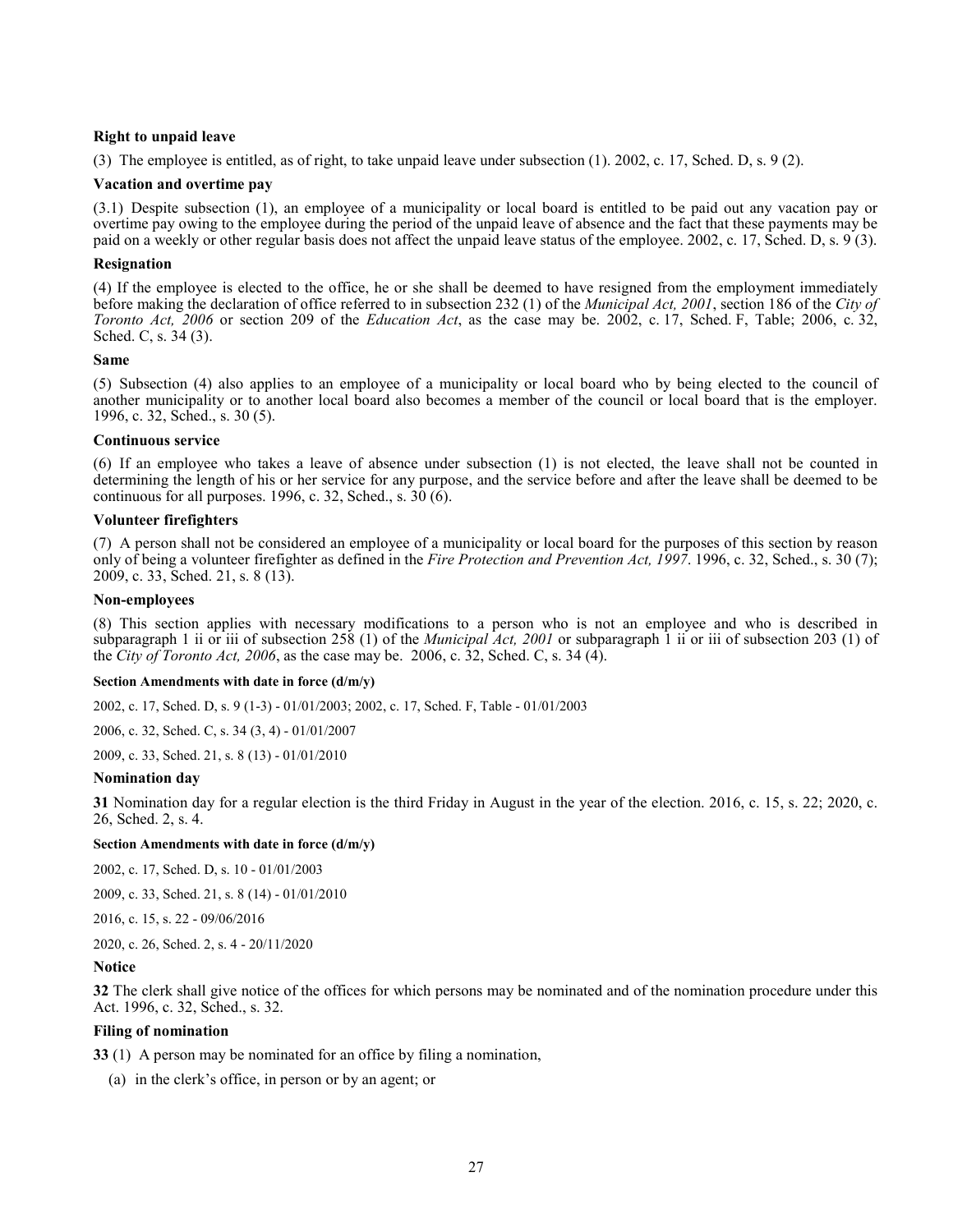(b) if the clerk has provided for electronic filing under subsection (6), electronically. 2021, c. 5, Sched. 4, s. 2 (1).

## **Endorsement of nominations for council**

(1.1) Subject to subsection (1.4), the nomination of a person for an office on a council must be endorsed by at least 25 persons, and they may endorse more than one nomination. 2016, c. 15, s. 23 (1); 2017, c. 10, Sched. 4, s. 8 (4).

## **Same**

(1.2) Persons endorsing a nomination under subsection (1.1) must be eligible to vote in an election for an office within the municipality, if a regular election was held on the day that the person endorses the nomination. 2016, c. 15, s. 23 (1).

## **Same**

(1.2.1) For greater certainty, endorsements of a nomination under subsection (1.1) shall be collected as original signatures even if the clerk has provided for electronic filing. 2021, c. 5, Sched. 4, s. 2 (2).

## **Same**

(1.2.2) A person who electronically files a nomination for an office on a council that must be endorsed by at least 25 persons shall retain the copy of the document bearing the original endorsement signatures. 2021, c. 5, Sched. 4, s. 2 (2).

## **Same**

(1.3) The clerk is entitled to rely upon the information filed by the candidate under clause (2) (a.1), and a nomination certified by the clerk under section 35 is conclusive evidence that all conditions precedent under subsection (1.1) have been complied with. 2016, c. 15, s. 23 (1).

## **Exception, number of electors**

(1.4) Subsection (1.1) does not apply to a nomination in a municipality in which the number of electors who were eligible to vote in the previous regular election in the municipality is less than the prescribed number. 2017, c. 10, Sched. 4, s. 8 (5).

### **Same**

(1.5) For the purposes of subsection (1.4), the number of electors who were eligible to vote shall be the number determined from the voters' list from the previous regular election as it existed at the close of voting on voting day. 2017, c. 10, Sched. 4, s. 8 (5).

## **Formal requirements**

(2) The nomination shall,

- (a) be in the prescribed form;
- (a.1) in the case of a nomination for an office on a council that must be endorsed by at least 25 persons, be endorsed in accordance with subsection (1.1) and be accompanied by a prescribed declaration by each of the persons endorsing the nomination;
	- (b) be accompanied by a declaration of qualification in the prescribed form, signed by the person being nominated; and
	- (c) be accompanied by the prescribed nomination filing fee. 1996, c. 32, Sched., s. 33 (2); 2002, c. 17, Sched. D, s. 11; 2016, c. 15, s. 23 (2); 2017, c. 10, Sched. 4, s. 8 (6).

## **Exception, endorsement**

(2.1) If the person was previously nominated for an office on the same council in the same election and at that time filed the endorsed nomination and declarations described in clause (2) (a.1), that clause does not apply in connection with any subsequent campaign under subsection 88.24 (3). 2016, c. 15, s. 23 (3).

## **Exception, nomination filing fee**

(3) If the person was previously nominated for an office on the same council or local board in the same election and paid the nomination filing fee at that time, clause (2) (c) does not apply in connection with any subsequent campaign under paragraph 1 of subsection 88.24 (3). 2016, c. 15, s. 23 (4).

## **Time for filing**

- (4) The nomination may be filed,
	- (a) on any day on or after May 1 in the year of the regular election that is before nomination day, at a time when the clerk's office is open; or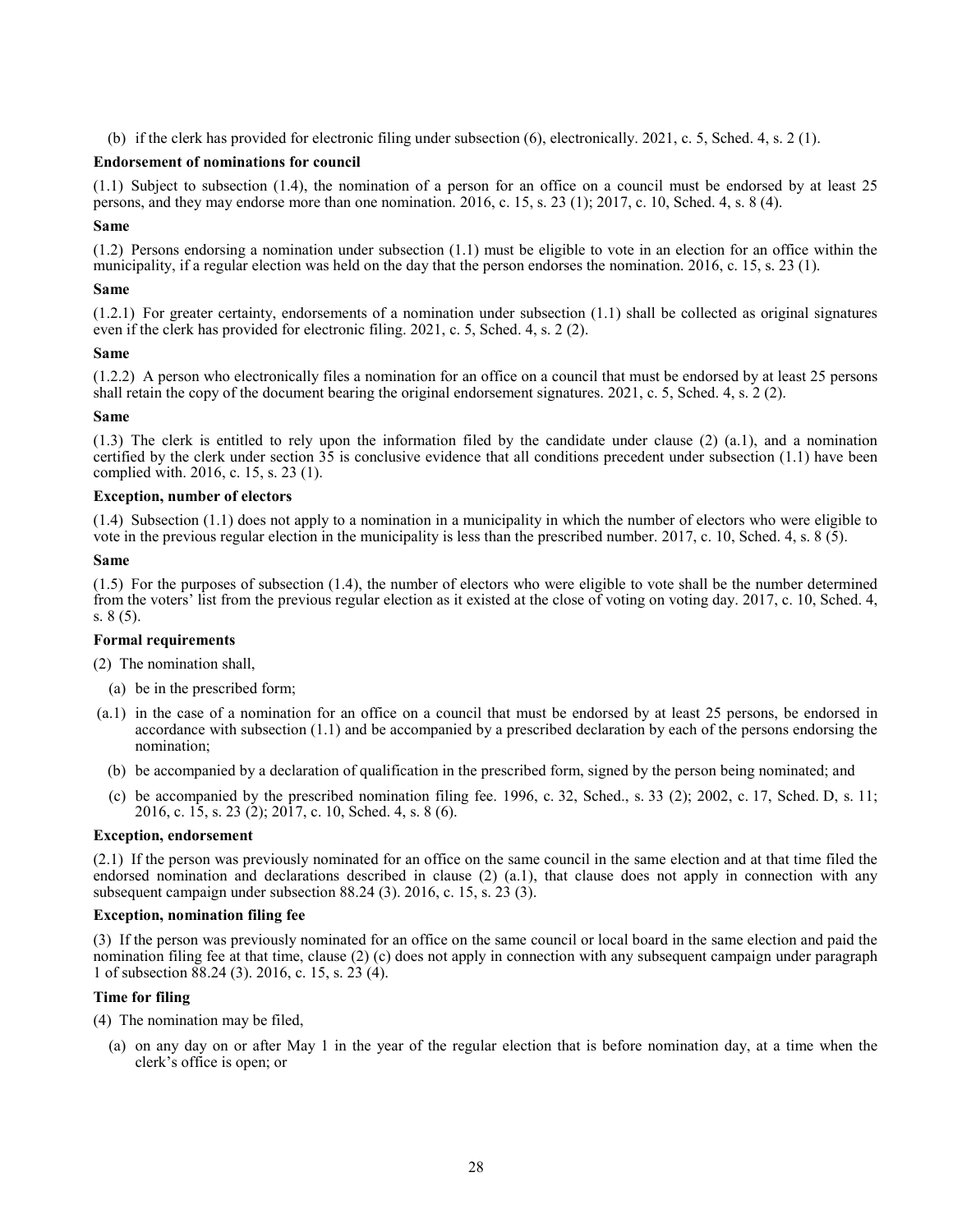(b) on nomination day, between 9 a.m. and 2 p.m. 1996, c. 32, Sched., s. 33 (4); 2009, c. 33, Sched. 21, s. 8 (15); 2016, c. 15, s. 23 (5).

### **Same**

(4.1) Despite clause (4) (b), if a person is present at the clerk's office on nomination day at 2 p.m. and has not yet filed a nomination, he or she may file the nomination as soon as possible after 2 p.m. 2016, c. 15, s. 23 (6).

#### **Exception for additional nominations**

(5) If the number of nominations filed for an office and certified under section 35 is less than the number of persons to be elected to the office, additional nominations may be filed between 9 a.m. and 2 p.m. on the Wednesday following nomination day. 1996, c. 32, Sched., s. 33 (5); 2009, c. 33, Sched. 21, s. 8 (16).

### **Electronic filing**

(6) The clerk may provide for electronic filing under this section and may establish conditions and limits with respect to electronic filing. 2021, c. 5, Sched. 4, s. 2 (2).

#### **Section Amendments with date in force (d/m/y)**

[2002, c. 17, Sched. D, s. 11](http://www.ontario.ca/laws/statute/S02017#schedds11) - 01/01/2003

[2009, c. 33, Sched. 21, s. 8 \(15, 16\)](http://www.ontario.ca/laws/statute/S09033#sched21s8s15) - 01/01/2010

[2016, c. 15, s. 23 \(1-3\)](http://www.ontario.ca/laws/statute/S16015#s23s1) - 01/04/2018; 2016, [c. 15, s. 23 \(4-6\)](http://www.ontario.ca/laws/statute/S16015#s23s4) - 09/06/2016

[2017, c. 10, Sched. 4, s. 8 \(4-6\)](http://www.ontario.ca/laws/statute/S17010#sched4s8s4) - 01/04/2018

[2021, c. 5, Sched. 4, s. 2 \(1, 2\)](http://www.ontario.ca/laws/statute/S21005#sched4s2s1) - 19/04/2021

## **Certificate, permitted amount of candidate's expenses**

<span id="page-28-0"></span>**33.0.1** (1) As soon as practicable upon the filing of a person's nomination, the clerk shall calculate the applicable maximum amount of the person's expenses for the purposes of subsection 88.20 (6), as of the filing date, using the number of electors referred to in paragraph 1 of subsection  $88.20$  (11), and shall give the person, or the agent filing the nomination for the person, a certificate of the applicable maximum amount as of the filing date. 2016, c. 15, s. 24; 2021, c. 5, Sched. 4, s. 3.

#### **Calculation final**

(2) The clerk's calculation is final. 2009, c. 33, Sched. 21, s. 8 (17).

#### **Section Amendments with date in force (d/m/y)**

2009, c. 33, [Sched. 21, s. 8 \(17\)](http://www.ontario.ca/laws/statute/S09033#sched21s8s17) - 01/01/2010

[2016, c. 15, s. 24](http://www.ontario.ca/laws/statute/S16015#s24) - 09/06/2016

[2021, c. 5, Sched. 4, s. 3](http://www.ontario.ca/laws/statute/S21005#sched4s3) - 19/04/2021

#### **Certificate, permitted amount of contributions to a candidate's own campaign**

<span id="page-28-1"></span>**33.0.2** (1) As soon as practicable upon the filing of a person's nomination, the clerk shall calculate the applicable maximum amount for the purposes of subsection 88.9.1 (1), as of the filing date, using the number of electors referred to in paragraph 1 of subsection 88.9.1 (2), and shall give the person, or the agent filing the nomination for the person, a certificate of the applicable maximum amount as of the filing date. 2017, c. 10, Sched. 4, s. 8 (7); 2021, c. 5, Sched. 4, s. 4.

#### **Calculation final**

(2) The clerk's calculation is final. 2017, c. 10, Sched. 4, s. 8 (7).

#### **Section Amendments with date in force (d/m/y)**

[2017, c. 10, Sched. 4, s. 8 \(7\)](http://www.ontario.ca/laws/statute/S17010#sched4s8s7) - 30/05/2017

[2021, c. 5, Sched. 4, s. 4](http://www.ontario.ca/laws/statute/S21005#sched4s4) - 19/04/2021

#### **Notice of penalties**

<span id="page-28-2"></span>**33.1** The clerk shall, before voting day, give to each person nominated for an office notice of,

- (a) the penalties under subsections 88.23 (2) and 92 (1) related to election campaign finances; and
- (b) the refund of the nomination filing fee that the candidate is entitled to receive in the circumstances described in section 34. 2016, c. 15, s. 25.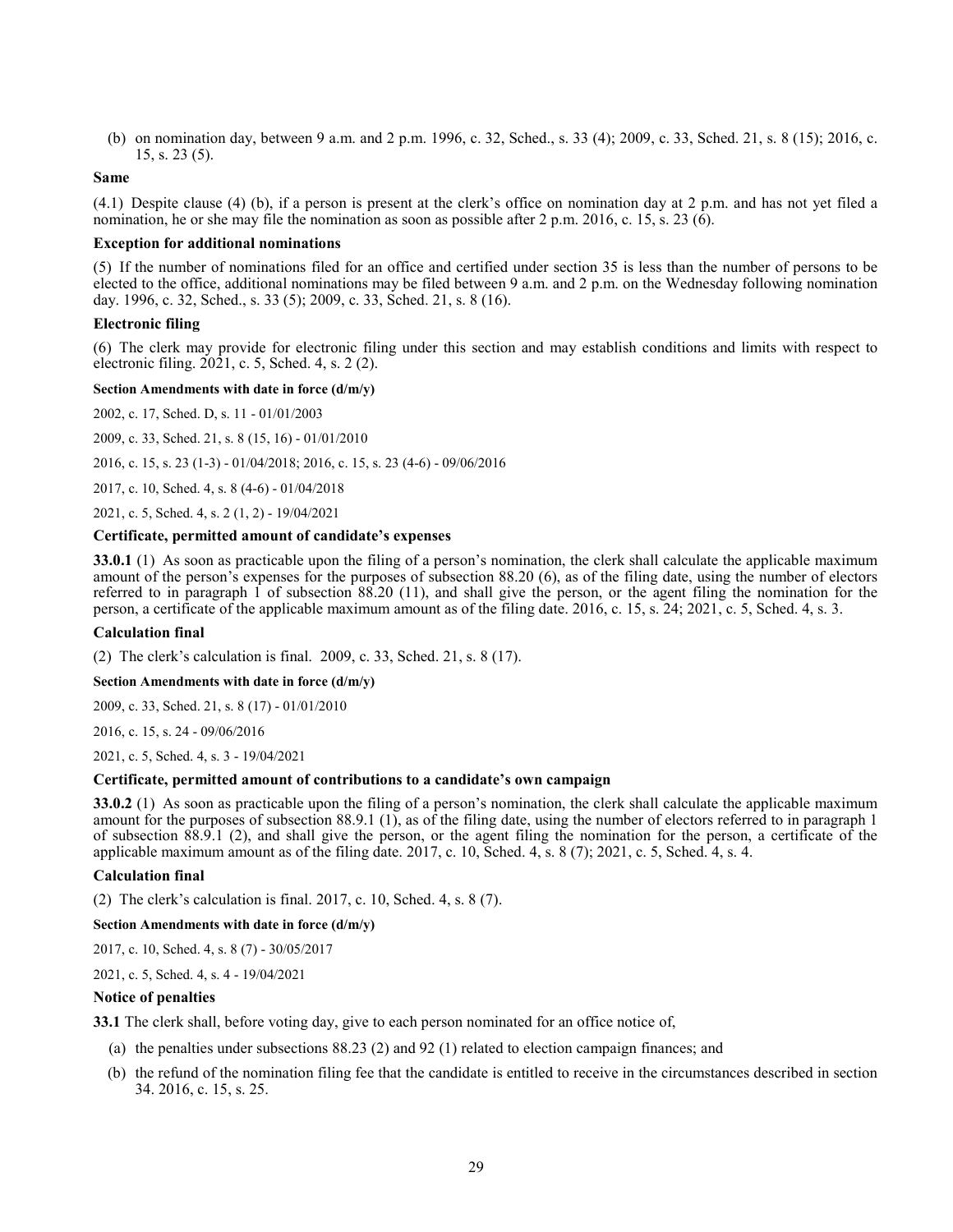#### **Section Amendments with date in force (d/m/y)**

[2002, c. 17, Sched. D, s. 12](http://www.ontario.ca/laws/statute/S02017#schedds12) - 01/01/2003

[2016, c. 15, s. 25](http://www.ontario.ca/laws/statute/S16015#s25) - 09/06/2016

## **Refund**

<span id="page-29-0"></span>**34** A candidate is entitled to receive a refund of the nomination filing fee if the documents required under subsection 88.25 (1) are filed on or before 2 p.m. on the filing date in accordance with that subsection. 2016, c. 15, s. 26.

**Section Amendments with date in force (d/m/y)**

[2016, c. 15, s. 26](http://www.ontario.ca/laws/statute/S16015#s26) - 09/06/2016

### **Examination of nominations**

<span id="page-29-1"></span>**35** (1) The clerk shall examine each nomination that has been filed, in accordance with the following timetable:

- 1. All nominations filed on or before nomination day shall be examined before 4 p.m. on the Monday following nomination day.
- 2. Any additional nominations filed under subsection 33 (5) shall be examined before 4 p.m. on the Thursday following nomination day. 1996, c. 32, Sched., s. 35 (1).

### **Certification**

(2) If satisfied that a person is qualified to be nominated and that the nomination complies with this Act, the clerk shall certify the nomination by signing the nomination paper. 1996, c. 32, Sched., s. 35 (2).

### **Rejection**

(3) If not satisfied that a person is qualified to be nominated or that the nomination complies with this Act, the clerk shall reject the nomination. 1996, c. 32, Sched., s. 35 (3).

### **Notice**

(4) When the clerk rejects a nomination, he or she shall, as soon as possible, give notice of the fact to the person who sought to be nominated and to all candidates for the office. 1996, c. 32, Sched., s. 35 (4).

## **Clerk's decision final**

(5) The clerk's decision to certify or reject a nomination is final. 1996, c. 32, Sched., s. 35 (5).

#### **Withdrawal of nominations**

<span id="page-29-2"></span>**36** A person may withdraw his or her nomination by filing a written withdrawal in the clerk's office,

- (a) before 2 p.m. on nomination day, if the person was nominated under subsection 33 (4);
- (b) before 2 p.m. on the Wednesday following nomination day, if the person was nominated under subsection 33 (5). 2009, c. 33, Sched. 21, s. 8 (18).

#### **Section Amendments with date in force (d/m/y)**

[2009, c. 33, Sched. 21, s. 8 \(18\)](http://www.ontario.ca/laws/statute/S09033#sched21s8s18) - 01/01/2010

#### **Acclamations**

<span id="page-29-3"></span>**37** (1) If, at 4 p.m. on the Monday following nomination day, the number of certified candidates for an office is the same as or less than the number to be elected, the clerk shall immediately declare the candidate or candidates elected by acclamation. 1996, c. 32, Sched., s. 37 (1); 2009, c. 33, Sched. 21, s. 8 (19).

### **Same, after additional nominations**

(2) If additional nominations have been filed under subsection 33 (5) and if, at 4 p.m. on the Thursday following nomination day, the number of certified candidates still does not exceed the remaining number of vacancies, the clerk shall immediately declare the additional candidate or candidates elected by acclamation. 1996, c. 32, Sched., s. 37 (2); 2009, c. 33, Sched. 21, s. 8 (20).

#### **Filling vacancies, school boards**

(3) If an office remains vacant on a school board after the declaration of the election of candidates by acclamation under this section and the declaration of the election of candidates following the conduct of the election for offices on the board, the following rules apply: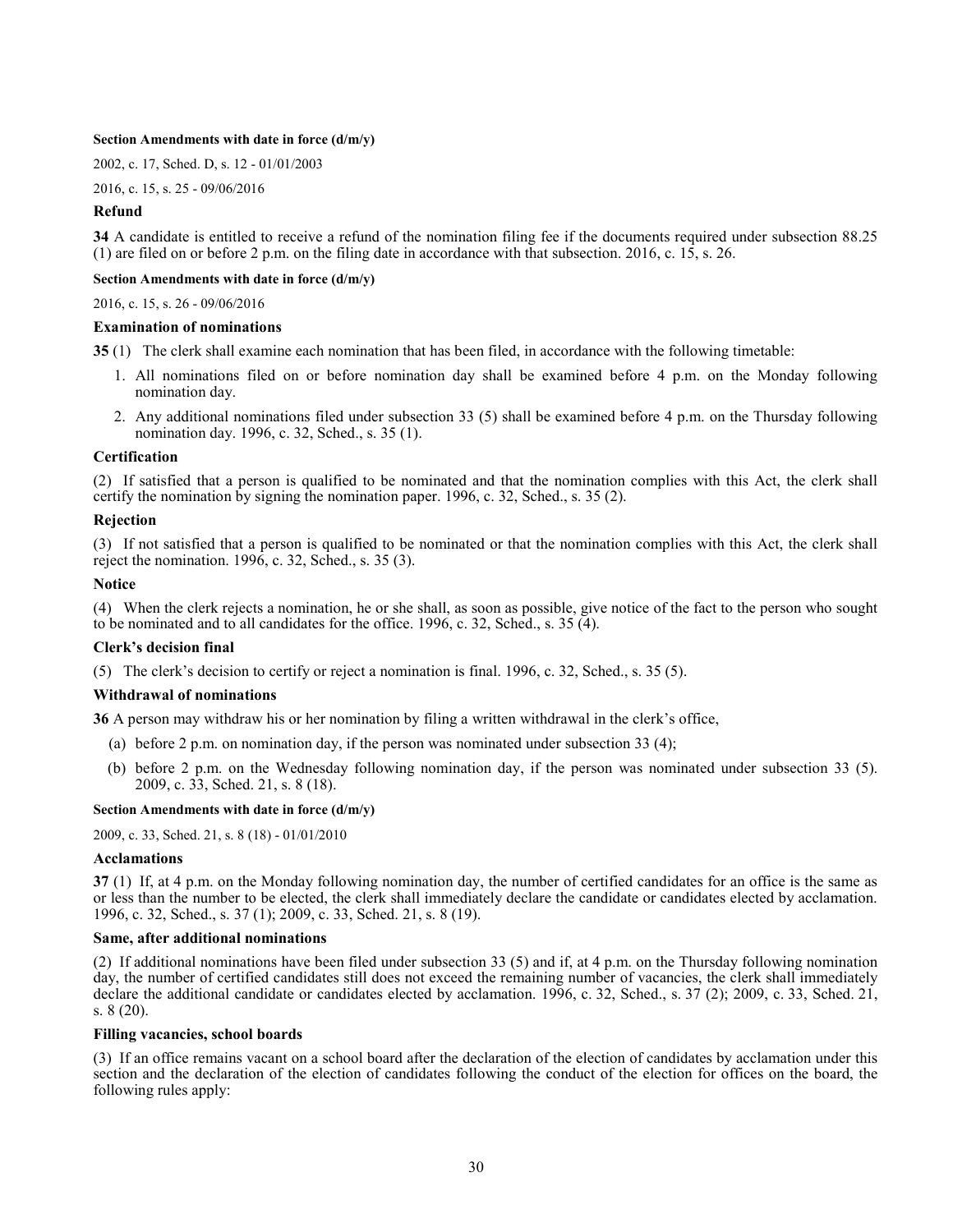- 1. If the number of candidates declared elected is insufficient to fill the majority of positions on the board, a by-election shall be held.
- 2. If the number of candidates declared elected is sufficient to fill the majority of positions on the board, section 38 applies. If it is not possible to fill the vacancies under that section, a by-election shall be held. 1996, c. 32, Sched., s.  $37(3)$ ; 1997, c.  $31$ , s.  $157(3-5)$ ; 2002, c. 17, Sched. D, s. 13 (1).

#### **By-election restricted to geographic area**

(3.1) A by-election required under subsection (3) shall be held only in the geographic area in which the number of candidates declared elected is insufficient. 2002, c. 18, Sched. G, s. 13.

### **Filling vacancies, other offices**

(4) If an office remains vacant on any other body after the declaration of the election of candidates by acclamation under this section and the declaration of the election of candidates following the conduct of the election for offices on the body, the following rules apply:

- 1. If the number of candidates declared elected is insufficient to form a quorum, a by-election shall be held.
- 2. If the number of candidates declared elected is sufficient to form a quorum, clause 263 (1) (a) of the *Municipal Act, 2001* or clause 208 (1) (a) of the *City of Toronto Act, 2006*, as the case may be, applies. 1996, c. 32, Sched., s. 37 (4); 2002, c. 17, Sched. D, s. 13 (2); 2002, c. 17, Sched. F, Table; 2006, c. 32, Sched. C, s. 34 (5).

#### **Section Amendments with date in force (d/m/y)**

1997, c. 31, s. 157 (3-5) - 01/01/1998

[2002, c. 17, Sched. D, s. 13 \(1, 2\)](http://www.ontario.ca/laws/statute/S02017#schedds13s1) - 01/01/2003; [2002, c. 17, Sched. F, Table](http://www.ontario.ca/laws/statute/S02017#schedfs2) - 01/01/2003[; 2002, c. 18, Sched. G, s. 13](http://www.ontario.ca/laws/statute/S02018#schedgs13) - 26/11/2002

[2006, c. 32, Sched. C, s. 34 \(5\)](http://www.ontario.ca/laws/statute/S06032#schedcs34s5) - 01/01/2007

[2009, c. 33, Sched. 21, s. 8 \(19, 20\)](http://www.ontario.ca/laws/statute/S09033#sched21s8s19) - 01/01/2010

## **Appointment to fill vacancy on school board**

<span id="page-30-0"></span>**38** (1) If this section applies, the candidates declared elected to the school board may appoint a person to fill the vacancy at a meeting of the members called for that purpose. 2002, c. 18, Sched. G, s. 14 (1).

#### **Criteria**

(2) A person shall be appointed under subsection (1) only if he or she,

- (a) is qualified to be elected as a member of the school board; and
- (b) has consented to accept the office if appointed. 1996, c. 32, Sched., s. 38 (2); 2002, c. 18, Sched. G, s. 14 (2).

#### **Vote**

(3) If more than one person is nominated to fill a vacancy, the secretary of the school board shall take a vote to determine which person shall fill it. 1996, c. 32, Sched., s. 38 (3).

#### **Who fills vacancy**

(4) A person who receives more than half the votes shall fill the vacancy. 1996, c. 32, Sched., s. 38 (4).

#### **Further vote**

(5) If no person receives more than half the votes, the secretary shall take another vote, excluding the person who received fewest votes in the previous vote; if two or more persons received fewest votes, the secretary shall choose the person to be excluded by lot. 1996, c. 32, Sched., s. 38 (5).

## **Section Amendments with date in force (d/m/y)**

[2002, c. 18, Sched. G, s. 14 \(1, 2\)](http://www.ontario.ca/laws/statute/S02018#schedgs14s1) - 26/11/2002

### **Death or ineligibility of candidate**

<span id="page-30-1"></span>**39** If a certified candidate for an office, before the close of voting on voting day, dies or becomes ineligible to hold the office,

- (a) if no candidate would be elected by acclamation as a result of the death or ineligibility,
	- (i) the election shall proceed as if the candidate had not been nominated, and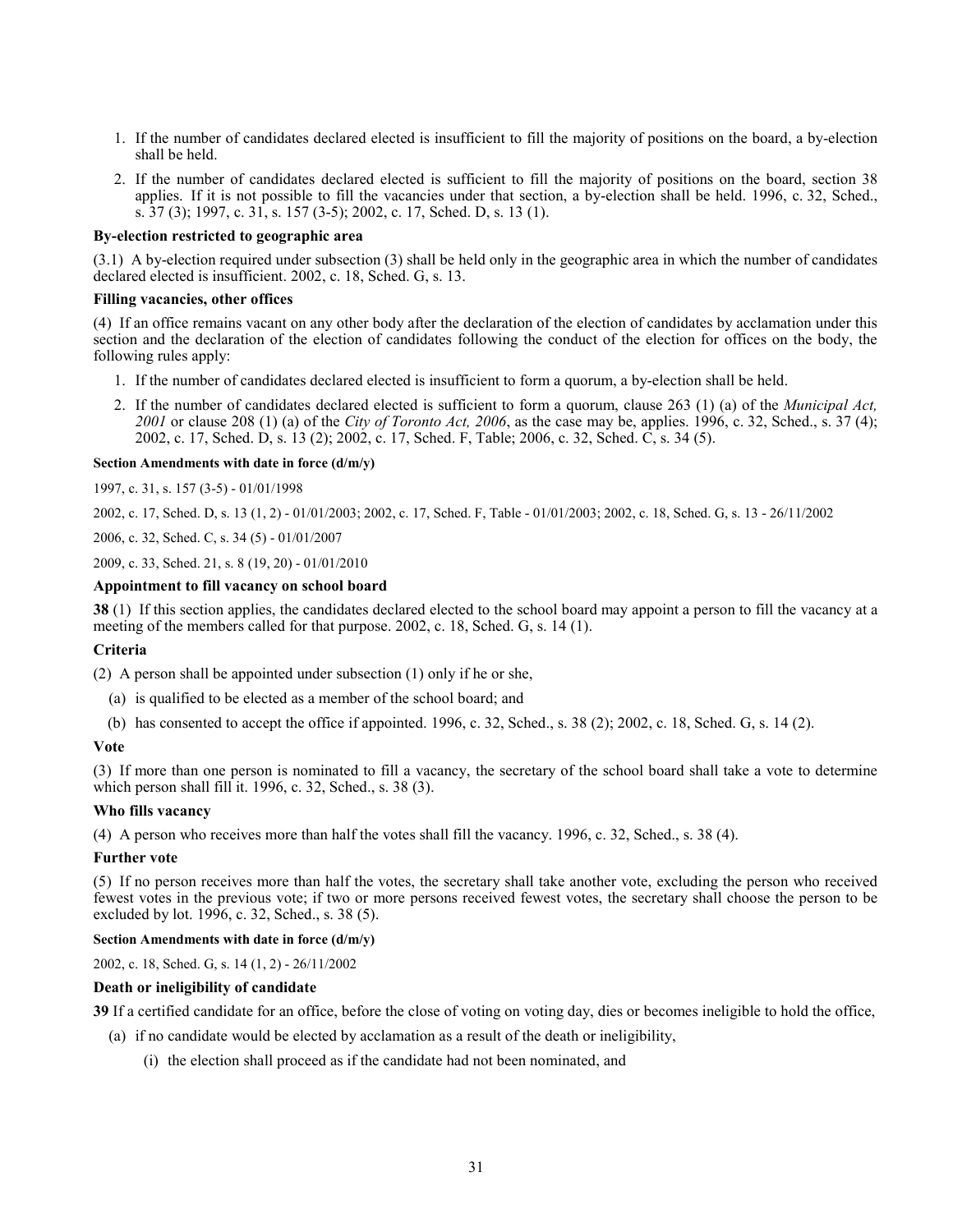- (ii) the clerk shall omit the candidate's name from the ballots or, if they have already been printed, shall cause notice of the candidate's death or ineligibility to be made available to the public in every voting place;
- (b) if another candidate would be elected by acclamation as a result of the death or ineligibility, the election is void and a by-election shall be held to fill the office. 2009, c. 33, Sched. 21, s. 8 (21); 2016, c. 15, s. 27.

#### **Section Amendments with date in force (d/m/y)**

[2009, c. 33, Sched. 21, s. 8 \(21\)](http://www.ontario.ca/laws/statute/S09033#sched21s8s21) - 01/01/2010

[2016, c. 15, s. 27](http://www.ontario.ca/laws/statute/S16015#s27) - 09/06/2016

**39.1** REPEALED: 2016, c. 15, s. 28.

#### **Section Amendments with date in force (d/m/y)**

[2000, c. 5, s. 31](http://www.ontario.ca/laws/statute/S00005#s31) - 08/06/2000

<span id="page-31-0"></span>[2016, c. 15, s. 28](http://www.ontario.ca/laws/statute/S16015#s28) - 09/06/2016

## BEFORE VOTING DAY

## **Notice of election information**

<span id="page-31-1"></span>**40** When an election is to be held, the clerk shall give the electors notice of,

- (a) the location of the voting places;
- (b) the dates and times on which the voting places will be open for voting;
- (c) if section 44 (voting proxies) applies, the manner in which electors may use voting proxies; and
- (d) if a by-law has been passed under clause 42 (1) (b), (alternative voting methods), the manner in which electors may use the alternative voting method. 1996, c. 32, Sched., s. 40.

### **Ballots**

<span id="page-31-2"></span>**41** (1) REPEALED: 2016, c. 15, s. 29 (1).

#### **Rules for ballots**

(2) The following rules apply to ballots:

- 1. Only the names of certified candidates shall appear on the ballot.
- 2. The candidates' names shall appear on the ballot in alphabetical order, based on their surnames and, in the case of identical surnames, their forenames.
- 3. If the candidate wishes and the clerk agrees, another name that the candidate also uses may appear on the ballot instead of or in addition to his or her legal name.
- 4. No reference to a candidate's occupation, degree, title, honour or decoration shall appear on the ballot.
- 5. If the surnames of two or more candidates for an office are identical, or in the clerk's opinion, so similar as to cause possible confusion, the clerk shall differentiate the candidates on the ballots as the clerk considers to be appropriate in the circumstances.
- 6. A space for marking the ballot shall appear to the right of each candidate's name or, in the case of a by-law or question, to the right of each answer.
- 7. All ballots for the same office or relating to the same by-law or question shall be identical or as nearly alike as possible. 1996, c. 32, Sched., s. 41 (2); 2016, c. 15, s. 29 (2).

#### **Variations for electors with visual impairments**

(3) The clerk shall make such changes to some or all of the ballots as he or she considers necessary or desirable to allow electors with visual impairments to vote without the assistance referred to in paragraph 4 of subsection 52 (1). 1996, c. 32, Sched., s. 41 (3); 2001, c. 32, s. 30 (1).

### **Determination by clerk**

(4) The clerk shall determine whether separate or composite ballots shall be used in the election. 1996, c. 32, Sched., s. 41 (4).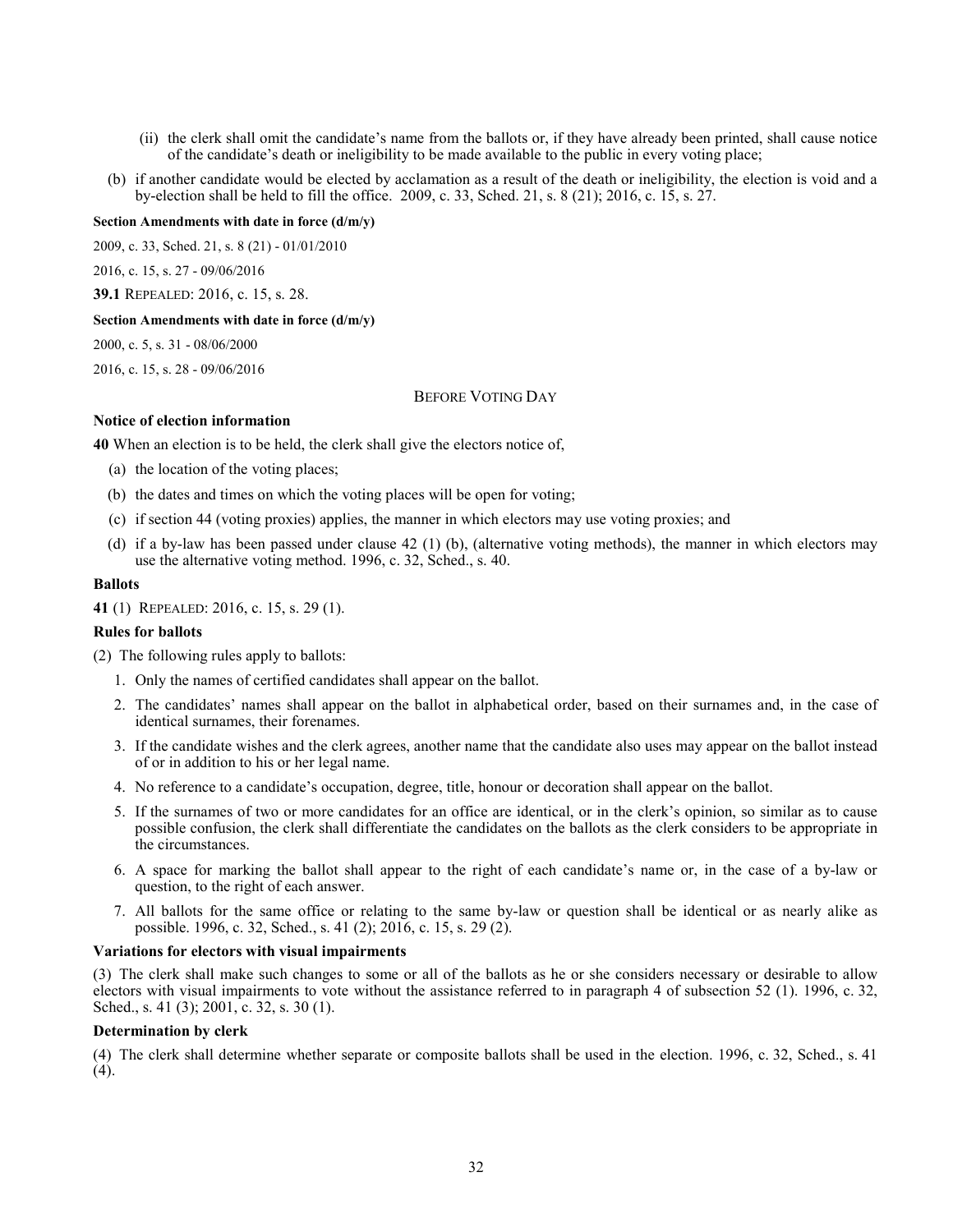### **Separate and composite ballots**

(5) A separate ballot is designed to be used for only one office, by-law or question, as the case may be; a composite ballot is one that combines the contents of two or more separate ballots. 1996, c. 32, Sched., s. 41 (5).

#### **Form of composite ballot**

(6) The form of a composite ballot shall conform as closely as possible to the rules set out in subsection (2). 1996, c. 32, Sched., s. 41 (6); 2016, c. 15, s. 29 (3).

**Section Amendments with date in force (d/m/y)**

[2001, c. 32, s. 30 \(1\)](http://www.ontario.ca/laws/statute/S01032#s30s1) - 30/09/2002

[2016, c. 15, s. 29 \(1-3\)](http://www.ontario.ca/laws/statute/S16015#s29s1) - 09/06/2016

**41.1, 41.2** REPEALED: 2020, c. 26, Sched. 2, s. 5.

#### **Section Amendments with date in force (d/m/y)**

[2016, c. 15, s. 30](http://www.ontario.ca/laws/statute/S16015#s30) - 09/06/2016

[2020, c. 26, Sched. 2, s. 5](http://www.ontario.ca/laws/statute/S20026#sched2s5) - 20/11/2020

#### **By-laws re voting and vote-counting equipment, alternative voting methods**

<span id="page-32-0"></span>**42** (1) The council of a local municipality may pass by-laws,

- (a) authorizing the use of voting and vote-counting equipment such as voting machines, voting recorders or optical scanning vote tabulators;
- (b) authorizing electors to use an alternative voting method, such as voting by mail or by telephone, that does not require electors to attend at a voting place in order to vote. 1996, c. 32, Sched., s. 42 (1).

#### **Application of by-law**

(2) A by-law passed under subsection (1) or under a predecessor of it,

- (a) applies to a regular election if the by-law is passed on or before May 1 in the year of the election; and
- (b) applies to a by-election if the by-law is passed more than 60 days before voting day. 2009, c. 33, Sched. 21, s. 8 (22); 2016, c. 15, s. 31 (1); 2020, c. 26, Sched. 2, s. 6 (1).

#### **Same**

(2.1) Despite clause (2) (b), in the case of a by-election,

- (a) if the council of a local municipality passes a by-law under clause (1) (a) authorizing the use of voting and votecounting equipment, the municipality may pass another by-law providing that the first by-law does not apply to the byelection and the municipality may pass a by-law authorizing the use of any voting and vote-counting equipment for the by-election;
- (b) if the council of a local municipality passes a by-law under clause (1) (b) authorizing electors to use an alternative voting method, the municipality may pass another by-law providing that the first by-law does not apply to the byelection and the municipality may pass a by-law authorizing any alternative voting method for the by-election. 2016, c. 15, s. 31 (2).

## **Procedures and forms**

(3) The clerk shall,

- (a) establish procedures and forms for the use of,
	- (i) any voting and vote-counting equipment authorized by by-law, and
	- (ii) any alternative voting method authorized by by-law; and
- (b) provide a copy of the procedures and forms to each candidate when his or her nomination is filed. 2009, c. 33, Sched. 21, s. 8 (22); 2016, c. 15, s. 31 (3).

#### **Same**

(4) The following rules apply with respect to the clerk's duties under clause (3) (a):

1. The clerk shall comply with subsection (3),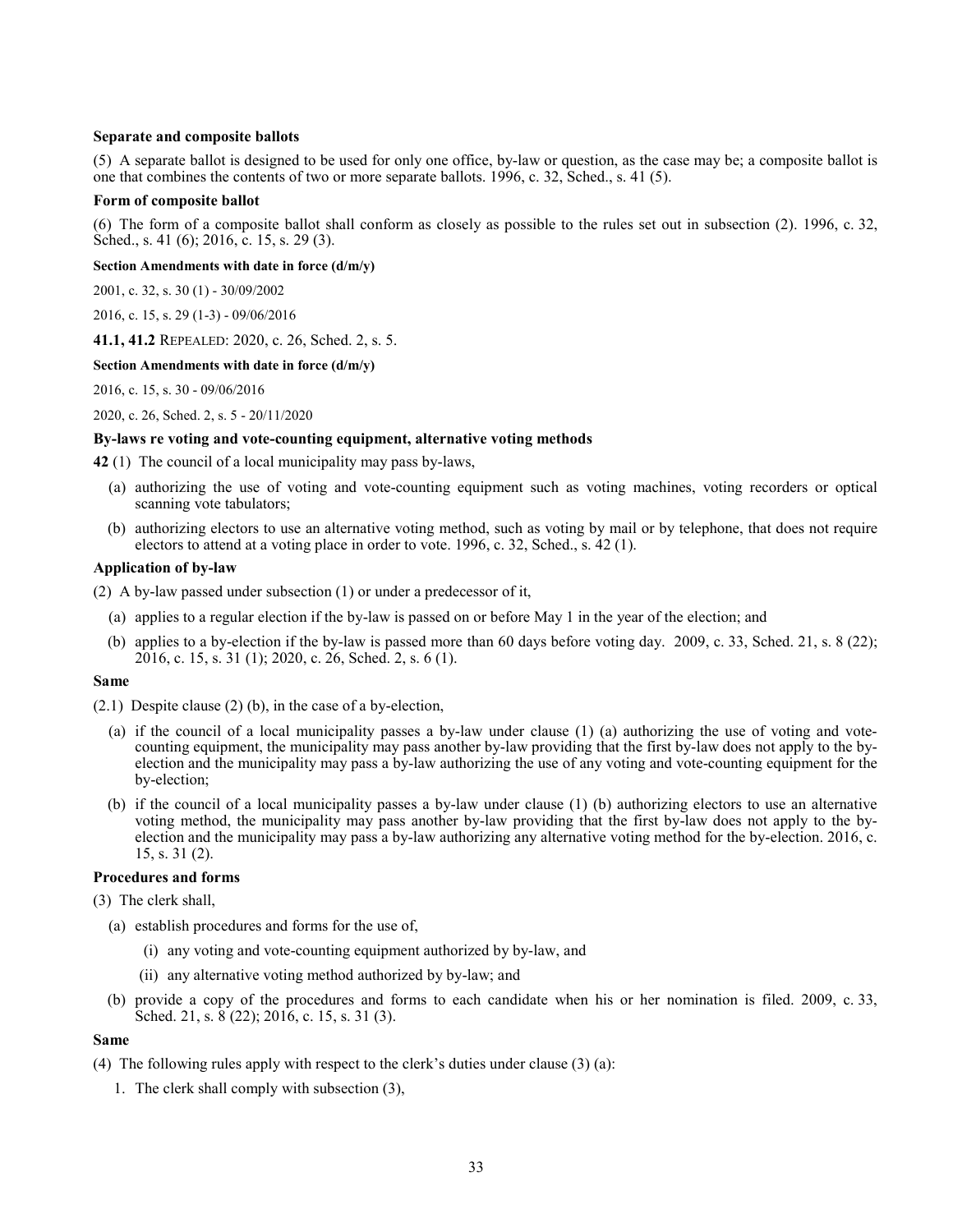- i. in the case of a regular election, on or before June 1 in the year of the election, and
- ii. in the case of a by-election, at least 60 days before the first day on which an elector can vote.
- 2. The procedures and forms, if they are consistent with the principles of this Act, prevail over anything in this Act and the regulations made under it.
- 3. Without limiting the generality of clause (3) (a), procedures for the use of vote-counting equipment may provide that,
	- i. at the time when and in the place where the votes are being counted, there shall be no more than one scrutineer for each certified candidate for each piece of vote-counting equipment, and
	- ii. at a recount, the persons referred to in subsection 61 (5) are not entitled to examine each ballot as the votes are being counted by the clerk. 2009, c. 33, Sched. 21, s. 8 (22); 2016, c. 15, s. 31 (4, 5); 2020, c. 26, Sched. 2, s. 6 (2).

## **Effect of by-law on advance votes and voting proxies**

(5) When a by-law authorizing the use of an alternative voting method is in effect, sections 43 (advance votes) and 44 (voting proxies) apply only if the by-law so specifies; if the by-law specifies that section 44 applies, it may also establish additional criteria that a person must meet to be entitled to vote by proxy. 1996, c. 32, Sched., s. 42 (5).

## **Timing, vote counting**

(6) When a by-law authorizing the use of voting or vote-counting equipment or an alternative voting method is in effect, the votes shall not be counted until after the close of voting on voting day. 2016, c. 15, s. 31 (6).

## **Section Amendments with date in force (d/m/y)**

[2002, c. 17, Sched. D, s. 14](http://www.ontario.ca/laws/statute/S02017#schedds14) - 01/01/2003

[2009, c. 33, Sched. 21, s. 8 \(22\)](http://www.ontario.ca/laws/statute/S09033#sched21s8s22) - 01/01/2010

[2016, c. 15, s. 31 \(1-6\)](http://www.ontario.ca/laws/statute/S16015#s31s1) - 09/06/2016

[2020, c. 26, Sched. 2, s. 6 \(1, 2\)](http://www.ontario.ca/laws/statute/S20026#sched2s6s1) - 20/11/2020

#### **Advance vote**

<span id="page-33-0"></span>**43** (1) Before voting day, each local municipality shall hold an advance vote on one or more dates. 2016, c. 15, s. 32.

### **Same**

(2) Subject to subsection (3), the clerk shall establish,

- (a) the date or dates on which the advance vote is held;
- (b) the number and location of voting places for the advance vote; and
- (c) the hours during which the voting places shall be open for the advance vote, which may be different for different voting places. 2016, c. 15, s. 32.

#### **Same**

(3) The advance vote shall not be held more than 30 days before voting day. 2016, c. 15, s. 32.

## **Voting places, hours of voting**

(4) Section 45, except subsection (7), applies to the advance vote with necessary modifications. 1996, c. 32, Sched., s. 43 (4).

#### **Sealing of ballot box, etc.**

(5) On each day of the advance vote the deputy returning officer of the voting place shall,

- (a) immediately after the close of voting, seal the ballot box so that ballots cannot be deposited in or withdrawn from it without breaking the seal; and
- (b) as soon as possible after the close of voting,
	- (i) prepare a list showing the name of each person who has voted on that day and identifying his or her voting place, and
	- (ii) deliver to the clerk for safekeeping the ballot box, the list of names, and all other materials and documents related to the advance vote. 1996, c. 32, Sched., s. 43 (5).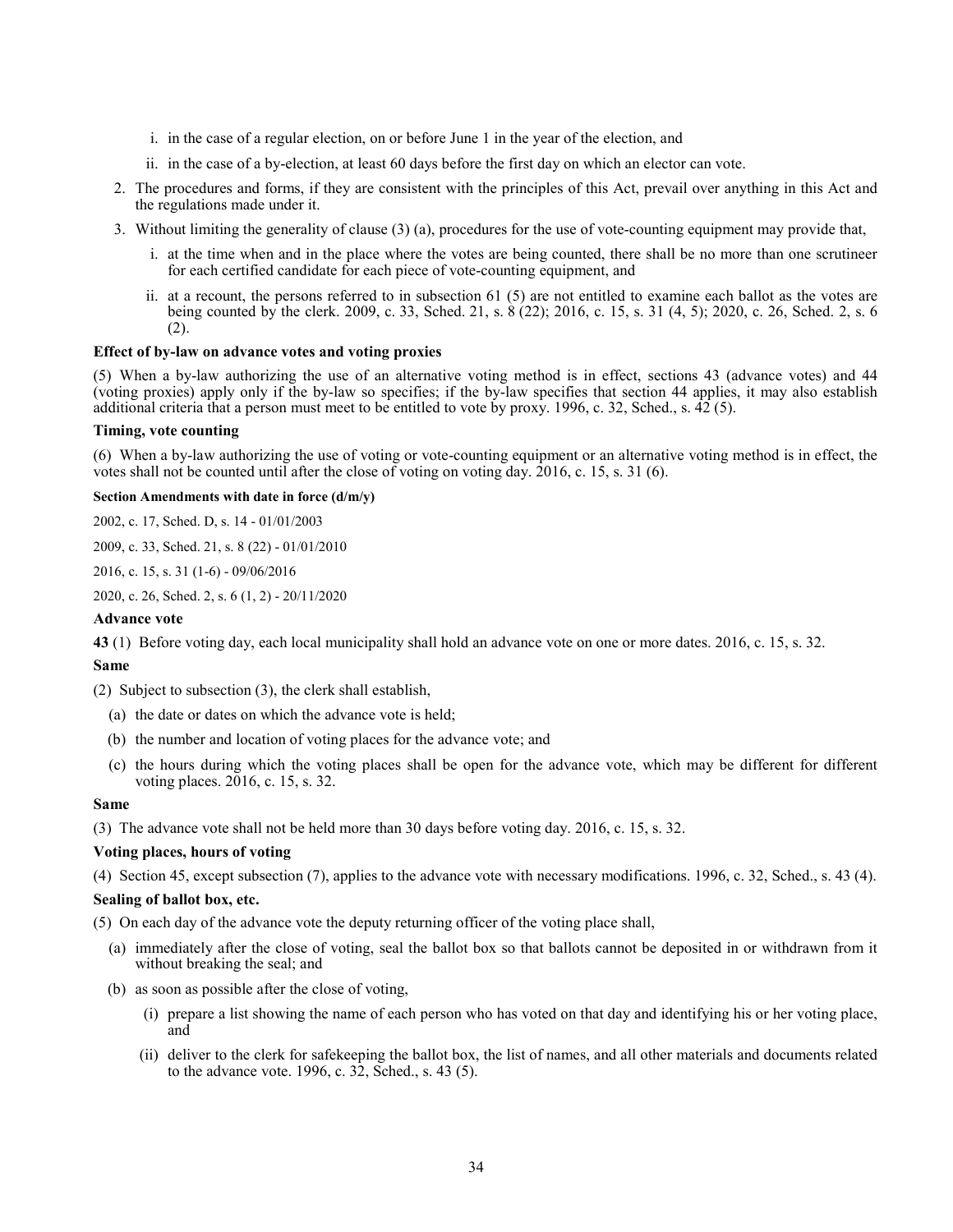## **Access to list of advance voters**

(6) The clerk shall, on the request of a scrutineer or certified candidate, give him or her a copy of any list referred to in subclause (5) (b) (i). 1996, c. 32, Sched., s. 43 (6).

### **Note: On January 1, 2023, the day named by proclamation of the Lieutenant Governor, subsection 43 (6) of the Act is repealed and the following substituted: (See: 2020, c. 23, Sched. 4, s. 10)**

### **Access for candidates**

(6) The clerk shall give a copy of any list referred to in subclause (5) (b) (i) to any certified candidate who has made a written request under subsection 23 (4), subject to the restrictions set out in subsections 23 (6) and (7). 2020, c. 23, Sched. 4, s. 10.

## **Updating of voters' lists**

(7) The clerk shall ensure that that voters' lists for all voting places are updated to reflect voting that took place at an advance vote. 1996, c. 32, Sched., s. 43 (7).

### **Section Amendments with date in force (d/m/y)**

[2016, c. 15, s. 32](http://www.ontario.ca/laws/statute/S16015#s32) - 09/06/2016

[2020, c. 23, Sched. 4, s. 10](http://www.ontario.ca/laws/statute/S20023#sched4s10) - 01/01/2023

## **Appointment of voting proxy**

<span id="page-34-0"></span>**44** (1) A person who is entitled to be an elector in a local municipality may appoint another person who is also so entitled as his or her voting proxy, using the prescribed form. 1996, c. 32, Sched., s. 44 (1).

### **Restrictions**

(2) A person shall not,

- (a) appoint more than one voting proxy;
- (b) act as a voting proxy for more than one other person. 1996, c. 32, Sched., s. 44 (2).

## **Spouses, etc.**

(3) The restriction in clause (2) (b) does not apply if the proxy and the other person are spouses or siblings of each other, parent and child, or grandparent and grandchild. 1996, c. 32, Sched., s. 44 (3); 1999, c. 6, s. 43 (3); 2005, c. 5, s. 46 (3); 2021, c. 4, Sched. 11, s. 24.

## **Timing**

(4) A person shall not appoint a voting proxy for an election until the later of,

- (a) the time for the withdrawal of nominations under section 36 has expired for all offices for which the election is being conducted; and
- (b) the time when the clerk has certified all persons qualified to be nominated under subsection 35 (2). 2016, c. 15, s. 33.

#### **Same**

(4.1) An appointment under subsection (4) does not remain in effect after voting day of the election. 2016, c. 15, s. 33.

## **Application for clerk's certificate**

(5) A person who has been appointed a voting proxy shall,

- (a) complete an application in the prescribed form, including a statutory declaration that he or she is the person appointed as a voting proxy; and
- (b) present the application and the appointing document to the clerk at the clerk's office, or any place designated by the clerk, in person. 1996, c. 32, Sched., s. 44 (5); 2002, c. 17, Sched. D, s. 15 (2).

## **Time and place**

(6) The application may be presented at any time when the clerk's office or other place designated by the clerk is open; on the day of an advance vote held under section 43, the clerk's office and any other place designated by the clerk shall be open for this purpose from noon to 5 p.m. 2002, c. 17, Sched. D, s. 15 (3).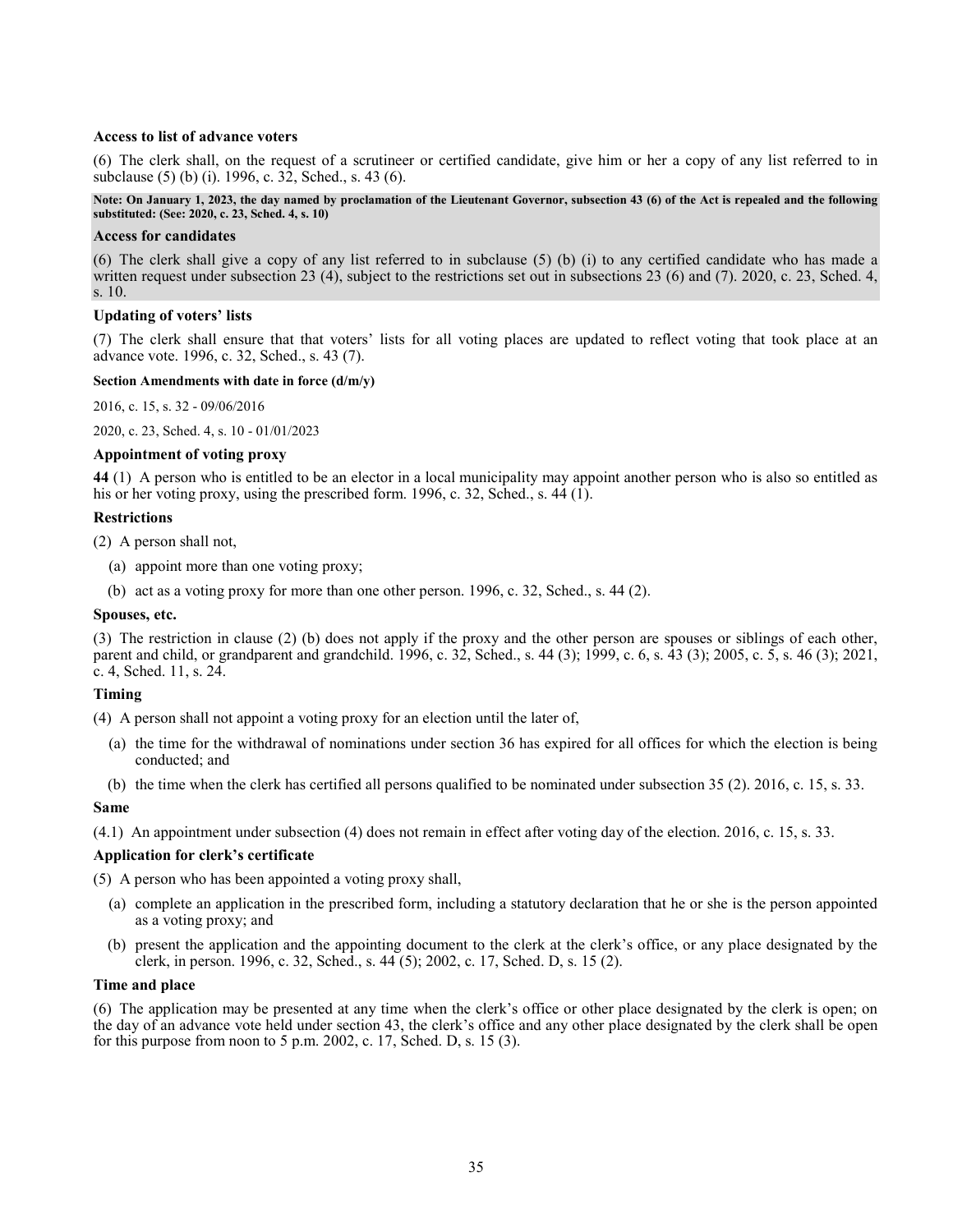# **Certificate**

(7) If satisfied, after considering the application, that the person who appointed the voting proxy is entitled to do so and that the person appointed is entitled to act as the other's voting proxy, the clerk shall apply a certificate in the prescribed form to the appointing document. 1996, c. 32, Sched., s. 44 (7).

## **Production of certified appointing document**

(8) A person may vote as a voting proxy only if he or she,

- (a) produces to the deputy returning officer the appointing document with the clerk's certificate; and
- (b) takes the prescribed oath. 1996, c. 32, Sched., s. 44 (8).

## **Voting in own right**

(9) A person who votes as a voting proxy is also entitled to vote in his or her own right. 1996, c. 32, Sched., s. 44 (9).

## **Section Amendments with date in force (d/m/y)**

1999, c. 6, s. 43 (3) - 01/03/2000

[2002, c. 17, Sched. D, s. 15 \(1-3\)](http://www.ontario.ca/laws/statute/S02017#schedds15s1) - 01/01/2003

[2005, c. 5,](http://www.ontario.ca/laws/statute/S05005#s46s3) s. 46 (3) - 13/06/2005

[2016, c. 15, s. 33](http://www.ontario.ca/laws/statute/S16015#s33) - 09/06/2016

[2021, c. 4, Sched. 11, s. 24](http://www.ontario.ca/laws/statute/S21004#sched11s24) - 19/04/2021

## **Number and location of voting places**

<span id="page-35-0"></span>**45** (1) The clerk shall establish the number and location of voting places for an election as he or she considers most convenient for the electors. 1996, c. 32, Sched., s. 45 (1).

## **Accessibility**

(2) In establishing the locations of voting places, the clerk shall ensure that each voting place is accessible to electors with disabilities. 2009, c. 33, Sched. 21, s.  $8(23)$ .

## **Outside voting subdivision or municipality**

(3) A voting place may be located outside its voting subdivision and outside its local municipality. 1996, c. 32, Sched., s. 45 (3).

## **Voting places in certain buildings**

(4) A person or body to whom this subsection applies shall on the clerk's request, made at least 14 days before voting day, provide, free of any charge, a space for use as a voting place. 1996, c. 32, Sched., s. 45 (4); 2002, c. 17, Sched. D, s. 16 (1); 2016, c. 15, s. 34 (1).

## **Same**

(5) The space provided shall be acceptable to the clerk and shall not be a space that is being used as a dwelling. 1996, c. 32, Sched., s. 45 (5).

## **Application of subss. (4) and (5)**

- (6) Subsections  $(4)$  and  $(5)$  apply to:
	- 1. Landlords of buildings containing 100 or more dwelling units.
	- 1.1 Condominium corporations managing buildings containing 100 or more dwelling units.
	- 2. Municipalities.
	- 3. School boards.
	- 4. Provincially-funded institutions. 1996, c. 32, Sched., s. 45 (6); 2002, c. 17, Sched. D, s. 16 (2).

## **Voting places in institutions, retirement homes**

(7) On voting day, a voting place shall be provided on the premises of the following:

1. An institution for the reception, treatment or vocational training of members or former members of the Canadian Forces.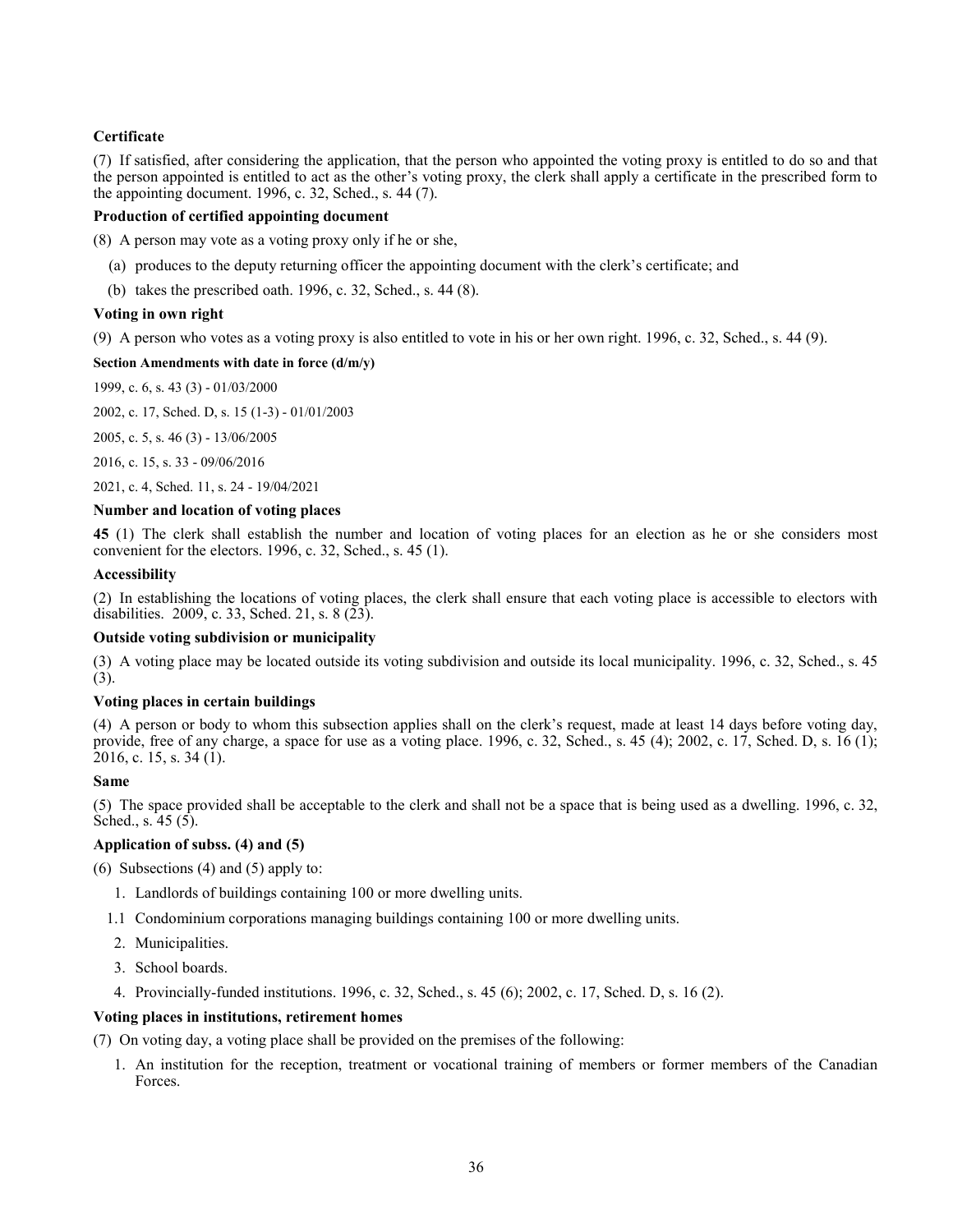- 2. An institution in which, on September 1, 20 or more beds are occupied by persons who are disabled, chronically ill or infirm.
- 3. A retirement home in which, on September 1, 50 or more beds are occupied. 1996, c. 32, Sched., s. 45 (7); 2016, c. 15, s. 34 (2, 3).

### **Attendance on resident**

(8) The deputy returning officer for a voting place described in subsection (7) may attend on an elector who is a resident of the institution or retirement home, to allow him or her to vote. 1996, c. 32, Sched., s. 45 (8).

### **Attendance on electors with disabilities**

(9) To allow an elector with a disability to vote, a deputy returning officer shall attend on the elector anywhere within the area designated as the voting place.  $2001$ , c. 32, s. 30 (3).

#### **Other persons**

(10) The other persons described in subsection 47 (1) are entitled to accompany a deputy returning officer when he or she attends on an elector under subsection (8) or (9). 1996, c. 32, Sched., s. 45 (10).

### **Section Amendments with date in force (d/m/y)**

[2001, c. 32, s. 30 \(2, 3\)](http://www.ontario.ca/laws/statute/S01032#s30s2) - 30/09/2002

[2002, c. 17, Sched. D, s. 16 \(1, 2\)](http://www.ontario.ca/laws/statute/S02017#schedds16s1) - 01/01/2003

[2009, c. 33, Sched. 21, s. 8 \(23\)](http://www.ontario.ca/laws/statute/S09033#sched21s8s23) - 01/01/2010

[2016, c. 15,](http://www.ontario.ca/laws/statute/S16015#s34s1) s. 34 (1-3) - 09/06/2016

# VOTING PROCEDURE

### **Hours of voting, location**

**46** (1) On voting day, voting places shall be open for the electors to vote from 10 a.m. until 8 p.m. 1996, c. 32, Sched., s. 46 (1).

### **Earlier opening**

(2) The clerk may establish that specified voting places shall be open on voting day at a specified time before 10 a.m. 1996, c. 32, Sched., s. 46 (2); 2016, c. 15, s. 35 (1).

### **Reduced voting hours, institutions and retirement homes**

(3) Despite subsection (1), the clerk may establish reduced voting hours with respect to a voting place described in subsection 45 (7) that is only for the use of residents of the institution or retirement home. 2016, c. 15, s. 35 (2).

#### **In voting place at closing time**

(4) An elector who is in a voting place at the time for closing under subsection (1) or (3) and has not yet voted is still entitled to vote. 2016, c. 15, s. 35 (2).

### **Section Amendments with date in force (d/m/y)**

[2016, c. 15, s. 35 \(1, 2\)](http://www.ontario.ca/laws/statute/S16015#s35s1) - 09/06/2016

#### **Who may remain in voting place**

**47** (1) No person shall remain in a voting place when the vote is being taken or the votes are being counted except,

- (a) the clerk and the deputy returning officer and any other election official appointed for the voting place;
- (b) a certified candidate, other than a candidate who has been declared to be elected by acclamation;
- (c) one scrutineer appointed by each person described in clause (b) for each ballot box in use at the voting place;
- (d) the scrutineers appointed by a municipality in relation to a by-law or question; and
- (e) the scrutineers appointed by a local board or the Minister in relation to a question. 1996, c. 32, Sched., s. 47 (1); 2002, c. 17, Sched. D, s. 17.

### **Same**

(2) The number of scrutineers who may be present under clause (1) (c) is reduced by one while the candidate who appointed them is present in the voting place. 1996, c. 32, Sched., s. 47 (2).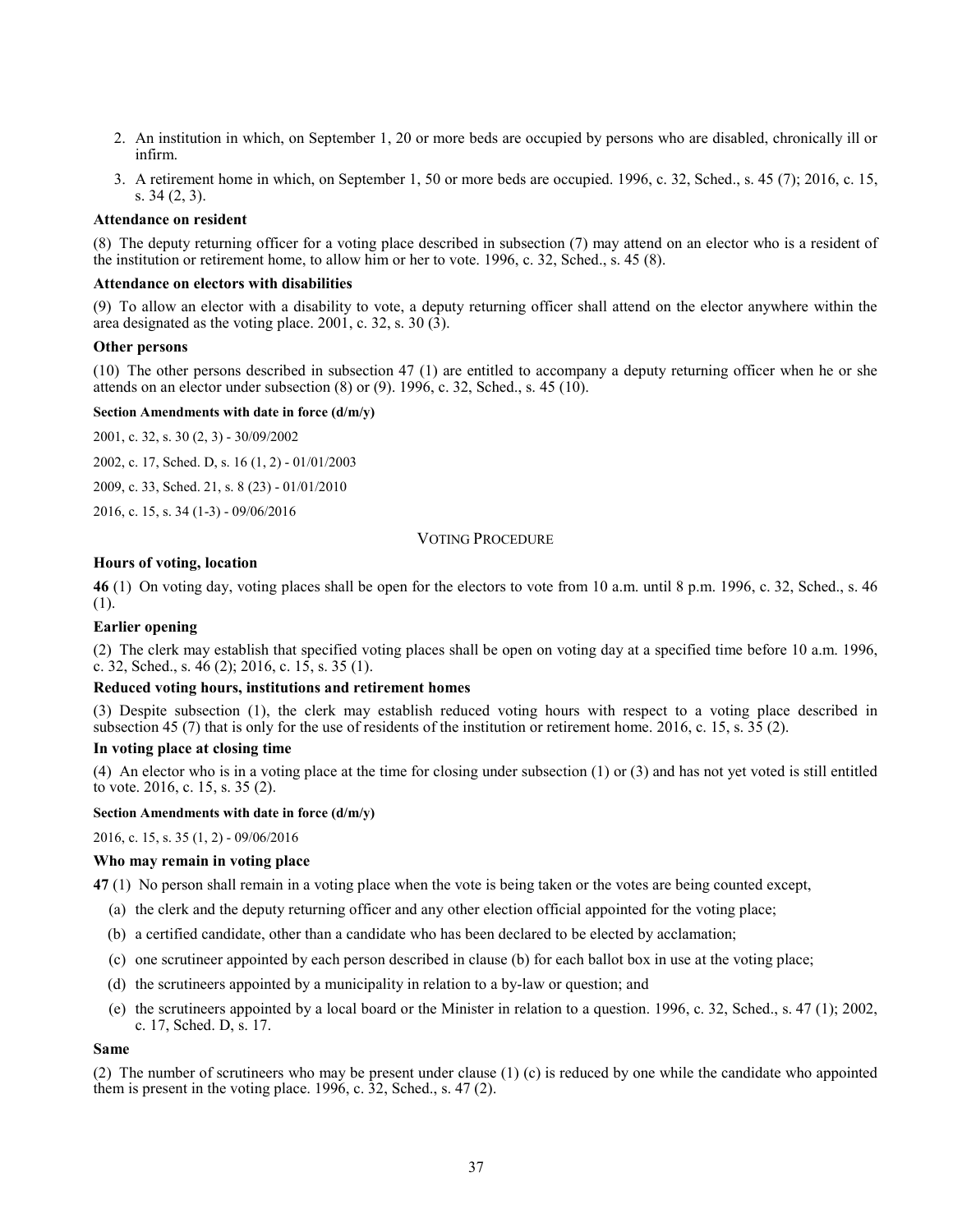### **Number of scrutineers re by-law**

(3) If the vote is on a by-law and scrutineers are to be appointed under subsection 16 (2),

- (a) equal numbers of scrutineers shall be appointed to represent supporters and opponents of the by-law; and
- (b) one scrutineer representing supporters and one representing opponents may be present for each ballot box in use at the voting place. 1996, c. 32, Sched., s. 47 (3).

### **Number of scrutineers re question**

(4) If the vote is on a question and scrutineers are to be appointed under subsections 16 (2) and (3),

- (a) equal numbers of scrutineers shall be appointed for each possible answer to the question; and
- (b) one scrutineer for each of the possible answers may be present for each ballot box in use at the voting place. 1996, c. 32, Sched., s. 47 (4).

### **Rights of candidates and scrutineers**

(5) The persons described in clauses  $(1)$  (b),  $(c)$ ,  $(d)$  and  $(e)$  are each entitled,

- (a) to be present when materials and documents related to the election are delivered to the clerk under subclause 43 (5) (b) (ii) and clause  $55(1)(d)$ ;
- (b) to enter the voting place 15 minutes before it opens and to inspect the ballot boxes and the ballots and all other papers, forms and documents relating to the vote (but not so as to delay the timely opening of the voting place);
- (c) to place his or her own seal on the ballot box, immediately before the opening of the voting place, so that ballots can be deposited in the box and cannot be withdrawn without breaking the seal;
- (d) to place his or her own seal on the ballot box immediately after the close of voting on each day of an advance vote under section 43, so that ballots cannot be deposited or withdrawn without breaking the seal;
- (e) to examine each ballot as the votes are being counted by the deputy returning officer under section 54 (but not to touch the ballot);
- (f) to object to a ballot or to the counting of votes in a ballot under subsection 54 (3);
- (g) to sign the statement of the results of the election prepared by the deputy returning officer under clause 55 (1) (a); and
- (h) to place his or her own seal on the ballot box after the counting of the votes, when the deputy returning officer seals the box under clause 55 (1) (c), so that ballots cannot be deposited or withdrawn without breaking the seal. 1996, c. 32, Sched., s. 47 (5).

### **Section Amendments with date in force (d/m/y)**

[2002, c. 17, Sched. D, s. 17 \(1, 2\)](http://www.ontario.ca/laws/statute/S02017#schedds17s1) - 01/01/2003

#### **Prohibition**

**48** (1) While an elector is in a voting place, no person shall attempt, directly or indirectly, to influence how the elector votes. 1996, c. 32, Sched., s. 48 (1).

### **No election campaign material**

(2) Without limiting the generality of subsection (1), no person shall display a candidate's election campaign material or literature in a voting place. 1996, c. 32, Sched., s. 48 (2).

### **Interpretation**

(3) For the purpose of this section,

"voting place" includes any place in the immediate vicinity of the voting place designated by the clerk. 2002, c. 17, Sched. D, s. 18.

# **Section Amendments with date in force (d/m/y)**

[2002, c. 17, Sched. D, s. 18](http://www.ontario.ca/laws/statute/S02017#schedds18) - 01/01/2003

### **Secrecy**

**49** (1) Every person who is present in a voting place or at the counting of the votes shall help to maintain the secrecy of the voting. 1996, c. 32, Sched., s. 49 (1).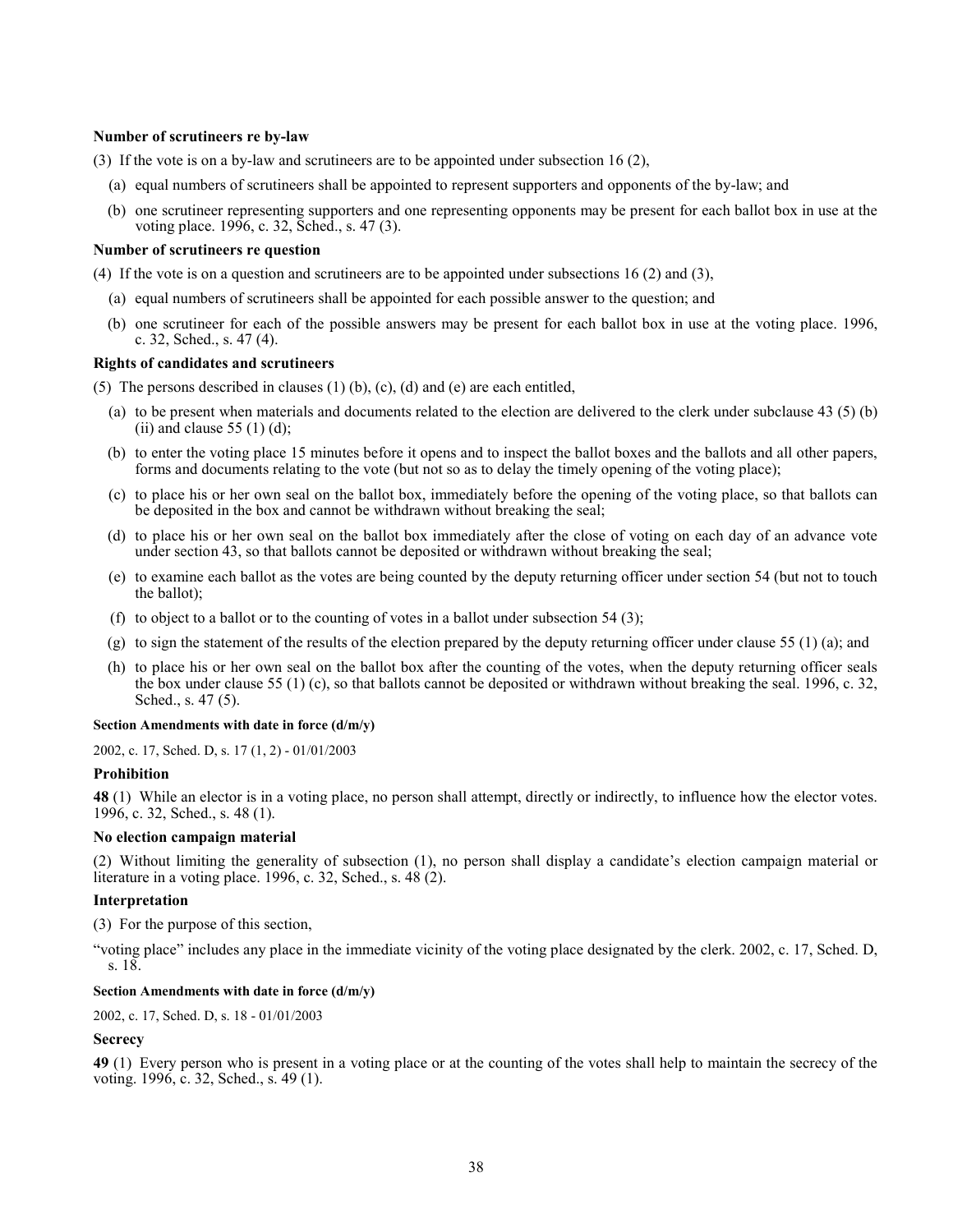# **Offences**

(2) No person shall,

- (a) interfere or attempt to interfere with an elector who is marking the ballot;
- (b) obtain or attempt to obtain, at a voting place, information about how an elector intends to vote or has voted; or
- (c) communicate any information obtained at a voting place about how an elector intends to vote or has voted. 1996, c. 32, Sched., s. 49 (2).

# **Same, revealing a vote**

(3) No elector shall,

- (a) take a photograph or video recording of his or her marked ballot; or
- (b) show his or her marked ballot to any person so as to reveal how he or she has voted, except in connection with obtaining assistance in voting under paragraph 4 of subsection 52 (1). 2016, c. 15, s. 36.

# **No requirement of disclosure**

(4) No person shall, in a legal proceeding relating to an election, be required to disclose how he or she voted at the election. 1996, c. 32, Sched., s. 49 (4).

## **Section Amendments with date in force (d/m/y)**

[2016, c. 15, s. 36](http://www.ontario.ca/laws/statute/S16015#s36) - 09/06/2016

# **Elector's absence from work**

**50** (1) An elector whose hours of employment are such that he or she would not otherwise have three consecutive hours to vote on voting day is entitled to be absent from work for as long as is necessary to allow that amount of time. 1996, c. 32, Sched., s. 50 (1).

# **Employer's convenience**

(2) The absence shall be timed to suit the employer's convenience as much as possible. 1996, c. 32, Sched., s. 50 (2).

## **No deduction or penalty**

(3) The employer shall not make a deduction from the employee's pay or impose any other penalty for the absence from work. 1996, c. 32, Sched., s. 50 (3).

# **Elector's right to vote**

**51** (1) An elector whose name appears on the voters' list for a voting place is entitled to vote there, subject to subsection (2). 1996, c. 32, Sched., s. 51 (1).

# **Rules**

(2) The following rules apply to the exercise of the right to vote:

- 1. An elector who is entitled to vote for offices on a municipal council or local board may vote in only one of the voting places established for the area of jurisdiction of the municipality or local board, as the case may be.
- 2. However, an elector who is entitled to vote in more than one of the local municipalities forming part of an upper-tier municipality is entitled to vote in one voting place established for each of the local municipalities for offices on the local councils, even if the holders of the offices would or could under certain circumstances also be members of the upper-tier council.
- 3. An elector is entitled to vote for as many candidates for an office as there are members to be elected to that office, but only once for each candidate.
- 4. An elector is entitled to vote only once on a by-law or question.
- 5. An elector may vote only in accordance with the information relating to him or her on the voters' list. 1996, c. 32, Sched., s.  $51(2)$ .
- (3) REPEALED: 2020, c. 26, Sched. 2, s. 7.

## **Section Amendments with date in force (d/m/y)**

[2016, c. 15, s. 37](http://www.ontario.ca/laws/statute/S16015#s37) - 09/06/2016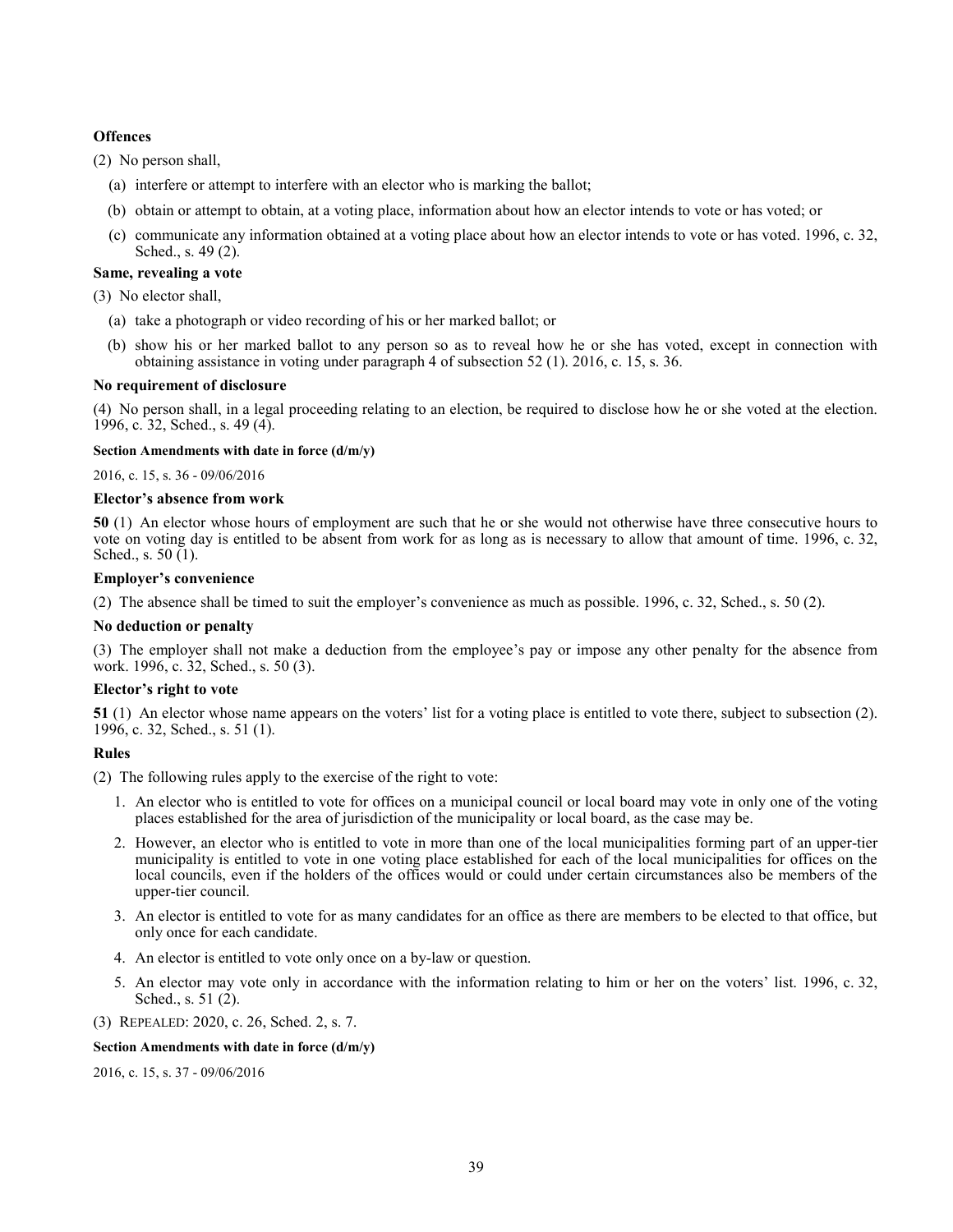#### [2020, c. 26, Sched. 2, s. 7](http://www.ontario.ca/laws/statute/S20026#sched2s7) - 20/11/2020

### **Voting procedure**

- **52** (1) The following procedure shall be followed when a person enters a voting place and requests a ballot:
	- 1. Subject to paragraph 3, the deputy returning officer shall give the person a ballot only if,
		- i. the deputy returning officer is satisfied that the person is entitled to vote at the voting place, and
		- ii. the person presents the prescribed proof of identity and residence or completes an application in the prescribed form, including a statutory declaration that he or she is the elector shown on the voters' list.
	- 2. If the deputy returning officer, a scrutineer or a certified candidate objects to the person voting, the deputy returning officer shall have the fact of the objection and by whom it was made recorded on the voters' list next to the person's name.
	- 3. When an objection has been made as described in paragraph 2, the deputy returning officer shall give the person a ballot if the person takes an oath or affirmation stating that he or she is entitled to be an elector for the voting place and has not already voted in the election.
	- 4. The deputy returning officer may permit an elector who needs assistance in voting to have such assistance as the deputy returning officer considers necessary.
	- 5. An elector is no longer entitled to vote if, after receiving a ballot, he or she leaves the voting place without returning the ballot. 1996, c. 32, Sched., s. 52 (1); 2002, c. 17, Sched. D, s. 19 (1); 2009, c. 33, Sched. 21, s. 8 (24); 2016, c. 15, s. 38 (1).

# **Amendment of voters' list**

(2) On receiving an approved application under section 24 to amend the voters' list, the deputy returning officer shall amend the voters' list in accordance with the application. 1996, c. 32, Sched., s. 52 (2).

### **Marking ballot, etc.**

(3) On receiving the ballot from the deputy returning officer, the elector shall,

- (a) make a cross or other mark on the ballot, within the space designated for the marking of the ballot to the right of the name of each candidate for whom the elector wishes to vote (or, in the case of a by-law or question, to the right of the answer for which he or she wishes to vote);
- (b) fold the ballot in a manner that conceals its face; and
- (c) return the folded ballot to the deputy returning officer. 1996, c. 32, Sched., s. 52 (3); 2002, c. 17, Sched. D, s. 19 (2).

## **Deposit in ballot box**

(4) On receiving the ballot from the elector, the deputy returning officer shall immediately deposit it in the ballot box, in the full view of the elector and any persons described in clauses 47 (1) (b), (c), (d) and (e) who are in the voting place. 1996, c. 32, Sched., s. 52 (4).

## **Declining to vote**

(5) If an elector returns a ballot to the deputy returning officer and indicates that the elector is declining to vote, the elector is no longer entitled to vote and the deputy returning officer shall immediately write the word "declined" upon the ballot. 2016, c. 15, s. 38 (2).

#### **Same, record**

(6) The deputy returning officer shall keep a record of the number of electors who indicate that they are declining to vote. 2016, c. 15, s. 38 (2).

#### **Section Amendments with date in force (d/m/y)**

[2002, c. 17, Sched. D, s. 19 \(1, 2\)](http://www.ontario.ca/laws/statute/S02017#schedds19s1) - 01/01/2003

[2009, c. 33, Sched. 21, s. 8 \(24\)](http://www.ontario.ca/laws/statute/S09033#sched21s8s24) - 01/01/2010

[2016, c. 15, s. 38 \(1, 2\)](http://www.ontario.ca/laws/statute/S16015#s38s1) - 09/06/2016

# **Emergency**

**53** (1) The clerk may declare an emergency if he or she is of the opinion that circumstances have arisen that are likely to prevent the election being conducted in accordance with this Act. 1996, c. 32, Sched., s. 53 (1).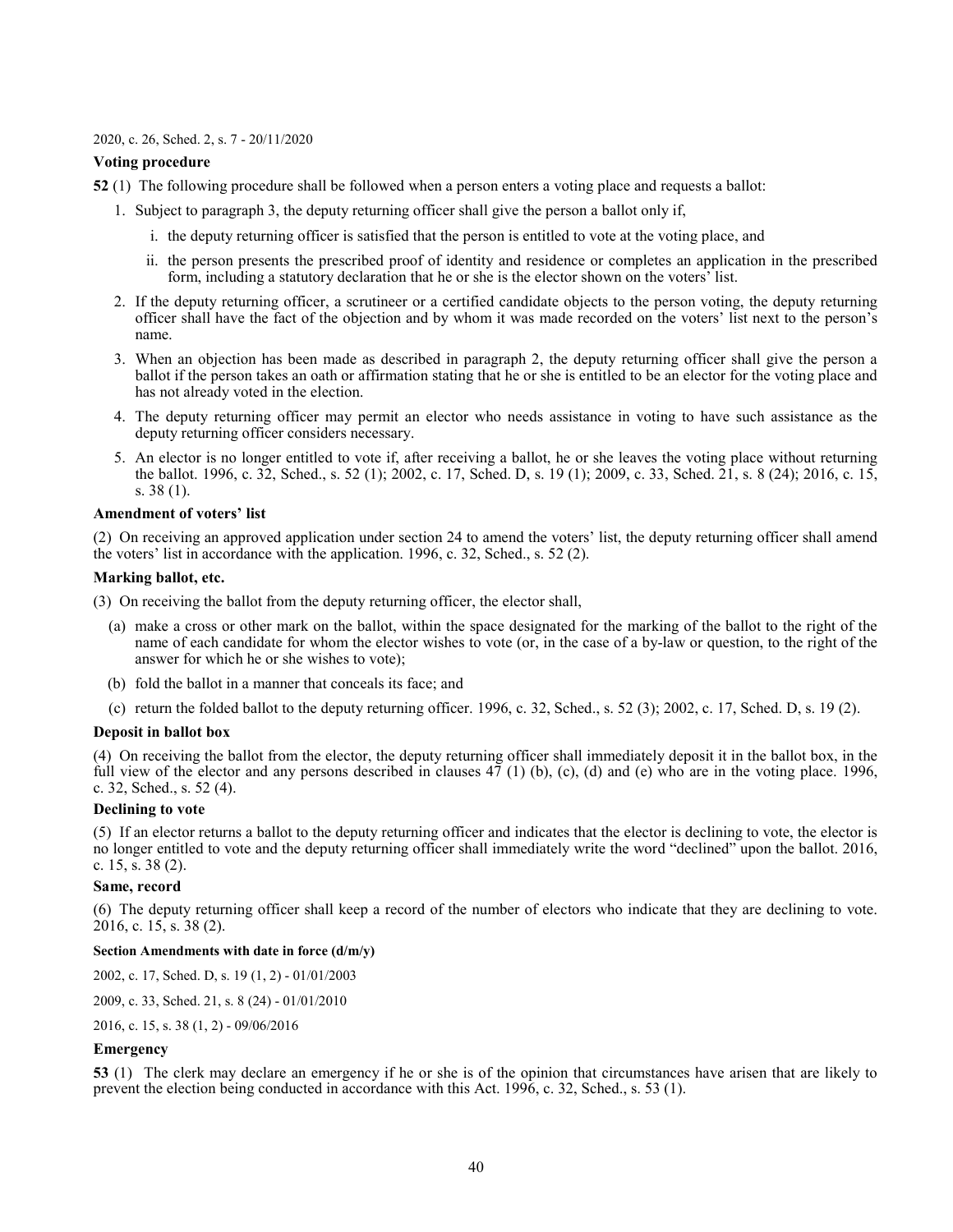# **Arrangements**

(2) On declaring an emergency, the clerk shall make such arrangements as he or she considers advisable for the conduct of the election. 1996, c. 32, Sched., s. 53 (2).

## **Conflict**

(3) The arrangements made by the clerk, if they are consistent with the principles of this Act, prevail over anything in this Act and the regulations made under it. 1996, c. 32, Sched., s. 53 (3).

## **Time**

(4) The emergency continues until the clerk declares that it has ended. 1996, c. 32, Sched., s. 53 (4).

### **No review or setting aside**

(5) If made in good faith, the clerk's declaration of emergency and arrangements shall not be reviewed or set aside on account of unreasonableness or supposed unreasonableness. 1996, c. 32, Sched., s. 53 (5).

# COUNTING OF VOTES

## **Counting of votes**

**54** (1) Immediately after the close of voting on voting day, the deputy returning officer shall open the ballot box for his or her voting place and proceed to count,

- (a) in the case of an election for office, the number of votes for each candidate;
- (b) in the case of an election to obtain the assent of the electors to a by-law, the number of votes in favour of the by-law and the number opposed to it; and
- (c) in the case of an election to obtain the opinion of the electors on any question, the number of votes for each possible answer to the question. 1996, c. 32, Sched., s. 54 (1).

## **Rejection of ballots**

(2) The deputy returning officer shall reject from the count all ballots and votes in a ballot that do not comply with the prescribed rules. 1996, c. 32, Sched., s. 54 (2).

# **Objections**

(3) A scrutineer or certified candidate may object to a ballot, or to the counting of some or all votes in a ballot, on the ground that the ballot or votes do not comply with the prescribed rules. 1996, c. 32, Sched., s. 54 (3).

## **Duty of deputy returning officer**

(4) The deputy returning officer shall,

- (a) decide all objections;
- (b) establish a list in which the objections are summarized and individually numbered; and
- (c) write the number of each objection on the back of the relevant ballot and initial the number. 1996, c. 32, Sched., s. 54  $(4)$ .

## **Delivery of statement and ballot box to clerk**

**55** (1) As soon as possible after counting the votes, the deputy returning officer shall,

- (a) prepare a statement, in duplicate, showing the results of the election at the voting place;
- (b) place the ballots and all other materials and documents related to the election, except the original statement of results, in the ballot box;
- (c) seal the ballot box so that ballots cannot be deposited in or withdrawn from it without breaking the seal; and
- (d) deliver the original statement of results and the ballot box to the clerk. 1996, c. 32, Sched., s. 55 (1).

### **Copies of statement**

(2) A scrutineer or certified candidate is entitled to receive a copy of the statement of results from the clerk, on request. 1996, c. 32, Sched., s. 55 (2).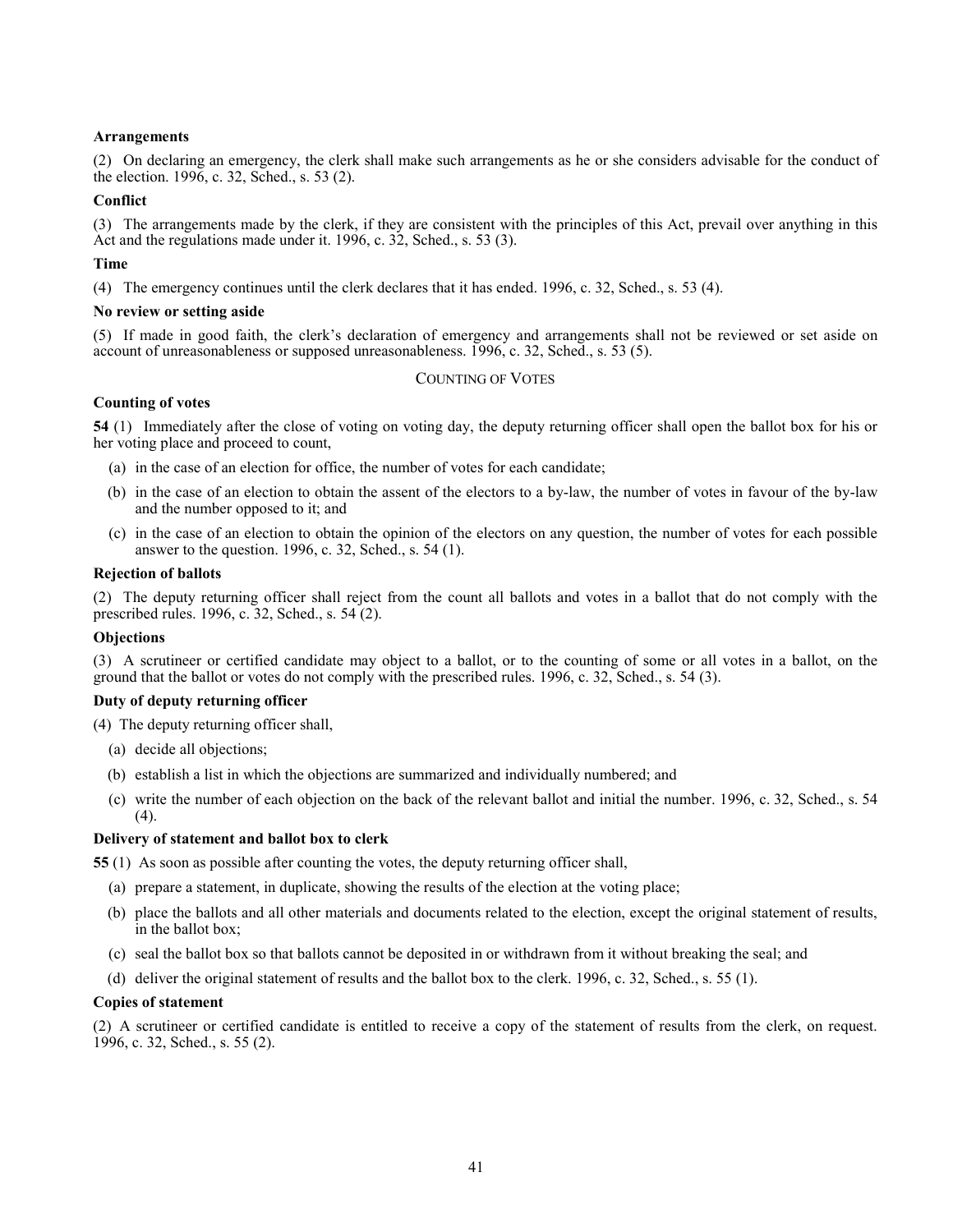# **Results of election**

(3) The clerk shall determine the results of the election by compiling the statements of results received from the deputy returning officers. 1996, c. 32, Sched., s. 55 (3).

## **Declaration**

- (4) The clerk shall, as soon as possible after voting day,
	- (a) declare the candidate or candidates, as the case may be, who received the highest number of votes to be elected; and
	- (b) declare the result of any vote on a by-law or question. 1996, c. 32, Sched., s. 55 (4).

# **Information to be made available**

(4.1) As soon as possible after voting day, the clerk shall make the following information available at no charge for viewing by the public on a website or in another electronic format:

- 1. The number of votes for each candidate.
- 2. The number of declined and rejected ballots.
- 3. The number of votes for the affirmative or negative on a by-law or question. 2016, c. 15, s. 39 (1).

## **Examination of documents and materials**

(5) Despite subsection 88 (6.1), the clerk may, if he or she considers it necessary in order to interpret the statement of results, examine any of the documents and materials in a ballot box in the presence of the relevant deputy returning officer. 1996, c. 32, Sched., s. 55 (5); 2016, c. 15, s. 39 (2).

# **Section Amendments with date in force (d/m/y)**

[2016, c. 15, s. 39 \(1, 2\)](http://www.ontario.ca/laws/statute/S16015#s39s1) - 09/06/2016

# **RECOUNTS**

## **Recount, tied vote**

**56** (1) The clerk shall hold a recount,

- (a) of the votes for two or more candidates who receive the same number of votes and cannot both or all be declared elected to the office;
- (b) of the votes on a by-law, if the votes for the affirmative and negative are equal;
- (c) of the votes for two or more answers to a question, if the votes are equal. 1996, c. 32, Sched., s. 56 (1).

## **Recount in accordance with policies**

(1.1) The clerk shall hold a recount in accordance with any policy passed by the municipality or local board under subsection (3) or (4). 2016, c. 15, s. 40 (1).

## **Time for recount**

(2) The recount shall be held within 15 days after the clerk's declaration of the results of the election. 1996, c. 32, Sched., s. 56 (2); 2002, c. 17, Sched. D, s. 20.

## **Municipality, policy**

(3) A municipality may, by by-law, adopt a policy with respect to the circumstances in which the municipality requires the clerk to hold a recount of the votes cast in an election. 2016, c. 15, s. 40 (2).

# **Local board, policy**

(4) A local board may, by resolution, adopt a policy with respect to the circumstances in which the local board requires a recount of the votes cast in an election. 2016, c. 15, s. 40 (2).

## **Same**

(5) A by-law or resolution adopted under subsection (3) or (4),

- (a) applies to a regular election if it is passed on or before May 1 in the year of the election; and
- (b) applies to a by-election if it is passed more than 60 days before voting day. 2016, c. 15, s. 40 (2).

## **Section Amendments with date in force (d/m/y)**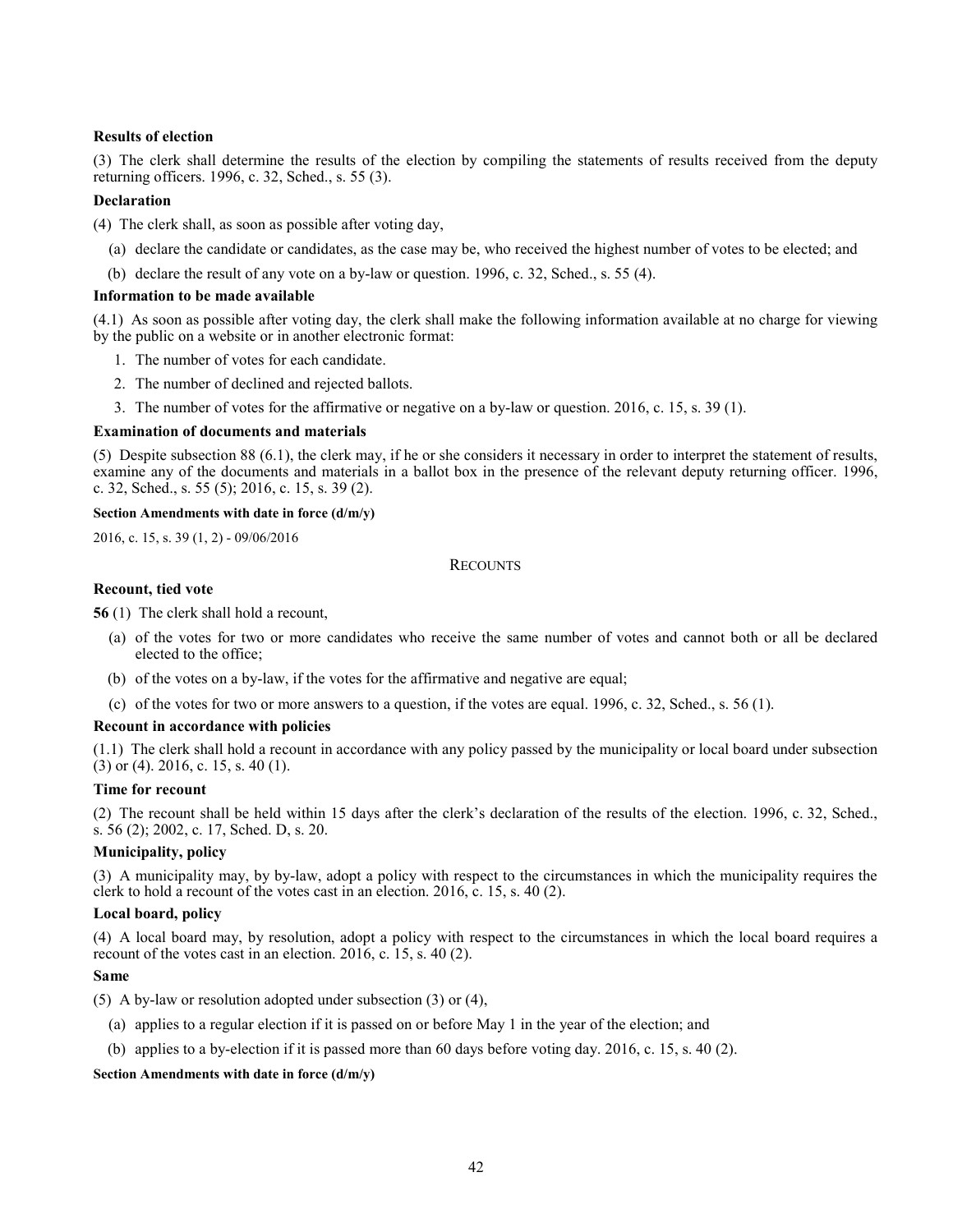#### [2002, c. 17, Sched. D, s. 20](http://www.ontario.ca/laws/statute/S02017#schedds20) - 01/01/2003

## [2016, c. 15, s. 40 \(1, 2\)](http://www.ontario.ca/laws/statute/S16015#s40s1) - 09/06/2016

# **Recount for municipality, local board or Minister**

**57** (1) Within 30 days after the clerk's declaration of the results,

- (a) the council of a municipality may pass a resolution requiring a recount of the votes cast,
	- (i) for all or specified candidates for an office on the council,
	- (ii) for all or specified answers to a question submitted by the council,
	- (iii) for and against a by-law submitted by the council;
- (b) a local board may pass a resolution requiring a recount of the votes cast,
	- (i) for all or specified candidates for an office on the local board, or
	- (ii) for all or specified answers to a question submitted by the local board;
- (c) the Minister may make an order requiring a recount of the votes cast for all or specified answers to a question submitted by him or her. 1996, c. 32, Sched., s. 57 (1).

## **Recount**

(2) The clerk shall hold a recount in accordance with the resolution or order, within 15 days after it is passed or made. 1996, c. 32, Sched., s. 57 (2); 2002, c. 17, Sched. D, s. 21.

## **Section Amendments with date in force (d/m/y)**

[2002, c. 17, Sched. D, s. 21](http://www.ontario.ca/laws/statute/S02017#schedds21) - 01/01/2003

### **Application for order for recount**

**58** (1) A person who is entitled to vote in an election and has reasonable grounds for believing the election results to be in doubt may apply to the Superior Court of Justice for an order that the clerk hold a recount. 1996, c. 32, Sched., s. 58 (1); 2002, c. 17, Sched. D, s. 22 (1).

## **Time for application**

(2) The application shall be commenced within 30 days after the clerk's declaration of the results of the election. 1996, c. 32, Sched., s. 58 (2).

## **Order, notice**

(3) If satisfied that there are sufficient grounds for it, the court shall make an order requiring the clerk to hold a recount of the votes cast for all or specified candidates, on a by-law, or for all or specified answers to a question, and shall give the clerk a copy of the order as soon as possible. 1996, c. 32, Sched., s. 58 (3).

## **Time for recount**

(4) The recount shall be held within 15 days after the day the clerk receives a copy of the order. 1996, c. 32, Sched., s. 58 (4); 2002, c. 17, Sched. D, s. 22 (2).

## **Procedures**

(5) The Minister may by regulation establish procedures for applications under this section. 1996, c. 32, Sched., s. 58 (5).

# **Problems re voting and vote-counting equipment**

(6) A request for a recount due to problems related to voting and vote-counting equipment may be made only under this section. 1996, c. 32, Sched., s. 58 (6).

# **Section Amendments with date in force (d/m/y)**

[2002, c. 17, Sched. D, s. 22 \(1, 2\)](http://www.ontario.ca/laws/statute/S02017#schedds22s1) - 01/01/2003

#### **Inclusion of related recount**

**59** The clerk may conduct, as part of a recount under section 56, 57 or 58 that relates to an office, a recount of the votes cast for another candidate for that office. 1996, c. 32, Sched., s. 59.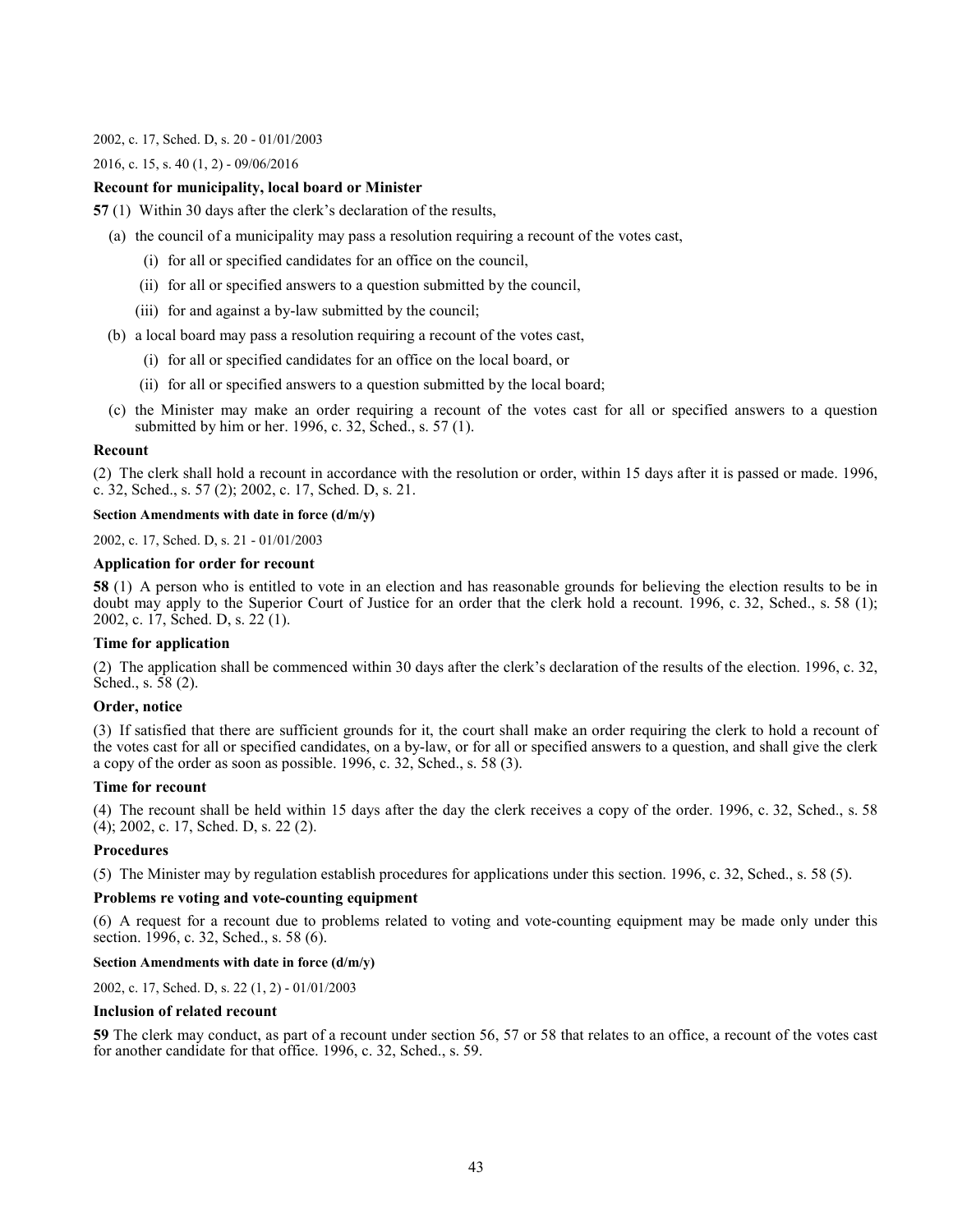# **Manner of doing recount**

**60** (1) A recount under section 56, 57 or 58 shall be conducted in the same manner as the original count, whether manually or by vote-counting equipment. 2016, c. 15, s. 41 (1).

# **Prescribed rules**

(2) A recount shall be conducted in accordance with the prescribed rules, subject to subsection (3). 1996, c. 32, Sched., s. 60 (2).

# **Order specifying different manner of doing recount**

(3) Despite subsection (1), if the judge who orders a recount under section 58 is of the opinion that the manner in which the original count was conducted caused or contributed to the doubtful result, he or she may, in the order, provide that the recount shall be held in a different manner and specify the manner. 1996, c. 32, Sched., s. 60 (3); 2016, c. 15, s. 41 (2).

(4) REPEALED: 2020, c. 26, Sched. 2, s. 8.

# **Section Amendments with date in force (d/m/y)**

[2016, c. 15, s. 41 \(1-3\)](http://www.ontario.ca/laws/statute/S16015#s41s1) - 09/06/2016

[2020, c. 26, Sched. 2, s. 8](http://www.ontario.ca/laws/statute/S20026#sched2s8) - 20/11/2020

# **Who may be present at recount, election to office**

**61** (1) The following persons may be present at a recount under section 56, 57 or 58 that relates to an office:

- 1. The clerk and any other election official appointed for the recount.
- 2. Every certified candidate for the office.
- 3. The applicant, in the case of a recount ordered under section 58.
- 4. For each person referred to in paragraphs 2 and 3,
	- i. a lawyer, and
	- ii. one scrutineer for each recount station established by the clerk. 1996, c. 32, Sched., s. 61 (1).

## **Same, by-law or question**

(2) The following persons may be present at a recount that relates to a by-law or question:

- 1. The clerk and any other election official appointed for the recount.
- 2. The scrutineers appointed by the municipality or local board or by the Minister, as the case may be.
- 3. The applicant, in the case of a recount ordered under section 58.
- 4. For the applicant referred to in paragraph 3,
	- i. a lawyer, and
	- ii. one scrutineer for each recount station established by the clerk. 1996, c. 32, Sched., s. 61 (2).

## **Number of scrutineers re by-law**

(3) If the vote is on a by-law and scrutineers are to be appointed under subsection 16 (2),

- (a) equal numbers of scrutineers shall be appointed to represent supporters and opponents of the by-law; and
- (b) one scrutineer representing supporters and one representing opponents may be present for each recount station established by the clerk. 1996, c. 32, Sched., s. 61 (3).

## **Number of scrutineers re question**

(4) If the vote is on a question and scrutineers are to be appointed under subsections 16 (2) and (3),

- (a) equal numbers of scrutineers shall be appointed for each possible answer to the question; and
- (b) one scrutineer for each of the possible answers may be present for each recount station established by the clerk. 1996, c. 32, Sched., s. 61 (4).

## **Examination of ballot**

(5) A person referred to in paragraph 2, 3 or 4 of subsection (1) or (2) is entitled,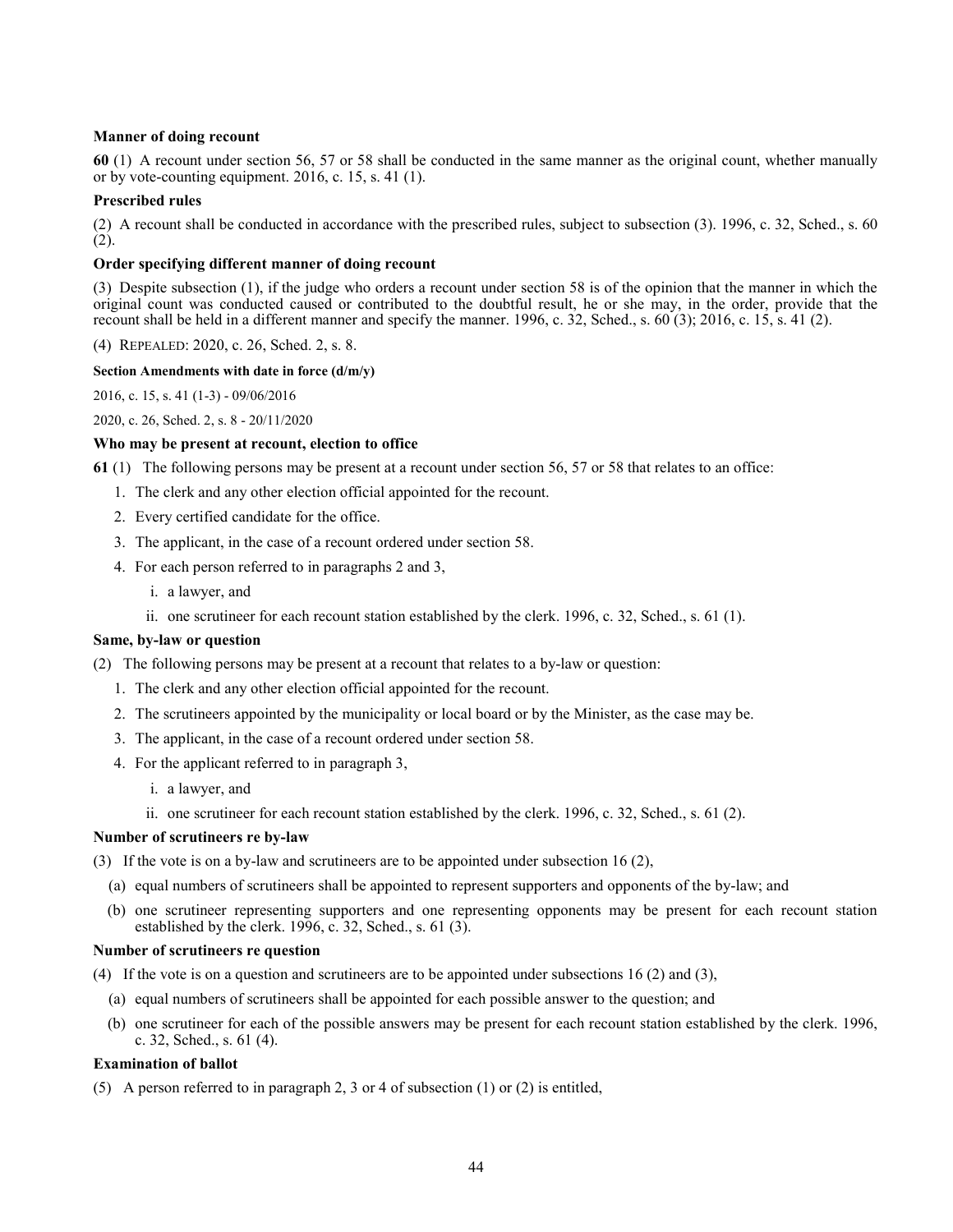- (a) to examine each ballot as the votes are being counted by the clerk (but not to touch the ballot); and
- (b) to dispute the validity of a ballot or the counting of votes in a ballot. 1996, c. 32, Sched., s. 61 (5).

# **Determination of disputes**

(6) The clerk shall determine a dispute referred to in clause (5) (b). 1996, c. 32, Sched., s. 61 (6).

# **Other persons**

(7) Any other person may also be present at the recount with the clerk's permission. 1996, c. 32, Sched., s. 61 (7).

# **Duty of clerk**

**62** (1) When the recount is complete, the clerk shall,

- (a) announce the result of the recount; and
- (b) if there are disputed ballots,
	- (i) announce the number of them,
	- (ii) announce the result that would be obtained if the disputed ballots were excluded, and
	- (iii) write the number of the voting place on the back of and initial each disputed ballot, place them in a separate envelope clearly marked so as to indicate its contents, and seal the envelope. 1996, c. 32, Sched., s. 62 (1).

## **Who may be present**

(2) Any persons described in subsections 61 (1), (2) and (7) who are at the recount are entitled to be present while the clerk acts under subsection (1). 1996, c. 32, Sched., s. 62 (2).

## **Tied vote**

(3) If the recount indicates that two or more candidates who cannot both or all be declared elected to an office have received the same number of votes, the clerk shall choose the successful candidate or candidates by lot. 1996, c. 32, Sched., s. 62 (3).

### **Declaration by clerk**

(4) If no application has been made for a judicial recount under section 63 the clerk shall, on the 16th day after the recount is completed, declare the successful candidate or candidates elected or declare the result of the vote with respect to a by-law or question, as the case may be. 1996, c. 32, Sched., s. 62 (4).

## **Application for judicial recount**

**63** (1) A person described in subsection (2) who disputes the validity of a ballot or of the counting of votes in a ballot may, within 15 days after the clerk announces the result under section 62, apply to the Superior Court of Justice for a recount limited to the disputed ballots. 1996, c. 32, Sched., s. 63 (1); 2002, c. 17, Sched. D, s. 23 (1).

# **Who may apply**

(2) Subsection (1) applies to a certified candidate, an applicant under section 58 or, in the case of a by-law or question, the municipality or local board or the Minister, as the case may be. 1996, c. 32, Sched., s. 63 (2).

## **Notice of application**

(3) Notice of the application shall be served on the clerk and, if the application concerns an office, on each certified candidate. 1996, c. 32, Sched., s. 63 (3).

## **Summary procedure**

(4) The application shall be dealt with in a summary manner, without application records or factums; the recount itself forms part of the hearing of the application. 1996, c. 32, Sched., s. 63 (4).

## **Clerk to attend and provide materials**

(5) The clerk shall attend the recount and provide the court with,

- (a) a certified copy of the result of the recount conducted by the clerk;
- (b) a certified copy of the result of the recount conducted by the clerk excluding the disputed ballots;
- (c) the sealed envelope containing the disputed ballots from the recount conducted by the clerk; and
- (d) any other documents relating to the election that are relevant to the application. 1996, c. 32, Sched., s. 63 (5).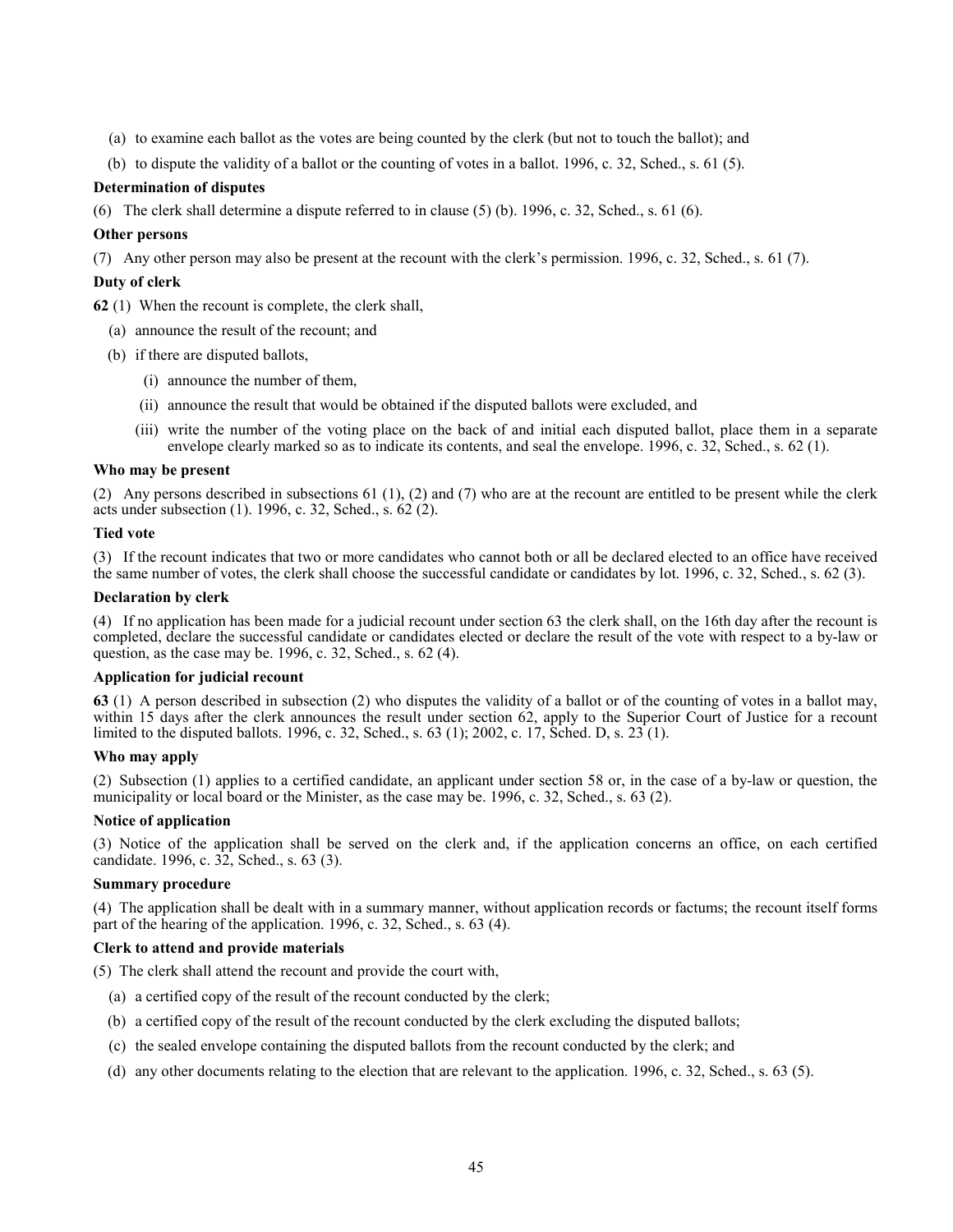# **Duty of court**

(6) The court shall conduct the recount by,

- (a) determining the validity of the disputed ballots or of the counting of votes in any disputed ballots; and
- (b) recalculating the result of the election using the determinations made under clause (a) and the certified results referred to in clause (5) (b). 1996, c. 32, Sched., s. 63 (6).

## **Who may be present**

(7) Any persons who were present at the recount under section 56, 57 or 58 are entitled to be present at the hearing and recount under this section. 1996, c. 32, Sched., s. 63 (7).

# **Order**

(8) When the recount is complete the court shall,

- (a) make an order incorporating its decisions under subsection (6);
- (b) announce to the persons present,
	- (i) the result of the recount, and
	- (ii) how the court dealt with the disputed ballots;
- (c) place the disputed ballots in the original envelope and reseal it; and
- (d) return to the clerk the material provided under subsection (5). 1996, c. 32, Sched., s. 63 (8).

# **Copy of order**

(9) The court shall give a certified copy of the order to the clerk. 1996, c. 32, Sched., s. 63 (9).

# **Tied vote**

(10) If the recount indicates that two or more candidates who cannot both or all be declared elected to an office have received the same number of votes, the clerk shall choose the successful candidate or candidates by lot. 1996, c. 32, Sched., s. 63 (10).

## **Declaration**

(11) After receiving the order, the clerk shall declare the successful candidate or candidates to be elected or declare the result of the vote with respect to a by-law or question, as the case may be. 1996, c. 32, Sched., s. 63 (11).

## **No appeal**

(12) Despite section 6 of the *Courts of Justice Act*, an order under this section cannot be appealed. 2002, c. 17, Sched. D, s. 23 (2).

## **Section Amendments with date in force (d/m/y)**

[2002, c. 17, Sched. D, s. 23 \(1, 2\)](http://www.ontario.ca/laws/statute/S02017#schedds23s1) - 01/01/2003

## **Right to sit pending final disposition**

**64** (1) A candidate who has been declared elected under section 55 is entitled to sit and vote on the council or local board until the recount and all applications under this Act have been finally disposed of and a different candidate has been declared elected. 1996, c. 32, Sched., s. 64 (1).

## **Decisions unaffected**

(2) Decisions of a council or local board in which a candidate described in subsection (1) has participated are unaffected even if another candidate is afterwards declared elected as the result of a recount. 1996, c. 32, Sched., s. 64 (2).

# BY-ELECTIONS

## **By-elections**

**65** (1) The clerk shall conduct by-elections in accordance with this section. 1996, c. 32, Sched., s. 65 (1).

## **No by-election after March 31 in year of regular election**

(2) Despite any Act, no by-election shall be held to fill an office that becomes vacant after March 31 in the year of a regular election and no by-election shall be held with respect to a question or by-law after March 31 in the year of a regular election unless it is held in conjunction with a by-election for an office. 1996, c.  $32$ , Sched., s.  $65$  (2); 2002, c. 17, Sched. D, s. 24 (1).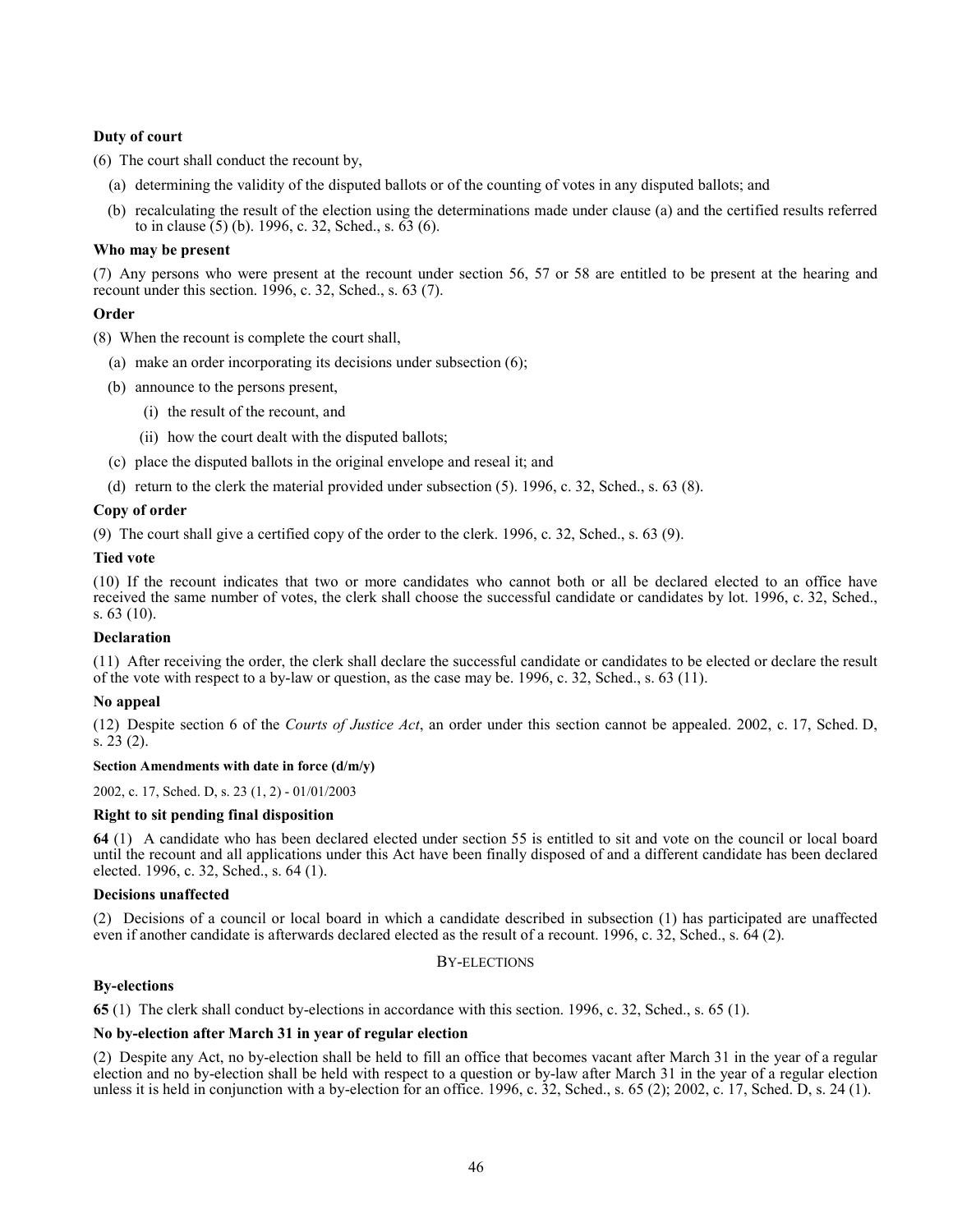# **Act applies**

(3) Subject to subsections (4) and (5), by-elections shall be conducted as far as possible in the same way as regular elections. 1996, c. 32, Sched., s. 65 (3).

## **Rules, by-election to office**

- (4) If a by-election is to be held for an office, the following rules apply:
	- 1. The clerk shall fix the date of nomination day to be a day not less than 30 days and not more than 60 days after,
		- i. the expiry of the appeal period with respect to a by-election ordered by a court, if no appeal has been filed,
		- i.1 the final disposal of an appeal of a by-election ordered by a court,
		- ii. the council of the clerk's municipality passes a by-law indicating a by-election is required, or the clerk receives a copy of such a by-law from another municipality whose elections he or she is responsible for conducting,
		- iii. the clerk receives from a local board whose elections he or she is responsible for conducting a copy of a resolution indicating a by-election is required,
		- iv. the Minister makes an order under subsection 266 (1) of the *Municipal Act, 2001* or subsection 211 (1) of the *City of Toronto Act, 2006* declaring all of the offices of the members to be vacant,
		- v. a candidate for the office dies or becomes ineligible to hold the office under the circumstances described in clause 39 (b), or
		- vi. the last acclamations are declared under section 37, if the by-election is required by subsection 37 (3) or (4).
	- 2. Nominations may be filed during the period that begins on the date of the event described in paragraph 1 and ends at 2 p.m. on nomination day.
	- 2.1 If the by-election for an office is being held as a result of the death or ineligibility of a candidate or insufficient nominations in a regular election, a person may, despite section 29, only be nominated for the office if the person meets the requirements of clauses 29 (1) (a) and (b) both on nomination day of the regular election and on the day the person is nominated for the by-election.
	- 3. Voting day shall be 45 days after nomination day.
	- 4. The voters' list shall be prepared as follows:
		- i. the clerk shall notify the Municipal Property Assessment Corporation that a by-election is required,
		- ii. the Municipal Property Assessment Corporation shall, at least 21 days before nomination day, give the clerk the preliminary list or the part of it that is required for the by-election, updated to the date the Municipal Property Assessment Corporation received the clerk's notice,
		- iii. the clerk shall make corrections to the preliminary list under section 22 as soon as possible after receiving the list, and
		- iv. the corrected list constitutes the voters' list.

**Note: On January 1, 2023, the day named by proclamation of the Lieutenant Governor, paragraph 4 of subsection 65 (4) of the Act is repealed and the following substituted: (See: 2020, c. 23, Sched. 4, s. 11 (1))**

- 4. The voters' list shall be prepared as follows:
	- i. the clerk shall notify the Chief Electoral Officer that a by-election is required,
	- ii. the clerk shall, at least 21 days before nomination day, obtain the preliminary list or the part of it that is required for the by-election,
	- iii. the clerk shall make corrections to the preliminary list as soon as possible after obtaining the list, and
	- iv. the corrected list constitutes the voters' list.
- 5. Applications to revise the voters' list may be made under section 24 or 25 during the period that begins when the clerk has made corrections as described in subparagraph iii of paragraph 4 and ends at the close of voting on voting day.

**Note: On January 1, 2023, the day named by proclamation of the Lieutenant Governor, subsection 65 (4) of the Act is amended by adding the following paragraph: (See: 2020, c. 23, Sched. 4, s. 11 (2))**

5.1 Within 30 days after voting day, the clerk shall,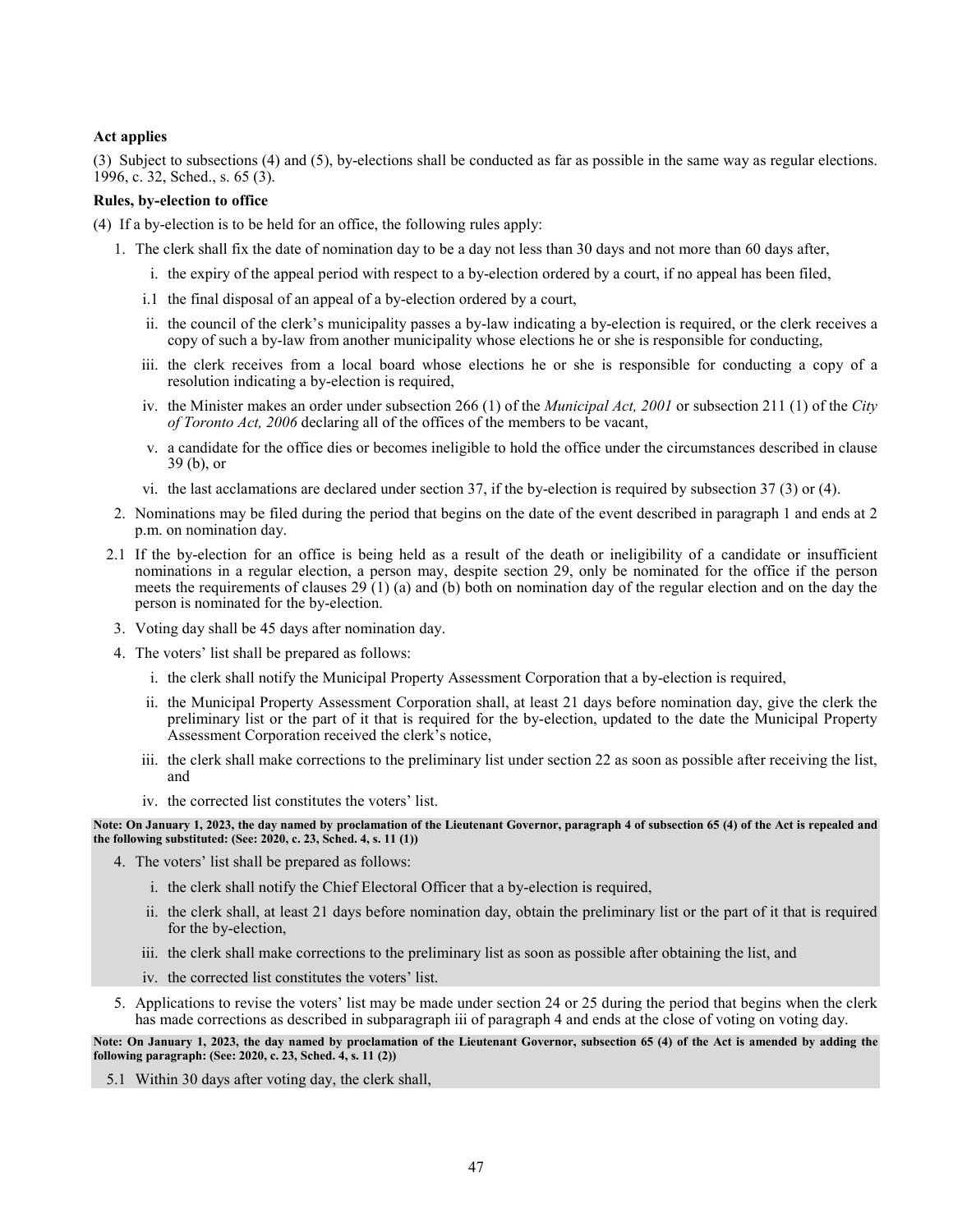- i. prepare a final list of the changes to the voters' list approved under sections 24 and 25, and
- ii. give a copy of the final list of changes to the Chief Electoral Officer.
- 6. Despite paragraph 7, a voting proxy appointed under section 44 may be any person entitled to be an elector if a regular election was held on the day of the by-election.
- 7. A person is not eligible to vote in a by-election for an office if the person could not vote for that office if a regular election was held on the day of the by-election. 1996, c. 32, Sched., s. 65 (4); 2002, c. 17, Sched. D, s. 24 (2-7); 2002, c. 17, Sched. F, Table; 2006, c. 32, Sched. C, s. 34 (6); 2006, c. 33, Sched. Z.3, s. 18 (5, 6); 2009, c. 33, Sched. 21, s. 8 (25-27); 2016, c. 15, s. 42 (1).

### **Rules, question or by-law**

- (5) If the by-election relates to a question or by-law, the following rules apply:
	- 1. The clerk shall fix the date of voting day, to be a day not less than 60 days and not more than 90 days after,
		- i. the council of the clerk's municipality passes a by-law indicating a by-election is required, or the clerk receives a copy of such a by-law from another municipality whose elections he or she is responsible for conducting,
		- ii. the clerk receives from a local board whose elections he or she is responsible for conducting a copy of a resolution indicating a by-election is required,
		- iii. the clerk receives an order from the Minister indicating a by-election is required.
	- 2. Despite rule 1, in the case of a question under section 53 or 54 of the *Liquor Licence Act*, as it read immediately before it was repealed, or under any successors to those provisions in a regulation made under the *Liquor Licence and Control Act, 2019*, the date of voting day is fixed by the council of the municipality with the approval of the board of the Alcohol and Gaming Commission of Ontario under section 55 of the *Liquor Licence Act*, as it read immediately before it was repealed, or under any successor to that provision in a regulation made under the *Liquor Licence and Control Act, 2019*.
	- 2.1 Despite rules 1 and 2, in the case of a question authorized by a by-law under clause  $8(1)$  (b) or (c), the date of voting day shall be a day at least 180 days after the day the by-law is passed.
	- 3. The voters' list shall be prepared as follows:
		- i. the clerk shall notify the Municipal Property Assessment Corporation that a by-election is required and,
			- A. for a by-law under clause 8 (1) (a) or a question under subsection 8 (2) or (3), the Municipal Property Assessment Corporation shall, within 10 days after the clerk notifies the Corporation that a by-election is required, give the clerk the preliminary list that is required for the by-election, or
			- B. for a question under clause 8 (1) (b) or (c), the Municipal Property Assessment Corporation shall, at least 60 days before voting day, give the clerk the preliminary list that is required for the by-election,
		- ii. the clerk shall make corrections to the preliminary list under section 22 as soon as possible after receiving the list, and
		- iii. the corrected list constitutes the voters' list.

### **Note: On January 1, 2023, the day named by proclamation of the Lieutenant Governor, paragraph 3 of subsection 65 (5) of the Act is repealed and the following substituted: (See: 2020, c. 23, Sched. 4, s. 11 (3))**

- 3. The voters' list shall be prepared as follows:
	- i. the clerk shall notify the Chief Electoral Officer that a by-election is required and,
		- A. for a by-law under clause 8 (1) (a) or a question under subsection 8 (2) or (3), the clerk shall, within 10 days after the clerk notifies the Chief Electoral Officer that a by-election is required, obtain the preliminary list that is required for the by-election, or
		- B. for a question under clause 8 (1) (b) or (c), the clerk shall, at least 60 days before voting day, obtain the preliminary list that is required for the by-election,
	- ii. the clerk shall make corrections to the preliminary list under section 22 as soon as possible after obtaining the list, and
	- iii. the corrected list constitutes the voters' list.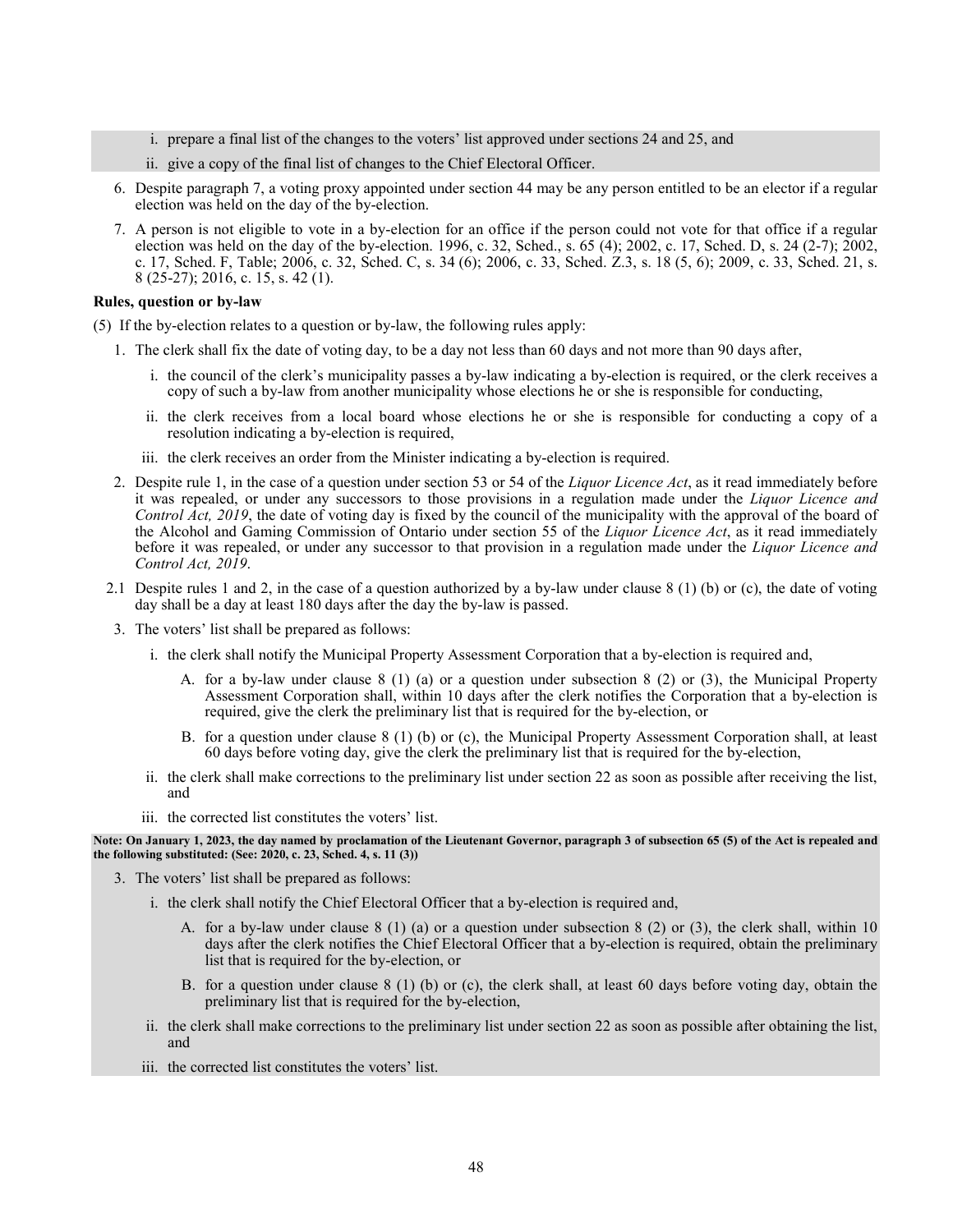3.1 Applications to revise the voters' list may be made under section 24 or 25 during the period that begins when the clerk has made corrections as described in subparagraph 3 ii and ends at the close of voting on voting day.

**Note: On January 1, 2023, the day named by proclamation of the Lieutenant Governor, subsection 65 (5) of the Act is amended by adding the following paragraph: (See: 2020, c. 23, Sched. 4, s. 11 (4))**

- 3.2 Within 30 days after voting day, the clerk shall,
	- i. prepare a final list of the changes to the voters' list approved under sections 24 and 25, and
	- ii. give a copy of the final list of changes to the Chief Electoral Officer.
- 4. The rule set out in paragraph 6 of subsection (4) applies to voting proxies.
- 5. A person is not eligible to vote in a by-election relating to a question or by-law if the person could not vote with respect to that question or by-law if a regular election was held on the day of the by-election. 1996, c. 32, Sched., s. 65 (5); 2000, c. 5, s. 32 (1); 2002, c. 17, Sched. D, s. 24 (8, 9); 2016, c. 15, s. 42 (2-5); 2019, c. 15, Sched. 22, s. 100 (2).
- (6) REPEALED: 2016, c. 15, s. 42 (6).

#### **Section Amendments with date in force (d/m/y)**

[2000, c. 5, s. 32 \(1, 2\)](http://www.ontario.ca/laws/statute/S00005#s32s1) - 08/06/2000

[2002, c. 17, Sched. D, s. 24 \(1-10\)](http://www.ontario.ca/laws/statute/S02017#schedds24s1) - 01/01/2003; [2002, c. 17, Sched. F, Table](http://www.ontario.ca/laws/statute/S02017#schedfs2) - 01/01/2003

- [2006, c. 32, Sched. C, s. 34 \(6\)](http://www.ontario.ca/laws/statute/S06032#schedcs34s6) 01/01/2007[; 2006, c. 33, Sched. Z.3,](http://www.ontario.ca/laws/statute/S06033#schedz3s18s5) s. 18 (5, 6) 01/01/2009
- [2009, c. 33, Sched. 21, s. 8 \(25-27\)](http://www.ontario.ca/laws/statute/S09033#sched21s8s25) 01/01/2010
- [2016, c. 15, s. 42 \(1-6\)](http://www.ontario.ca/laws/statute/S16015#s42s1) 09/06/2016
- [2019, c. 15, Sched. 22, s. 100 \(2\)](http://www.ontario.ca/laws/statute/S19015#sched22s100s2) 29/11/2021
- [2020, c. 23, Sched. 4, s. 11 \(1-4\)](http://www.ontario.ca/laws/statute/S20023#sched4s11s1) 01/01/2023

**66** REPEALED: 2016, c. 15, s. 43.

#### **Section Amendments with date in force (d/m/y)**

[2016, c. 15, s. 43](http://www.ontario.ca/laws/statute/S16015#s43) - 09/06/2016

**67** REPEALED: 2016, c. 15, s. 43.

### **Section Amendments with date in force (d/m/y)**

[2009, c. 33, Sched. 21, s. 8 \(28-30\)](http://www.ontario.ca/laws/statute/S09033#sched21s8s28) - 01/01/2010

[2016, c. 15, s. 43](http://www.ontario.ca/laws/statute/S16015#s43) - 09/06/2016

**68** REPEALED: 2016, c. 15, s. 43.

#### **Section Amendments with date in force (d/m/y)**

[2000, c.](http://www.ontario.ca/laws/statute/S00005#s33) 5, s. 33 - 08/06/2000

[2002, c. 17, Sched. D, s. 25](http://www.ontario.ca/laws/statute/S02017#schedds25) - 01/01/2003

[2009, c. 33, Sched. 21, s. 8 \(31-33\)](http://www.ontario.ca/laws/statute/S09033#sched21s8s31) - 01/01/2010

[2016, c. 15, s. 43](http://www.ontario.ca/laws/statute/S16015#s43) - 09/06/2016

**69** REPEALED: 2016, c. 15, s. 43.

#### **Section Amendments with date in force (d/m/y)**

[2002, c. 17, Sched. D, s. 26 \(1, 2\)](http://www.ontario.ca/laws/statute/S02017#schedds26s1) - 01/01/2003

[2009, c. 33, Sched. 21, s. 8 \(34\)](http://www.ontario.ca/laws/statute/S09033#sched21s8s34) - 01/01/2010

[2016, c. 15,](http://www.ontario.ca/laws/statute/S16015#s43) s. 43 - 09/06/2016

**70** REPEALED: 2016, c. 15, s. 43.

## **Section Amendments with date in force (d/m/y)**

1999, c. 6, s. 43 (4, 5) - 01/03/2000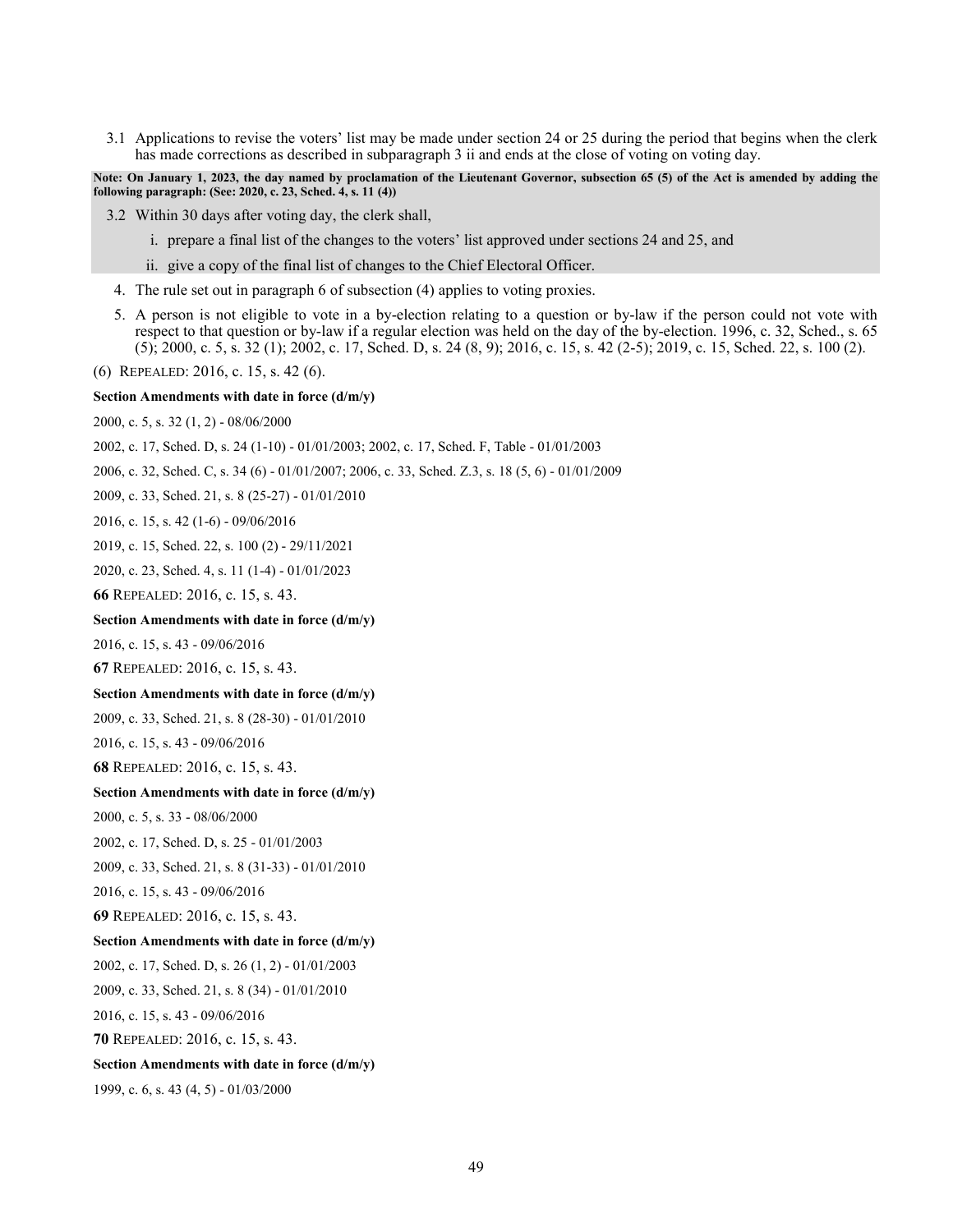[2002, c. 17, Sched. D, s. 27](http://www.ontario.ca/laws/statute/S02017#schedds27) - 01/01/2003 [2005, c. 5, s. 46 \(4, 5\)](http://www.ontario.ca/laws/statute/S05005#s46s4) - 13/06/2005 [2016, c. 15, s. 43](http://www.ontario.ca/laws/statute/S16015#s43) - 09/06/2016 **70.1** REPEALED: 2016, c. 15, s. 43. **Section Amendments with date in force (d/m/y)** [2006, c. 11, Sched. B,](http://www.ontario.ca/laws/statute/S06011#schedbs10) s. 10 - 01/01/2007[; 2006, c. 32, Sched. D, s. 11](http://www.ontario.ca/laws/statute/S06032#schedds11) - 01/01/2007 [2016, c. 15, s. 43](http://www.ontario.ca/laws/statute/S16015#s43) - 09/06/2016 **71** REPEALED: 2016, c. 15, s. 43. **Section Amendments with date in force (d/m/y)** 1999, c. 6, s. 43 (6) - 01/03/2000 [2005, c. 5, s. 46 \(6\)](http://www.ontario.ca/laws/statute/S05005#s46s6) - 13/06/2005 [2009, c. 33, Sched. 21, s. 8 \(35, 36\)](http://www.ontario.ca/laws/statute/S09033#sched21s8s35) - 01/01/2010 [2016, c. 15, s. 43](http://www.ontario.ca/laws/statute/S16015#s43) - 09/06/2016 **72-74** REPEALED: 2016, c. 15, s. 43. **Section Amendments with date in force (d/m/y)** 2016, c. [15, s. 43](http://www.ontario.ca/laws/statute/S16015#s43) - 09/06/2016 **75** REPEALED: 2016, c. 15, s. 43. **Section Amendments with date in force (d/m/y)** 1999, c. 6, s. 43 (7, 8) - 01/03/2000 [2005, c. 5, s. 46 \(7, 8\)](http://www.ontario.ca/laws/statute/S05005#s46s7) - 13/06/2005 [2016, c. 15, s. 43](http://www.ontario.ca/laws/statute/S16015#s43) - 09/06/2016 **76** REPEALED: 2016, c. 15, s. 43. **Section Amendments with date in force (d/m/y)** [2009, c. 33, Sched. 21, s. 8 \(37-39\)](http://www.ontario.ca/laws/statute/S09033#sched21s8s37) - 01/01/2010 [2016, c. 15, s. 43](http://www.ontario.ca/laws/statute/S16015#s43) - 09/06/2016 **77** REPEALED: 2016, c. 15, s. 43. **Section Amendments with date in force (d/m/y)** [2000, c. 5, s. 34](http://www.ontario.ca/laws/statute/S00005#s34) - 08/06/2000 [2002, c. 17, Sched. D, s. 28](http://www.ontario.ca/laws/statute/S02017#schedds28) - 01/01/2003 [2009, c. 33, Sched. 21, s. 8 \(40\)](http://www.ontario.ca/laws/statute/S09033#sched21s8s40) - 01/01/2010 [2016, c. 15, s. 43](http://www.ontario.ca/laws/statute/S16015#s43) - 09/06/2016 **78** REPEALED: 2016, c. 15, s. 43. **Section Amendments with date in force (d/m/y)** [2000, c.](http://www.ontario.ca/laws/statute/S00005#s35s1) 5, s. 35 (1, 2) - 08/06/2000 [2002, c. 17, Sched. D, s. 29 \(1-4\)](http://www.ontario.ca/laws/statute/S02017#schedds29s1) - 01/01/2003 [2004, c. 8, s. 46, Table](http://www.ontario.ca/laws/statute/S04008#s46s2) - 01/11/2005 [2009, c. 33, Sched. 21, s. 8 \(41-43\)](http://www.ontario.ca/laws/statute/S09033#sched21s8s41) - 01/01/2010 [2016, c. 15, s. 43](http://www.ontario.ca/laws/statute/S16015#s43) - 09/06/2016 **79** REPEALED: 2016, c. 15, s. 43.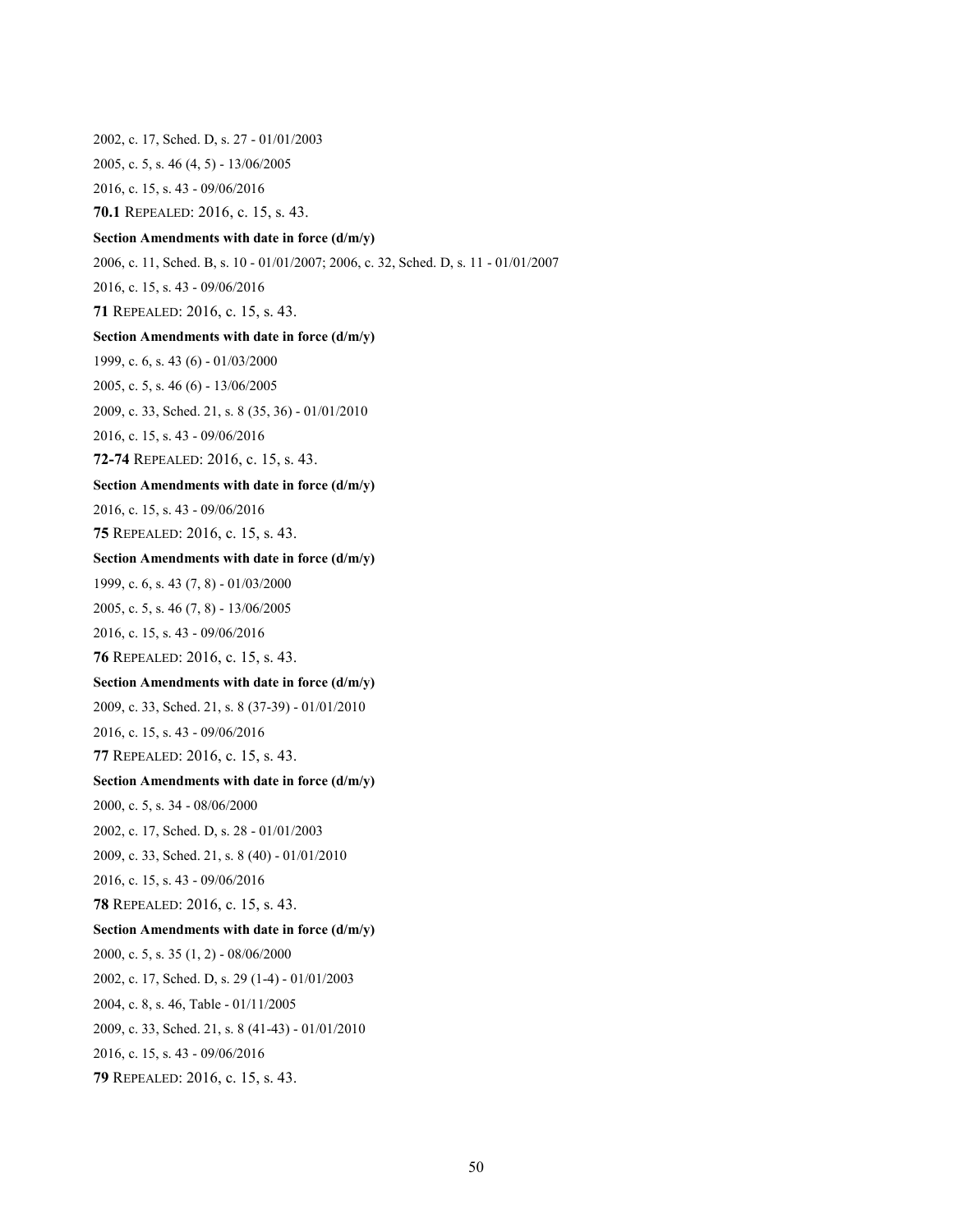#### **Section Amendments with date in force (d/m/y)**

1999, c. 6, s. 43 (9) - 01/03/2000

[2000, c. 5, s. 36](http://www.ontario.ca/laws/statute/S00005#s36) - 08/06/2000

[2002, c. 17, Sched. D, s. 30](http://www.ontario.ca/laws/statute/S02017#schedds30) - 01/01/2003

[2005, c. 5, s.](http://www.ontario.ca/laws/statute/S05005#s46s9) 46 (9) - 13/06/2005

[2009, c. 33, Sched. 21, s.](http://www.ontario.ca/laws/statute/S09033#sched21s8s44) 8 (44) - 01/01/2010

[2016, c. 15, s. 43](http://www.ontario.ca/laws/statute/S16015#s43) - 09/06/2016

**79.1** REPEALED: 2016, c. 15, s. 43.

### **Section Amendments with date in force (d/m/y)**

[2009, c. 33, Sched. 21, s. 8 \(44\)](http://www.ontario.ca/laws/statute/S09033#sched21s8s44) - 01/01/2010

[2016, c. 15, s. 43](http://www.ontario.ca/laws/statute/S16015#s43) - 09/06/2016

**80** REPEALED: 2016, c. 15, s. 43.

## **Section Amendments with date in force (d/m/y)**

[2002, c. 17, Sched. D, s. 31 \(1-4\)](http://www.ontario.ca/laws/statute/S02017#schedds31s1) - 01/01/2003

2009, c. 33, [Sched. 21, s. 8 \(44\)](http://www.ontario.ca/laws/statute/S09033#sched21s8s44) - 01/01/2010

[2016, c. 15, s. 43](http://www.ontario.ca/laws/statute/S16015#s43) - 09/06/2016

**81** REPEALED: 2016, c. 15, s. 43.

#### **Section Amendments with date in force (d/m/y)**

[2002, c. 17, Sched. D,](http://www.ontario.ca/laws/statute/S02017#schedds32s1) s. 32 (1-3) - 01/01/2003

[2004, c. 8, s. 46, Table](http://www.ontario.ca/laws/statute/S04008#s46s2) - 01/11/2005

[2009, c. 33, Sched. 6, s. 74](http://www.ontario.ca/laws/statute/S09033#sched6s74) - no effect - see [2009, c. 33, Sched. 21, s. 8 \(44\)](http://www.ontario.ca/laws/statute/S09033#sched21s8s44) - 01/01/2010; [2009, c. 33, Sched. 21, s. 8 \(44\)](http://www.ontario.ca/laws/statute/S09033#sched21s8s44) - 01/01/2010; [2009, c. 33, Sched. 21, s. 8 \(45\)](http://www.ontario.ca/laws/statute/S09033#sched21s8s45) - 14/03/2016

[CTS 25 AU 10 -](http://www.ontario.ca/laws/consolidated-statutes-change-notices) 2

[2016, c. 15, s. 43](http://www.ontario.ca/laws/statute/S16015#s43) - 09/06/2016

**81.1** REPEALED: 2016, c. 15, s. 43.

### **Section Amendments with date in force (d/m/y)**

[2009, c. 33, Sched. 21, s. 8 \(44\)](http://www.ontario.ca/laws/statute/S09033#sched21s8s44) - 01/01/2010

[2016, c. 15, s. 43](http://www.ontario.ca/laws/statute/S16015#s43) - 09/06/2016

**82** REPEALED: 2016, c. 15, s. 43.

### **Section Amendments with date in force (d/m/y)**

[2002, c. 17, Sched. D, s. 33 \(1-4\)](http://www.ontario.ca/laws/statute/S02017#schedds33s1) - 01/01/2003

[2009, c. 33, Sched. 21, s. 8 \(46\)](http://www.ontario.ca/laws/statute/S09033#sched21s8s46) - 01/01/2010

2016, [c. 15, s. 43](http://www.ontario.ca/laws/statute/S16015#s43) - 09/06/2016

**82.1** REPEALED: 2016, c. 15, s. 43.

#### **Section Amendments with date in force (d/m/y)**

[2000, c. 5, s. 38](http://www.ontario.ca/laws/statute/S00005#s38) - 08/06/2000

[2009, c. 33, Sched. 21, s. 8 \(47, 48\)](http://www.ontario.ca/laws/statute/S09033#sched21s8s47) - 01/01/2010

[2016, c. 15, s. 43](http://www.ontario.ca/laws/statute/S16015#s43) - 09/06/2016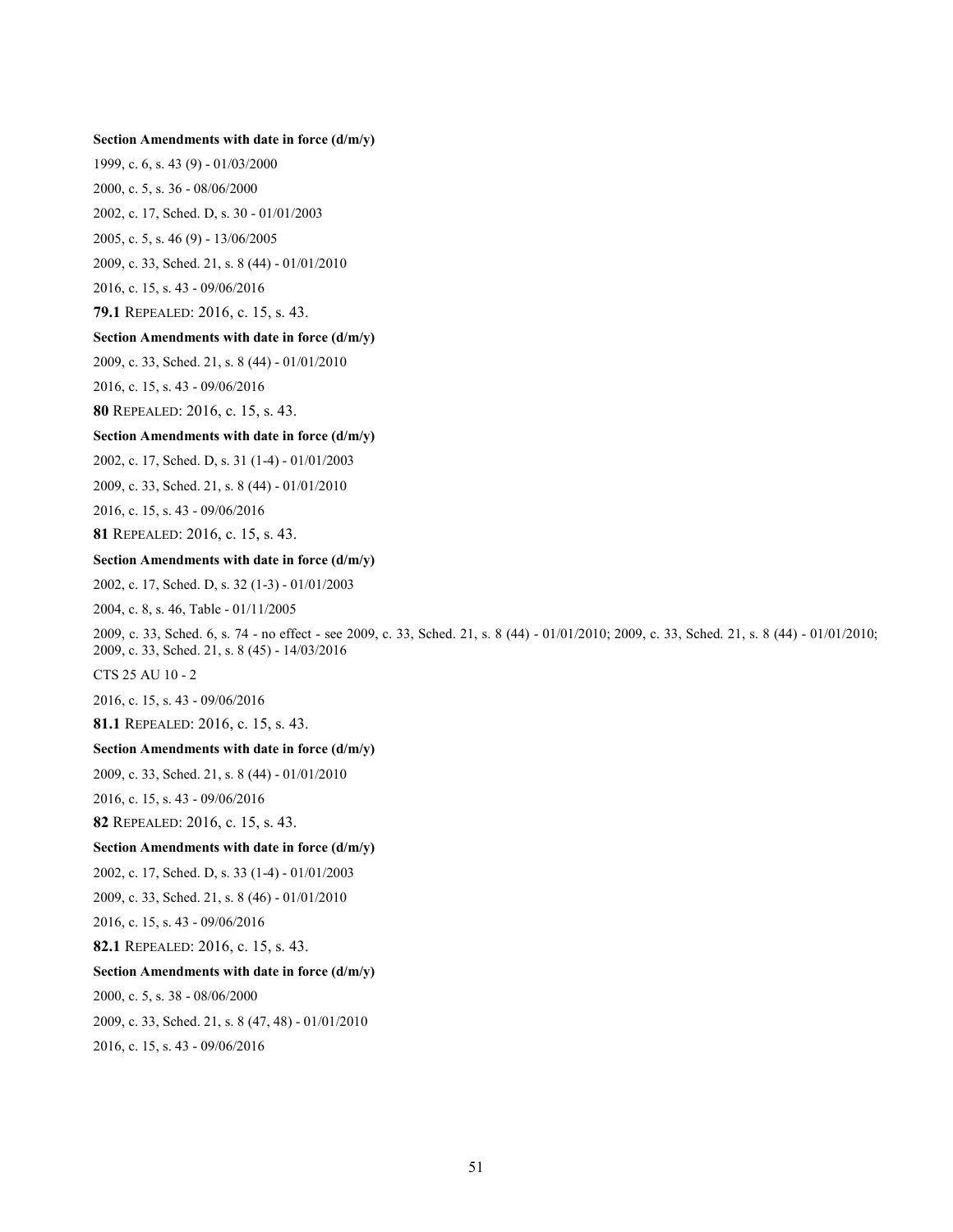# CONTROVERTED ELECTIONS

# **Application**

**83** (1) A person who is entitled to vote in an election may make an application to the Superior Court of Justice requesting that it determine,

- (a) whether the election is valid;
- (b) whether a person's election to an office in the election is valid;
- (c) if a person's election to an office is not valid, whether another person was validly elected or is entitled to the office;
- (d) if an election is not valid or a person's election to an office is not valid, whether a by-election should be held. 1996, c. 32, Sched., s. 83 (1); 2002, c. 17, Sched. D, s. 34 (1).

# **Time**

(2) The application shall be commenced within 90 days after voting day. 1996, c. 32, Sched., s. 83 (2).

### **Summary procedure**

(3) The application shall be dealt with in a summary manner, without application records or factums. 1996, c. 32, Sched., s. 83 (3).

### **Service**

(3.1) The applicant shall serve a copy of the application on the clerk or secretary of the municipality or local board to which the application relates within 5 days after the day the application was made under this section. 2002, c. 17, Sched. D, s. 34 (2).

## **No other avenue**

(4) A proceeding to determine a matter described in clause (1) (a), (b), (c) or (d) may be commenced only under subsection  $(1)$ . 1996, c. 32, Sched., s. 83 (4).

## **Compensation**

(5) If the court orders that a by-election be held, it may make such order as it considers just against a person whose act or omission unlawfully affected the result of the election, for the compensation of candidates at that election. 1996, c. 32, Sched., s. 83 (5).

## **Effect of procedural irregularities**

(6) The court shall not determine an election to be invalid if,

- (a) an irregularity described in subsection (7) occurred at the election but did not affect the result of the election; and
- (b) the election was conducted in accordance with the principles of this Act. 1996, c. 32, Sched., s. 83 (6).

## **Same**

(7) Clause (6) (a) applies to the following irregularities:

- 1. An irregularity on the part of the clerk or in any of the procedures before voting day.
- 2. Failure to have a voting place open at the appointed location and time.
- 3. Non-compliance with a provision of this Act or of a regulation, by-law, resolution or procedure made, passed or established under this Act, dealing with voting, counting of votes or time requirements.
- 4. A mistake in the use of forms, whether prescribed or not.
- 5. REPEALED: 2020, c. 26, Sched. 2, s. 9.

1996, c. 32, Sched., s. 83 (7); 2016, c. 15, s. 44; 2020, c. 26, Sched. 2, s. 9.

## **Section Amendments with date in force (d/m/y)**

[2002, c. 17, Sched. D, s. 34 \(1, 2\)](http://www.ontario.ca/laws/statute/S02017#schedds34s1) - 01/01/2003

[2016, c. 15, s. 44](http://www.ontario.ca/laws/statute/S16015#s44) - 09/06/2016

[2020, c. 26, Sched. 2, s. 9](http://www.ontario.ca/laws/statute/S20026#sched2s9) - 20/11/2020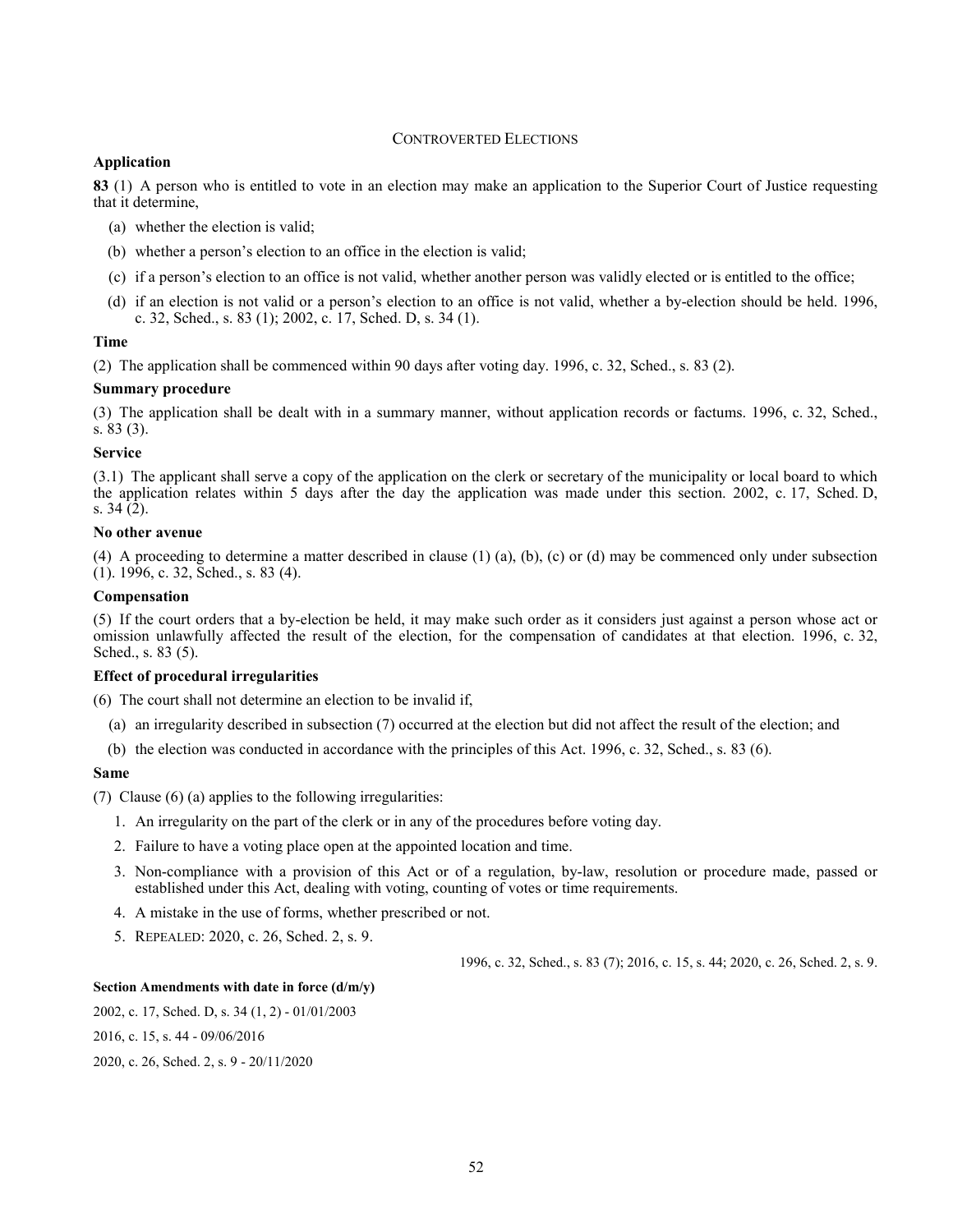# **Disclaimer before application**

**84** (1) A person who has been elected to an office may, within 90 days after voting day and before an application questioning his or her election is made under clause 83 (1) (b), disclaim all right to the office. 1996, c. 32, Sched., s. 84 (1).

## **Manner of making disclaimer**

(2) The disclaimer shall be made in writing and delivered to the clerk who conducted the election. 1996, c. 32, Sched., s. 84 (2).

# **Disclaimer after application**

(3) A person whose election is questioned in an application under clause 83 (1) (b) may, within seven days after being served with the application, disclaim all right to the office. 1996, c. 32, Sched., s. 84 (3).

## **Manner of making disclaimer**

(4) The disclaimer shall be made in writing and delivered to,

- (a) the court;
- (b) the applicant or his or her lawyer; and
- (c) the clerk who conducted the election. 1996, c. 32, Sched., s. 84 (4).

# **Duty of clerk**

(5) When the clerk receives a disclaimer under subsection (1) or (3), he or she shall immediately communicate it to the council or to the secretary of the local board, as the case may be. 1996, c. 32, Sched., s. 84 (5).

## **Resignation**

(6) The disclaimer operates as a resignation and takes effect when the clerk receives it. 1996, c. 32, Sched., s. 84 (6).

## **Effect on liability for costs**

(7) The disclaimer relieves the person making it from any liability for costs in an application under subsection 83 (1) that are incurred after the court receives the disclaimer. 1996, c. 32, Sched., s. 84 (7).

# **Substitution of applicant**

**85** (1) If the applicant is not qualified under subsection 83 (1) the court may, on any person's motion, order that another person who is so qualified be substituted as applicant, on any conditions the court considers proper. 1996, c. 32, Sched., s. 85 (1).

## **Time**

(2) The motion may be made at any time before or during the hearing of the application, with leave of the court. 1996, c. 32, Sched., s. 85 (2).

# **Applicant's death**

(3) If the applicant dies before the court hears the application, it shall be deemed to have been dismissed, unless the court makes an order under subsection (1), which applies with necessary modifications; the court may award costs of the application despite the deemed dismissal. 1996, c. 32, Sched., s. 85 (3).

# **Appeal**

**86** (1) An order made under subsection 83 (1) may be appealed to the Divisional Court. 1996, c. 32, Sched., s. 86 (1).

## **Power of Divisional Court**

(2) The Divisional Court may make an order under subsection 83 (1) or, if it is necessary to take evidence, may order a new hearing. 1996, c. 32, Sched., s. 86 (2).

# **New hearing**

(3) If the Divisional Court orders a new hearing,

- (a) it may order that the hearing be held by the judge who held the original hearing, or by another judge of the General Division; and
- (b) unless the Divisional Court orders otherwise, the order made on the new hearing may be appealed under subsection (1) as if it had been the first hearing. 1996, c. 32, Sched., s. 86 (3).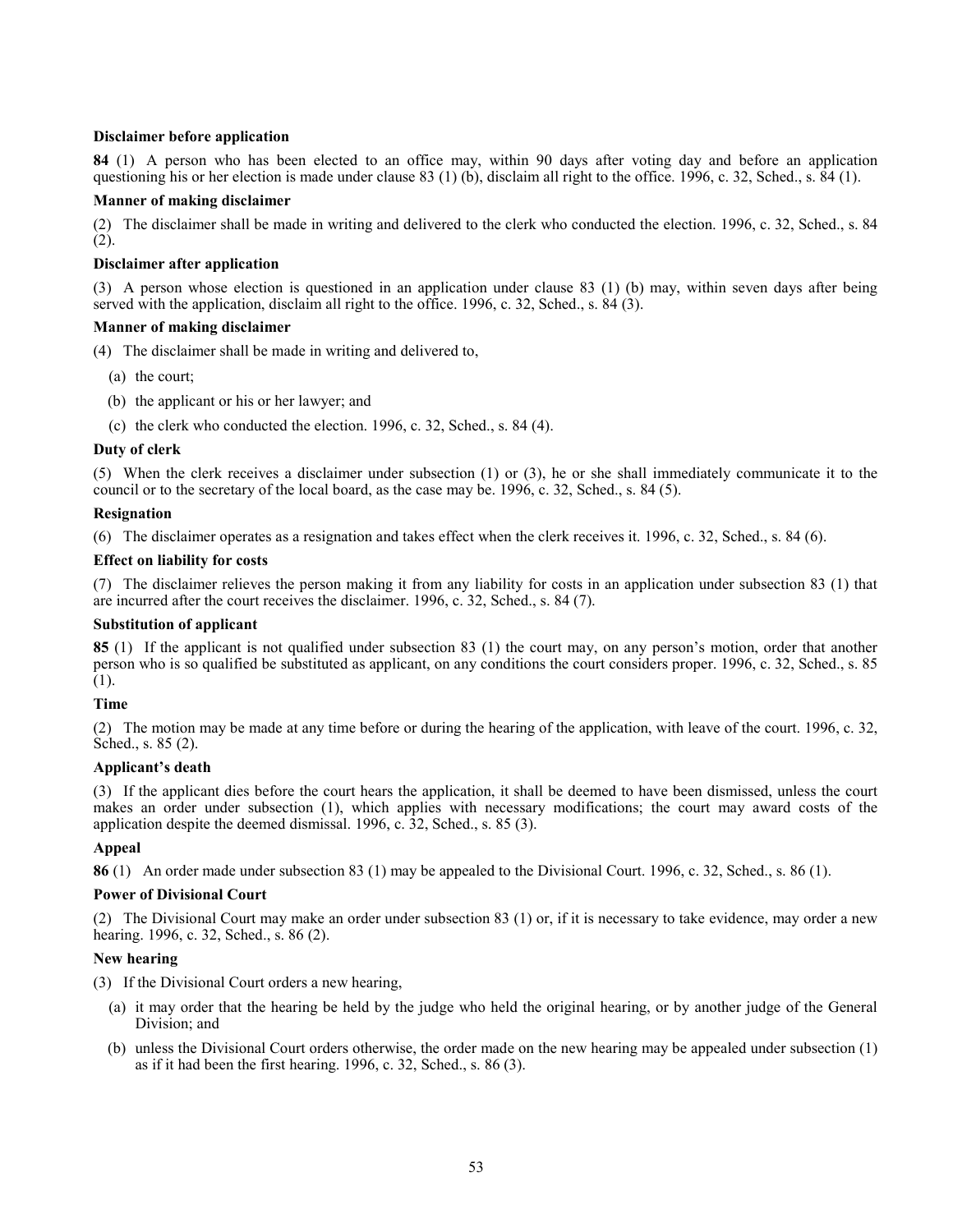# **Matters pending appeal**

**87** (1) When an order is made under subsection 83 (1) determining a person's election to an office to be invalid, the person is entitled to sit and vote on the council or local board until,

- (a) the appeal period expires without an appeal being filed; or
- (b) if an appeal is filed, it is finally disposed of. 1996, c. 32, Sched., s. 87 (1).

# **Effect of subsequent disqualification**

(2) Decisions of a council or local board in which a person described in subsection (1) has participated are unaffected even if it is determined that another person was validly elected or entitled to the office. 1996, c. 32, Sched., s. 87 (2).

## **Time for by-election**

(3) A by-election that would be required as a result of the order shall not be held until,

- (a) the appeal period expires without an appeal being filed; or
- (b) if an appeal is filed, it is finally disposed of. 1996, c. 32, Sched., s. 87 (3).

### ELECTION RECORDS

## **120-day retention period**

**88** (1) The clerk shall retain the ballots and all other documents and materials related to an election for 120 days after declaring the results of the election under section 55. 1996, c. 32, Sched., s. 88 (1); 2009, c. 33, Sched. 21, s. 8 (49).

### **Destruction of records**

(2) When the 120-day period has elapsed, the clerk,

- (a) shall destroy the ballots, in the presence of two witnesses; and
- (b) may destroy any other documents and materials related to the election. 1996, c. 32, Sched., s. 88 (2); 2009, c. 33, Sched. 21, s. 8 (50).

# **Exception, recount**

(3) However, the clerk shall not destroy the ballots, documents or materials if,

- (a) a court orders that they be retained; or
- (b) a recount has been commenced and not finally disposed of. 1996, c. 32, Sched., s. 88 (3).

## **Exception, election campaign finance documents**

(4) Subsection (2) does not apply to documents filed under sections 88.25, 88.29 and 88.32, which the clerk shall retain until the members of the council or local board elected at the next regular election have taken office. 1996, c. 32, Sched., s. 88 (4); 2009, c. 33, Sched. 21, s. 8 (51); 2016, c. 15, s. 45 (1).

## **Public records**

(5) Despite anything in the *Municipal Freedom of Information and Protection of Privacy Act*, documents and materials filed with or prepared by the clerk or any other election official under this Act are public records and, until their destruction, may be inspected by any person at the clerk's office at a time when the office is open. 1996, c. 32, Sched., s. 88 (5).

# **Exception re filings, etc.**

(6) Subsection (5) does not apply to documents and materials filed with or prepared by the clerk or any other election official under this Act once the 120-day period has elapsed. 2016, c. 15, s. 45 (2).

### **Exception re ballot box, etc.**

(6.1) Subsection (5) does not entitle a person to inspect the contents of a ballot box or any applications made under section 24 or 25 unless authorized to do so by a court order. 2016, c. 15, s. 45 (2).

**Note: On January 1, 2023, the day named by proclamation of the Lieutenant Governor, section 88 of the Act is amended by adding the following subsection: (See: 2020, c. 23, Sched. 4, s. 12 (1))**

#### **Redacted information**

(6.2) Subsection (5) does not apply to information about a person that has been redacted under section 4.7 of the *Election Act*. 2020, c. 23, Sched. 4, s. 12 (1).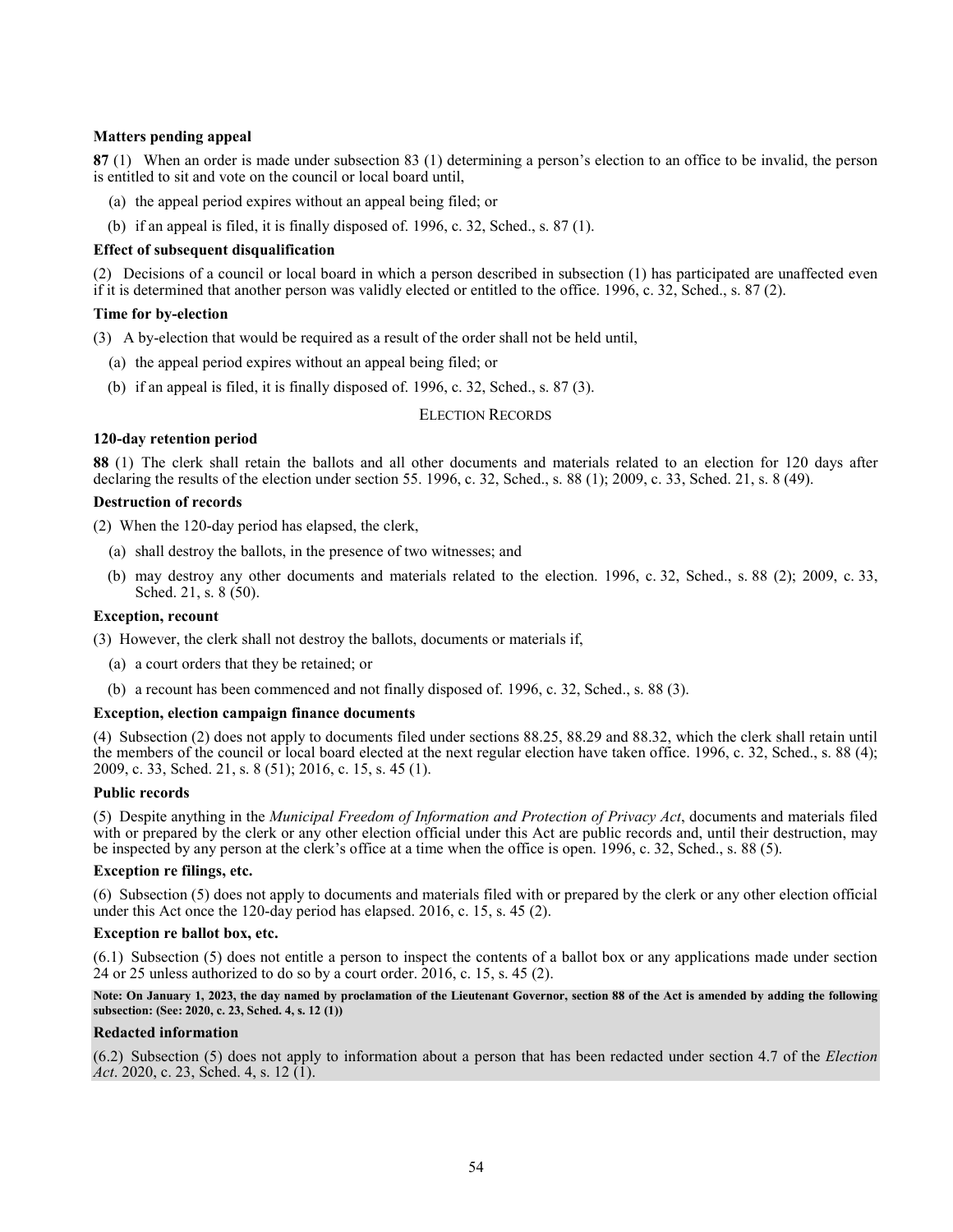## **Extracts and copies**

(7) A person inspecting documents under this section is entitled to make extracts from them and, on payment of the fee established by the clerk, to make copies of them. 1996, c. 32, Sched., s. 88 (7).

### **Note: On January 1, 2023, the day named by proclamation of the Lieutenant Governor, section 88 of the Act is amended by adding the following subsection: (See: 2020, c. 23, Sched. 4, s. 12 (1))**

### **Restriction**

(7.1) Subsection (7) does not entitle a person to make extracts from, or copies of, the voters' list, unless authorized to do so by a court order. 2020, c. 23, Sched. 4, s. 12 (1).

### **Fees for copies**

(8) The fee established for copies shall not exceed the lowest rate the clerk charges for copies of other documents. 1996, c. 32, Sched., s. 88 (8).

### **Grounds for order**

(9) The court presiding over a proceeding in respect of any matter relating to a provision of this Act may make an order under clause  $(3)$  (a) or subsection  $(6)$  if satisfied that the documents are or may be required for the proceeding. 2009, c. 33, Sched. 21, s. 8 (52).

**Note: On January 1, 2023, the day named by proclamation of the Lieutenant Governor, subsection 88 (9) of the Act is amended by striking out "subsection (6)" and substituting "subsection (6.1) or (7.1)". (See: 2020, c. 23, Sched. 4, s. 12 (2))**

## **Information to be made available**

(9.1) The clerk shall make the documents filed under sections 88.25, 88.29 and 88.32 available at no charge for viewing by the public on a website or in another electronic format as soon as possible after the documents are filed. 2016, c. 15, s. 45 (3).

### **Restrictions**

(10) No person shall use information obtained from public records described in subsection (5), except for election purposes. 1996, c. 32, Sched., s. 88 (10).

### **Voters' list**

(11) A voters' list prepared under this Act shall not be,

- (a) posted in a public place; or
- (b) made available to the public in another manner that is prescribed. 1996, c. 32, Sched., s. 88 (11).

# **Section Amendments with date in force (d/m/y)**

[2009, c. 33, Sched. 21, s. 8 \(49-53\)](http://www.ontario.ca/laws/statute/S09033#sched21s8s49) - 01/01/2010

[2016, c. 15, s. 45 \(1-3\)](http://www.ontario.ca/laws/statute/S16015#s45s1) - 09/06/2016

[2020, c. 23, Sched. 4, s. 12 \(1, 2\)](http://www.ontario.ca/laws/statute/S20023#sched4s12s1) - 01/01/2023

## THE ELECTION CAMPAIGN

#### **Access to residential premises**

**88.1** No person who is in control of an apartment building, condominium building, non-profit housing cooperative or gated community may prevent a candidate or his or her representative from campaigning between 9 a.m. and 9 p.m. at the doors to the apartments, units or houses, as the case may be. 2016, c. 15, s. 46.

### **Section Amendments with date in force (d/m/y)**

[2016, c. 15, s. 46](http://www.ontario.ca/laws/statute/S16015#s46) - 09/06/2016

### **Display of signs at residential premises**

**88.2** (1) No landlord or person acting on a landlord's behalf may prohibit a tenant from displaying signs in relation to an election on the premises to which the lease relates. 2016, c. 15, s. 46.

### **Same, condominium corporations**

(2) No condominium corporation or any of its agents may prohibit the owner or tenant of a condominium unit from displaying signs in relation to an election on the premises of his or her unit. 2016, c. 15, s. 46.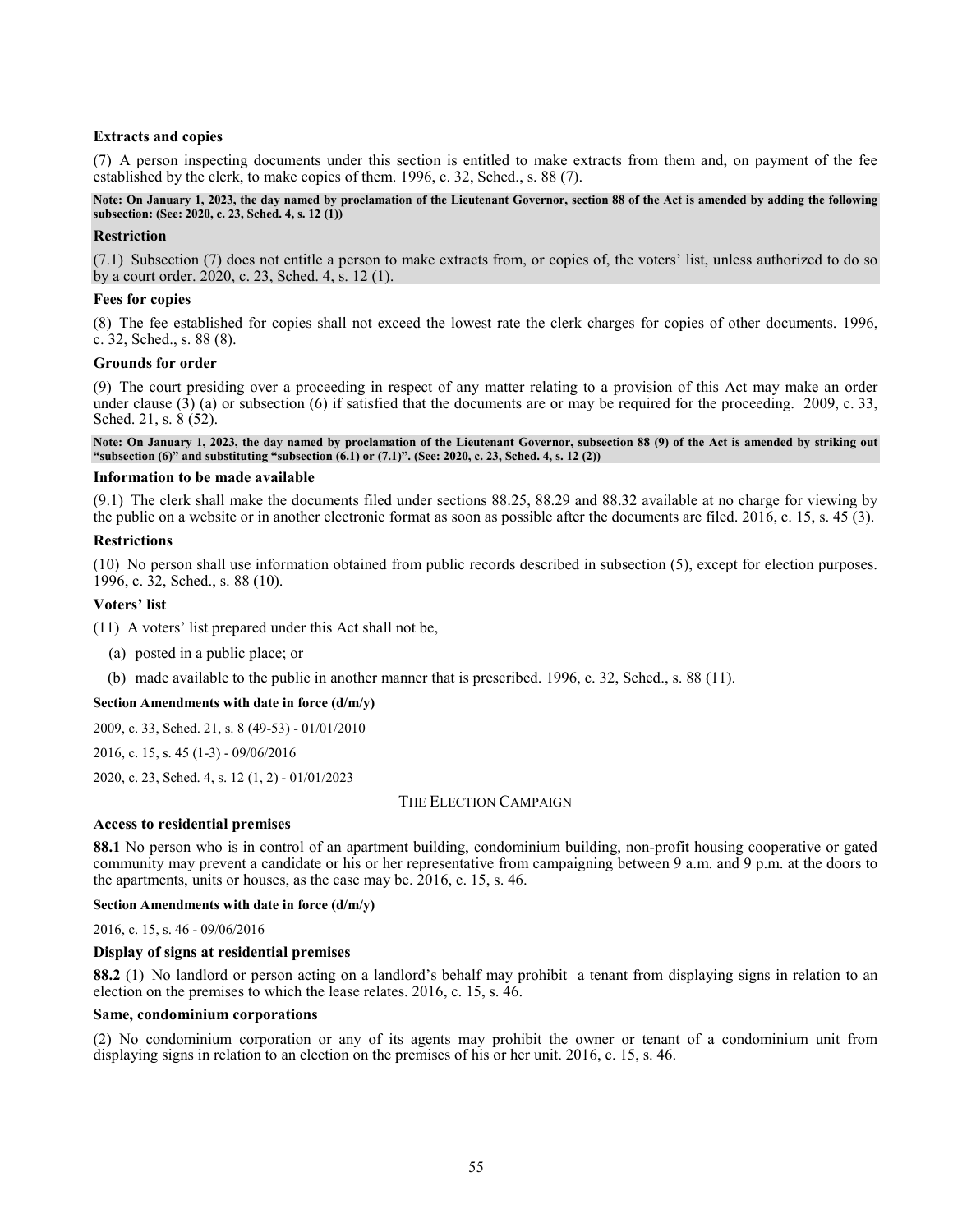# **Exception**

(3) Despite subsections (1) and (2), a landlord, person, condominium corporation or agent may set reasonable conditions relating to the size or type of signs in relation to an election that may be displayed on the premises and may prohibit the display of signs in relation to an election in common areas of the building in which the premises are found. 2016, c. 15, s. 46.

#### **Same**

(4) Despite subsection (3), no landlord, person, condominium corporation or agent may prohibit the display of signs in relation to an election in common areas of the building if space in the building is being used as a voting place. 2016, c. 15, s. 46.

### **Section Amendments with date in force (d/m/y)**

[2016, c. 15, s. 46](http://www.ontario.ca/laws/statute/S16015#s46) - 09/06/2016

## **Candidates' election campaign advertisements**

## **88.3** (1) In this section,

"election campaign advertisement" means an advertisement in any broadcast, print, electronic or other medium that has the purpose of promoting or supporting the election of a candidate. 2016, c. 15, s. 47.

## **Mandatory information in advertisement**

(2) An election campaign advertisement purchased by or under the direction of a candidate shall identify the candidate. 2016, c. 15, s. 47.

## **Mandatory information for broadcaster, etc.**

(3) A candidate shall not cause an election campaign advertisement to appear unless he or she provides the following information to the broadcaster or publisher in writing:

- 1. The name of the candidate.
- 2. The name, business address and telephone number of the individual who deals with the broadcaster or publisher under the direction of the candidate. 2016, c. 15, s. 47.

## **Prohibition, broadcaster or publisher**

(4) No broadcaster or publisher shall cause an election campaign advertisement to appear if the information set out in paragraphs 1 and 2 of subsection (3) has not been provided. 2016, c. 15, s. 47.

## **Records**

(5) The broadcaster or publisher of an election campaign advertisement shall maintain records containing the following information for a period of four years after the date the advertisement appears and shall permit the public to inspect the records during normal business hours:

- 1. The information provided under subsection (3).
- 2. A copy of the advertisement, or the means of reproducing it for inspection.
- 3. A statement of the charge made for its appearance. 2016, c. 15, s. 47.

## **Section Amendments with date in force (d/m/y)**

[2016, c. 15, s. 47](http://www.ontario.ca/laws/statute/S16015#s47) - 01/04/2018

#### **Third party advertisements**

**88.4** (1) No individual, corporation or trade union shall incur expenses for a third party advertisement that appears during the restricted period for third party advertisements unless the individual, corporation or trade union is a registered third party under section 88.6 when the expenses are incurred and when the advertisement appears. 2016, c. 15, s. 48.

#### **Restricted period for third party advertisements**

(2) The restricted period for third party advertisements in relation to an election in a municipality begins on the earliest day that an individual, corporation or trade union is permitted to file a notice of registration as a registered third party in relation to the election and ends at the close of voting on voting day. 2016, c. 15, s. 48.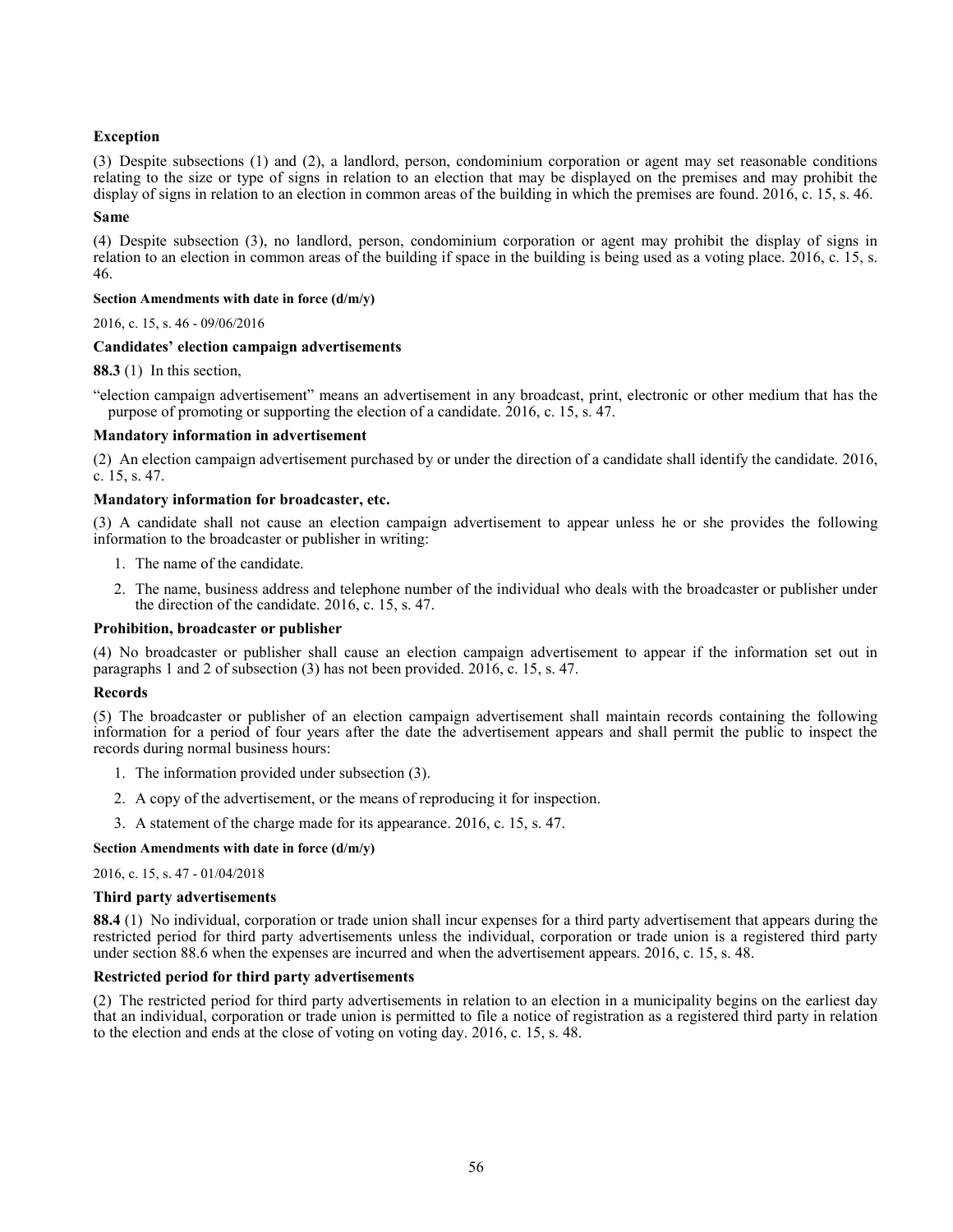# **Limit on expenses**

(3) The expenses incurred in relation to third party advertisements cannot exceed the amount calculated under section 88.21 (registered third parties' expenses) for the registered third party. 2016, c. 15, s. 48.

## **Section Amendments with date in force (d/m/y)**

[2016, c. 15, s. 48](http://www.ontario.ca/laws/statute/S16015#s48) - 01/04/2018

# **Mandatory information in third party advertisements**

**88.5** (1) No registered third party shall cause a third party advertisement to appear during the restricted period unless the advertisement contains the following information:

- 1. The name of the registered third party.
- 2. The municipality where the registered third party is registered.
- 3. A telephone number, mailing address or email address at which the registered third party may be contacted regarding the advertisement. 2016, c. 15, s. 48.

# **Mandatory information for broadcaster, etc.**

(2) A registered third party shall not cause a third party advertisement to appear during the restricted period unless he, she or it provides the following information to the broadcaster or publisher in writing:

- 1. The name of the registered third party.
- 2. The name, business address and telephone number of the individual who deals with the broadcaster or publisher under the direction of the registered third party.
- 3. The municipality where the registered third party is registered. 2016, c. 15, s. 48.

## **Prohibition, broadcaster or publisher**

(3) No broadcaster or publisher shall cause a third party advertisement to appear during the restricted period if the information set out in paragraphs 1 to 3 of subsection (2) has not been provided. 2016, c. 15, s. 48.

## **Records**

(4) The broadcaster or publisher of a third party advertisement shall maintain records containing the following information for a period of four years after the date the advertisement appears and shall permit the public to inspect the records during normal business hours:

- 1. The information provided under subsection (2).
- 2. A copy of the advertisement, or the means of reproducing it for inspection.
- 3. A statement of the charge made for its appearance. 2016, c. 15, s. 48.

## **Section Amendments with date in force (d/m/y)**

## [2016, c. 15, s. 48](http://www.ontario.ca/laws/statute/S16015#s48) - 01/04/2018

# **Registration of third party advertisers**

## **Notice of registration**

**88.6** (1) An individual, corporation or trade union may, in accordance with subsection (1.1), file with the clerk of the municipality responsible for conducting an election a notice of registration to be a registered third party for the election, and the notice must be filed in the prescribed form and must include a declaration of qualification signed by the individual or by a representative of the corporation or trade union, as the case may be. 2016, c. 15, s. 49; 2021, c. 5, Sched. 4, s. 5 (1).

## **Same**

(1.1) A notice of registration may be filed,

- (a) in person or by an agent; or
- (b) if the clerk has provided for electronic filing under subsection (12.1), electronically. 2021, c. 5, Sched. 4, s. 5 (2).

## **Same**

(2) A notice of registration may only be filed with the clerk of a local municipality. 2016, c. 15, s. 49.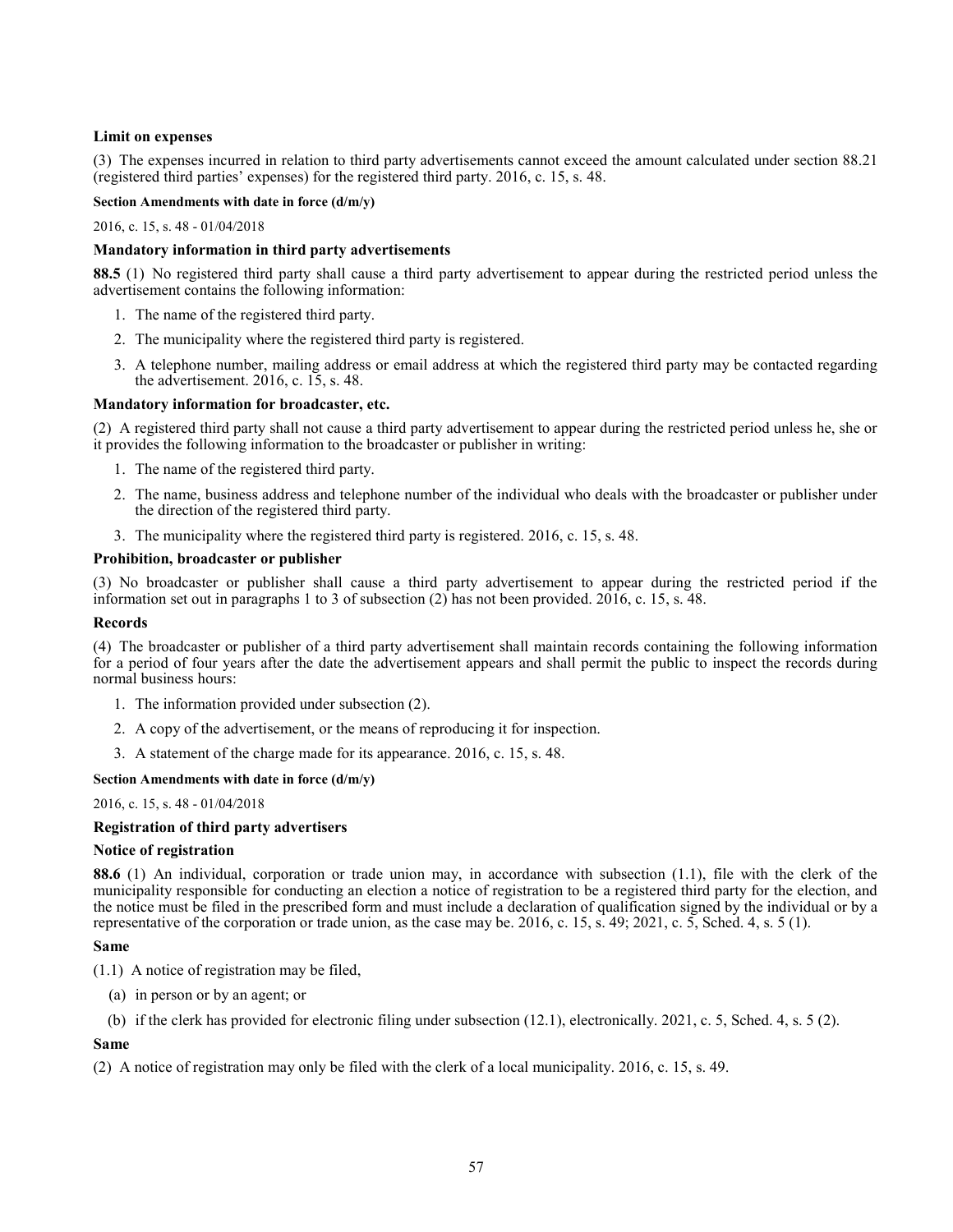# **Date of registration**

(3) On the date on which the clerk certifies the notice of registration, the individual, corporation or trade union is a registered third party for the election. 2016, c. 15, s. 49.

# **Eligibility for registration**

(4) Only the following persons and entities are eligible to file a notice of registration:

- 1. An individual who is normally resident in Ontario.
- 2. A corporation that carries on business in Ontario.
- 3. A trade union that holds bargaining rights for employees in Ontario. 2016, c. 15, s. 49.

## **Restriction**

(5) The following persons and entities are not eligible to file a notice of registration:

- 1. A candidate whose nomination has been filed under section 33.
- 2. A federal political party registered under the *Canada Elections Act* (Canada) or any federal constituency association or registered candidate at a federal election endorsed by that party.
- 3. A provincial political party, constituency association, registered candidate or leadership contestant registered under the *Election Finances Act*.
- 4. The Crown in right of Canada or Ontario, a municipality or local board. 2016, c. 15, s. 49.

## **Same**

(6) For greater certainty, third party advertisements shall not be under the direction of a candidate whose nomination has been filed under section 33. 2016, c. 15, s. 49.

## **Time for filing**

(7) In the case of a regular election, the notice of registration cannot be filed earlier than the first day for filing nominations under subsection 33 (4) and cannot be filed later than the Friday before voting day, at a time when the clerk's office is open. 2016, c. 15, s. 49.

## **Same, by-election for an office**

(8) In the case of a by-election for an office, the notice of registration cannot be filed earlier than the first day for filing nominations under subsection 65 (4) and cannot be filed later than the last day on which the clerk's office is open before voting day, at a time when the clerk's office is open. 2016, c. 15, s. 49.

# **Same, by-election re proposed by-law**

(9) In the case of a by-election that relates to a proposed by-law under clause 8 (1) (a), the notice of registration cannot be filed before the council of a municipality passes a by-law indicating that a by-election is required and cannot be filed later than the last day on which the clerk's office is open before voting day, at a time when the clerk's office is open. 2016, c. 15, s. 49.

## **Same, by-election re question**

(10) In the case of a by-election that relates to a question under clause 8 (1) (b) or (c), the notice of registration cannot be filed earlier than 60 days before voting day and cannot be filed later than the last day on which the clerk's office is open before voting day, at a time when the clerk's office is open. 2016, c. 15, s. 49.

## **Same**

(11) In the case of a by-election that relates to a question under subsection 8 (2), the notice of registration cannot be filed before the clerk receives from a local board whose election he or she is responsible for conducting a copy of a resolution indicating that a by-election is required, and cannot be filed later than the last day on which the clerk's office is open before voting day, at a time when the clerk's office is open. 2016, c. 15, s. 49.

## **Same**

(12) In the case of a by-election that relates to a question under subsection 8 (3), the notice of registration cannot be filed before the clerk receives an order from the Minister indicating that a by-election is required, and cannot be filed later than the last day on which the clerk's office is open before voting day, at a time when the clerk's office is open. 2016, c. 15, s. 49.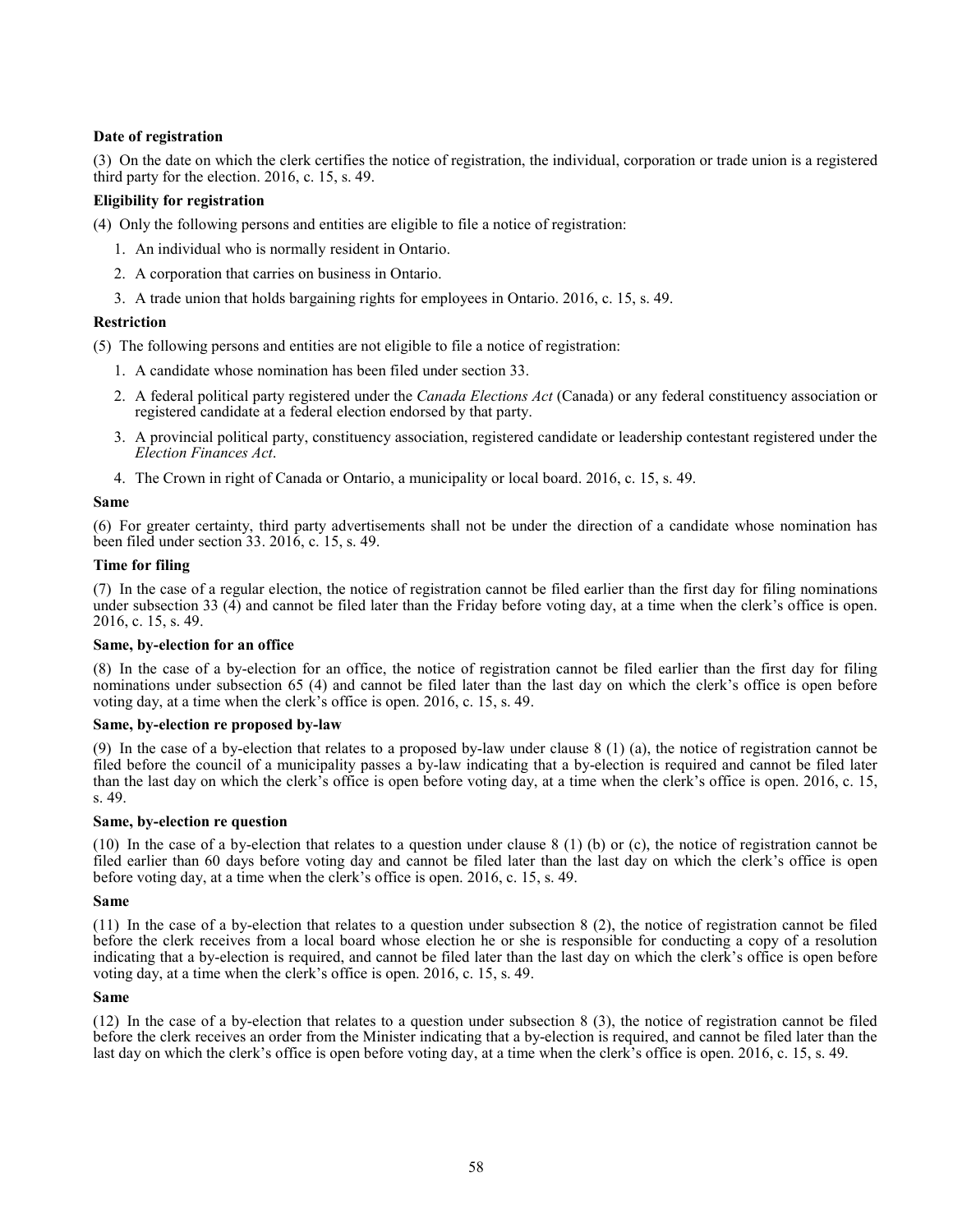# **Electronic filing**

(12.1) The clerk may provide for electronic filing under this section and may establish conditions and limits with respect to electronic filing. 2021, c. 5, Sched. 4, s. 5 (2).

# **Certification**

(13) The clerk shall examine each notice of registration that has been filed and do one of the following as soon as practicable upon filing:

- 1. If satisfied that the individual, corporation or trade union is qualified to be registered and that the notice of registration complies with this Act, certify the notice of registration by signing it.
- 2. If not satisfied that the individual, corporation or trade union is qualified to be registered or that the notice of registration complies with this Act, reject the notice of registration. 2016, c. 15, s. 49; 2021, c. 5, Sched. 4, s. 5 (3).

## **Decision final**

(14) The clerk's decision to certify or reject a notice of registration is final. 2016, c. 15, s. 49.

# **Withdrawal of registration**

(15) A registered third party may withdraw their registration by filing a written withdrawal in the clerk's office during the time for filing a notice of registration set out in subsection (7). 2021, c. 5, Sched. 4, s. 5 (4).

## **Same**

(16) If a registered third party files a nomination under section 33, the party's registration is deemed to have been withdrawn at the time the nomination is filed. 2021, c. 5, Sched. 4, s. 5 (4).

## **Section Amendments with date in force (d/m/y)**

[2016, c. 15, s. 49](http://www.ontario.ca/laws/statute/S16015#s49) - 01/04/2018

[2021, c. 5, Sched. 4, s. 5 \(1-4\)](http://www.ontario.ca/laws/statute/S21005#sched4s5s1) - 19/04/2021

## **Municipal authority to remove advertisements**

**88.7** If a municipality is satisfied that there has been a contravention of section 88.3, 88.4 or 88.5, the municipality may require a person who the municipality reasonably believes contravened the section or caused or permitted the contravention, or the owner or occupier of the land on which the contravention occurred, to remove the advertisement or discontinue the advertising. 2016, c. 15, s. 50.

# **Section Amendments with date in force (d/m/y)**

[2016, c. 15, s. 50](http://www.ontario.ca/laws/statute/S16015#s50) - 01/04/2018

## CAMPAIGN CONTRIBUTIONS

# **Contributions to candidates**

**88.8** (1) A contribution shall not be made to or accepted by a person or an individual acting under the person's direction unless the person is a candidate. 2016, c. 15, s. 51.

# **Only during election campaign**

(2) A contribution shall not be made to or accepted by a candidate or an individual acting under the candidate's direction outside the candidate's election campaign period described in section 88.24. 2016, c. 15, s. 51.

## **Who may contribute**

(3) Only the following persons may make contributions:

- 1. An individual who is normally resident in Ontario.
- 2. Subject to subsection (5), the candidate and his or her spouse. 2016, c. 15, s. 51.

## **Who cannot contribute**

(4) For greater certainty, and without limiting the generality of subsection (3), the following persons and entities shall not make a contribution:

1. A federal political party registered under the *Canada Elections Act* (Canada) or any federal constituency association or registered candidate at a federal election endorsed by that party.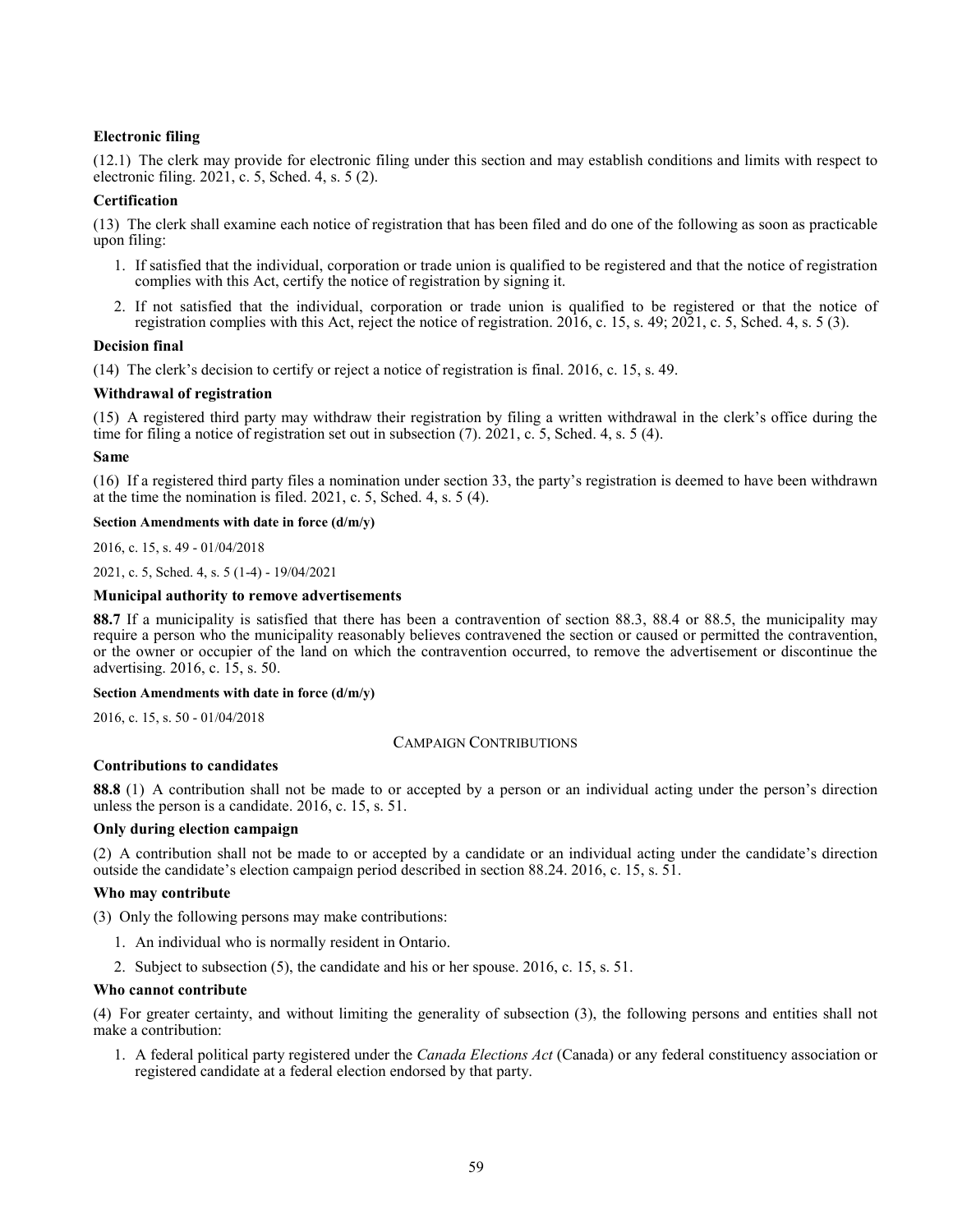- 2. A provincial political party, constituency association, registered candidate or leadership contestant registered under the *Election Finances Act*.
- 3. A corporation that carries on business in Ontario.
- 4. A trade union that holds bargaining rights for employees in Ontario.
- 5. The Crown in right of Canada or Ontario, a municipality or a local board. 2016, c. 15, s. 51.

#### **Non-resident candidate, spouse**

(5) If not normally resident in Ontario, a candidate and his or her spouse may make contributions only to the candidate's election campaign. 2016, c. 15, s. 51.

# **Who may accept contribution**

(6) A contribution may be accepted only by a candidate or an individual acting under the candidate's direction. 2016, c. 15, s. 51.

# **Contributors**

(7) A contribution may be accepted only from a person or entity that is entitled to make a contribution. 2016, c. 15, s. 51.

### **Contributions exceeding \$25**

(8) A contribution of money that exceeds \$25 shall not be contributed in the form of cash and shall be contributed in a manner that associates the contributor's name and account with the payment or by a money order signed by the contributor. 2016, c. 15, s. 51.

### **Exception re making information public**

(9) For greater certainty, if a municipality or local board makes information available to the public on a website or in another electronic format, the provision of the information does not constitute a contribution to a candidate. 2016, c. 15, s. 51.

### **Same**

(10) Without limiting the generality of subsection (9), the information referred to in that subsection includes the following:

- 1. The phone number and email address provided by the candidate in the nomination filed under section 33.
- 2. A hyperlink to the candidate's website. 2016, c. 15, s. 51.

### **Section Amendments with date in force (d/m/y)**

[2016, c. 15, s. 51](http://www.ontario.ca/laws/statute/S16015#s51) - 09/06/2016

## **Maximum contributions to candidates**

**88.9** (1) A contributor shall not make contributions exceeding a total of \$1,200 to any one candidate in an election. 2016, c. 15, s. 51; 2017, c. 10, Sched. 4, s. 8 (8).

#### **More than one office**

(2) If a person is a candidate for more than one office, a contributor's total contributions to him or her in respect of all the offices shall not exceed "\$1,200. 2016, c. 15, s. 51; 2017, c. 10, Sched. 4, s. 8 (9).

# **Exception, mayor of City of Toronto**

(3) Despite subsections (1) and (2), for the purposes of those subsections the maximum total contribution that a contributor may make to a candidate for the office of mayor of the City of Toronto is \$2,500. 2016, c. 15, s. 51.

## **Multiple candidates**

(4) A contributor shall not make contributions exceeding a total of \$5,000 to two or more candidates for office on the same council or local board. 2016, c. 15, s. 51.

## **Exception, candidates and spouses**

(5) This section does not apply to contributions made to a candidate's own election campaign by the candidate or his or her spouse. 2016, c. 15, s. 51.

# **Section Amendments with date in force (d/m/y)**

[2016, c. 15, s. 51](http://www.ontario.ca/laws/statute/S16015#s51) - 09/06/2016

[2017, c. 10, Sched. 4, s. 8 \(8, 9\)](http://www.ontario.ca/laws/statute/S17010#sched4s8s8) - 30/05/2017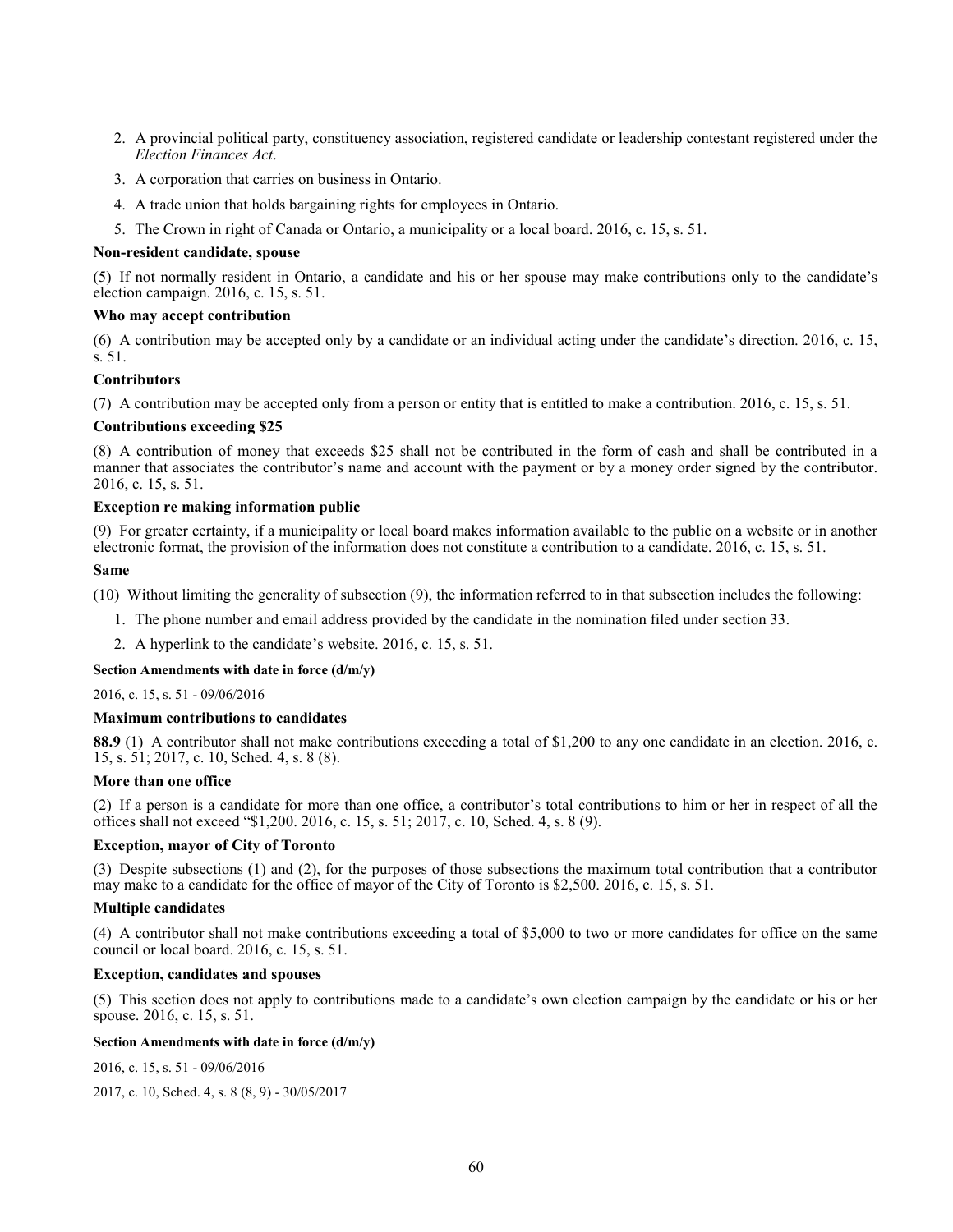### **Maximum contributions to a candidate's own election campaign**

**88.9.1** (1) A candidate for an office on a council and his or her spouse shall not make contributions to the candidate's own election campaign that, combined, exceed an amount equal to the lesser of,

- (a) the amount calculated by adding,
	- (i) in the case of a candidate for the office of head of council of a municipality, \$7,500 plus 20 cents for each elector entitled to vote for the office, or
	- (ii) in the case of a candidate for an office on a council of a municipality other than the office of head of council, \$5,000 plus 20 cents for each elector entitled to vote for the office; and
- (b) \$25,000. 2017, c. 10, Sched. 4, s. 8 (10).

#### **Number of electors, regular election**

(2) For the purposes of subsection (1), for a regular election the number of electors is the greater of the following:

- 1. The number determined from the voters' list from the previous regular election, as it existed on September 15 in the year of the previous election, adjusted for changes made under sections 24 and 25 that were approved as of that day.
- 2. The number determined from the voters' list for the current election, as it exists on September 15 in the year of the current election, adjusted for changes made under sections 24 and 25 that are approved as of that day.2017, c. 10, Sched. 4, s. 8 (10).

#### **Note: On January 1, 2023, the day named by proclamation of the Lieutenant Governor, subsection 88.9.1 (2) of the Act is repealed and the following substituted: (See: 2020, c. 23, Sched. 4, s. 13 (1))**

### **Number of electors, regular election**

(2) For the purposes of subsection (1), for a regular election the number of electors is the greater of the following:

- 1. The number determined from the voters' list from the previous regular election, as it existed on September 20 in the year of the previous election, adjusted for changes made under sections 24 and 25 that were approved as of that day and any changes based on updated information from the permanent register of electors that the clerk may obtain on or before that day.
- 2. The number determined from the voters' list for the current election, as it exists on September 20 in the year of the current election, adjusted for changes made under sections 24 and 25 that are approved as of that day and any changes based on updated information from the permanent register of electors that the clerk may obtain on or before that day. 2020, c. 23, Sched. 4, s. 13 (1).

#### **Same, by-election**

(3) For the purposes of subsection (1), for a by-election the number of electors is the greater of the following:

1. The number determined from the voters' list from the previous regular election, as it existed on September 15 in the year of the previous election, adjusted for changes made under sections 24 and 25 that were approved as of that day.

**Note: On January 1, 2023, the day named by proclamation of the Lieutenant Governor, paragraph 1 of subsection 88.9.1 (3) of the Act is repealed and the following substituted: (See: 2020, c. 23, Sched. 4, s. 13 (2))**

- 1. The number determined from the voters' list from the previous regular election, as it existed on September 20 in the year of the previous election, adjusted for changes made under sections 24 and 25 that were approved as of that day and any changes based on updated information from the permanent register of electors that the clerk may obtain on or before that day.
- 2. The number determined from the voters' list for the by-election, as it exists after the clerk has made corrections under subparagraph 4 iii of subsection 65 (4).2017, c. 10, Sched. 4, s. 8 (10).

#### **Certificate of maximum amounts**

(4) The clerk shall calculate the maximum amounts permitted by subsection (1) for each office for which nominations were filed with him or her and, subject to subsection (5), give a certificate of the applicable maximum amounts to each candidate,

(a) in the case of a regular election, on or before September 25; and

**Note: On January 1, 2023, the day named by proclamation of the Lieutenant Governor, clause 88.9.1 (4) (a) of the Act is amended by striking out "September 25" and substituting "September 30". (See: 2020, c. 23, Sched. 4, s. 13 (3))**

(b) in the case of a by-election, within 10 days after the clerk makes the corrections under subparagraph 4 iii of subsection 65 (4). 2017, c. 10, Sched. 4, s. 8 (10).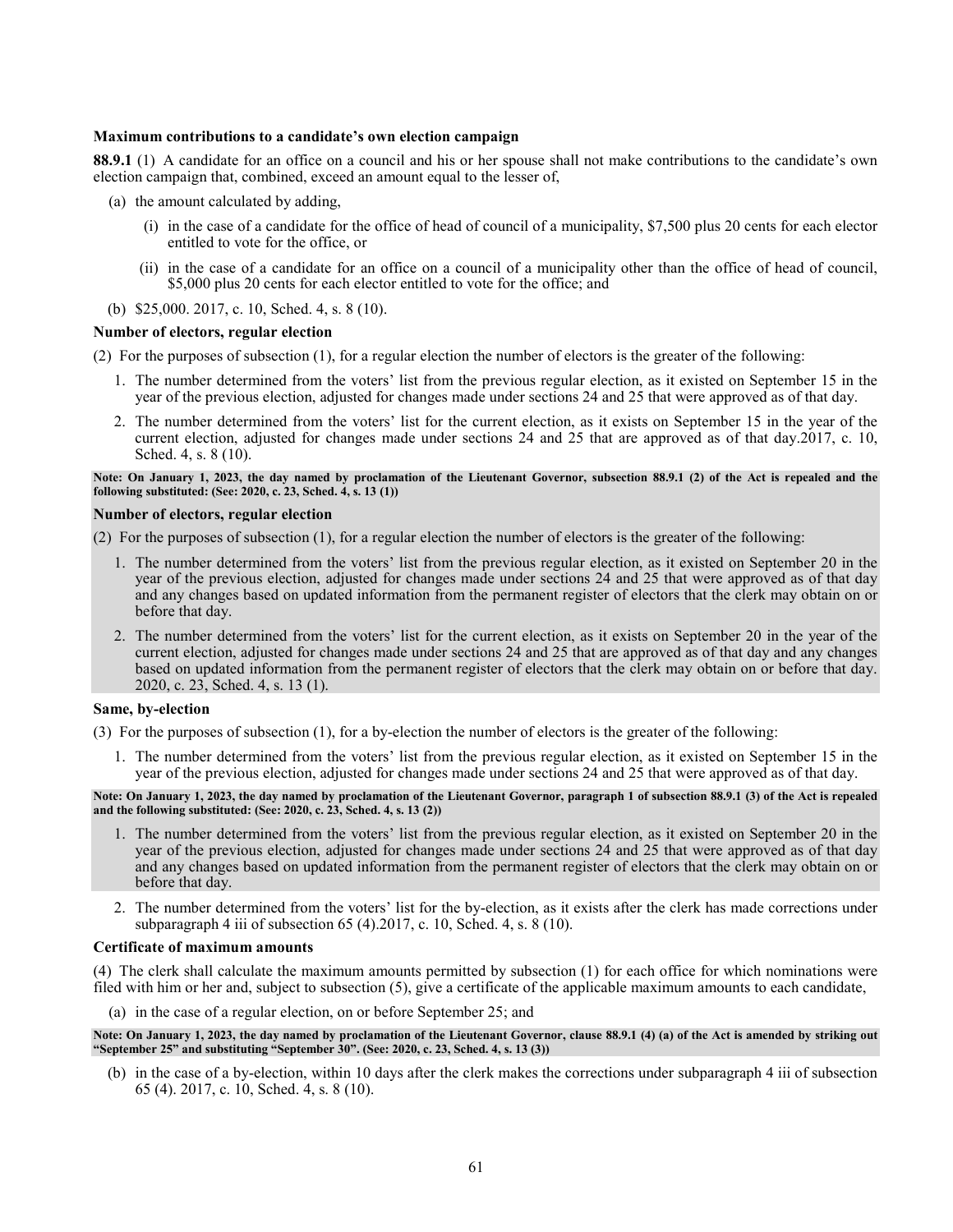# **Exception**

(5) If the applicable maximum amount for a candidate under subsection (1) is \$25,000, the clerk is not required to give a certificate of the applicable maximum amount to that candidate under subsection (4). 2017, c. 10, Sched. 4, s. 8 (10).

#### **Calculation final**

(6) The clerk's calculation is final. 2017, c. 10, Sched. 4, s. 8 (10).

### **Transition**

(7) For the 2018 regular election and for any by-election that takes place after this section comes into force and before that regular election, the maximum amount determined under subsection (1) shall be determined as if paragraph 1 of subsection (2) read as follows:

1. The number determined from the voters' list from the previous election, as it existed on nomination day of the previous election, adjusted for applications under sections 24 and 25 that were approved as of that day. 2017, c. 10, Sched. 4, s. 8 (10).

**Note: On January 1, 2023, the day named by proclamation of the Lieutenant Governor, subsection 88.9.1 (7) of the Act is repealed and the following substituted: (See: 2020, c. 23, Sched. 4, s. 13 (4))**

### **Transition**

(7) For the 2026 regular election, the maximum amount determined under subsection (1) shall be determined as if paragraph 1 of subsection (2) read as follows:

1. The number determined from the voters' list from the previous regular election, as it existed on September 15 in the year of the previous election, adjusted for applications under sections 24 and 25 that were approved as of that day. 2020, c. 23, Sched. 4, s. 13 (4).

### **Non-application of s. 88.34**

(8) Section 88.34 does not apply to contributions made by a candidate for an office on a council or his or her spouse to the candidate's own election campaign. 2017, c. 10, Sched. 4, s. 8 (11).

#### **Section Amendments with date in force (d/m/y)**

[2017, c. 10, Sched. 4, s. 8 \(10\)](http://www.ontario.ca/laws/statute/S17010#sched4s8s10) - 30/05/2017; [2017, c. 10, Sched. 4, s. 8 \(11\)](http://www.ontario.ca/laws/statute/S17010#sched4s8s11) - 01/04/2018

[2020, c. 23, Sched. 4, s. 13 \(1-4\)](http://www.ontario.ca/laws/statute/S20023#sched4s13s1) - 01/01/2023

#### **Fund-raising for candidates**

**88.10** (1) A fund-raising function shall not be held for a person who is not a candidate. 2016, c. 15, s. 51.

### **Same**

(2) A fund-raising function for a candidate shall not be held outside the candidate's election campaign period described in section 88.24. 2016, c. 15, s. 51.

### **Section Amendments with date in force (d/m/y)**

[2016, c. 15, s. 51](http://www.ontario.ca/laws/statute/S16015#s51) - 09/06/2016

## **Rebate of contributions to candidates**

**88.11** (1) A municipality may, by by-law, provide for the payment of rebates to individuals who made contributions to candidates for office on the municipal council. 2016, c. 15, s. 51.

#### **Same, resolution**

(2) A local board may, by resolution, provide for the payment of rebates to individuals who made contributions to candidates for office on the local board. 2016, c. 15, s. 51.

## **Same**

(3) The by-law or resolution shall establish the conditions under which an individual is entitled to a rebate. 2016, c. 15, s. 51.

**Same**

(4) The by-law or resolution may provide for the payment of different amounts to different individuals on any basis. 2016, c. 15, s. 51.

## **Section Amendments with date in force (d/m/y)**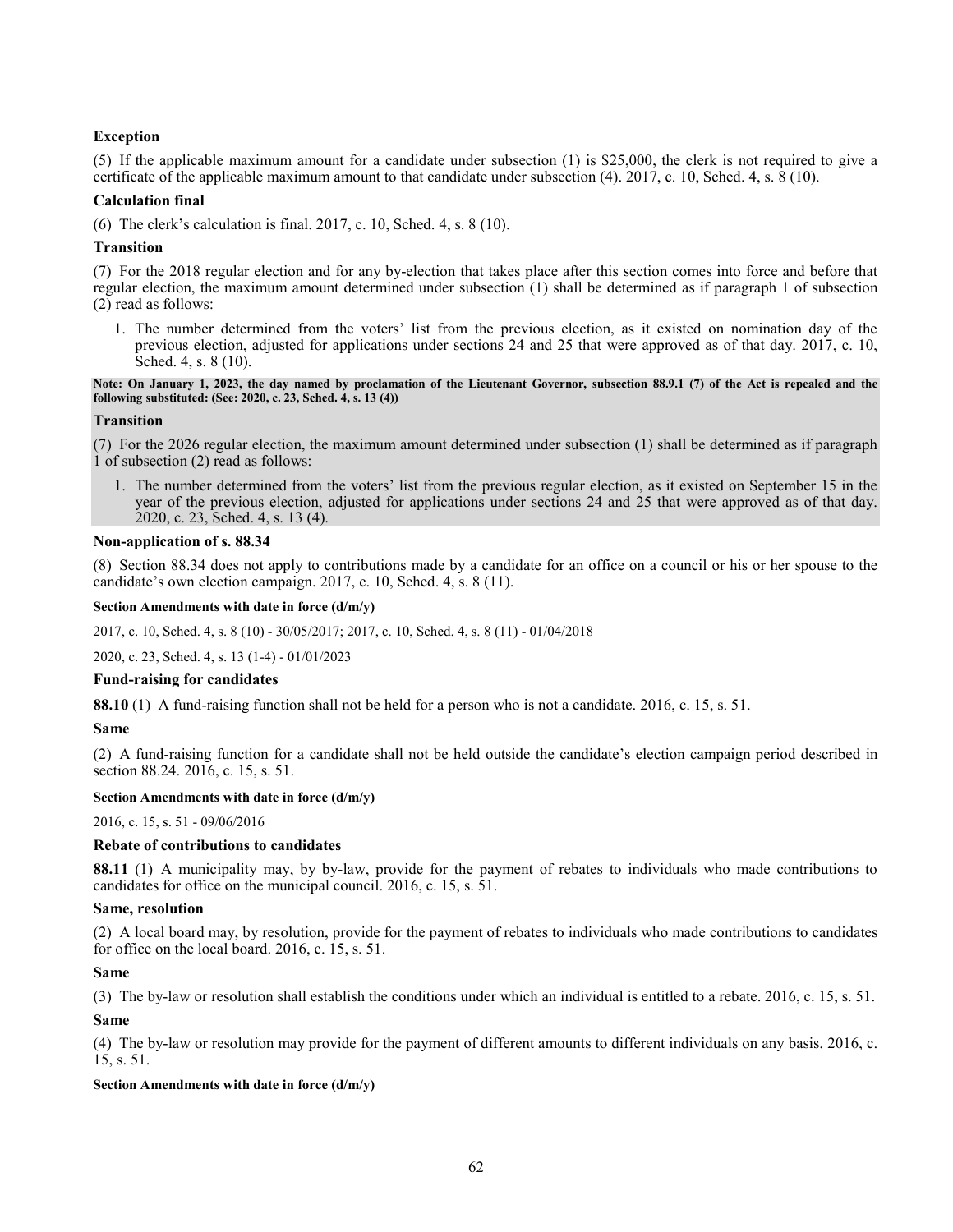[2016, c. 15, s. 51](http://www.ontario.ca/laws/statute/S16015#s51) - 09/06/2016

# **Contributions to registered third parties**

**88.12** (1) A contribution shall not be made to or accepted by an individual, corporation or trade union in relation to third party advertisements that appear during an election in a municipality, or made to or accepted by an individual acting under his, her or its direction, unless the individual, corporation or trade union is a registered third party in relation to the election in the municipality. 2016, c. 15, s. 52.

## **Only during campaign period**

(2) A contribution shall not be made to a registered third party, or to an individual acting under his, her or its direction, if the contribution is made outside the campaign period described in section 88.28 for the registered third party in relation to an election in the municipality. 2016, c. 15, s. 52.

## **Who may contribute**

(3) Only the following may make contributions:

- 1. An individual who is normally resident in Ontario.
- 2. A corporation that carries on business in Ontario.
- 3. A trade union that holds bargaining rights for employees in Ontario.
- 4. Subject to subsection (5), the registered third party and, in the case of an individual, his or her spouse. 2016, c. 15, s. 52.

## **Who cannot contribute**

(4) For greater certainty, and without limiting the generality of subsection (3), the following shall not make a contribution:

- 1. A federal political party registered under the *Canada Elections Act* (Canada) or any federal constituency association or registered candidate at a federal election endorsed by that party.
- 2. A provincial political party, constituency association, registered candidate or leadership contestant registered under the *Election Finances Act*.
- 3. The Crown in right of Canada or Ontario, a municipality or local board. 2016, c. 15, s. 52.

## **Non-resident spouse**

(5) If the spouse of a registered third party is not normally resident in Ontario, the spouse may make contributions only to the registered third party. 2016, c. 15, s. 52.

## **Who may accept contribution**

(6) A contribution may be accepted only by a registered third party or an individual acting under the direction of the registered third party. 2016, c. 15, s. 52.

## **Contributors**

(7) A contribution may be accepted only from a person or entity that is entitled to make a contribution. 2016, c. 15, s. 52.

#### **Contributions exceeding \$25**

(8) A contribution of money that exceeds \$25 shall not be contributed in the form of cash and shall be contributed in a manner that associates the contributor's name and account with the payment or by a money order signed by the contributor. 2016, c. 15, s. 52.

## **Exception re making information public**

(9) For greater certainty, if a municipality or local board makes information available to the public on a website or in another electronic format, the provision of information does not constitute a contribution to a registered third party. 2016, c. 15, s. 52.

#### **Same**

(10) Without limiting the generality of subsection (9), the information referred to in that subsection includes the following:

- 1. The phone number and email address provided by the registered third party in the notice of registration filed under section 88.6.
- 2. A hyperlink to the website of the registered third party. 2016, c. 15, s. 52.

#### **Section Amendments with date in force (d/m/y)**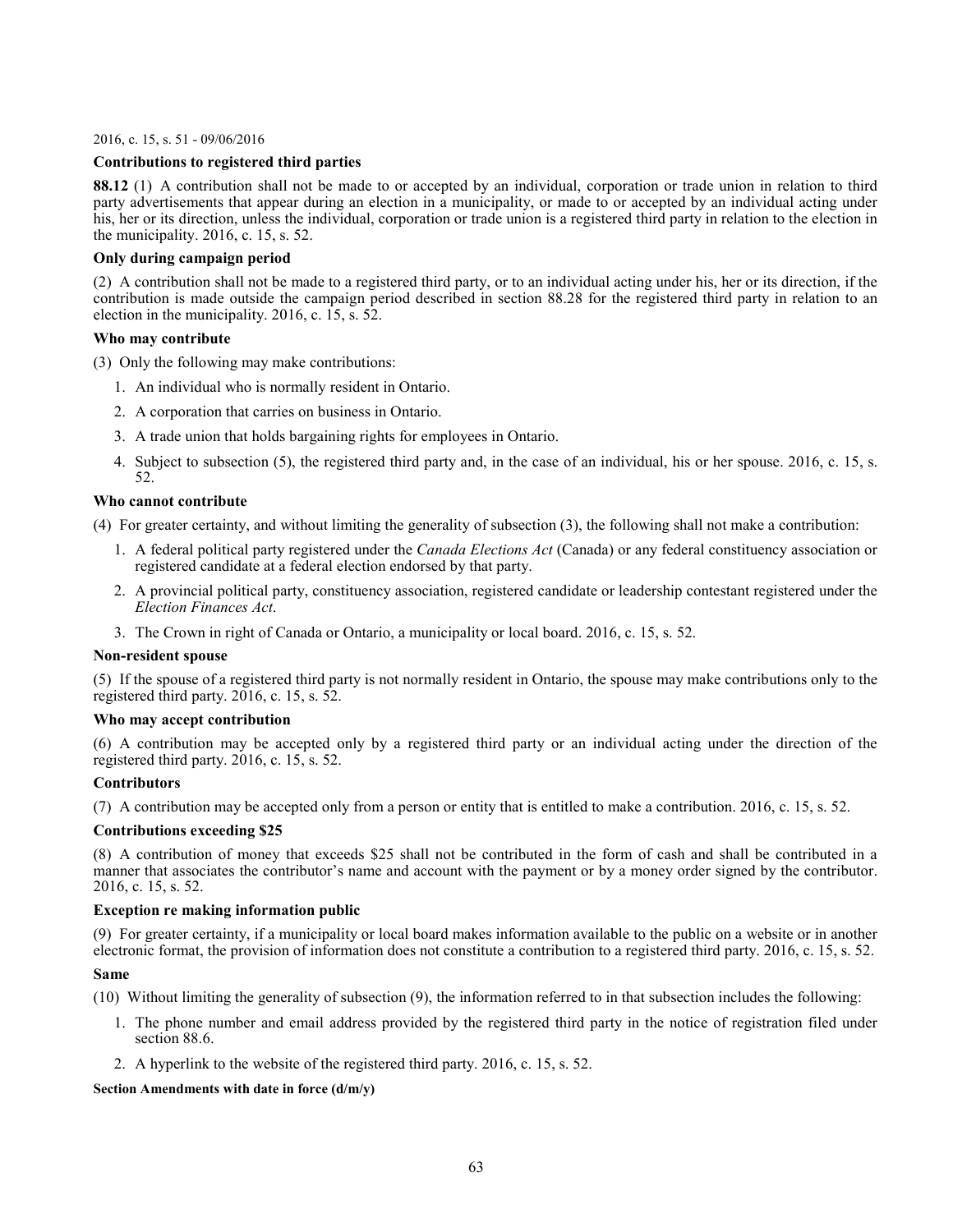[2016, c. 15, s. 52](http://www.ontario.ca/laws/statute/S16015#s52) - 01/04/2018

## **Maximum contributions to registered third parties**

**88.13** (1) A contributor shall not make contributions exceeding a total of \$1,200 to a registered third party in relation to third party advertisements that appear during an election in a municipality. 2016, c. 15, s. 52; 2017, c. 10, Sched. 4, s. 8 (12).

# **More than one registered third party**

(2) A contributor shall not make contributions exceeding a total of \$5,000 to two or more registered third parties registered in the same municipality in relation to third party advertisements. 2016, c. 15, s. 52.

# **Exceptions**

(3) Subsections (1) and (2) do not apply to contributions to a registered third party that are made by the registered third party itself and, if the registered third party is an individual, by his or her spouse. 2016, c. 15, s. 52.

## **Section Amendments with date in force (d/m/y)**

[2016, c. 15, s. 52](http://www.ontario.ca/laws/statute/S16015#s52) - 01/04/2018

[2017, c. 10, Sched. 4, s. 8 \(12\)](http://www.ontario.ca/laws/statute/S17010#sched4s8s12) - 01/04/2018

# **Fund-raising for registered third parties**

**88.14** (1) A fund-raising function relating to third party advertisements to appear during an election in a municipality shall not be held for an individual, corporation or trade union that is not a registered third party in the municipality. 2016, c. 15, s. 52.

## **Same**

(2) A fund-raising function relating to third party advertisements shall not be held for a registered third party outside the campaign period described in section 88.28 for the registered third party in relation to an election in the municipality. 2016, c. 15, s. 52.

### **Section Amendments with date in force (d/m/y)**

[2016, c. 15, s. 52](http://www.ontario.ca/laws/statute/S16015#s52) - 01/04/2018

# **What constitutes a contribution**

## **For an election campaign**

**88.15** (1) For the purposes of this Act, money, goods and services given to and accepted by a person for his or her election campaign, or given to and accepted by another person who is acting under the person's direction, are contributions. 2016, c. 15, s. 53 (1).

## **For third party advertisements**

(2) For the purposes of this Act, money, goods and services given to and accepted by an individual, corporation or trade union in relation to third party advertisements, or given to and accepted by another person who is acting under the direction of the individual, corporation or trade union, are contributions. 2016, c. 15, s. 53 (2).

## **Contributions**

(3) Without restricting the generality of subsections (1) and (2), the following amounts are contributions:

- 1. An amount charged for admission to a fund-raising function.
- 2. If goods and services are sold for more than their market value at a fund-raising function, the difference between the amount paid and the market value. However, if the amount received for the goods or services is \$25 or less, the amount is not a contribution.
- 3. If goods and services used in the person's election campaign or in relation to third party advertisements are purchased for less than their market value, the difference between the market value and the amount paid.
- 4. Any unpaid but guaranteed balance in respect of a loan under section 88.17. 2016, c. 15, s. 53 (3).

## **Not contributions**

(4) Without restricting the generality of subsections (1) and (2), the following amounts are not contributions:

1. The value of services provided by voluntary unpaid labour.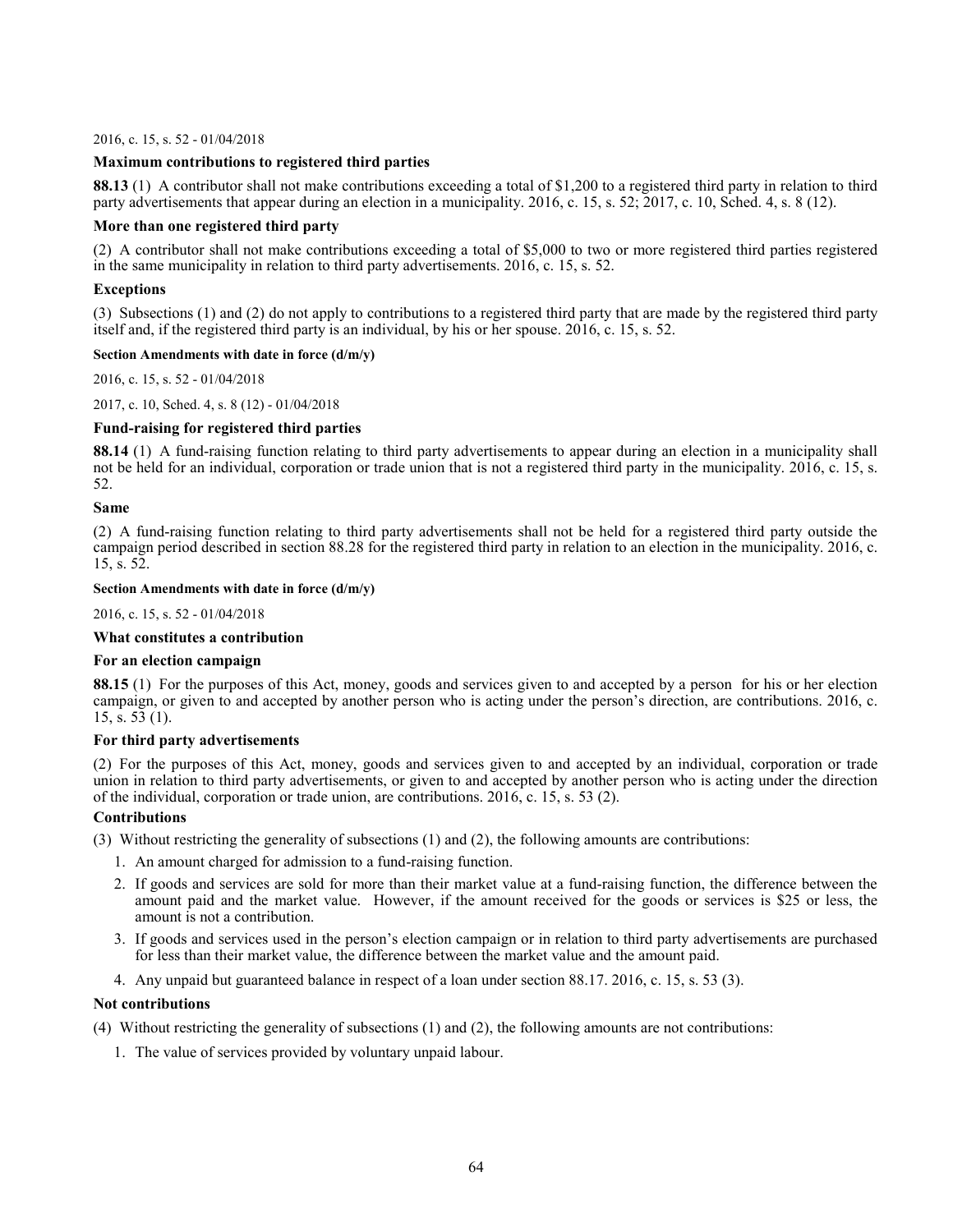- 2. The value of services provided voluntarily, under the direction of the person or the individual, corporation or trade union, by an employee whose compensation from all sources for providing the services does not exceed the compensation the employee would normally receive for the period the services are provided.
- 3. An amount of \$25 or less that is donated at a fund-raising function.
- 4. The amount received for goods and services sold at a fund-raising function, if the amount is \$25 or less.
- 5. The amount of a loan under section 88.17.
- 6. For a person referred to in subsection (1), the value of political advertising provided without charge on a broadcasting undertaking as defined in section 2 of the *Broadcasting Act* (Canada), if,
	- i. it is provided in accordance with that Act and the regulations and guidelines made under it, and
	- ii. it is provided equally to all candidates for office on the particular council or local board. 2016, c. 15, s. 53 (3).

### **Value of goods and services**

(5) The value of goods and services provided as a contribution is,

- (a) if the contributor is in the business of supplying these goods and services, the lowest amount the contributor charges the general public in the same market area for similar goods and services provided at or about the same time;
- (b) if the contributor is not in the business of supplying these goods and services, the lowest amount a business providing similar goods or services charges the general public for them in the same market area at or about the same time. 2016, c. 15, s. 53 (3).

### **No penalty**

(6) No employer shall impose any penalty on an employee who refuses to provide services voluntarily as described in paragraph  $2$  of subsection  $(4)$ . 2016, c. 15, s. 53 (3).

# **Section Amendments with date in force (d/m/y)**

[2016, c. 15, s. 53 \(1, 3\)](http://www.ontario.ca/laws/statute/S16015#s53s1) - 09/06/2016[; 2016, c. 15, s. 53 \(2\)](http://www.ontario.ca/laws/statute/S16015#s53s2) - 01/04/2018

# **Restriction: use of own money**

**88.16** (1) A contributor shall not make a contribution of money that does not belong to the contributor. 2016, c. 15, s. 54.

### **Exception, will**

(2) Subsection (1) does not apply to the personal representative of a deceased person whose will directs that a contribution be made to a named candidate or a registered third party, as the case may be, out of the funds of the estate. 2016, c. 15, s. 54.

# **Section Amendments with date in force (d/m/y)**

[2016, c. 15, s. 54](http://www.ontario.ca/laws/statute/S16015#s54) - 09/06/2016

#### **Campaign account loans**

**88.17** (1) A candidate and his or her spouse may obtain a loan only from a bank or other recognized lending institution in Ontario, to be paid directly into the candidate's campaign account. 2016, c. 15, s. 55 (1).

### **Same, registered third party**

(2) A registered third party and, in the case of an individual, his or her spouse, may obtain a loan in relation to third party advertisements only from a bank or other recognized lending institution in Ontario, to be paid directly into the campaign account. 2016, c. 15, s. 55 (2).

### **Who may guarantee**

(3) Only the following persons, as applicable, may guarantee a loan:

- 1. The candidate and his or her spouse.
- 2. The registered third party and, in the case of an individual, his or her spouse. 2016, c. 15, s. 55 (3).

#### **Section Amendments with date in force (d/m/y)**

[2016, c. 15, s. 55 \(1, 3\)](http://www.ontario.ca/laws/statute/S16015#s55s1) - 09/06/2016[; 2016, c. 15, s. 55 \(2\)](http://www.ontario.ca/laws/statute/S16015#s55s2) - 01/04/2018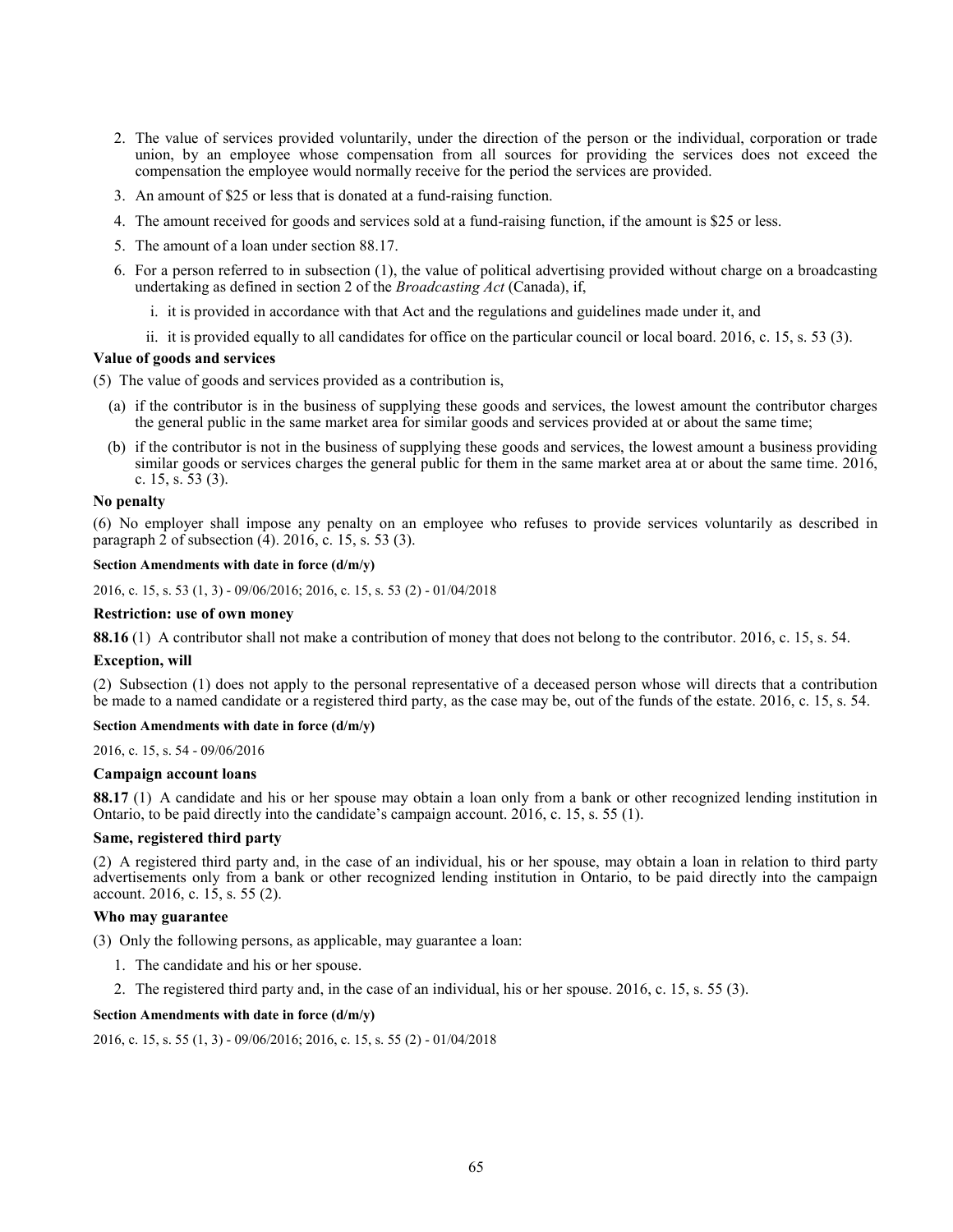# **Use of municipal, board resources**

**88.18** Before May 1 in the year of a regular election, municipalities and local boards shall establish rules and procedures with respect to the use of municipal or board resources, as the case may be, during the election campaign period. 2016, c. 15, s. 56.

### **Section Amendments with date in force (d/m/y)**

[2016, c. 15, s. 56](http://www.ontario.ca/laws/statute/S16015#s56) - 09/06/2016

### CAMPAIGN EXPENSES

### **What constitutes an expense**

# **For an election campaign**

**88.19** (1) For the purposes of this Act, costs incurred for goods or services by or under the direction of a person wholly or partly for use in his or her election campaign are expenses. 2016, c. 15, s. 57 (1).

### **For third party advertisements**

(2) For the purposes of this Act, costs incurred by or under the direction of an individual, corporation or trade union for goods or services for use wholly or partly in relation to third party advertisements that appear during an election in a municipality are expenses. 2016, c. 15, s. 57 (2).

### **Expenses**

(3) Without restricting the generality of subsections (1) and (2), the following amounts are expenses:

- 1. The replacement value of goods retained by the person, individual, corporation or trade union from any previous election in the municipality and used in the current election.
- 2. The value of contributions of goods and services.
- 3. Audit and accounting fees.
- 4. Interest on loans under section 88.17.
- 5. The cost of holding fund-raising functions.
- 6. The cost of holding parties and making other expressions of appreciation after the close of voting.
- 7. For a candidate, expenses relating to a recount or a proceeding under section 83 (controverted elections).
- 8. Expenses relating to a compliance audit.
- 9. Expenses that are incurred by a candidate with a disability or a registered third party who is an individual with a disability, are directly related to the disability, and would not have been incurred but for the election to which the expenses relate.
- 10. The cost of election campaign advertisements (within the meaning of section 88.3) or third party advertisements, as the case may be. 2016, c. 15, s. 57 (3).

### **Exception**

(4) For greater certainty, the cost of holding fund-raising functions does not include costs related to,

- (a) events or activities that are organized for such purposes as promoting public awareness of a candidate and at which the soliciting of contributions is incidental; or
- (b) promotional materials in which the soliciting of contributions is incidental. 2016, c. 15, s. 57 (3).

#### **Transition, candidates' expenses**

(5) In the following circumstances, a candidate's expenses for the 2018 regular election that are described in paragraphs 7 and 8 of subsection (3) may include his or her expenses as a candidate in the 2014 regular election for an office on the same council or local board:

- 1. The circumstances described in paragraph 4 of subsection 88.24 (1) (deficit).
- 2. The circumstances described in paragraph 5 of subsection 88.24 (1) (expenses relating to a recount, etc.). 2016, c. 15, s. 57 (3).

#### **Section Amendments with date in force (d/m/y)**

[2016, c. 15, s. 57 \(1, 3\)](http://www.ontario.ca/laws/statute/S16015#s57s1) - 09/06/2016[; 2016, c. 15, s. 57 \(2\)](http://www.ontario.ca/laws/statute/S16015#s57s2) - 01/04/2018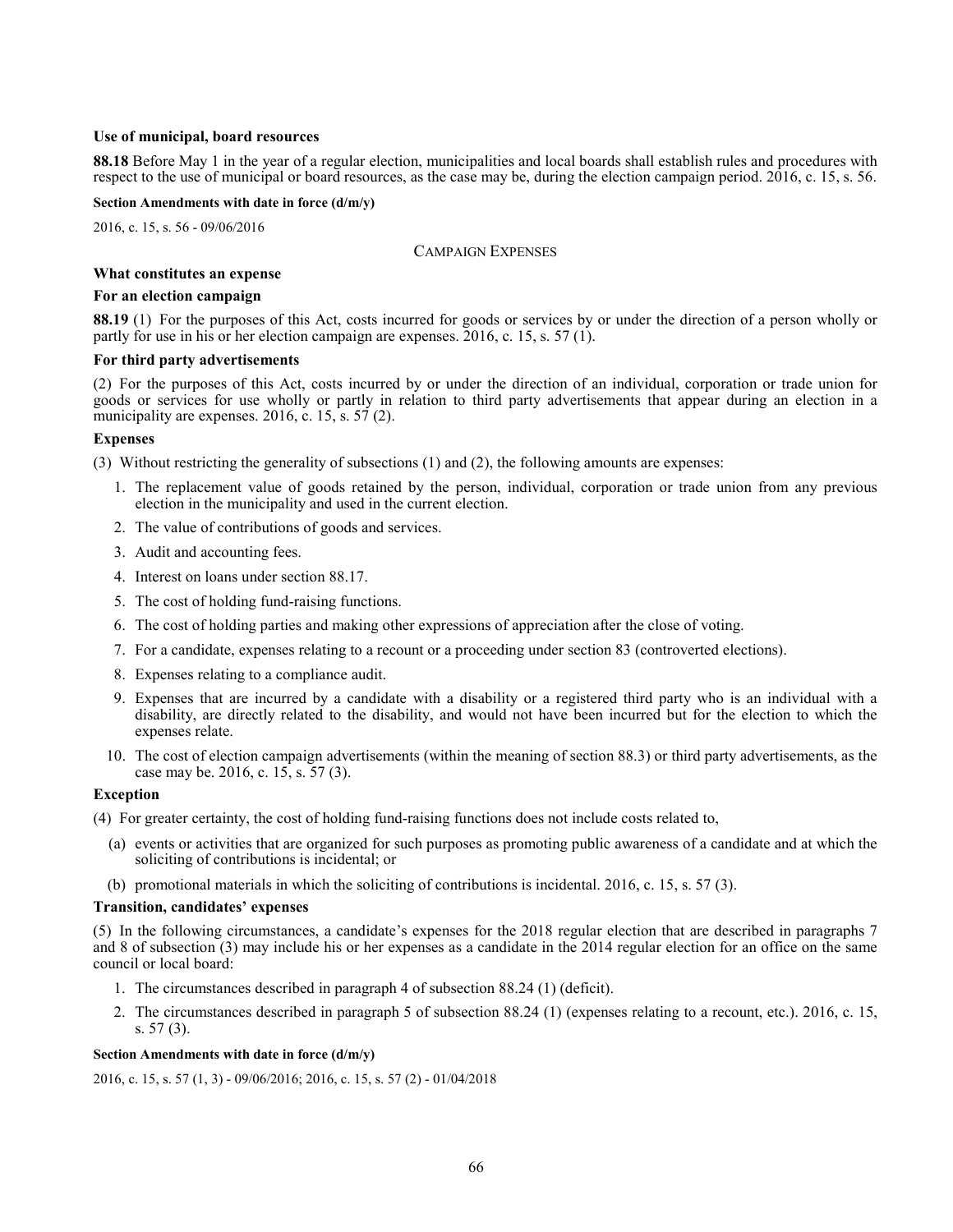# **Candidates' expenses**

**88.20** (1) An expense shall not be incurred by or under the direction of a person unless he or she is a candidate. 2016, c. 15, s. 58.

# **Only during campaign period**

(2) An expense shall not be incurred by or under the direction of a candidate outside his or her election campaign period. 2016, c. 15, s. 58.

# **Exception, auditor's report**

(3) Despite subsection (2), a candidate whose election campaign period ends as described in paragraph 2, 3 or 4 of subsection 88.24 (1) may incur expenses related to the preparation of an auditor's report under section 88.25 after the campaign period has ended. 2016, c. 15, s. 58.

# **Same**

(4) For greater certainty, the expenses described in subsection (3) constitute expenses for the purposes of paragraph 3 of subsection 88.19 (3). 2016, c. 15, s. 58.

# **Who may incur expense**

(5) An expense may only be incurred by a candidate or an individual acting under the candidate's direction. 2016, c. 15, s. 58.

# **Maximum amount**

(6) During the period that begins on the day a candidate is nominated under section 33 and ends on voting day, his or her expenses shall not exceed an amount calculated in accordance with the prescribed formula. 2016, c. 15, s. 58.

## **Prescribed formula**

(7) The formula prescribed for the purpose of subsection (6) must be written so that the amount calculated under it varies based on the number of electors entitled to vote for the office for which the candidate is nominated. 2016, c. 15, s. 58.

## **Exception**

(8) Subsection (6) does not apply in respect of expenses described in paragraphs 3 and 5 to 9 of subsection 88.19 (3). 2016, c. 15, s. 58.

## **Maximum amount for parties, etc., after voting day**

(9) The expenses of a candidate that are described in paragraph 6 of subsection 88.19 (3) shall not exceed an amount calculated in accordance with the prescribed formula. 2016, c. 15, s. 58.

## **Same**

(10) The formula that is prescribed for the purposes of subsection (9) must be written so that the amount calculated under it varies based on the maximum amount determined under subsection (6) for the office for which the candidate is nominated. 2016, c. 15, s. 58.

# **Number of electors, regular election**

(11) For the purposes of subsection (7), for a regular election the number of electors is the greater of the following:

- 1. The number determined from the voters' list from the previous regular election, as it existed on September 15 in the year of the previous election, adjusted for changes made under sections 24 and 25 that were approved as of that day.
- 2. The number determined from the voters' list for the current election, as it exists on September 15 in the year of the current election, adjusted for changes made under sections 24 and 25 that are approved as of that day. 2016, c. 15, s. 58.

**Note: On January 1, 2023, the day named by proclamation of the Lieutenant Governor, subsection 88.20 (11) of the Act is repealed and the following substituted: (See: 2020, c. 23, Sched. 4, s. 14 (1))**

## **Number of electors, regular election**

(11) For the purposes of subsection (7), for a regular election the number of electors is the greater of the following:

1. The number determined from the voters' list from the previous regular election, as it existed on September 20 in the year of the previous election, adjusted for changes made under sections 24 and 25 that were approved as of that day and any changes based on updated information from the permanent register of electors that the clerk may obtain on or before that day.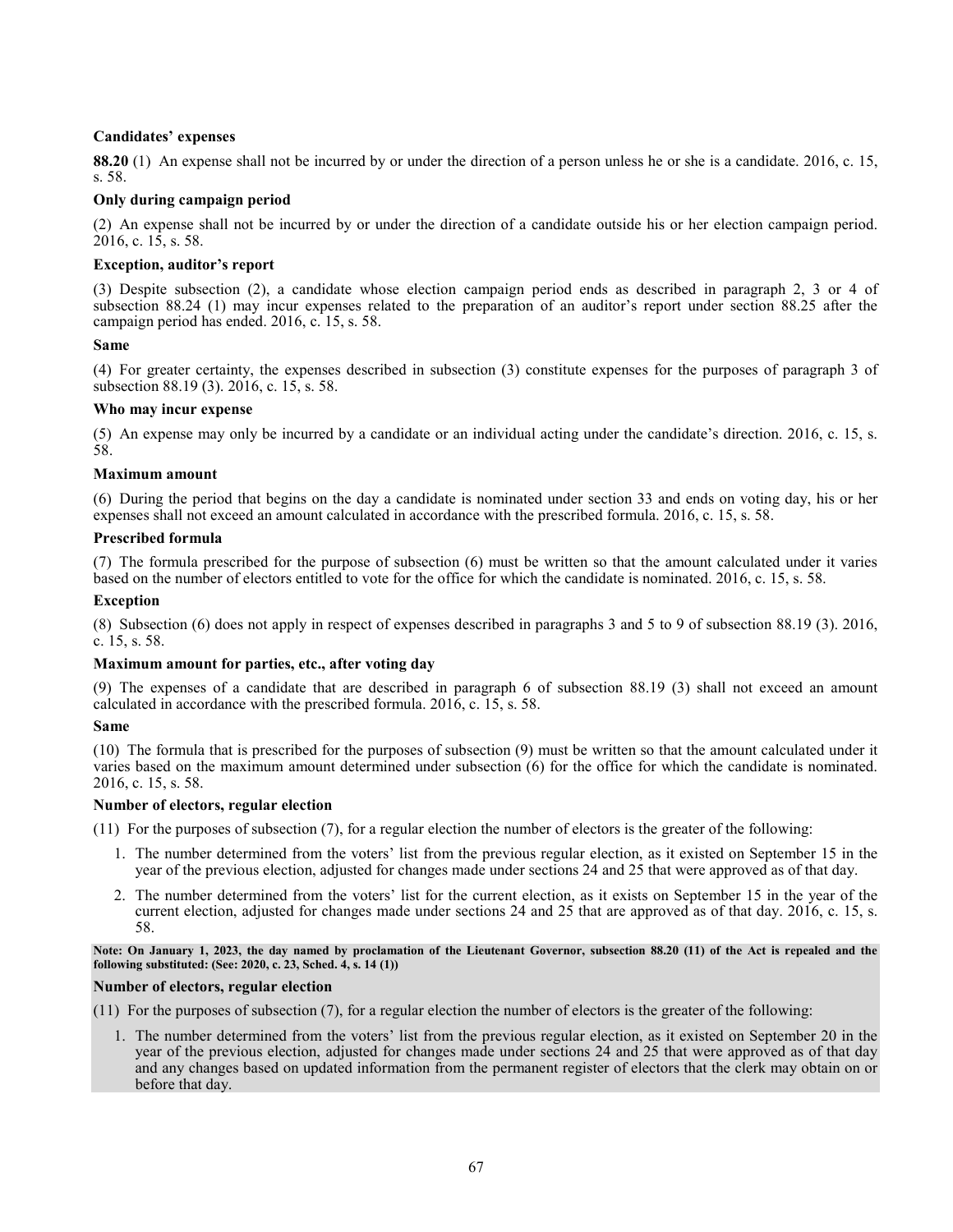2. The number determined from the voters' list for the current election, as it exists on September 20 in the year of the current election, adjusted for changes made under sections 24 and 25 that are approved as of that day and any changes based on updated information from the permanent register of electors that the clerk may obtain on or before that day. 2020, c. 23, Sched. 4, s. 14 (1).

#### **Same, by-election**

(12) For the purposes of subsection (7), for a by-election the number of electors is the greater of the following:

1. The number determined from the voters' list from the previous regular election, as it existed on September 15 in the year of the previous election, adjusted for changes made under sections 24 and 25 that were approved as of that day.

#### **Note: On January 1, 2023, the day named by proclamation of the Lieutenant Governor, paragraph 1 of subsection 88.20 (12) of the Act is repealed and the following substituted: (See: 2020, c. 23, Sched. 4, s. 14 (2))**

- 1. The number determined from the voters' list from the previous regular election, as it existed on September 20 in the year of the previous election, adjusted for changes made under sections 24 and 25 that were approved as of that day and any changes based on updated information from the permanent register of electors that the clerk may obtain on or before that day.
- 2. The number determined from the voters' list for the by-election, as it exists after the clerk has made corrections under subparagraph 4 iii of subsection 65 (4). 2016, c. 15, s. 58.

#### **Certificate of maximum amounts**

(13) The clerk shall calculate the maximum amounts permitted by subsections (6) and (9) for each office for which nominations were filed with him or her and give a certificate of the applicable maximum amounts to each candidate,

(a) in the case of a regular election, on or before September 25; and

**Note: On January 1, 2023, the day named by proclamation of the Lieutenant Governor, clause 88.20 (13) (a) of the Act is amended by striking out "September 25" and substituting "September 30". (See: 2020, c. 23, Sched. 4, s. 14 (3))**

(b) in the case of a by-election, within 10 days after the clerk makes the corrections under subparagraph 4 iii of subsection 65 (4). 2016, c. 15, s. 58.

#### **Calculations final**

(14) The clerk's calculations are final. 2016, c. 15, s. 58.

#### **Transition**

(15) For the 2018 regular election and for any by-election that takes place after this section comes into force and before that regular election, the maximum amount determined under subsection (6) shall be determined as if paragraph 1 of subsection (11) read as follows:

1. The number determined from the voters' list from the previous election, as it existed on nomination day of the previous election, adjusted for applications under sections 24 and 25 that were approved as of that day. 2016, c. 15, s. 58.

**Note: On January 1, 2023, the day named by proclamation of the Lieutenant Governor, subsection 88.20 (15) of the Act is repealed and the following substituted: (See: 2020, c. 23, Sched. 4, s. 14 (4))**

#### **Transition**

(15) For the 2026 regular election, the maximum amount determined under subsection (6) shall be determined as if paragraph 1 of subsection (11) read as follows:

1. The number determined from the voters' list from the previous regular election, as it existed on September 15 in the year of the previous election, adjusted for applications under sections 24 and 25 that were approved as of that day. 2020, c. 23, Sched. 4, s. 14 (4).

#### **Section Amendments with date in force (d/m/y)**

[2016, c. 15, s. 58](http://www.ontario.ca/laws/statute/S16015#s58) - 09/06/2016

[2020, c. 23, Sched. 4, s. 14 \(1-4\)](http://www.ontario.ca/fr/lois/loi/S20023#sched4s14s1) - 01/01/2023

### **Registered third parties' expenses**

**88.21** (1) An expense shall not be incurred by or under the direction of an individual, corporation or trade union in relation to third party advertisements that appear during an election in a municipality unless he, she or it is a registered third party in the municipality. 2016, c. 15, s. 59.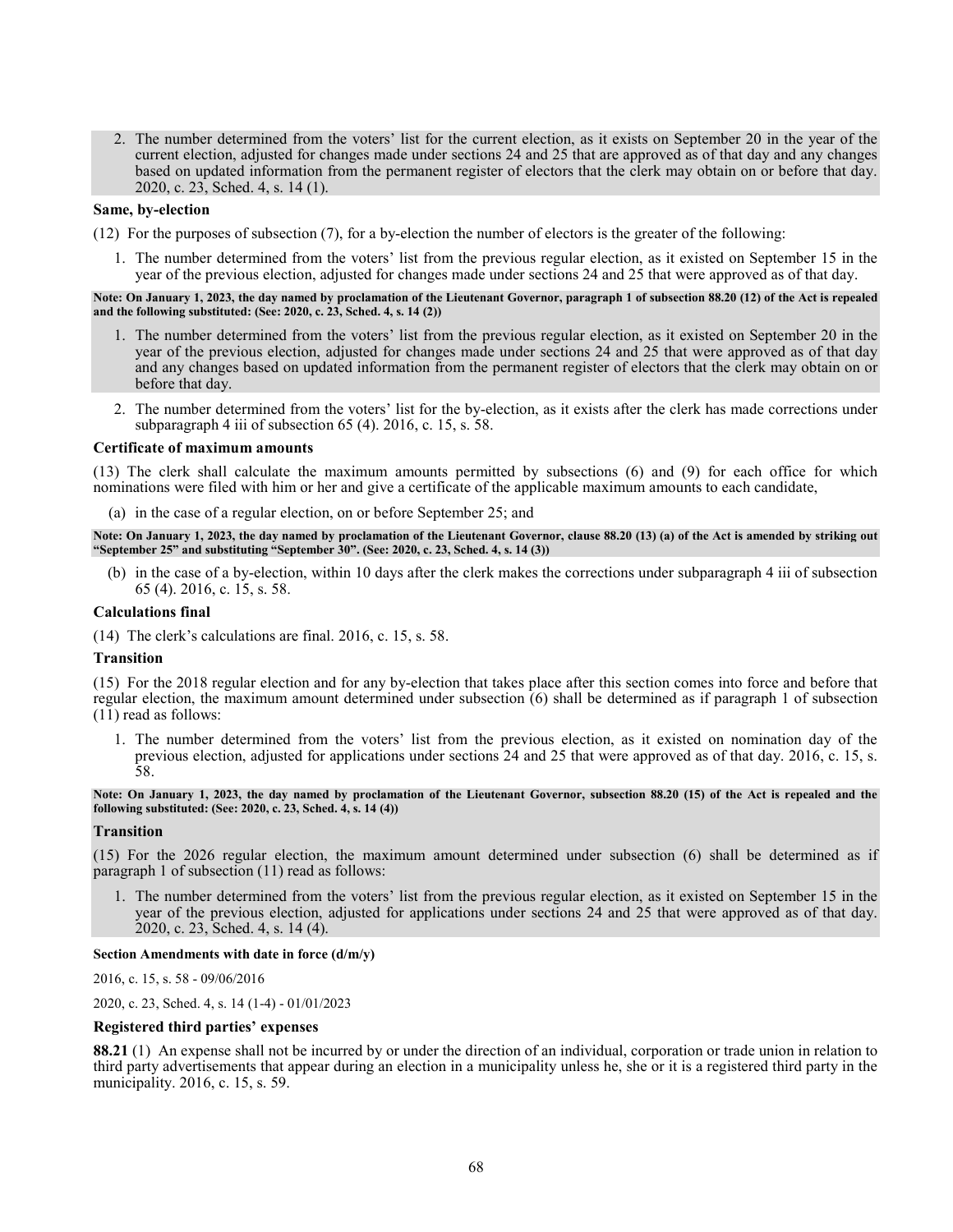# **Only during campaign period**

(2) An expense shall not be incurred by or under the direction of a registered third party in relation to third party advertisements outside the campaign period for the registered third party in relation to the election in the municipality. 2016, c. 15, s. 59.

## **Exception, auditor's report**

(3) Despite subsection (2), a registered third party whose campaign period in relation to an election in a municipality ends as described in paragraph 2 or 3 of section 88.28 may incur expenses related to the preparation of an auditor's report under section 88.29 after the campaign period has ended. 2016, c. 15, s. 59.

# **Same**

(4) For greater certainty, the expenses described in subsection (3) constitute expenses for the purposes of paragraph 3 of subsection 88.19 (3). 2016, c. 15, s. 59.

## **Who may incur expense**

(5) An expense may only be incurred by a registered third party or an individual acting under the direction of the registered third party. 2016, c. 15, s. 59.

## **Maximum amount**

(6) During the restricted period for third party advertisements, the expenses of a registered third party in relation to third party advertisements that appear during an election in a municipality shall not exceed an amount calculated in accordance with the prescribed formula. 2016, c. 15, s. 59.

# **Prescribed formula**

(7) The formula prescribed for the purpose of subsection (6) must be written so that the amount calculated under it varies based on the number of electors entitled to vote in a regular election or by-election, as the case may be, in the municipality. 2016, c. 15, s. 59.

### **Exception**

(8) Subsection (6) does not apply in respect of expenses described in paragraphs 3 and 5 to 9 of subsection 88.19 (3). 2016, c. 15, s. 59.

## **Maximum amount for parties, etc., after voting day**

(9) The expenses of a registered third party that are described in paragraph 6 of subsection 88.19 (3) shall not exceed an amount calculated in accordance with the prescribed formula. 2016, c. 15, s. 59.

## **Same**

(10) The formula that is prescribed for the purposes of subsection (9) must be written so that the amount calculated under it varies based on the maximum amount determined under subsection (6). 2016, c. 15, s. 59.

## **Number of electors, regular election**

(11) Subject to subsection (16), for the purpose of applying the prescribed formula for a regular election, the number of electors is the greater of the following:

- 1. The number determined from the voters' list from the previous regular election, as it existed on the day specified in subsection (13), adjusted for changes made under sections 24 and 25 that were approved as of that day.
- 2. The number determined from the voters' list for the current election, as it exists on September 15 in the year of the current election, adjusted for changes made under sections 24 and 25 that are approved as of that day. 2016, c. 15, s. 59.

**Note: On January 1, 2023, the day named by proclamation of the Lieutenant Governor, subsection 88.21 (11) of the Act is repealed and the following substituted: (See: 2020, c. 23, Sched. 4, s. 15 (1))**

## **Number of electors, regular election**

(11) Subject to subsection (16), for the purpose of applying the prescribed formula for a regular election, the number of electors is the greater of the following:

1. The number determined from the voters' list from the previous regular election, as it existed on the day specified in subsection (13), adjusted for changes made under sections 24 and 25 that were approved as of that day and any changes based on updated information from the permanent register of electors that the clerk may obtain on or before that day.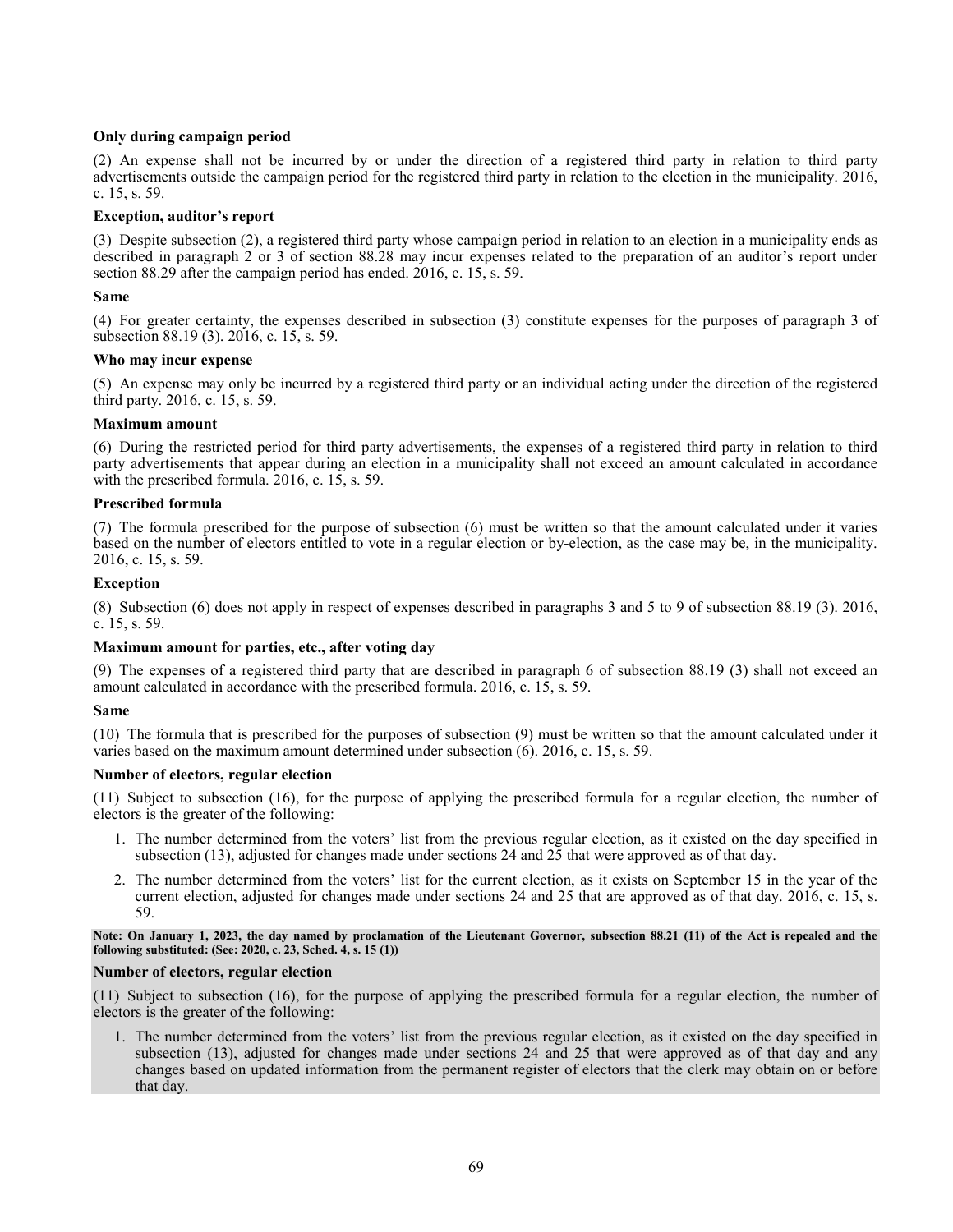2. The number determined from the voters' list for the current election, as it exists on September 20 in the year of the current election, adjusted for changes made under sections 24 and 25 that are approved as of that day and any changes based on updated information from the permanent register of electors that the clerk may obtain on or before that day. 2020, c. 23, Sched. 4, s. 15 (1).

#### **Same, by-election**

(12) Subject to subsection (16), for the purpose of applying the prescribed formula for a by-election, the number of electors is the greater of the following:

1. The number determined from the voters' list from the previous regular election, as it existed on the day specified in subsection (13), adjusted for changes made under sections 24 and 25 that were approved as of that day.

### **Note: On January 1, 2023, the day named by proclamation of the Lieutenant Governor, paragraph 1 of subsection 88.21 (12) of the Act is repealed and the following substituted: (See: 2020, c. 23, Sched. 4, s. 15 (2))**

- 1. The number determined from the voters' list from the previous regular election, as it existed on the day specified in subsection (13), adjusted for changes made under sections 24 and 25 that were approved as of that day and any changes based on updated information from the permanent register of electors that the clerk may obtain on or before that day.
- 2. The number determined from the voters' list for the by-election, as it exists after the clerk has made corrections under subparagraph 4 iii of subsection 65 (4). 2016, c. 15, s. 59.

#### **Same, regular election or by-election**

(13) For the purposes of paragraph 1 of subsection (11) and paragraph 1 of subsection (12), the number shall be determined using the voters' list from the previous election as the list existed on,

- (a) nomination day in the year of the previous election, if the formula is being applied for the purposes of the 2018 regular election; or
- (b) September 15 in the year of the previous election, if the formula is being applied for the purposes of an election in any other year. 2016, c. 15, s. 59.

**Note: On January 1, 2023, the day named by proclamation of the Lieutenant Governor, subsection 88.21 (13) of the Act is repealed and the following substituted: (See: 2020, c. 23, Sched. 4, s. 15 (3))**

### **Same, regular or by-election**

(13) For the purposes of paragraph 1 of subsection (11) and paragraph 1 of subsection (12), the number shall be determined using the voters' list from the previous regular election as the list existed on,

- (a) September 15 in the year of the previous regular election, if the formula is being applied for the purposes of the 2026 regular election; or
- (b) September 20 in the year of the previous regular election, if the formula is being applied for the purposes of an election in any other year. 2020, c. 23, Sched. 4, s. 15 (3).

# **When calculation must be made**

- (14) The clerk shall calculate the maximum amounts under subsections (6) and (9),
	- (a) for a regular election, no later than September 25 in the year of the election; and

**Note: On January 1, 2023, the day named by proclamation of the Lieutenant Governor, clause 88.21 (14) (a) of the Act is amended by striking out "September 25" and substituting "September 30". (See: 2020, c. 23, Sched. 4, s. 15 (4))**

(b) for a by-election, within 10 days after the clerk makes the corrections under subparagraph 4 iii of subsection 65 (4) or subparagraph 3 ii of subsection 65 (5). 2016, c. 15, s. 59.

# **Certificate of maximum amounts**

(15) Upon registering the registered third party, the clerk shall give the individual filing the registration a certificate setting out the applicable maximum amounts under subsections (6) and (9) that apply with respect to the registered third party in relation to third party advertisements. 2016, c. 15, s. 59.

#### **Exception**

- (16) Upon registering a registered third party before having calculated the amount under subsection (6), the clerk shall,
	- (a) calculate an estimated amount using the number of electors described in paragraph 1 of subsection (11) and give the individual filing the registration a certificate setting out the estimated amount as of the day of the calculation; and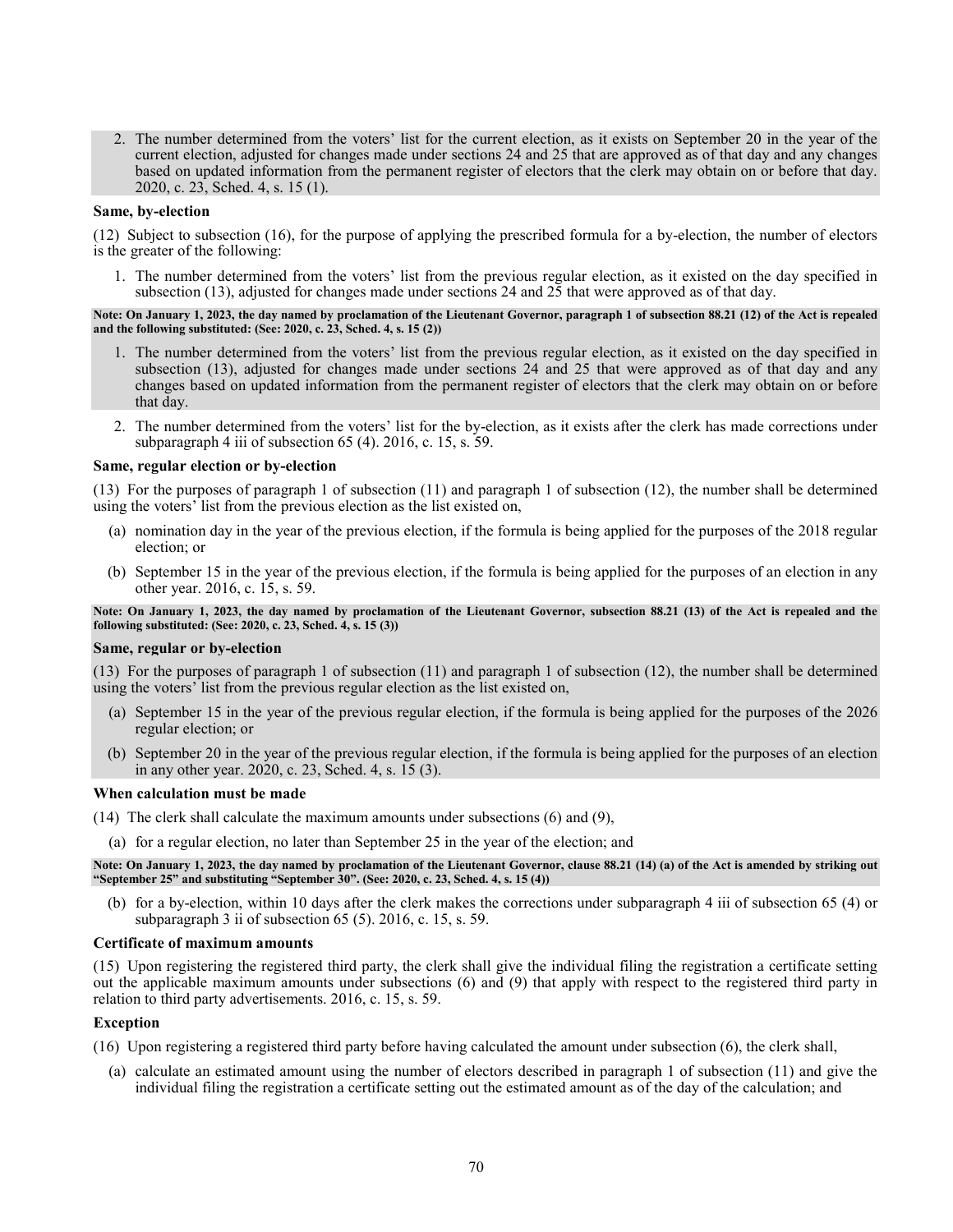(b) once the calculation under subsection (6) is made, give the individual who filed the registration a certificate setting out the amount calculated under subsection (6). 2016, c. 15, s. 59.

### **Calculations final**

(17) The clerk's calculations are final. 2016, c. 15, s. 59.

**Section Amendments with date in force (d/m/y)**

[2016, c. 15, s. 59](http://www.ontario.ca/laws/statute/S16015#s59) - 01/04/2018

[2020, c. 23, Sched. 4, s. 15 \(1-4\)](http://www.ontario.ca/laws/statute/S20023#sched4s15s1) - 01/01/2023

## DUTIES OF CANDIDATES AND REGISTERED THIRD PARTIES

### **Duties of candidates**

**88.22** (1) A candidate shall ensure that,

- (a) no contributions of money are accepted or expenses are incurred unless one or more campaign accounts are first opened at a financial institution exclusively for the purposes of the election campaign;
- (b) all contributions of money are deposited into the campaign accounts;
- (c) all funds in the campaign accounts are used exclusively for the purposes of the election campaign;
- (d) all payments for expenses are made from the campaign accounts;
- (e) contributions of goods or services are valued;
- (f) receipts are issued for every contribution and obtained for every expense;
- (g) records are kept of,
	- (i) the receipts issued for every contribution,
	- (ii) the value of every contribution,
	- (iii) whether a contribution is in the form of money, goods or services, and
	- (iv) the contributor's name and address;
- (h) records are kept of every expense including the receipts obtained for each expense;
- (i) records are kept of any claim for payment of an expense that the candidate disputes or refuses to pay;
- (j) records are kept of the gross income from a fund-raising function and the gross amount of money received at a fundraising function by donations of \$25 or less or by the sale of goods or services for \$25 or less;
- (k) records are kept of any loan and its terms under section 88.17;
- (l) the records described in clauses (g), (h), (i), (j) and (k) are retained by the candidate for the term of office of the members of the council or local board and until their successors are elected and the newly elected council or local board is organized;
- (m) financial filings are made in accordance with sections 88.25 and 88.32;
- (n) proper direction is given to the persons who are authorized to incur expenses and accept or solicit contributions under the direction of the candidate;
- (o) a contribution of money made or received in contravention of this Act or a by-law passed under this Act is returned to the contributor as soon as possible after the candidate becomes aware of the contravention;
- (p) a contribution not returned to the contributor under clause (o) is paid to the clerk with whom the candidate's nomination was filed;
- (q) an anonymous contribution is paid to the clerk with whom the candidate's nomination was filed; and
- (r) each contributor is informed that a contributor shall not make contributions exceeding,
	- (i) subject to subsection (2), a total of \$1,200 to any one candidate in an election, and
	- (ii) a total of \$5,000 to two or more candidates for offices on the same council or local board. 2016, c. 15, s. 60; 2017, c. 10, Sched. 4, s. 8 (13).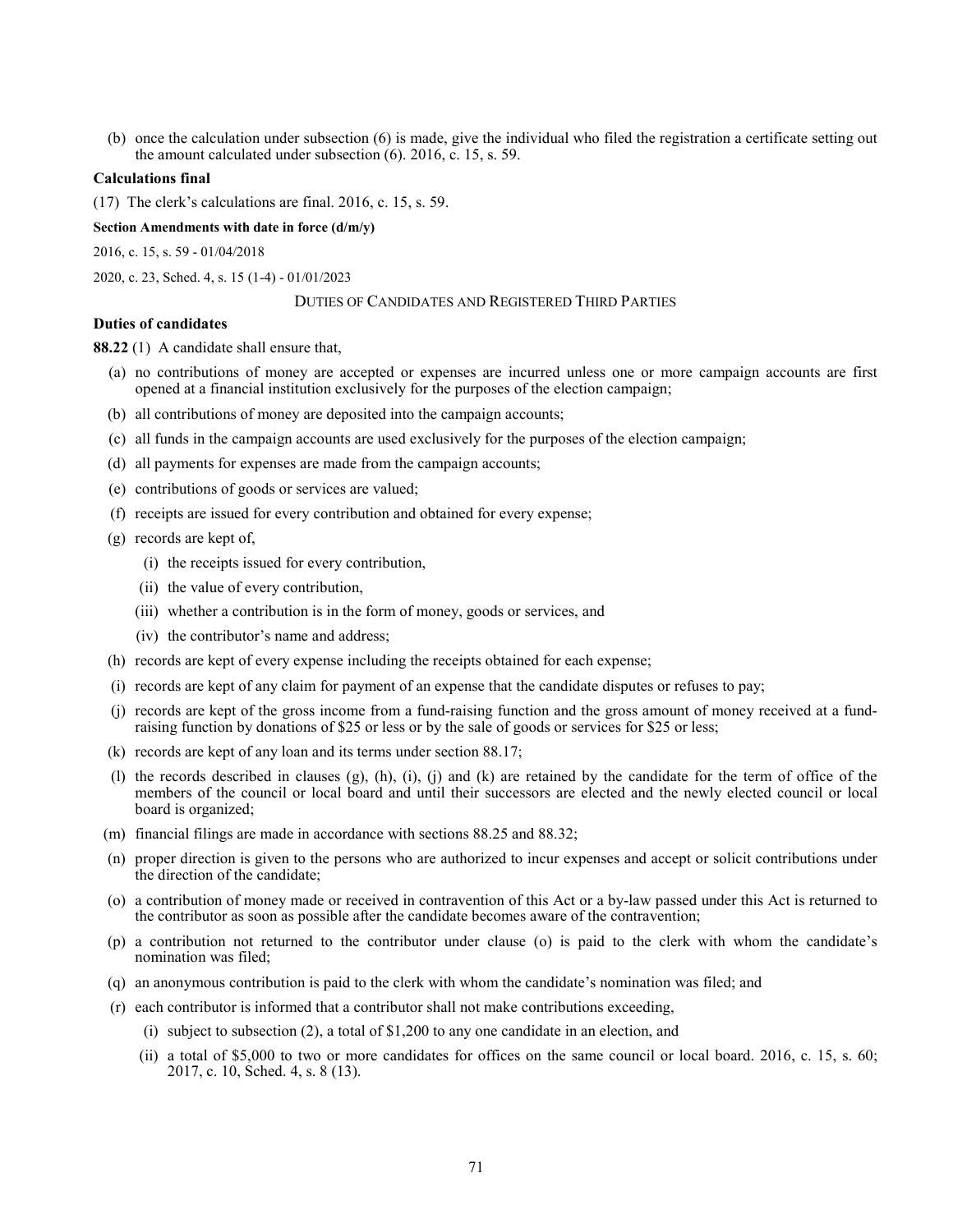# **Candidate for mayor, City of Toronto**

(2) A candidate for the office of mayor of the City of Toronto shall ensure that each of his or her contributors is informed that a contributor shall not make contributions exceeding a total of \$2,500 to any one candidate for the office of mayor of the City of Toronto. 2016, c. 15, s. 60.

# **Exclusion of certain expenses**

(3) Expenses described in paragraph 2 of subsection 88.19 (3) are not expenses for the purpose of clause (1) (a). 2016, c. 15, s. 60.

# **Contributions paid to clerk**

(4) Contributions paid to the clerk under clause (1) (p) or (q) become the property of the local municipality. 2016, c. 15, s. 60.

# **Section Amendments with date in force (d/m/y)**

[2016, c. 15, s. 60](http://www.ontario.ca/laws/statute/S16015#s60) - 09/06/2016

[2017, c. 10, Sched. 4, s. 8 \(13\)](http://www.ontario.ca/laws/statute/S17010#sched4s8s13) - 30/05/2017

# **Effect of default by candidate**

**88.23** (1) A candidate is subject to the penalties listed in subsection (2), in addition to any other penalty that may be imposed under this Act,

- (a) if the candidate fails to file a document as required under section 88.25 or 88.32 by the relevant date;
- (b) if a document filed under section 88.25 shows on its face a surplus, as described in section 88.31, and the candidate fails to pay the amount required by subsection 88.31 (4) to the clerk by the relevant date;
- (c) if a document filed under section 88.25 shows on its face that the candidate has incurred expenses exceeding what is permitted under section 88.20; or
- (d) if a document filed under section 88.32 shows on its face a surplus and the candidate fails to pay the amount required by that section by the relevant date. 2016, c. 15, s. 60.

## **Penalties**

(2) Subject to subsection (7), in the case of a default described in subsection (1),

- (a) the candidate forfeits any office to which he or she was elected and the office is deemed to be vacant; and
- (b) until the next regular election has taken place, the candidate is ineligible to be elected or appointed to any office to which this Act applies. 2016, c. 15, s. 60.

# **Notice of default**

(3) In the case of a default described in subsection (1), the clerk shall,

- (a) notify the candidate in writing that the default has occurred;
- (b) if the candidate was elected, notify the council or board to which he or she was elected in writing that the default has occurred; and
- (c) make available to the public the name of the candidate and a description of the nature of the default. 2016, c. 15, s. 60.

## **Clerk's report re filing requirements**

(4) The clerk shall make available to the public a report setting out all candidates in an election and indicating whether each candidate complied with section 88.25. 2016, c. 15, s. 60.

## **Same**

(5) The report mentioned in subsection (4) shall be made available on a website or in another electronic format as soon as possible after,

- (a) April 30 in the year following a regular election; and
- (b) 90 days after voting day in a by-election. 2016, c. 15, s. 60.

## **Application to court**

(6) The candidate may, before the last day for filing a document under section 88.25 or 88.32, apply to the Superior Court of Justice to extend the time for filing the document under that section and, if the court is satisfied there are mitigating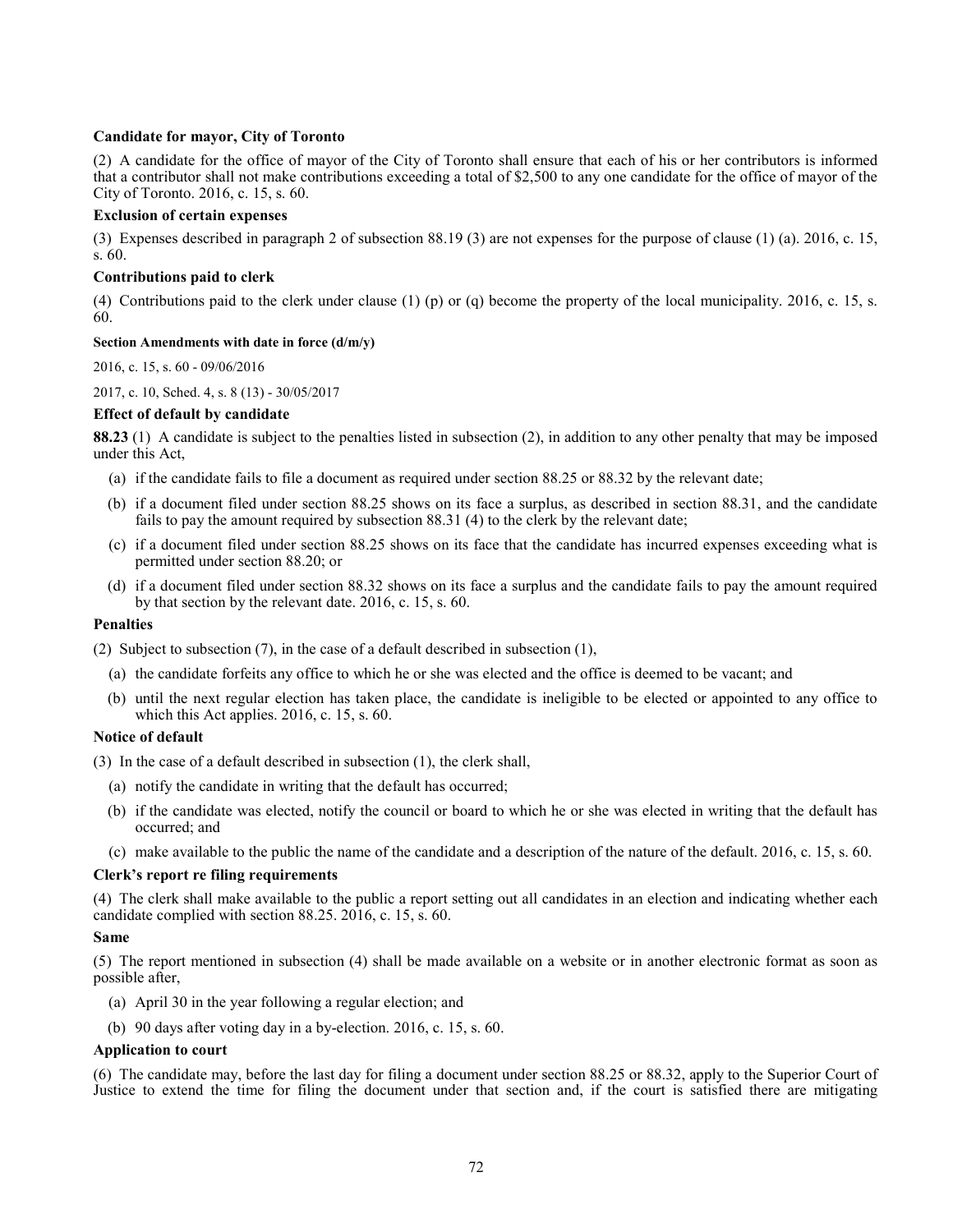circumstances justifying a later date for filing the document, the court may grant an extension for the minimum period of time necessary to enable the candidate to file the document but the court shall not grant an extension of more than 90 days. 2016, c. 15, s. 60.

### **Notice to clerk**

(7) If a candidate makes an application under subsection (6), the candidate shall notify the clerk in writing before 2 p.m. on the last day for filing a document under section 88.25 or 88.32 that the application has been made. 2016, c. 15, s. 60.

### **Effect of extension**

(8) If the court grants an extension under subsection (6), the penalties set out in subsection (2) apply only if the candidate has not filed the document before the end of the extension. 2016, c. 15, s. 60.

### **Cessation of penalty**

(9) The penalties set out in subsection (2) for a default described in clause (1) (a) do not take effect if, no later than 2 p.m. on the day that is 30 days after the applicable day for filing the document, the candidate files the relevant document as required under section 88.25 or 88.32 and pays the clerk a late filing fee of \$500. 2016, c. 15, s. 60.

### **Late filing fee**

(10) The late filing fee is the property of the municipality. 2016, c. 15, s. 60.

### **Section Amendments with date in force (d/m/y)**

[2016, c. 15, s. 60](http://www.ontario.ca/laws/statute/S16015#s60) - 09/06/2016

### **Election campaign period for candidates**

**88.24** (1) For the purposes of this Act, a candidate's election campaign period for an office shall be determined in accordance with the following rules:

- 1. The election campaign period begins on the day on which the clerk receives his or her nomination for the office under section 33.
- 2. The election campaign period ends on December 31 in the case of a regular election and 45 days after voting day in the case of a by-election.
- 3. Despite paragraph 2, the election campaign period ends,
	- i. on the day the nomination is withdrawn under section 36 or is deemed to be withdrawn under subsection 29 (2),
	- ii. on nomination day, if the nomination is rejected under section 35, or
	- iii. on the day the candidate files the documents under section 88.25, as long as the documents are filed after voting day and before December 31 in the year of a regular election.
- 4. Despite paragraphs 2 and 3, if the candidate has a deficit at the time the election campaign period would otherwise end and the candidate notifies the clerk in the prescribed form on or before December 31 in the case of a regular election and 45 days after voting day in the case of a by-election, the election campaign period is extended and is deemed to have run continuously from the date of nomination until the earliest of,
	- i. June 30 in the year following the regular election,
	- ii. the end of the six-month period following the 45th day after voting day, in the case of a by-election,
	- iii. the day he or she is nominated in a subsequent election for an office on the council or local board in respect of which the deficit was incurred,
	- iv. the day the candidate notifies the clerk in writing that he or she will not accept further contributions, and
	- v. the day A equals the total of B and C, where,
		- $A =$  any further contributions,
		- $B =$  the expenses incurred during the extension of the election campaign period, and
		- $C =$  the amount of the candidate's deficit at the start of the extension of the election campaign period.
- 5. If, after the election campaign period ends under paragraph 2, 3 or 4, the candidate incurs expenses relating to a recount, a proceeding under section 83 (controverted elections) or a compliance audit and the candidate notifies the clerk in writing, the election campaign period is deemed to have recommenced, subject to subsection (2), and to have run continuously from the date of nomination until the earliest of,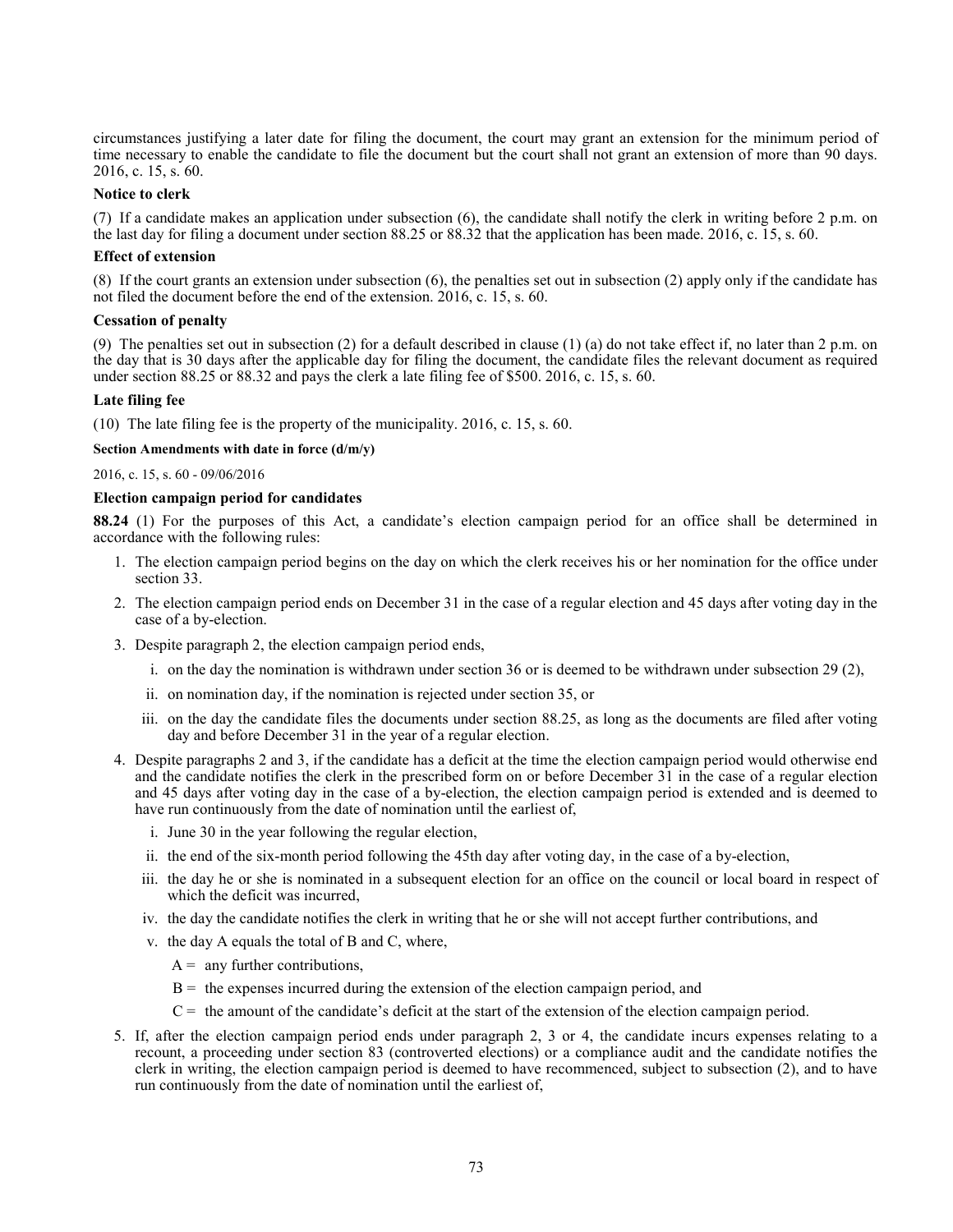- i. the day the total of A and B equals the total of C and D, where,
	- $A =$  any amount released to the candidate under subsection 88.31 (7),
	- $B =$  any further contributions,
	- $C =$  the expenses incurred after the election campaign period recommences, and
	- $D =$  the amount of the candidate's deficit, if any, before the election campaign period recommenced,
- ii. the day he or she is nominated in a subsequent election for an office on the council or local board in respect of which the expenses referred to in subparagraph i were incurred,
- iii. the day the candidate notifies the clerk in writing that the candidate will not accept further contributions,
- iv. June 30 in the year following the regular election, and
- v. the end of the six-month period following the 45th day after voting day, in the case of a by-election. 2016, c. 15, s. 60; 2017, c. 10, Sched. 4, s. 8 (14, 15); 2021, c. 5, Sched. 4, s. 6.

(2) An election campaign period that has ended under subparagraph 4 ii or 5 ii of subsection (1) cannot recommence under paragraph 5. 2016, c. 15, s. 60.

### **Multiple and combined campaigns**

(3) The following rules apply if a person is a candidate, at different times in the same election, for more than one office on the same council or local board:

- 1. The person's campaigns for offices for which the election is conducted by general vote shall be deemed to be one campaign for the last office for which he or she is nominated, but the election campaign period begins on the day of the first nomination.
- 2. Each campaign for an office for which the election is conducted by ward is a separate campaign. 2016, c. 15, s. 60.

### **Section Amendments with date in force (d/m/y)**

[2016, c. 15, s. 60](http://www.ontario.ca/laws/statute/S16015#s60) - 09/06/2016

[2017, c. 10, Sched. 4, s. 8 \(14, 15\)](http://www.ontario.ca/laws/statute/S17010#sched4s8s14) - 30/05/2017

[2021, c. 5, Sched. 4, s. 6](http://www.ontario.ca/laws/statute/S21005#sched4s6) - 19/04/2021

### **Candidates' financial statements, etc.**

**88.25** (1) On or before 2 p.m. on the filing date, a candidate shall file with the clerk with whom the nomination was filed a financial statement and auditor's report, each in the prescribed form, reflecting the candidate's election campaign finances,

- (a) in the case of a regular election, as of December 31 in the year of the election; and
- (b) in the case of a by-election, as of the 45th day after voting day. 2016, c. 15, s. 60.

#### **Same**

(2) If a candidate's election campaign period ends as described in paragraph 3 of subsection 88.24 (1), the financial statement and auditor's report must reflect the candidate's election campaign finances as of the day the election campaign period ended. 2016, c. 15, s. 60.

#### **Error in financial statement**

(3) If an error is identified in a filed financial statement, the candidate may withdraw the statement and, at the same time, file a corrected financial statement and auditor's report on or before the applicable filing date under section 88.30. 2016, c. 15, s. 60.

### **Supplementary financial statement and auditor's report**

(4) If the candidate's election campaign period continues during all or part of the supplementary reporting period, the candidate shall, before 2 p.m. on the supplementary filing date, file a supplementary financial statement and auditor's report for the supplementary reporting period. 2016, c. 15, s. 60.

### **Same**

(5) If a candidate's election campaign period ends as described in paragraph 3 of subsection 88.24 (1) and the election campaign period continued during all or part of the supplementary reporting period, the candidate shall, before 2 p.m. on the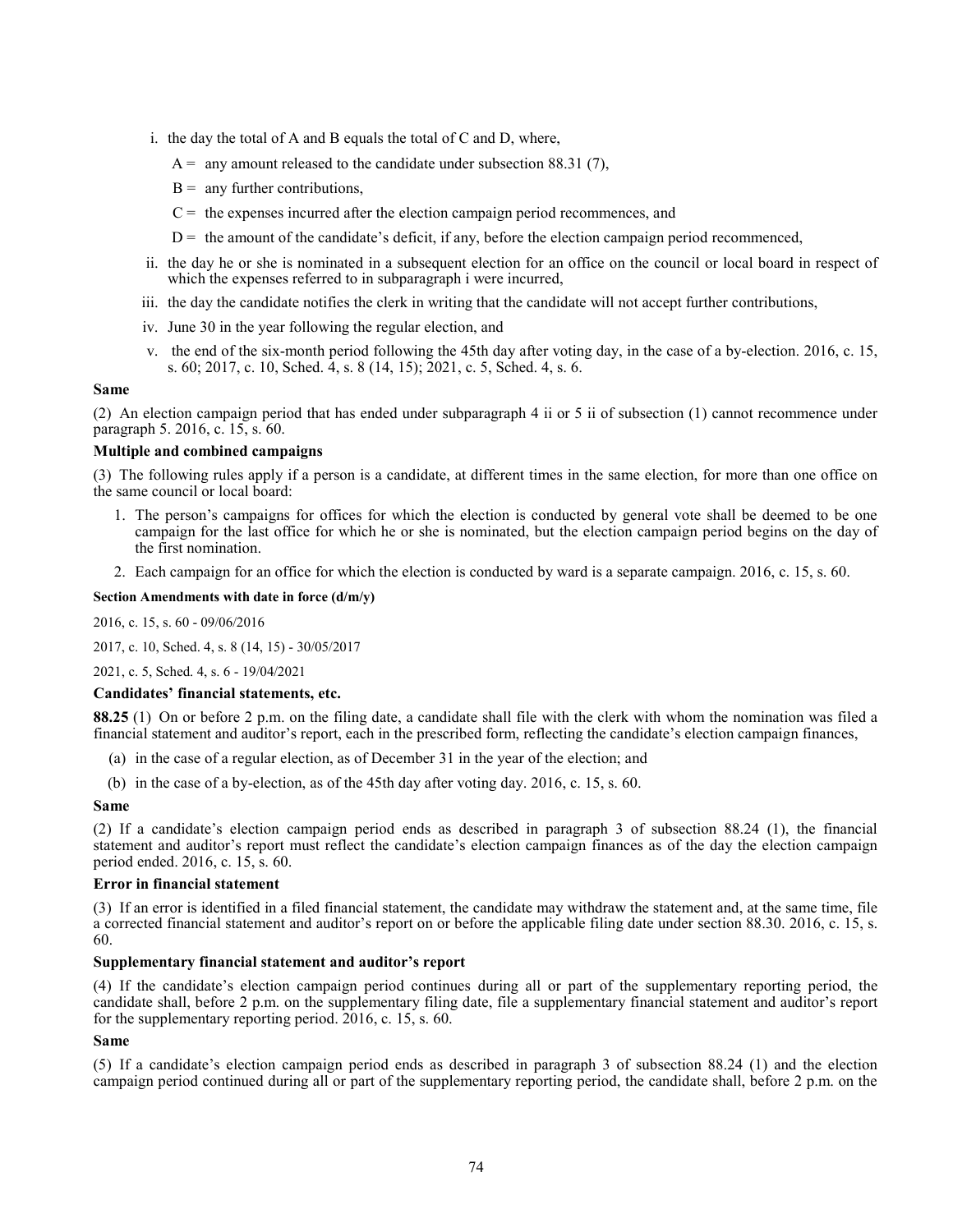supplementary filing date, file a supplementary financial statement and auditor's report for the period commencing on the day the candidate's election campaign period ends and including the six-month period following the year of the election. 2016, c. 15, s. 60.

# **Supplementary report**

(6) A supplementary financial statement or auditor's report shall include all the information contained in the initial statement or report filed under subsection (1), updated to reflect the changes to the candidate's campaign finances during the supplementary reporting period. 2016, c. 15, s. 60.

# **Auditor**

(7) An auditor's report shall be prepared by an auditor licensed under the *Public Accounting Act, 2004*. 2016, c. 15, s. 60.

# **Exception re auditor's report**

(8) No auditor's report is required if the total contributions received and total expenses incurred in the election campaign up to the end of the relevant period are each equal to or less than \$10,000. 2016, c. 15, s. 60.

# **Notice to candidates, before filing date**

(9) At least 30 days before the filing date, the clerk shall give notice of the following matters to every candidate whose nomination was filed with him or her:

- 1. All the filing requirements of this section.
- 2. The candidate's entitlement to receive a refund of the nomination filing fee if he or she meets the requirements of section 34.
- 3. The penalties set out in subsections 88.23 (2) and 92 (1). 2016, c. 15, s. 60.

# **Same, before supplementary filing date**

(10) At least 30 days before the supplementary filing date, the clerk shall give notice of the filing requirements of this section and the penalties set out in subsections 88.23 (2) and 92 (1) to the following candidates:

- 1. A candidate who notified the clerk under paragraph 4 of subsection 88.24 (1).
- 2. A candidate who notified the clerk under paragraph 5 of subsection 88.24 (1). 2016, c. 15, s. 60.

# **Electronic filing**

(11) The clerk may provide for electronic filing under this section and may establish conditions and limits with respect to electronic filing. 2016, c. 15, s. 60.

# **Documents filed after filing date**

(12) If the documents required to be filed under this section are not filed by 2 p.m. on the day that is 30 days after the applicable day for filing the documents, the clerk shall accept the documents only for the purpose of making the documents available under subsection 88 (9.1). 2016, c. 15, s. 60.

# **Section Amendments with date in force (d/m/y)**

[2016, c. 15, s. 60](http://www.ontario.ca/laws/statute/S16015#s60) - 09/06/2016

# **Duties of registered third parties**

**88.26** (1) A registered third party shall ensure that,

- (a) no contributions of money are accepted or expenses are incurred in relation to third party advertisements that appear during an election in a municipality unless one or more campaign accounts are first opened at a financial institution exclusively for the purposes of the election campaign;
- (b) all contributions of money are deposited into the campaign accounts;
- (c) all funds in the campaign accounts are used exclusively for the purposes of the election campaign;
- (d) all payments for expenses are made from the campaign accounts;
- (e) contributions of goods or services are valued;
- (f) receipts are issued for every contribution and obtained for every expense;
- (g) records are kept of,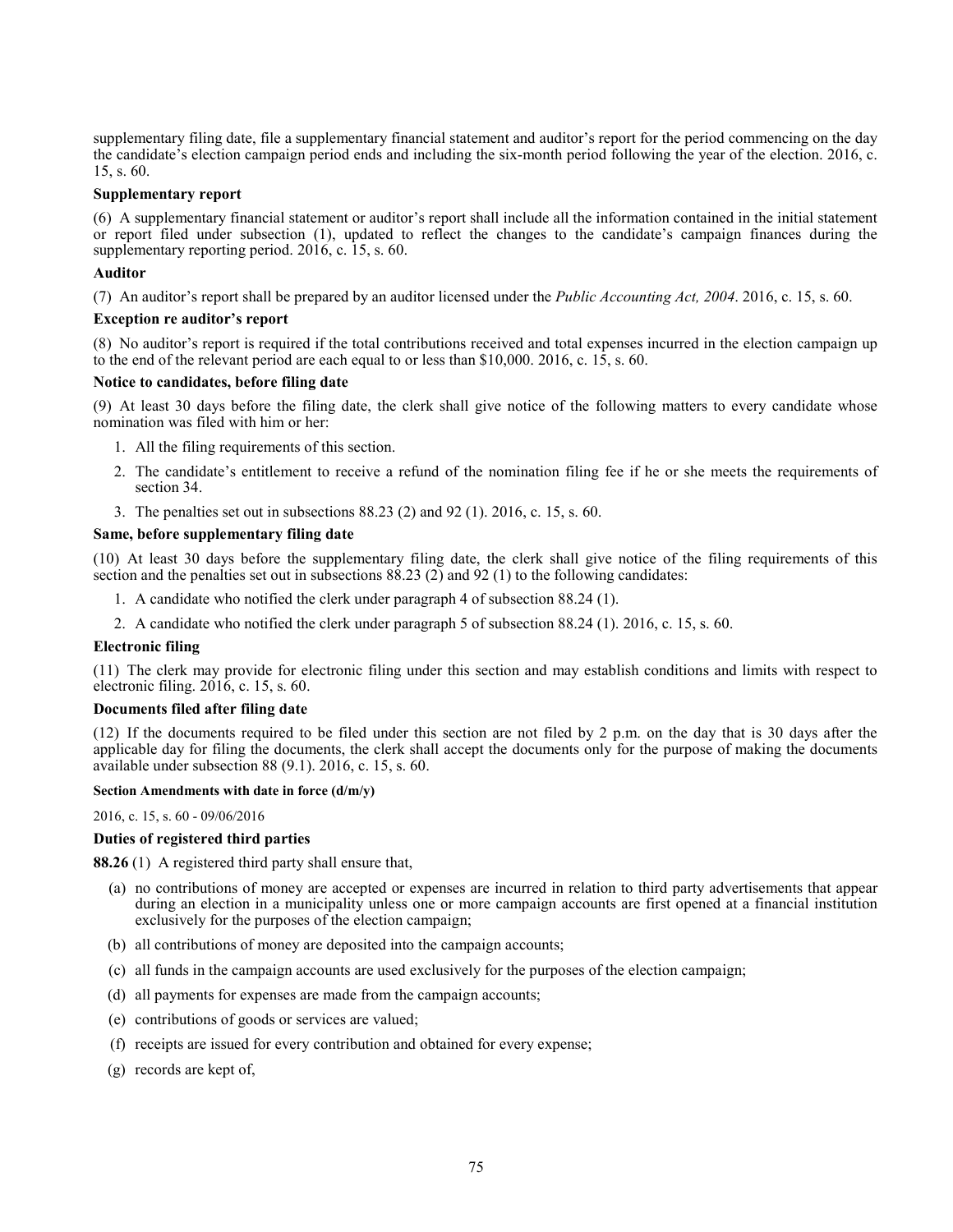- (i) the receipts issued for every contribution,
- (ii) the value of every contribution,
- (iii) whether a contribution is in the form of money, goods or services, and
- (iv) the contributor's name and address;
- (h) records are kept of every expense including the receipts obtained for each expense;
- (i) records are kept of any claim for payment of an expense that the registered third party disputes or refuses to pay;
- (j) records are kept of the gross income from a fund-raising function and the gross amount of money received at a fundraising function by donations of \$25 or less or by the sale of goods or services for \$25 or less;
- (k) records are kept of any loan and its terms under section 88.17;
- (l) the records described in clauses (g), (h), (i), (j) and (k) are retained by the registered third party for the term of office of the members of the council or local board and until their successors are elected and the newly elected council or local board is organized;
- (m) financial filings are made in accordance with sections 88.29 and 88.32;
- (n) proper direction is given to the persons who are authorized to incur expenses and accept or solicit contributions under the direction of the registered third party;
- (o) a contribution of money made or received in contravention of this Act or a by-law passed under this Act is returned to the contributor as soon as possible after the registered third party becomes aware of the contravention;
- (p) a contribution not returned to the contributor under clause (o) is paid to the clerk of the municipality in which the registered third party is registered;
- (q) an anonymous contribution is paid to the clerk of the municipality in which the registered third party is registered; and
- (r) each contributor is informed that a contributor shall not make contributions exceeding,
	- (i) a total of \$1,200 to any one registered third party in relation to third party advertisements, and
	- (ii) a total of \$5,000 to two or more registered third parties registered in the same municipality in relation to third party advertisements. 2016, c. 15, s. 61; 2017, c. 10, Sched. 4, s. 8 (16).

### **Exclusion of certain expenses**

(2) Expenses described in paragraph 2 of subsection 88.19 (3) are not expenses for the purpose of clause (1) (a). 2016, c. 15, s. 61.

#### **Contributions paid to clerk**

(3) Contributions paid to the clerk under clause (1) (p) or (q) become the property of the local municipality. 2016, c. 15, s. 61.

#### **Section Amendments with date in force (d/m/y)**

[2016, c. 15, s. 61](http://www.ontario.ca/laws/statute/S16015#s61) - 01/04/2018

[2017, c. 10, Sched. 4, s. 8 \(16\)](http://www.ontario.ca/laws/statute/S17010#sched4s8s16) - 01/04/2018

#### **Effect of default by registered third party**

**88.27** (1) Subject to subsection (6) and in addition to any other penalty that may be imposed under this Act, an individual, corporation or trade union that is registered as a registered third party in relation to an election in a municipality is not entitled to register in relation to a subsequent election in the municipality until after the next regular election has taken place,

- (a) if the registered third party fails to file a document as required under section 88.29 or 88.32 by the relevant date;
- (b) if a document filed under section 88.29 shows on its face a surplus, as described in section 88.31, and the registered third party fails to pay the amount required by subsection 88.31 (4) to the clerk by the relevant date;
- (c) if a document filed under section 88.29 shows on its face that the registered third party has incurred expenses exceeding what is permitted under section 88.21; or
- (d) if a document filed under section 88.32 shows on its face a surplus and the registered third party fails to pay the amount required by that section by the relevant date. 2016, c. 15, s. 61.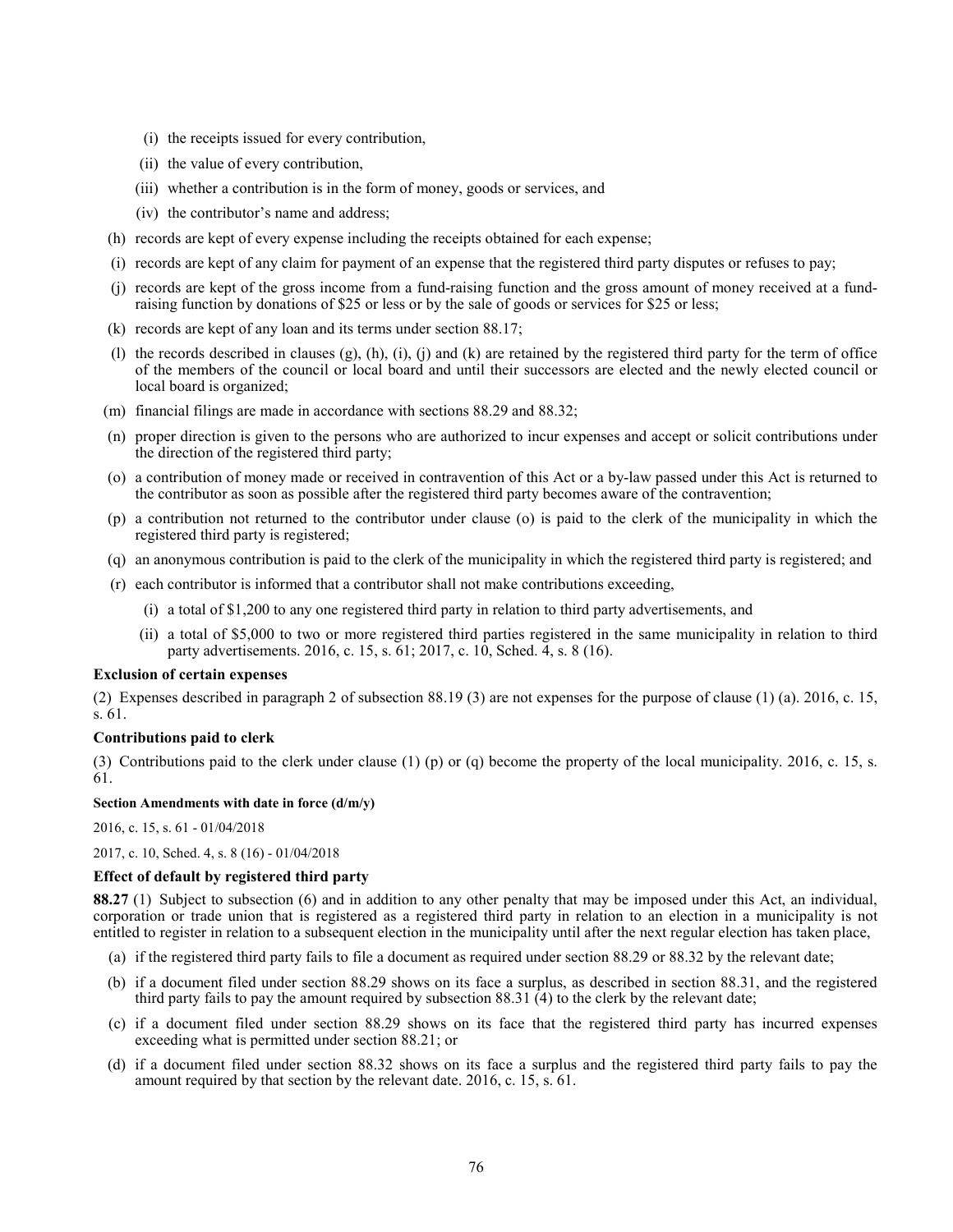# **Notice of default**

(2) In the case of a default described in subsection (1), the clerk shall notify the registered third party in writing that the default has occurred and shall make available to the public the name of the registered third party and a description of the nature of the default. 2016, c. 15, s. 61.

### **Application to court**

(3) The registered third party may, before the last day for filing a document under section 88.29 or 88.32, apply to the Superior Court of Justice to extend the time for filing the document under that section and, if the court is satisfied there are mitigating circumstances justifying a later date for filing the document, the court may grant an extension for the minimum period of time necessary to enable the registered third party to file the document but the court shall not grant an extension of more than 90 days. 2016, c. 15, s. 61.

### **Notice to clerk**

(4) If a registered third party makes an application under subsection (3), the registered third party shall notify the clerk in writing before 2 p.m. on the last day for filing a document under section 88.29 or 88.32 that the application has been made. 2016, c. 15, s. 61.

# **Effect of extension**

(5) If the court grants an extension under subsection (3), the penalty set out in subsection (1) applies only if the registered third party has not filed the document before the end of the extension. 2016, c. 15, s. 61.

### **Cessation of penalty**

(6) The penalty set out in subsection (1) for a default described in clause (1) (a) does not take effect if, no later than 2 p.m. on the day that is 30 days after the applicable day for filing the document, the registered third party files the relevant document as required under section 88.29 or 88.32 and pays the clerk a late filing fee of \$500. 2016, c. 15, s. 61.

# **Late filing fee**

(7) The late filing fee is the property of the municipality. 2016, c. 15, s. 61.

## **Section Amendments with date in force (d/m/y)**

#### [2016, c. 15, s. 61](http://www.ontario.ca/laws/statute/S16015#s61) - 01/04/2018

# **Campaign period for registered third parties**

**88.28** For the purposes of this Act, the campaign period for a registered third party in relation to an election in a municipality shall be determined in accordance with the following rules:

- 1. The campaign period begins on the day on which the individual, corporation or trade union is registered as a registered third party in relation to the election in the municipality.
- 2. The campaign period ends on December 31 in the case of a regular election and 45 days after voting day in the case of a by-election.
- 2.1 Despite paragraph 2, the campaign period ends,
	- i. on the day the third party's registration is withdrawn under subsection 88.6 (15) or deemed to be withdrawn under subsection 88.6 (16), or
	- ii. on the day the third party advertiser files the documents under section 88.29, as long as the documents are filed after voting day and before December 31 in the year of a regular election.
- 3. Despite paragraph 2, if the registered third party has a deficit at the time the campaign period would otherwise end and the registered third party notifies the clerk in the prescribed form on or before December 31 in the case of a regular election and 45 days after voting day in the case of a by-election, the campaign period is extended and is deemed to have run continuously from the date on which the registered third party was registered until the earliest of,
	- i. June 30 in the year following the regular election,
	- ii. the end of the six-month period following the 45th day after voting day, in the case of a by-election,
	- iii. the day the registered third party notifies the clerk in writing that he, she or it will not accept further contributions, and
	- iv. the day A equals the total of B and C, where,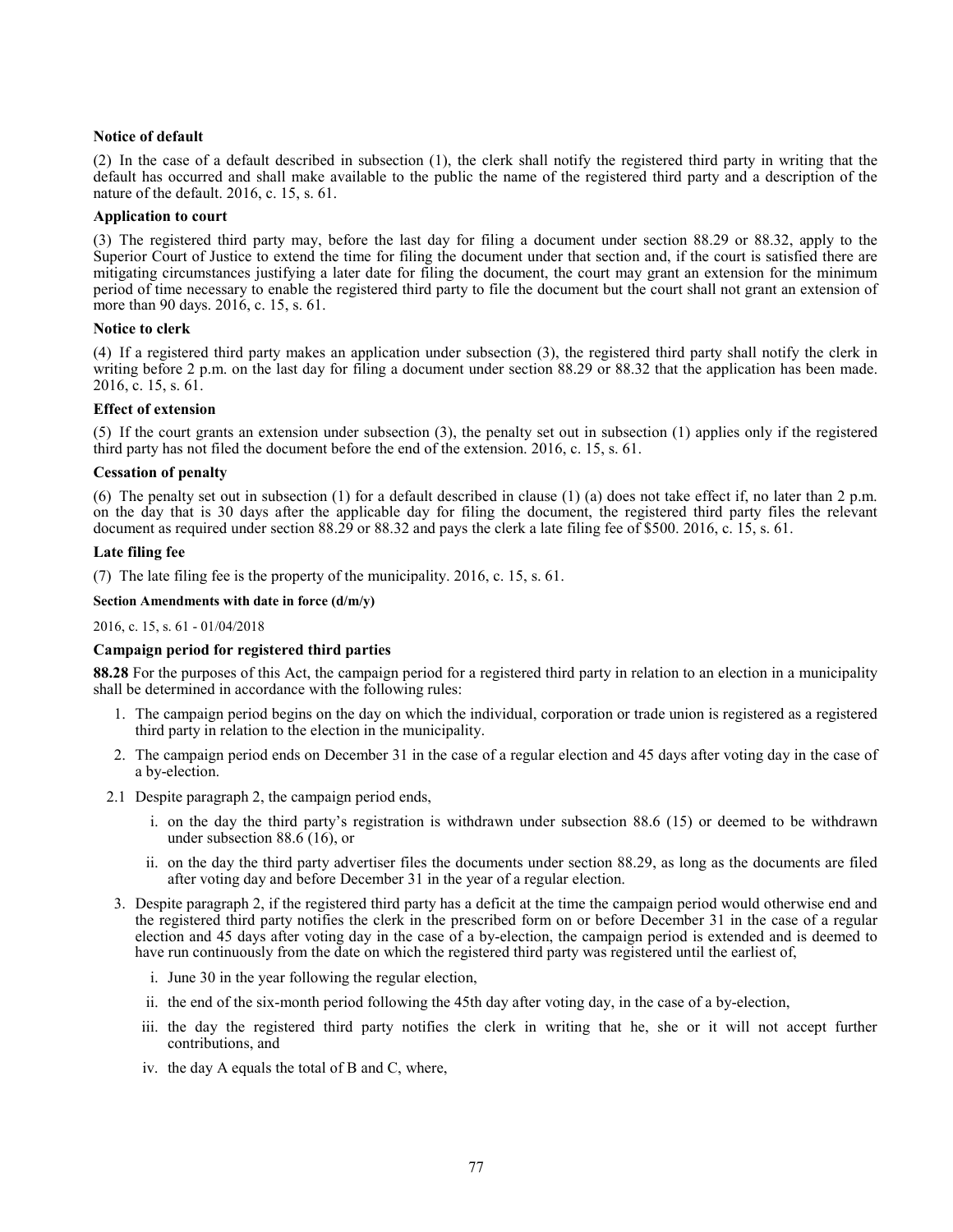- $A =$  any further contributions,
- $B =$  the expenses incurred during the extension of the campaign period, and
- $C =$  the amount of the registered third party's deficit at the start of the extension of the campaign period.
- 4. If, after the campaign period ends under paragraph 2 or 3, the registered third party incurs expenses relating to a compliance audit and he, she or it notifies the clerk in writing, the campaign period is deemed to have recommenced and to have run continuously from the day on which the registered third party was registered until the earliest of,
	- i. the day the total of A and B equals the total of C and D, where,
		- $A =$  any amount released to the registered third party under subsection 88.31 (7),
		- $B =$  any further contributions.
		- $C =$  the expenses incurred after the campaign period recommences, and
		- $D =$  the amount of the registered third party's deficit, if any, before the campaign period recommenced,
	- ii. the day the registered third party notifies the clerk in writing that he, she or it will not accept further contributions,
	- iii. June 30 in the year following the regular election, and
	- iv. the end of the six-month period following the 45th day after voting day, in the case of a by-election. 2016, c. 15, s. 61; 2017, c. 10, Sched. 4, s. 8 (17, 18); 2021, c. 5, Sched. 4, s. 7.

### **Section Amendments with date in force (d/m/y)**

[2016, c. 15,](http://www.ontario.ca/laws/statute/S16015#s61) s. 61 - 01/04/2018

[2017, c. 10, Sched. 4, s. 8 \(17, 18\)](http://www.ontario.ca/laws/statute/S17010#sched4s8s17) - 01/04/2018

[2021, c. 5, Sched. 4, s. 7](http://www.ontario.ca/laws/statute/S21005#sched4s7) - 19/04/2021

# **Financial statements, etc., of registered third parties**

**88.29** (1) On or before 2 p.m. on the filing date, a registered third party shall file with the clerk of the municipality in which he, she or it registered a financial statement and auditor's report, each in the prescribed form, reflecting the registered third party's campaign finances in relation to third party advertisements,

- (a) in the case of a regular election, as of December 31 in the year of the election; and
- (b) in the case of a by-election, as of the 45th day after voting day. 2016, c. 15, s. 61.

#### **Same**

(1.1) If a third party's campaign period ends as described in paragraph 2.1 of section 88.28, the financial statement and auditor's report must reflect the third party's campaign finances as of the day the campaign period ended. 2021, c. 5, Sched. 4, s. 8.

### **Error in financial statement**

(2) If an error is identified in a filed financial statement, the registered third party may withdraw the statement and, at the same time, file a corrected financial statement and auditor's report on or before the applicable filing date under section 88.30. 2016, c. 15, s. 61.

#### **Supplementary financial statement and auditor's report**

(3) If the campaign period for the registered third party in relation to an election in the municipality continues during all or part of the supplementary reporting period, the registered third party shall, before 2 p.m. on the supplementary filing date, file a supplementary financial statement and auditor's report for the supplementary reporting period. 2016, c. 15, s. 61.

#### **Supplementary report**

(4) A supplementary financial statement or auditor's report shall include all the information contained in the initial statement or report filed under subsection (1), updated to reflect the changes to the registered third party's campaign finances during the supplementary reporting period. 2016, c. 15, s. 61.

#### **Auditor**

(5) An auditor's report shall be prepared by an auditor licensed under the *Public Accounting Act, 2004*. 2016, c. 15, s. 61.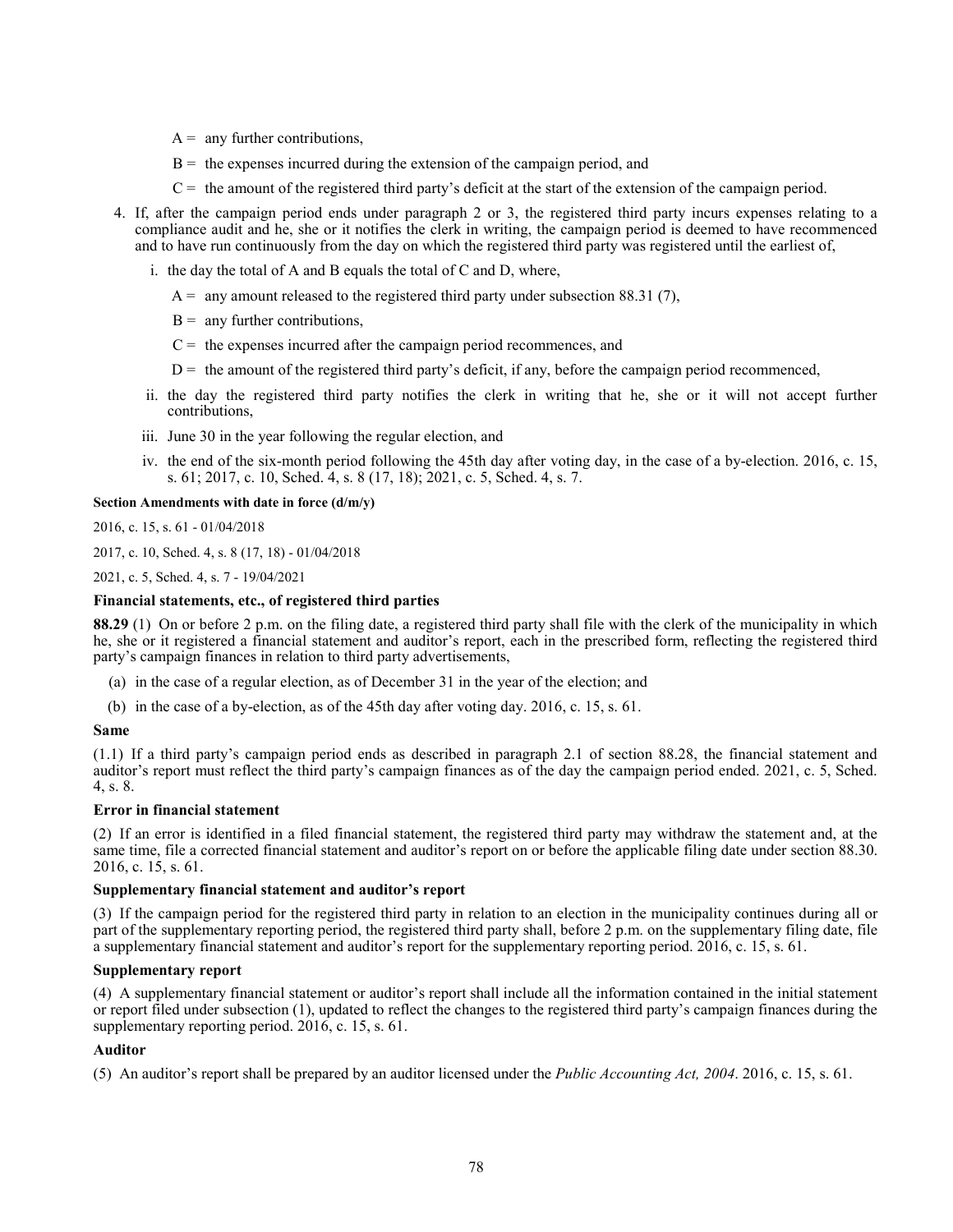# **Exception re auditor's report**

(6) No auditor's report is required if the total contributions received and total expenses incurred in the registered third party's campaign in relation to third party advertisements during an election in the municipality up to the end of the relevant period are each equal to or less than \$10,000. 2016, c. 15, s. 61.

# **Notice from clerk, before filing date**

(7) At least 30 days before the filing date, the clerk shall give notice of the filing requirements of this section and the penalties set out in subsections 88.27 (1) and 92 (4) to every registered third party that registered in the municipality. 2016, c. 15, s. 61.

# **Same, before supplementary filing date**

(8) At least 30 days before the supplementary filing date, the clerk shall give notice of the filing requirements of this section and the penalties set out in subsections 88.27 (1) and 92 (4) to every registered third party that gave notice to the clerk under paragraph 4 of section 88.28. 2016, c. 15, s. 61.

# **Electronic filing**

(9) The clerk may provide for electronic filing under this section and may establish conditions and limits with respect to electronic filing. 2016, c. 15, s. 61.

# **Documents filed after filing date**

(10) If the documents required to be filed under this section are not filed by 2 p.m. on the day that is 30 days after the applicable day for filing the documents, the clerk shall accept the documents only for the purpose of making the documents available under subsection 88 (9.1). 2016, c. 15, s. 61.

# **Report by clerk**

(11) As soon as possible after April 30 in the year following a regular election or 75 days after voting day in a by-election, the clerk shall make available to the public on a website or in another electronic format a list of all registered third parties for the election along with an indication of whether each has filed a financial statement and auditor's report under subsection (1). 2016, c. 15, s. 61.

# **Section Amendments with date in force (d/m/y)**

[2016, c. 15, s. 61](http://www.ontario.ca/laws/statute/S16015#s61) - 01/04/2018

[2021, c. 5, Sched. 4, s. 8](http://www.ontario.ca/laws/statute/S21005#sched4s8) - 19/04/2021

# **Filing dates and reporting periods for candidates, registered third parties**

# **Filing date**

**88.30** (1) The filing date for documents that are to be filed under section 88.25 or 88.29 is the following:

- 1. In the case of a regular election, the last Friday in March following the election.
- 2. In the case of a by-election, 75 days after voting day. 2016, c. 15, s. 62.

# **Supplementary filing date**

(2) The supplementary filing date for documents that are to be filed under section 88.25 or 88.29 is the following:

- 1. In the case of a regular election, the last Friday in September in the year following the election.
- 2. In the case of a by-election, 30 days after the expiry of the six-month period described in paragraph 2 of subsection (3). 2016, c. 15, s. 62.

# **Supplementary reporting period**

(3) The supplementary reporting period for documents that are to be filed under section 88.25 or 88.29 is the following:

- 1. In the case of a regular election, the six-month period following the year of the election.
- 2. In the case of a by-election, the six-month period following the 45th day after voting day. 2016, c. 15, s. 62.

# **Section Amendments with date in force (d/m/y)**

[2016, c. 15, s. 62](http://www.ontario.ca/laws/statute/S16015#s62) - 09/06/2016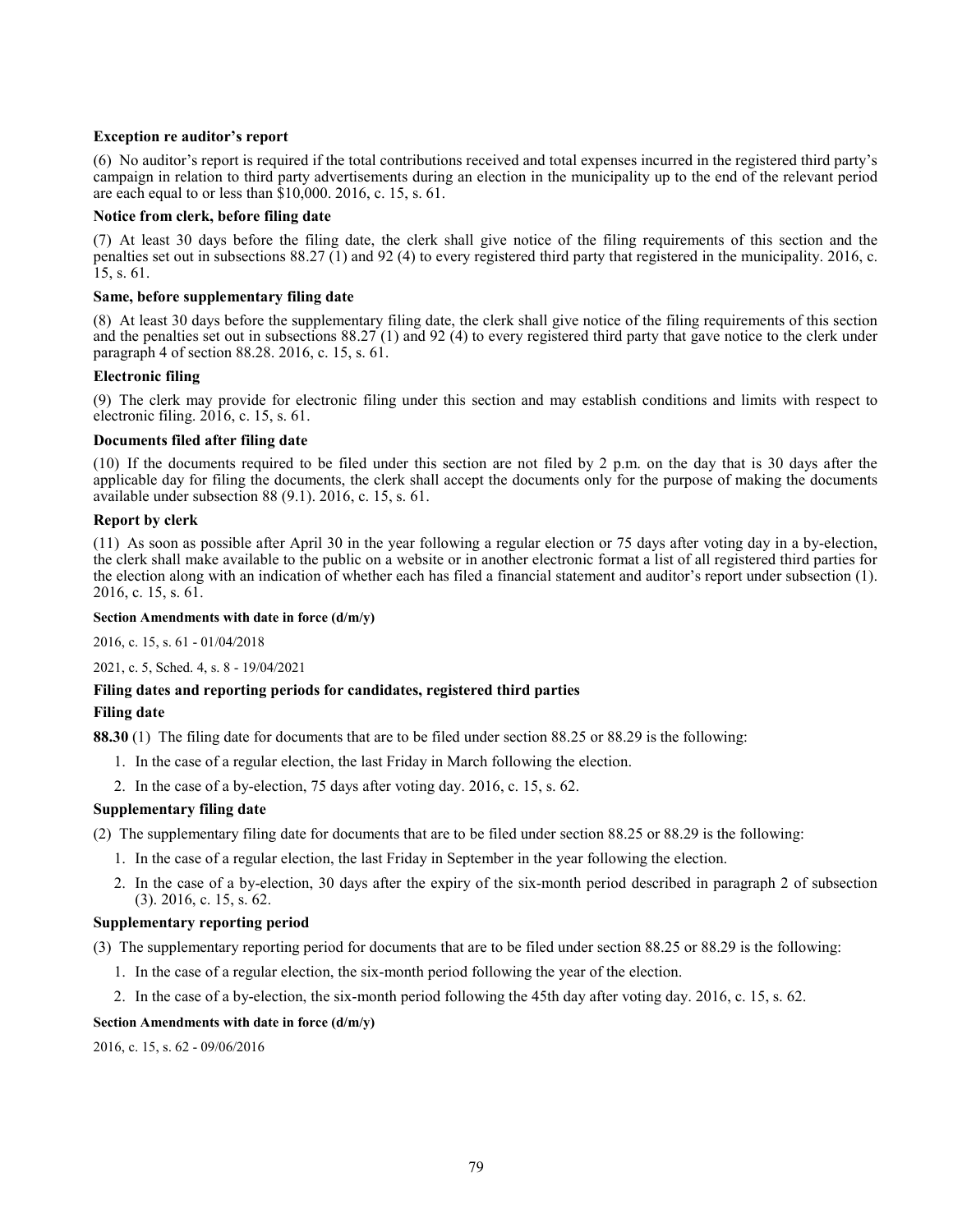# **Treatment of surplus and deficit**

**88.31** (1) A candidate or registered third party has a surplus if the total credits exceed the total debits, and a deficit if the reverse is true. 2016, c. 15, s. 62.

# **Total credits**

(2) For the purposes of subsection (1), the total credits are the sum of,

- (a) the contributions under section 88.15;
- (b) any amounts of \$25 or less that were donated at fund-raising functions;
- (c) any amounts of \$25 or less for goods or services that were sold at fund-raising functions;
- (d) interest earned on campaign accounts; and
- (e) revenue from the sale of election materials. 2016, c. 15, s. 62.

# **Total debits**

(3) For the purposes of subsection (1), the total debits are the sum of the expenses under section 88.19. 2016, c. 15, s. 62.

# **Surplus paid to clerk**

(4) If the financial statement or supplementary financial statement filed with the clerk shows a surplus and the campaign period has ended at the time the statement is filed, the candidate or registered third party shall, when the statement is filed, pay the surplus to the clerk, reduced by the amount of any refund under subsection (6). 2016, c. 15, s. 62.

# **Surplus held in trust by clerk**

(5) The clerk shall hold the amount paid under subsection (4) in trust for the candidate or registered third party. 2016, c. 15, s. 62.

# **Refund**

(6) If a candidate or registered third party who has a surplus has made contributions to the campaign or, in the case of an individual, if his or her spouse has made contributions to the campaign, the candidate or registered third party may, after the campaign period ends but before filing the financial statement or supplementary financial statement, as the case may be, refund to the candidate or registered third party or to the spouse, as the case may be, an amount that does not exceed the lesser of,

- (a) the relevant contributions;
- (b) the surplus. 2016, c. 15, s. 62.

# **Release of amount if campaign recommences**

(7) If the campaign period for the candidate or registered third party recommences under paragraph 5 of subsection 88.24 (1) or paragraph 4 of section 88.28, as applicable, the clerk shall pay the amount held in trust to the candidate or registered third party, with interest. 2016, c. 15, s. 62.

# **Amount to become property of municipality or local board**

(8) For a candidate, the amount held in trust becomes the property of the municipality or local board, as the case may be, when all of the following conditions are satisfied:

- 1. The election campaign period has ended under paragraph 2, 3 or 4 of subsection 88.24 (1).
- 2. It is no longer possible to recommence the campaign period under paragraph 5 of subsection 88.24 (1).
- 3. No recount, proceeding under section 83 (controverted elections) or compliance audit has been commenced.
- 4. The period for commencing a recount, a proceeding under section 83 or a compliance audit has expired. 2016, c. 15, s. 62.

# **Same, for registered third party**

(9) For a registered third party, the amount held in trust becomes the property of the municipality when all of the following conditions are satisfied:

- 1. The campaign period has ended under paragraph 2 or 3 of section 88.28.
- 2. It is no longer possible to recommence the campaign period under paragraph 4 of section 88.28.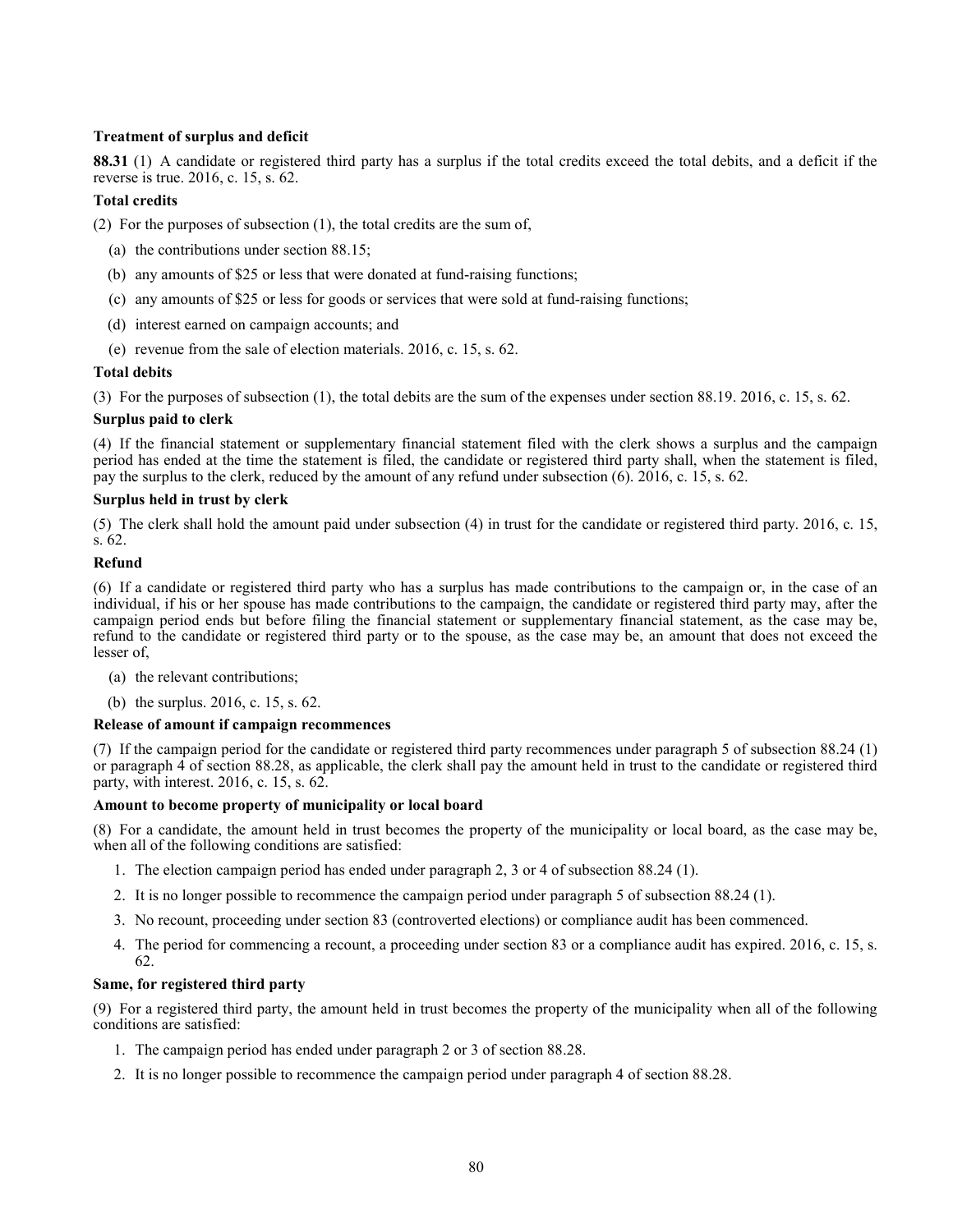- 3. No compliance audit has been commenced.
- 4. The period for commencing a compliance audit has expired. 2016, c. 15, s. 62.

# **Transition, candidate's total debits**

(10) For the 2018 regular election and for any by-election that takes place after this section comes into force and before that regular election, the total debits of a candidate shall be determined as if subsection (3) read as follows:

# **Total debits**

- (3) For the purposes of subsection (1), the total debits of a candidate are the sum of,
	- (a) the candidate's expenses under section 88.19 or the predecessor to that section; and
- (b) any deficit from a previous election campaign of the candidate if that campaign,
	- (i) related to an office on the same council or local board as the present campaign, and
	- (ii) was in the previous regular election or a subsequent by-election. 2016, c. 15, s. 62.

# **Section Amendments with date in force (d/m/y)**

# [2016, c. 15, s. 62](http://www.ontario.ca/laws/statute/S16015#s62) - 09/06/2016

# **Return of surplus for subsequent expenses**

**88.32** (1) This section applies if all of the following circumstances exist:

- 1. A candidate or registered third party has paid a surplus to the clerk under subsection 88.31 (4).
- 2. The candidate's election campaign period has ended under paragraph 2, 3 or 4 of subsection 88.24 (1) or the registered third party's campaign period has ended under paragraph 2 or 3 of section 88.28.
- 3. It is no longer possible to recommence the campaign period under paragraph 5 of subsection 88.24 (1) or paragraph 4 of section 88.28.
- 4. The candidate or registered third party subsequently incurs expenses relating to a compliance audit. 2016, c. 15, s. 62.

# **Return of surplus**

(2) If the candidate or registered third party notifies the clerk in writing that he, she or it is incurring subsequent expenses relating to a compliance audit, the clerk shall return the amount of the surplus, with interest, to the candidate or registered third party. 2016, c. 15, s. 62.

# **Effect of return of surplus**

(3) If the surplus is returned to the candidate or registered third party, he, she or it is permitted to incur expenses relating to a compliance audit but no other expenses may be incurred. 2016, c. 15, s. 62.

# **Reporting periods**

(4) The first reporting period of the candidate or registered third party under this section begins on the day after the surplus is returned and ends 90 days later, and each successive period of 90 days is a further reporting period. 2016, c. 15, s. 62.

# **Financial statements**

(5) For each reporting period, the candidate or registered third party shall file with the clerk a financial statement in the prescribed form reflecting the expenses of the candidate or registered third party for the reporting period, and the financial statement must be filed no later than 2 p.m. on the 10th day after the end of the reporting period. 2016, c. 15, s. 62.

# **Final financial statement**

(6) If, during a reporting period, the amount of surplus is reduced to zero or any remaining surplus is no longer required by the candidate or registered third party for expenses relating to a compliance audit, the candidate or registered third party shall file a final financial statement. 2016, c. 15, s. 62.

# **Repayment of remaining surplus**

(7) If the final financial statement indicates that there is any remaining surplus, the candidate or registered third party shall pay the remaining surplus to the clerk when the financial statement is filed. 2016, c. 15, s. 62.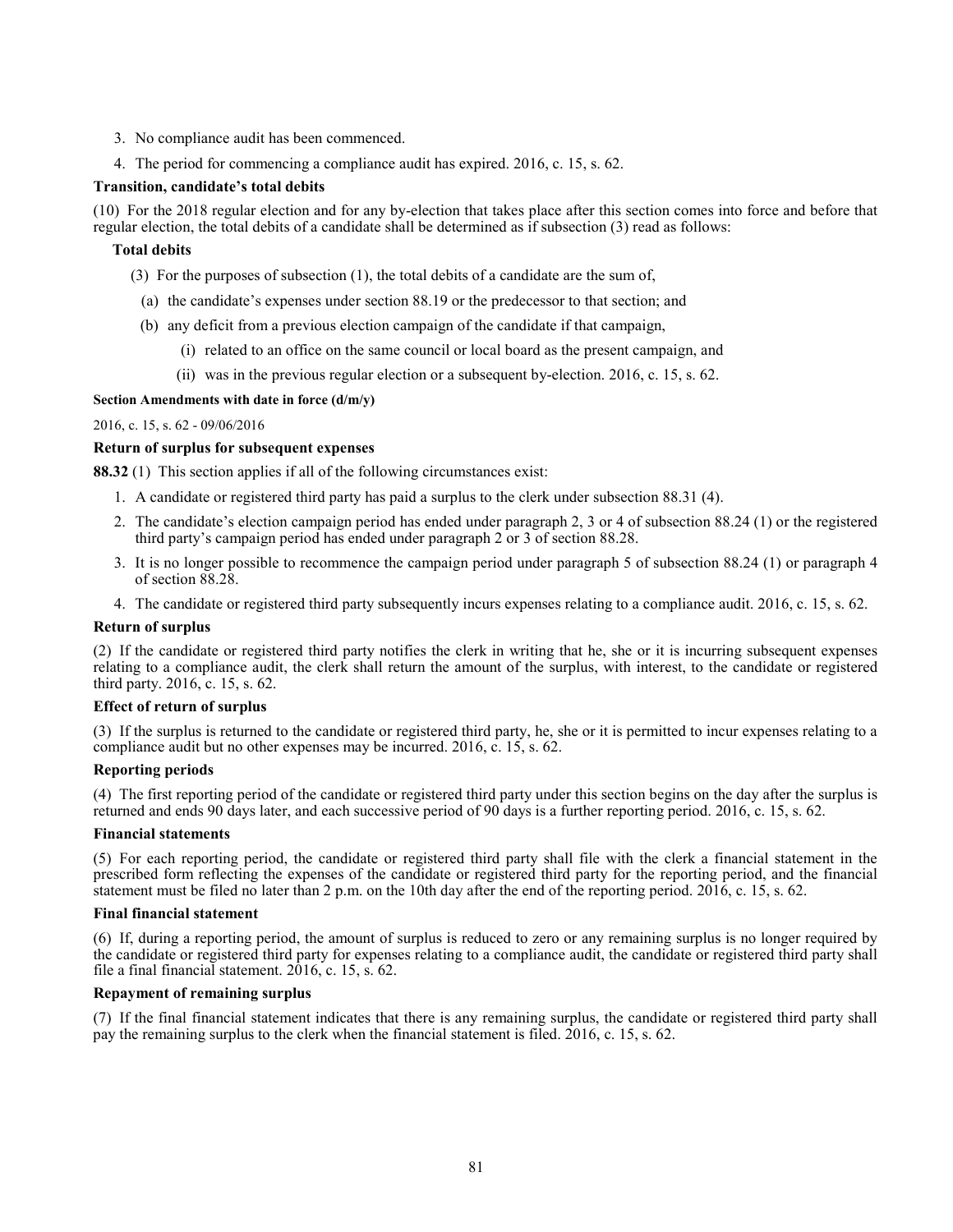# **Remaining surplus held in trust by clerk**

(8) The clerk shall hold the amount of the remaining surplus in trust for the candidate or registered third party. 2016, c. 15, s. 62.

# **Release of amount if another compliance audit**

(9) If, after the candidate or registered third party pays the remaining surplus to the clerk, another compliance audit commences, subsections (2) to  $(\bar{8})$  apply, with necessary modifications, with respect to the subsequent compliance audit. 2016, c. 15, s. 62.

# **Amount to become property of municipality or local board**

(10) The amount of the remaining surplus becomes the property of the municipality or the local board, as the case may be, when the compliance audit is finally determined and the period for commencing any other compliance audit has expired. 2016, c. 15, s. 62.

# **Section Amendments with date in force (d/m/y)**

[2016, c. 15, s. 62](http://www.ontario.ca/laws/statute/S16015#s62) - 09/06/2016

# COMPLIANCE AUDITS AND REVIEWS OF CONTRIBUTIONS

# **Compliance audit of candidates' campaign finances**

# **Application by elector**

**88.33** (1) An elector who is entitled to vote in an election and believes on reasonable grounds that a candidate has contravened a provision of this Act relating to election campaign finances may apply for a compliance audit of the candidate's election campaign finances, even if the candidate has not filed a financial statement under section 88.25. 2016, c. 15, s. 63.

# **Requirements**

(2) An application for a compliance audit shall be made to the clerk of the municipality or the secretary of the local board for which the candidate was nominated for office, and it shall be in writing and shall set out the reasons for the elector's belief. 2016, c. 15, s. 63.

# **Deadline for applications**

(3) The application must be made within 90 days after the latest of the following dates:

- 1. The filing date under section 88.30.
- 2. The date the candidate filed a financial statement, if the statement was filed within 30 days after the applicable filing date under section 88.30.
- 3. The candidate's supplementary filing date, if any, under section 88.30.
- 4. The date on which the candidate's extension, if any, under subsection 88.23 (6) expires. 2016, c. 15, s. 63.

# **Compliance audit committee**

(4) Within 10 days after receiving the application, the clerk of the municipality or the secretary of the local board, as the case may be, shall forward the application to the compliance audit committee. 2016, c. 15, s. 63.

# **Notice of meetings**

(5) Reasonable notice of the meetings of the committee under this section shall be given to the candidate, the applicant and the public. 2017, c. 20, Sched. 10, s. 1.

# **Open meetings**

(5.1) The meetings of the committee under this section shall be open to the public, but the committee may deliberate in private. 2017, c. 20, Sched. 10, s. 1.

# **Same**

(6) Subsection (5.1) applies despite sections 207 and 208.1 of the *Education Act*. 2017, c. 20, Sched. 10, s. 1.

# **Decision of committee**

(7) Within 30 days after the committee has received the application, the committee shall consider the application and decide whether it should be granted or rejected. 2016, c. 15, s. 63.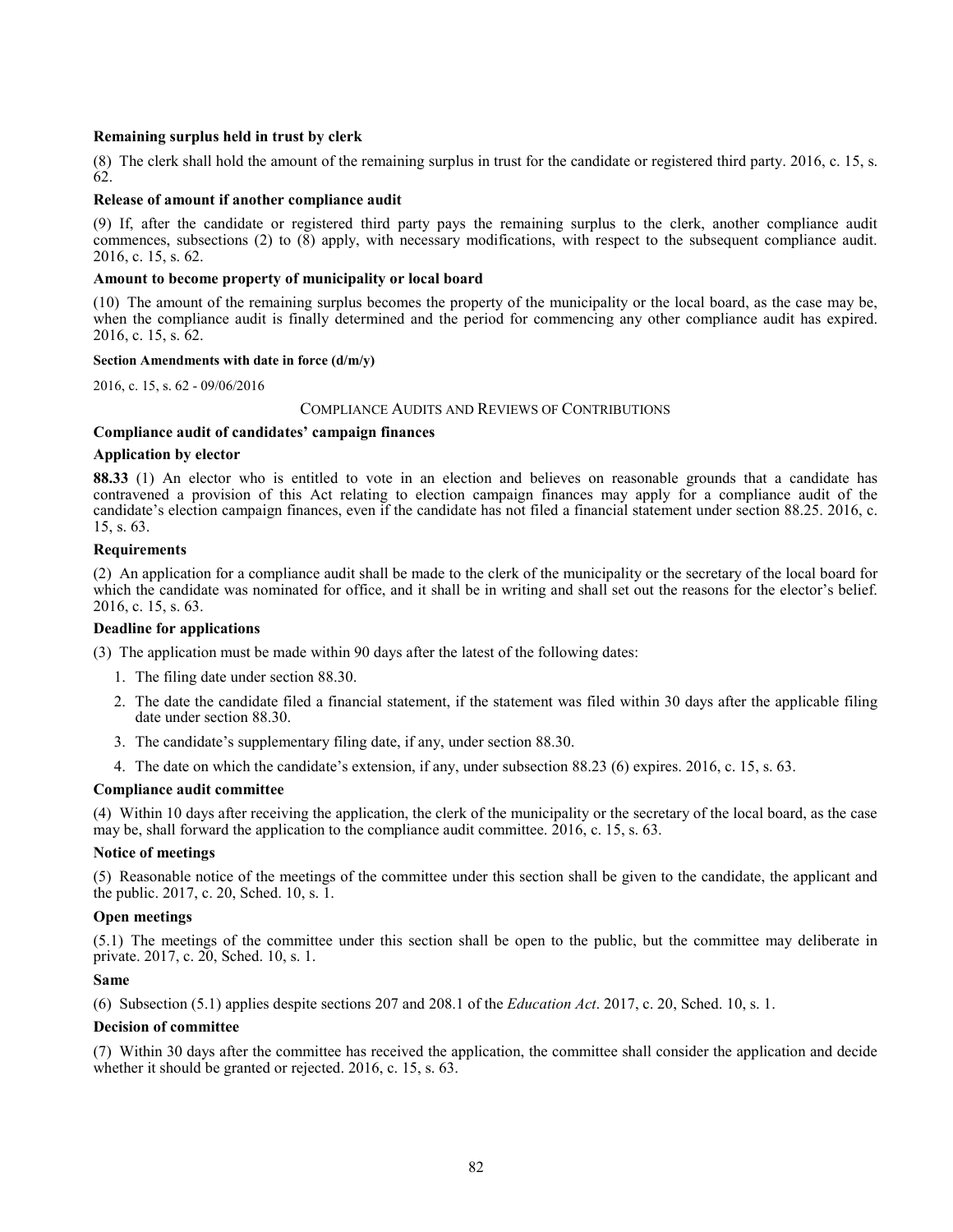(8) The decision of the committee to grant or reject the application, and brief written reasons for the decision, shall be given to the candidate, the clerk with whom the candidate filed his or her nomination, the secretary of the local board, if applicable, and the applicant. 2016, c. 15, s. 63.

# **Appeal**

(9) The decision of the committee under subsection (7) may be appealed to the Superior Court of Justice within 15 days after the decision is made, and the court may make any decision the committee could have made. 2016, c. 15, s. 63.

### **Appointment of auditor**

(10) If the committee decides under subsection (7) to grant the application, it shall appoint an auditor to conduct a compliance audit of the candidate's election campaign finances. 2016, c. 15, s. 63.

### **Same**

(11) Only auditors licensed under the *Public Accounting Act, 2004* or prescribed persons are eligible to be appointed under subsection (10). 2016, c. 15, s. 63.

# **Duty of auditor**

(12) The auditor shall promptly conduct an audit of the candidate's election campaign finances to determine whether he or she has complied with the provisions of this Act relating to election campaign finances and shall prepare a report outlining any apparent contravention by the candidate. 2016, c. 15, s. 63.

### **Who receives report**

(13) The auditor shall submit the report to the candidate, the clerk with whom the candidate filed his or her nomination, the secretary of the local board, if applicable, and the applicant. 2016, c. 15, s. 63.

### **Report to be forwarded to committee**

(14) Within 10 days after receiving the report, the clerk of the municipality or the secretary of the local board shall forward the report to the compliance audit committee. 2016, c. 15, s. 63.

### **Powers of auditor**

(15) For the purpose of the audit, the auditor,

- (a) is entitled to have access, at all reasonable hours, to all relevant books, papers, documents or things of the candidate and of the municipality or local board; and
- (b) has the powers set out in section 33 of the *Public Inquiries Act, 2009* and section 33 applies to the audit. 2016, c. 15, s. 63.

# **Costs**

(16) The municipality or local board shall pay the auditor's costs of performing the audit. 2016, c. 15, s. 63.

# **Decision**

(17) The committee shall consider the report within 30 days after receiving it and, if the report concludes that the candidate appears to have contravened a provision of the Act relating to election campaign finances, the committee shall decide whether to commence a legal proceeding against the candidate for the apparent contravention. 2016, c. 15, s. 63.

### **Notice of decision, reasons**

(18) The decision of the committee under subsection (17), and brief written reasons for the decision, shall be given to the candidate, the clerk with whom the candidate filed his or her nomination, the secretary of the local board, if applicable, and the applicant. 2016, c. 15, s. 63.

#### **Immunity**

(19) No action or other proceeding for damages shall be instituted against an auditor appointed under subsection (10) for any act done in good faith in the execution or intended execution of the audit or for any alleged neglect or default in its execution in good faith. 2016, c. 15, s. 63.

### **Saving provision**

(20) This section does not prevent a person from laying a charge or taking any other legal action, at any time, with respect to an alleged contravention of a provision of this Act relating to election campaign finances. 2016, c. 15, s. 63.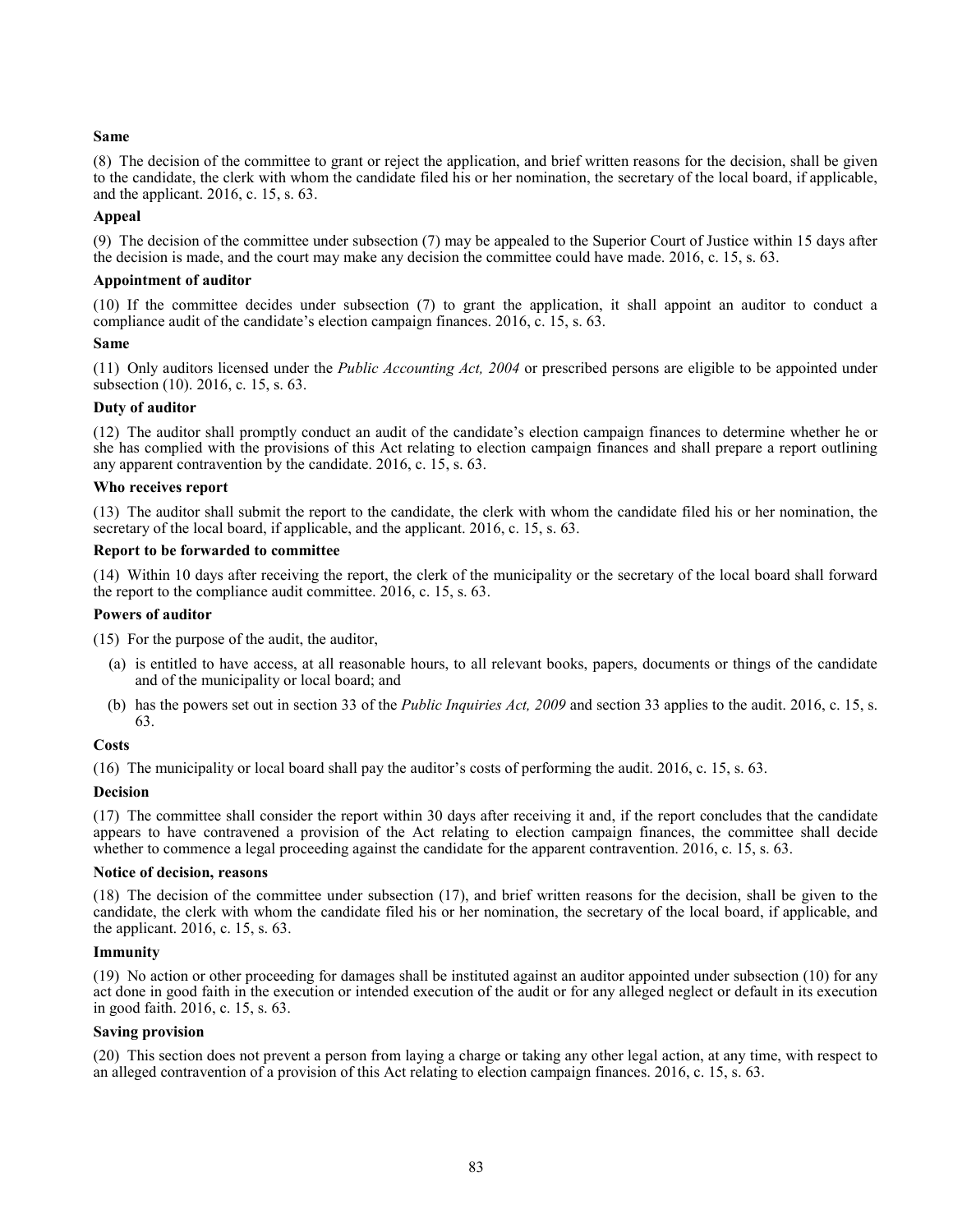### **Section Amendments with date in force (d/m/y)**

[2016, c. 15, s. 63](http://www.ontario.ca/laws/statute/S16015#s63) - 09/06/2016

[2017, c. 20, Sched. 10, s. 1](http://www.ontario.ca/laws/statute/S17020#sched10s1) - 14/11/2017

### **Review of contributions to candidates**

**88.34** (1) The clerk shall review the contributions reported on the financial statements submitted by a candidate under section 88.25 to determine whether any contributor appears to have exceeded any of the contribution limits under section 88.9. 2016, c. 15, s. 64.

### **Report, contributions to candidates for council**

(2) As soon as possible following the day that is 30 days after the filing date or supplementary filing date, as the case may be, under section 88.30, the clerk shall prepare a report identifying each contributor to a candidate for office on a council who appears to have contravened any of the contribution limits under section 88.9 and,

- (a) if the contributor's total contributions to a candidate for office on a council appear to exceed the limit under section 88.9, the report shall set out the contributions made by that contributor to the candidate; and
- (b) if the contributor's total contributions to two or more candidates for office on the same council appear to exceed the limit under section 88.9, the report shall set out the contributions made by that contributor to all candidates for office on the same council. 2016, c. 15, s. 64.

### **Same**

(3) The clerk shall prepare a separate report under subsection (2) in respect of each contributor who appears to have contravened any of the contribution limits under section 88.9. 2016, c. 15, s. 64.

### **Same**

(4) The clerk shall forward each report prepared under subsection (2) to the compliance audit committee. 2016, c. 15, s. 64.

### **Report, contributions to candidates for a local board**

(5) As soon as possible following the day that is 30 days after the filing date or supplementary filing date, as the case may be, under section 88.30, the clerk shall prepare a report identifying each contributor to a candidate for office on a local board who appears to have contravened any of the contribution limits under section 88.9 and,

- (a) if the contributor's total contributions to a candidate for office on a local board appear to exceed the limit under section 88.9, the report shall set out the contributions made by that contributor to the candidate; and
- (b) if the contributor's total contributions to two or more candidates for office on the same local board appear to exceed the limit under section 88.9, the report shall set out the contributions made by that contributor to all candidates for office on the same local board.  $2016$ , c. 15, s. 64.

### **Same**

(6) The clerk shall prepare a separate report under subsection (5) in respect of each contributor who appears to have contravened any of the contribution limits under section 88.9. 2016, c. 15, s. 64.

#### **Same**

(7) The clerk shall forward each report prepared under subsection (5) to the secretary of the local board for which the candidate was nominated for office and, within 10 days after receiving the report, the secretary of the local board shall forward it to the compliance audit committee. 2016, c. 15, s. 64.

### **Decision of compliance audit committee**

(8) Within 30 days after receiving a report under subsection (4) or (7), the compliance audit committee shall consider it and decide whether to commence a legal proceeding against a contributor for an apparent contravention. 2016, c. 15, s. 64.

#### **Notice of meetings**

(9) Reasonable notice of the meetings of the committee under subsection (8) shall be given to the contributor, the applicable candidate and the public. 2017, c. 20, Sched. 10, s. 2.

# **Open meetings**

(9.1) The meetings of the committee under subsection (8) shall be open to the public, but the committee may deliberate in private. 2017, c. 20, Sched. 10, s. 2.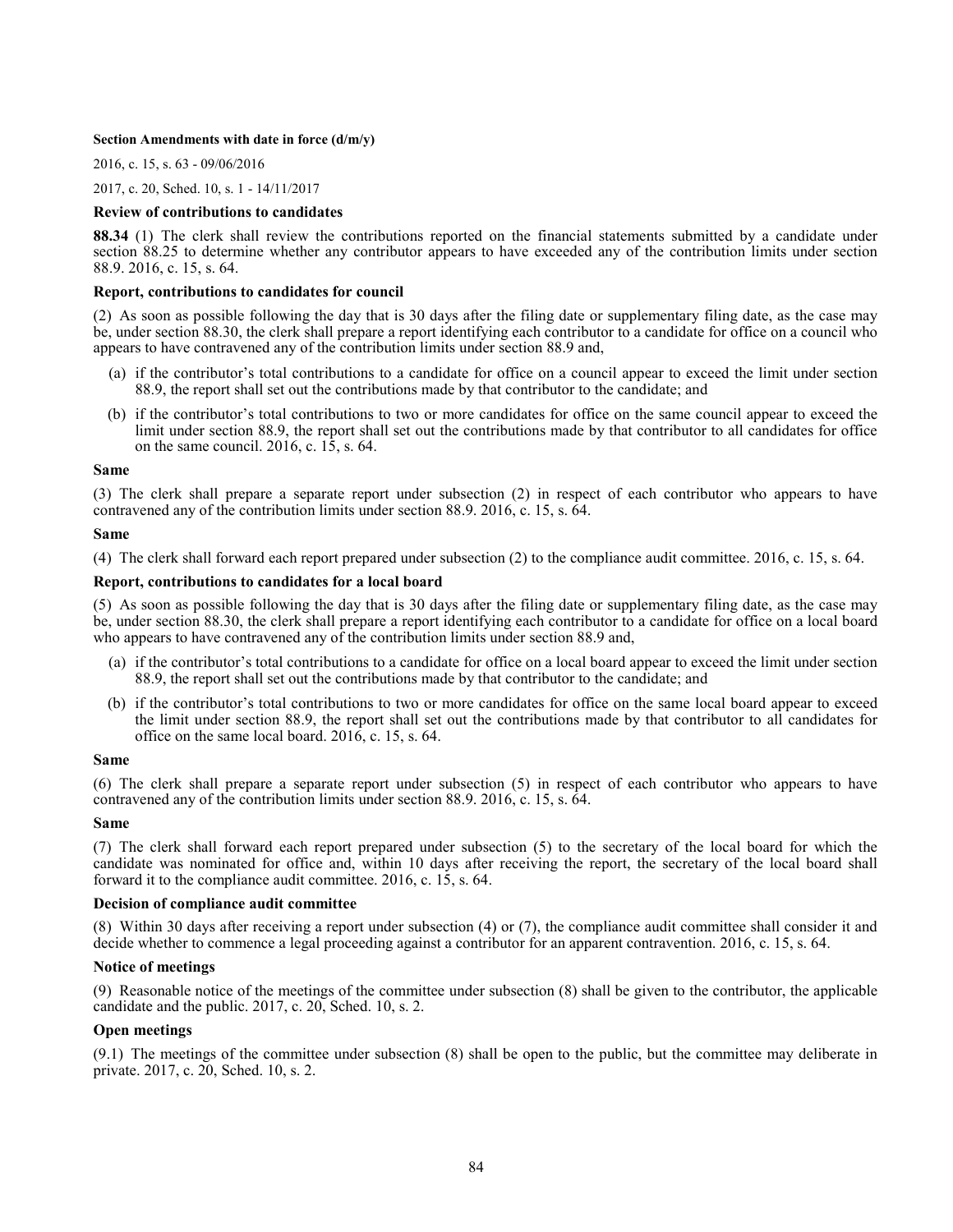(10) Subsection (9.1) applies despite sections 207 and 208.1 of the *Education Act*. 2017, c. 20, Sched. 10, s. 2.

# **Notice of decision, reasons**

(11) The decision of the committee under subsection (8), and brief written reasons for the decision, shall be given to the contributor and to the clerk of the municipality or the secretary of the local board, as the case may be. 2016, c. 15, s. 64.

# **Saving provision**

(12) This section does not prevent a person from laying a charge or taking any other legal action, at any time, with respect to an alleged contravention of a provision of this Act relating to contribution limits. 2016, c. 15, s. 64.

# **Section Amendments with date in force (d/m/y)**

[2016, c. 15, s. 64](http://www.ontario.ca/laws/statute/S16015#s64) - 01/04/2018

[2017, c. 20, Sched. 10, s. 2](http://www.ontario.ca/laws/statute/S17020#sched10s2) - 01/04/2018

# **Compliance audit of registered third parties**

# **Application by elector**

**88.35** (1) An elector who is entitled to vote in an election in a municipality and believes on reasonable grounds that a registered third party who is registered in relation to the election in the municipality has contravened a provision of this Act relating to campaign finances may apply for a compliance audit of the campaign finances of the registered third party in relation to third party advertisements, even if the registered third party has not filed a financial statement under section 88.29. 2016, c. 15, s.  $6\overline{5}$ .

# **Requirements**

(2) An application for a compliance audit shall be made to the clerk of the municipality in which the registered third party was registered, and it shall be made in writing and shall set out the reasons for the elector's belief. 2016, c. 15, s. 65.

# **Deadline**

(3) The application must be made within 90 days after the latest of the following dates:

- 1. The filing date under section 88.30.
- 2. The date the registered third party filed a financial statement, if the statement was filed within 30 days after the applicable filing date under section 88.30.
- 3. The supplementary filing date, if any, for the registered third party under section 88.30.
- 4. The date on which the registered third party's extension, if any, under subsection 88.27 (3) expires. 2016, c. 15, s. 65.

# **Application of s. 88.33 (4) to (20)**

(4) Subsections 88.33 (4) to (20) apply to a compliance audit under this section, with the following modifications:

- 1. A reference to a candidate shall be read as a reference to the registered third party.
- 2. A reference to the clerk with whom the candidate filed his or her nomination shall be read as a reference to the clerk of the municipality in which the registered third party is registered.
- 3. A reference to election campaign finances shall be read as a reference to the campaign finances of the registered third party in relation to third party advertisements that appear during an election in the municipality. 2016, c. 15, s. 65.

# **Section Amendments with date in force (d/m/y)**

# [2016, c. 15, s. 65](http://www.ontario.ca/laws/statute/S16015#s65) - 01/04/2018

# **Review of contributions to registered third parties**

**88.36** (1) The clerk shall review the contributions reported on the financial statements submitted by a registered third party under section 88.29 to determine whether any contributor appears to have exceeded any of the contribution limits under section 88.13. 2016, c. 15, s. 65.

# **Report by the clerk**

(2) As soon as possible following the day that is 30 days after the filing date or supplementary filing date, as the case may be, under section 88.30 for a registered third party, the clerk shall prepare a report identifying each contributor to the registered third party who appears to have contravened any of the contribution limits under section 88.13 and,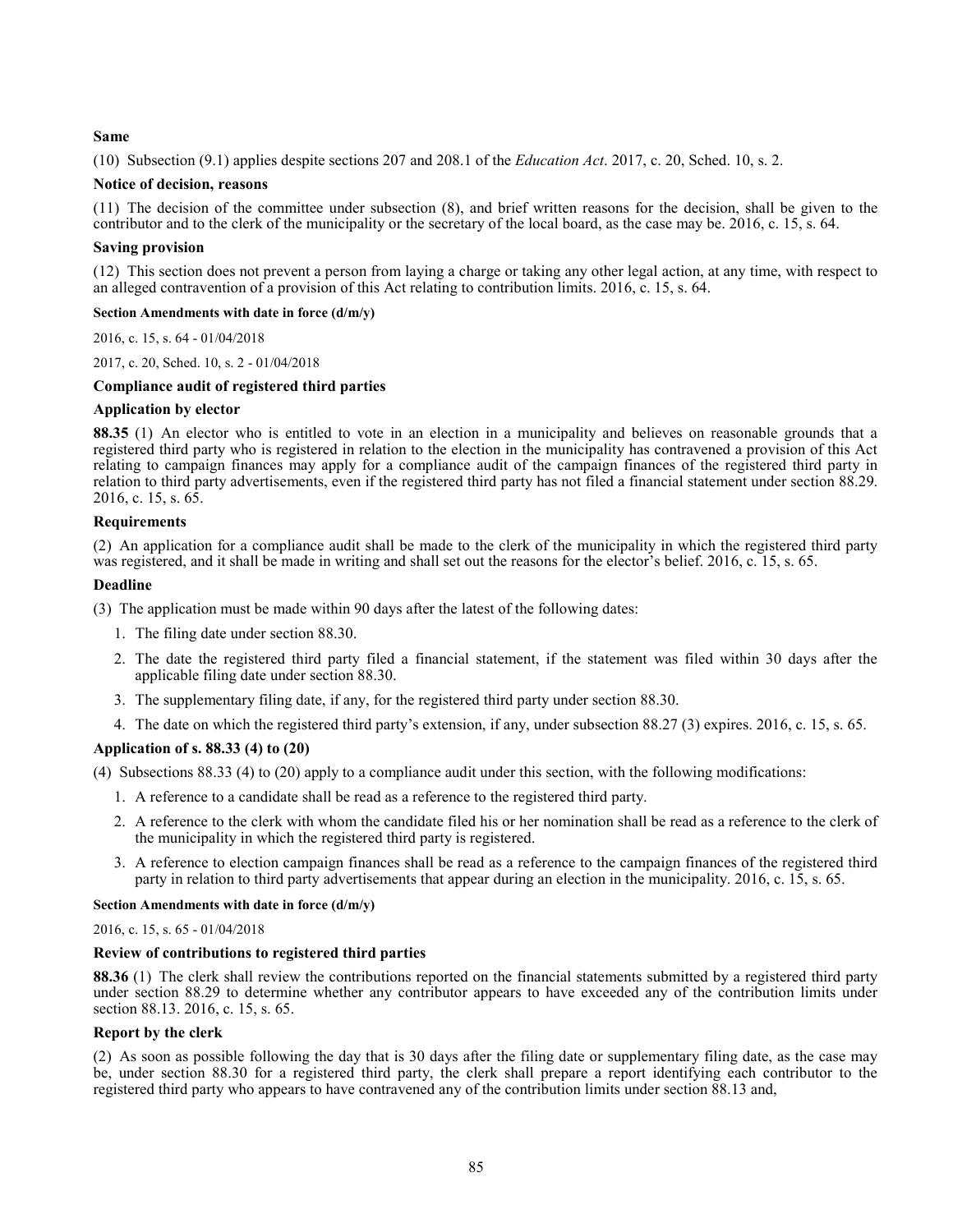- (a) if the contributor's total contributions to a registered third party that is registered in the municipality appear to exceed the limit under section 88.13, the report shall set out the contributions made by that contributor to the registered third party in relation to third party advertisements; and
- (b) if the contributor's total contributions to two or more registered third parties that are registered in the municipality appear to exceed the limit under section 88.13, the report shall set out the contributions made by that contributor to all registered third parties in the municipality in relation to third party advertisements. 2016, c. 15, s. 65.

(3) The clerk shall prepare a separate report under subsection (2) in respect of each contributor who appears to have contravened any of the contribution limits under section 88.13. 2016, c. 15, s. 65.

### **Same**

(4) The clerk shall forward each report prepared under subsection (2) to the compliance audit committee. 2016, c. 15, s. 65.

### **Decision of compliance audit committee**

(5) Within 30 days after receiving a report under subsection (4), the compliance audit committee shall consider it and decide whether to commence a legal proceeding against a contributor for an apparent contravention. 2016, c. 15, s. 65.

### **Notice of meetings**

(6) Reasonable notice of the meetings of the committee under subsection (5) shall be given to the contributor, the registered third party and the public.  $2017$ , c.  $20$ , Sched. 10, s. 3.

### **Open meetings**

(6.1) The meetings of the committee under subsection (5) shall be open to the public, but the committee may deliberate in private. 2017, c. 20, Sched. 10, s. 3.

### **Notice of decision, reasons**

(7) The decision of the committee under subsection (5), and brief written reasons for the decision, shall be given to the contributor and to the clerk of the municipality. 2016, c. 15, s. 65.

### **Saving provision**

(8) This section does not prevent a person from laying a charge or taking any other legal action, at any time, with respect to an alleged contravention of a provision of this Act relating to contribution limits. 2016, c. 15, s. 65.

# **Section Amendments with date in force (d/m/y)**

[2016, c. 15, s. 65](http://www.ontario.ca/laws/statute/S16015#s65) - 01/04/2018

[2017, c. 20, Sched. 10, s. 3](http://www.ontario.ca/laws/statute/S17020#sched10s3) - 01/04/2018

### **Compliance audit committee**

**88.37** (1) A council or local board shall establish a compliance audit committee before October 1 of an election year for the purposes of this Act. 2016, c. 15, s. 66.

# **Composition**

(2) The committee shall be composed of not fewer than three and not more than seven members and shall not include,

- (a) employees or officers of the municipality or local board;
- (b) members of the council or local board;
- (c) any persons who are candidates in the election for which the committee is established; or
- (d) any persons who are registered third parties in the municipality in the election for which the committee is established.  $2016$ , c. 15, s. 66.

### **Eligibility for appointment**

(3) A person who has such qualifications and satisfies such eligibility requirements as may be prescribed is eligible for appointment to the committee. 2016, c. 15, s. 66.

#### **Same**

(4) In appointing persons to the committee, the council or local board shall have regard to the prescribed eligibility criteria.  $2016$ , c. 15, s. 66.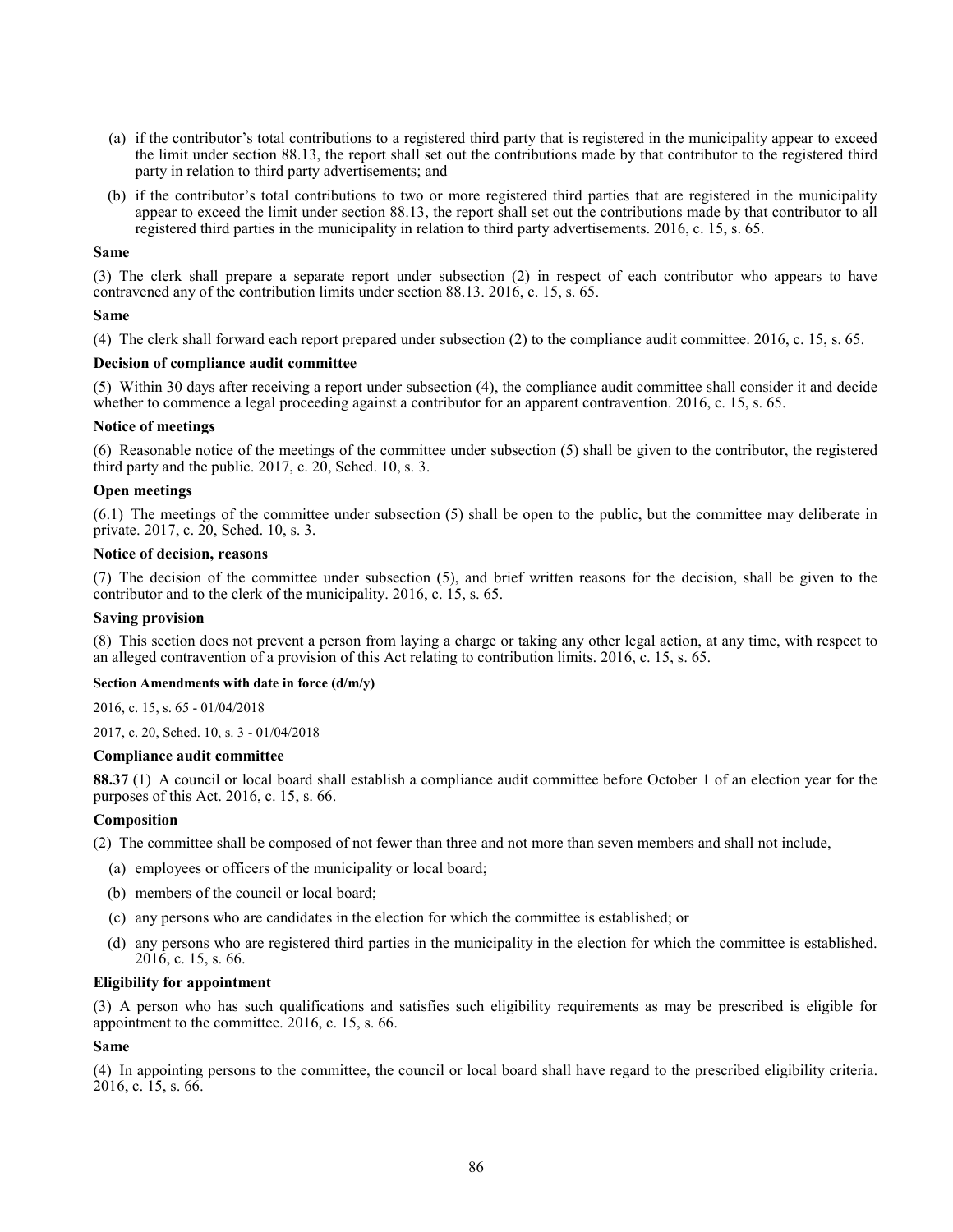# **Term of office**

(5) The term of office of the committee is the same as the term of office of the council or local board that takes office following the next regular election, and the term of office of the members of the committee is the same as the term of the committee to which they have been appointed. 2016, c. 15, s. 66.

### **Role of clerk or secretary**

(6) The clerk of the municipality or the secretary of the local board, as the case may be, shall establish administrative practices and procedures for the committee and shall carry out any other duties required under this Act to implement the committee's decisions. 2016, c. 15, s. 66.

### **Costs**

(7) The council or local board, as the case may be, shall pay all costs in relation to the committee's operation and activities. 2016, c. 15, s. 66.

#### **Section Amendments with date in force (d/m/y)**

[2016, c. 15, s. 66](http://www.ontario.ca/laws/statute/S16015#s66) - 09/06/2016

### OFFENCES, PENALTIES AND ENFORCEMENT

# **Offences**

**89** A person is guilty of an offence if he or she,

- (a) votes without being entitled to do so;
- (b) votes more times than this Act allows;
- (c) votes in a voting place in which he or she is not entitled to vote;
- (d) induces or procures a person to vote when that person is not entitled to do so;
- (e) having appointed a voting proxy that remains in force, votes otherwise than by the proxy;
- (f) having been appointed a voting proxy, votes under the authority of the proxy when the elector has cancelled the proxy, is no longer entitled to vote or has died;
- (g) before or during an election, publishes a false statement of a candidate's withdrawal;
- (h) furnishes false or misleading information to a person whom this Act authorizes to obtain information;
- (i) without authority, supplies a ballot to anyone;
- (j) delivers to the deputy returning officer to be placed in a ballot box a paper other than the ballot the deputy returning officer gave him or her;
- (k) takes a ballot away from the voting place;
- (l) at an election, takes, opens or otherwise deals with a ballot, a ballot box, or a book or package of ballots without having authority to do so;
- (m) attempts to do something described in clauses (a) to (l). 1996, c. 32, Sched., s. 89; 2009, c. 33, Sched. 21, s. 8 (55).

#### **Section Amendments with date in force (d/m/y)**

[2009, c. 33, Sched. 21, s. 8 \(55\)](http://www.ontario.ca/laws/statute/S09033#sched21s8s55) - 01/01/2010

### **Corrupt practices: certain offences committed knowingly**

**90** (1) If, when a person is convicted of an offence under section 89, the presiding judge finds that the offence was committed knowingly, the offence also constitutes a corrupt practice. 1996, c. 32, Sched., s. 90 (1); 2009, c. 33, Sched. 21, s. 8 (56).

#### **Corrupt practices: bribery**

(2) An offence described in subsection (3) constitutes a corrupt practice and a person who commits it is, on conviction, disqualified from voting at an election until the next regular election has taken place after the election to which the offence relates, in addition to being liable to any other penalty provided for in this Act. 2009, c. 33, Sched. 21, s. 8 (57).

#### **Same**

(3) No person shall, directly or indirectly,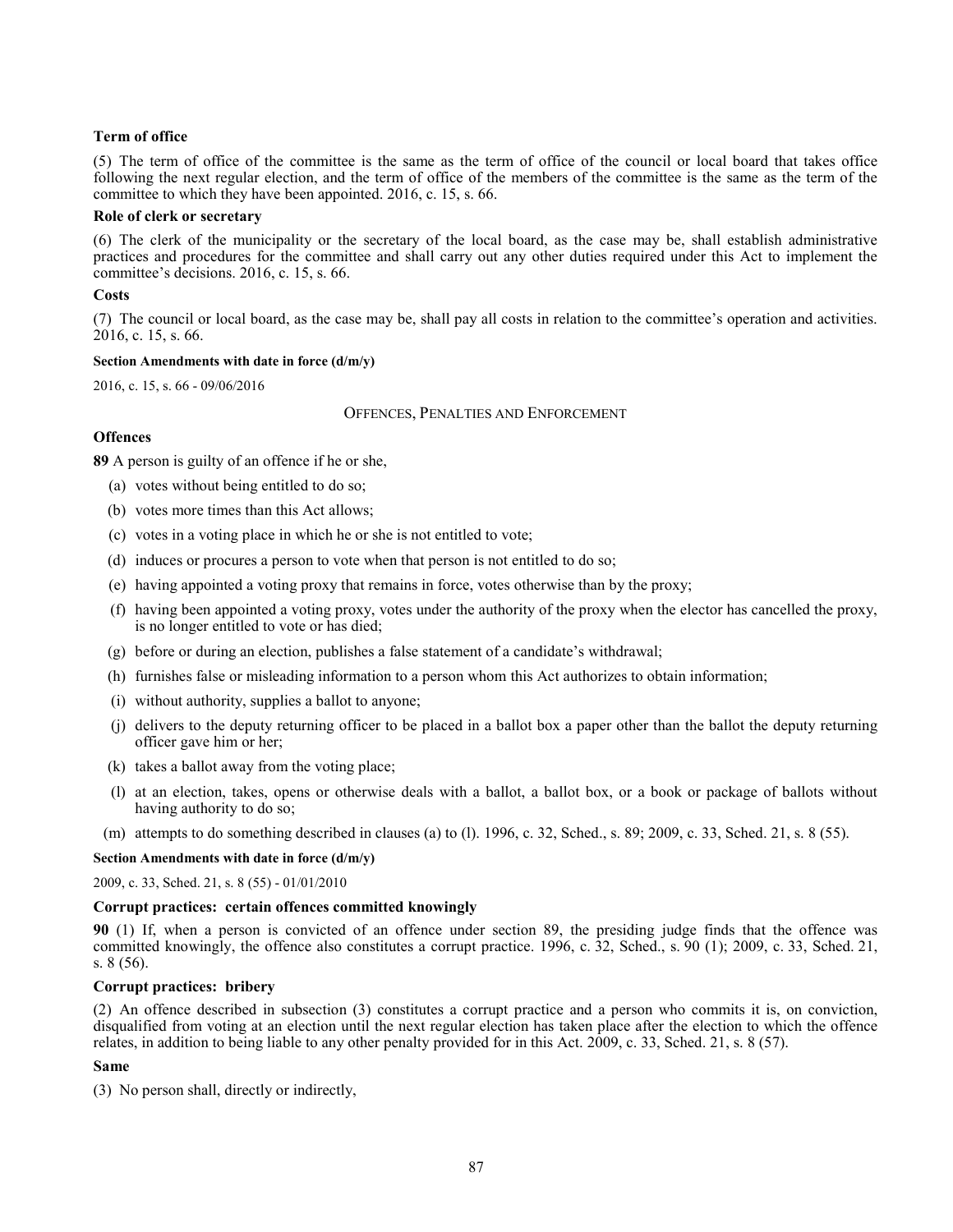- (a) offer, give, lend, or promise or agree to give or lend any valuable consideration, in connection with the exercise or non-exercise of an elector's vote;
- (b) advance, pay or cause to be paid money intending that it be used to commit an offence referred to in clause (a), or knowing that it will be used to repay money used in that way;
- (c) give, procure or promise or agree to procure an office or employment in connection with the exercise or non-exercise of an elector's vote;
- (d) apply for, accept or agree to accept any valuable consideration or office or employment in connection with the exercise or non-exercise of an elector's vote;
- (e) give, procure or promise or agree to procure an office or employment to induce a person to become a candidate, refrain from becoming a candidate or withdraw his or her candidacy;
- (f) offer, give, lend, or promise or agree to give or lend any valuable consideration in order to induce a person to become a candidate, refrain from becoming a candidate or withdraw his or her candidacy. 1996, c. 32, Sched., s. 90 (3); 2016, c. 15, s. 67.

#### **Corrupt practices by election officials: miscounting votes**

(4) A deputy returning officer or other election official who knowingly miscounts the votes or knowingly prepares a false statement of the votes is guilty of an offence that constitutes a corrupt practice. 1996, c. 32, Sched., s. 90 (4); 2009, c. 33, Sched. 21, s. 8 (58).

### **Same: false ballot**

(5) A deputy returning officer who knowingly places in a ballot box a paper that purports to be, but is not, a ballot capable of being used as such at an election, is guilty of an offence that constitutes a corrupt practice. 1996, c. 32, Sched., s. 90 (5); 2009, c. 33, Sched. 21, s. 8 (59).

# **Neglect of duty**

(6) A clerk or other election official who wilfully fails to perform a duty imposed by this Act is guilty of an offence that constitutes a corrupt practice. 1996, c. 32, Sched., s. 90 (6); 2009, c. 33, Sched. 21, s. 8 (60).

### **Section Amendments with date in force (d/m/y)**

[2009, c. 33, Sched. 21, s. 8 \(56-60\)](http://www.ontario.ca/laws/statute/S09033#sched21s8s56) - 01/01/2010

[2016, c. 15, s. 67](http://www.ontario.ca/laws/statute/S16015#s67) - 09/06/2016

### **Corrupt practice and ineligibility for office**

**91** (1) If a person is convicted of a corrupt practice under this Act, or of an offence under the *Criminal Code* (Canada) in connection with an act or omission that relates to an election to which this Act applies, then, in addition to any other penalty provided for in this Act,

- (a) any office to which the person was elected is forfeited and becomes vacant; and
- (b) the person is ineligible to be nominated for, or elected or appointed to, any office until the next two regular elections have taken place after the election to which the offence relates. 2009, c. 33, Sched. 21, s. 8 (61).

### **Exception**

(2) However, if the presiding judge finds that the person committed the corrupt practice or offence under the *Criminal Code* (Canada) without any intent of causing or contributing to a false outcome of the election, clause (1) (b) does not apply. 2009, c. 33, Sched. 21, s. 8 (61).

### **Section Amendments with date in force (d/m/y)**

[2009, c. 33, Sched. 21, s. 8 \(61\)](http://www.ontario.ca/laws/statute/S09033#sched21s8s61) - 01/01/2010

### **Offences re campaign finances**

#### **Offences by candidate**

**92** (1) A candidate is guilty of an offence and, on conviction, in addition to any other penalty that may be imposed under this Act, is subject to the penalties described in subsection 88.23 (2),

(a) if the candidate incurs expenses that exceed the amount determined for the office under section 88.20; or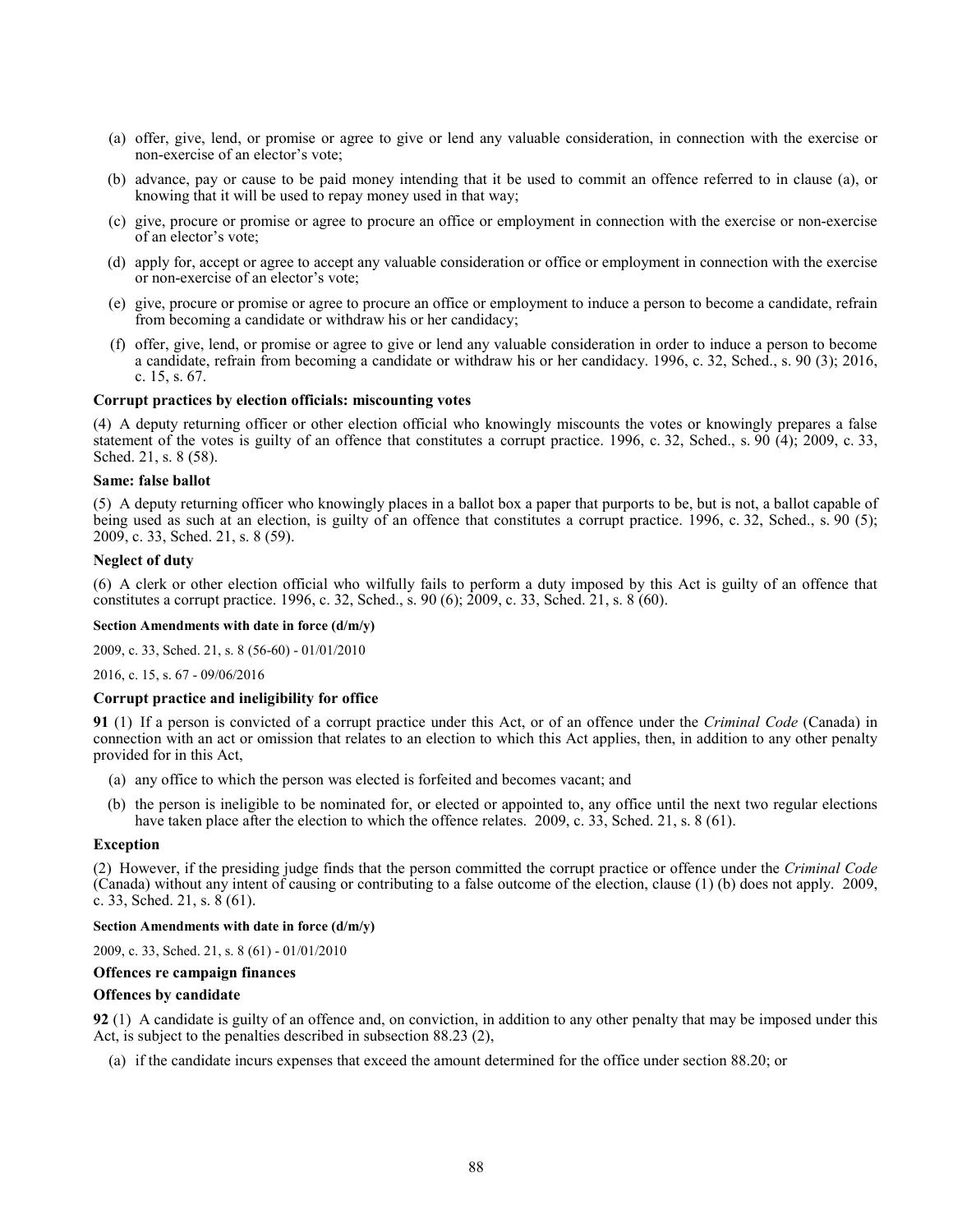(b) if the candidate files a document under section 88.25 or 88.32 that is incorrect or otherwise does not comply with that section. 2016, c. 15, s. 68 (1).

### **Exception, action in good faith**

(2) However, if the presiding judge finds that the candidate, acting in good faith, committed the offence inadvertently or because of an error in judgment, the penalties described in subsection 88.23 (2) do not apply. 2016, c. 15, s. 68 (1).

### **Additional penalty, candidates**

(3) If the expenses incurred by or under the direction of a candidate exceed the amount determined for the office under section 88.20, the candidate is liable to a fine equal to the excess, in addition to any other penalty provided for in the Act. 2016, c. 15, s. 68 (1).

# **Offences by registered third party**

(4) A registered third party is guilty of an offence and, on conviction, in addition to any other penalty that may be imposed under this Act, is subject to the penalty described in subsection 88.27 (1),

- (a) if the registered third party incurs expenses that exceed the amount determined under section 88.21; or
- (b) if the registered third party files a document under section 88.29 or 88.32 that is incorrect or otherwise does not comply with that section. 2016, c. 15, s. 68 (2).

### **Exception, action in good faith**

(5) However, if the presiding judge finds that the registered third party, acting in good faith, committed the offence inadvertently or because of an error in judgment, the penalty described in subsection 88.27 (1) does not apply. 2016, c. 15, s. 68 (2).

# **Additional penalty, registered third parties**

(6) If the expenses incurred by or under the direction of a registered third party exceed the amount determined under section 88.21, the registered third party is liable to a fine equal to the excess, in addition to any other penalty provided for in the Act. 2016, c. 15, s. 68 (2).

### **Section Amendments with date in force (d/m/y)**

[2002, c. 17, Sched. D, s. 35 \(1, 2\)](http://www.ontario.ca/laws/statute/S02017#schedds35s1) - 01/01/2003

[2009, c. 33, Sched. 21, s. 8 \(62-67\)](http://www.ontario.ca/laws/statute/S09033#sched21s8s62) - 01/01/2010

[2016, c. 15, s. 68 \(1\)](http://www.ontario.ca/laws/statute/S16015#s68s1) - 09/06/2016[; 2016, c. 15, s. 68 \(2\)](http://www.ontario.ca/laws/statute/S16015#s68s2) - 01/04/2018

### **Obstruction, etc.**

**93** No person shall obstruct a person making an investigation or examination under this Act or withhold, conceal or destroy anything relevant to the investigation or examination. 1996, c. 32, Sched., s. 93.

#### **General offence**

**94** A person who contravenes any provision of this Act or a regulation under this Act or a by-law passed by a municipality under this Act is guilty of an offence. 2016, c. 15, s. 69.

### **Section Amendments with date in force (d/m/y)**

[2009, c. 33, Sched. 21, s. 8 \(68\)](http://www.ontario.ca/laws/statute/S09033#sched21s8s68) - 01/01/2010

[2016, c. 15, s. 69](http://www.ontario.ca/laws/statute/S16015#s69) - 09/06/2016

#### **General penalty, individual**

**94.1** (1) An individual who is convicted of an offence under this Act is liable to the following penalties in addition to any other penalty provided for in this Act:

- 1. For any offence, a fine of not more than \$25,000.
- 2. For any offence other than a corrupt practice, the penalties described in subsection 88.23 (2) and 88.27 (1).
- 3. For an offence under section 90, imprisonment for a term of not more than six months.
- 4. For any offence that the presiding judge finds that the individual committed knowingly, imprisonment for a term of not more than six months. 2009, c. 33, Sched. 21, s. 8 (68); 2016, c. 15, s. 70.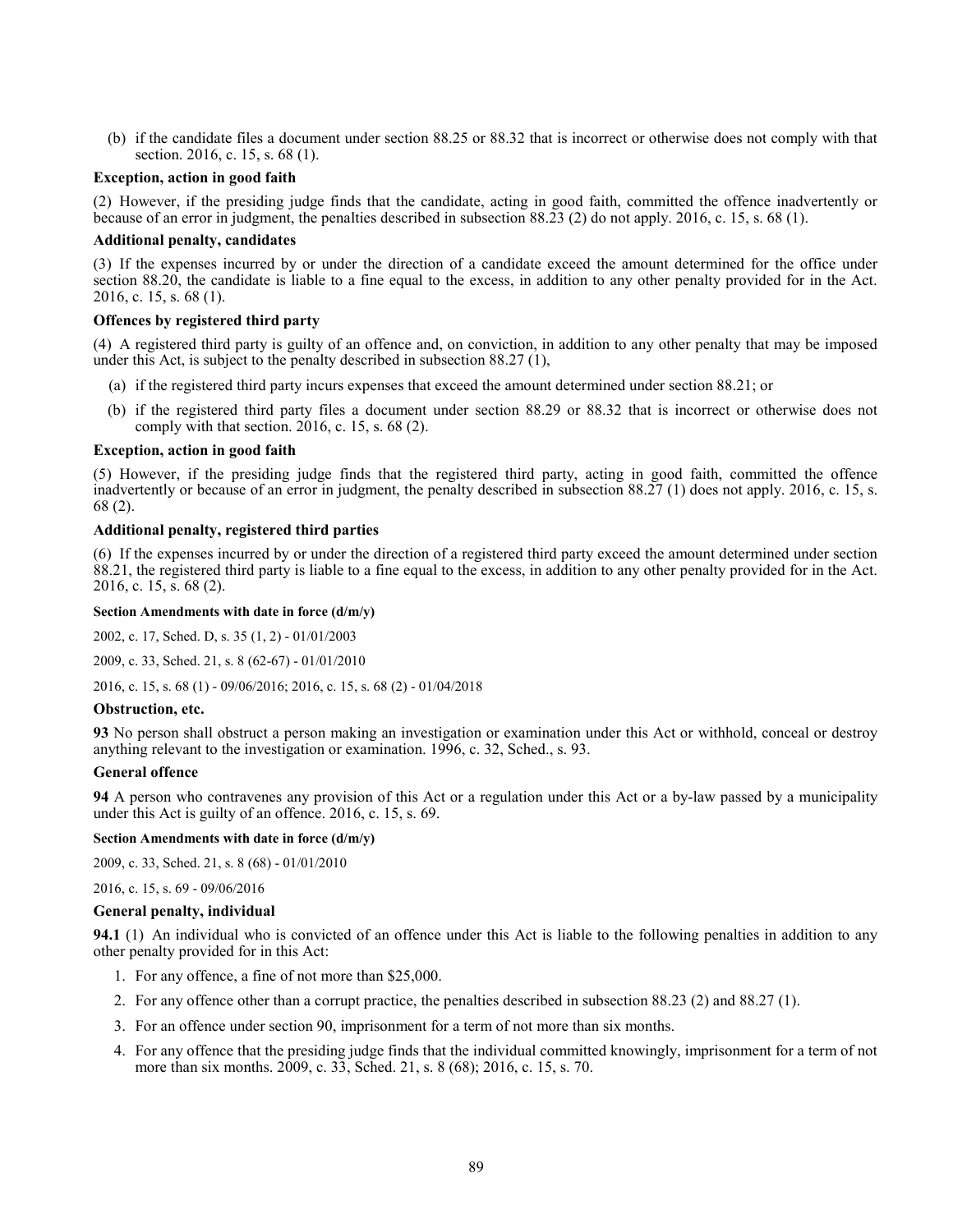### **Same, corporation or trade union**

(2) A corporation or trade union that is convicted of an offence under this Act is liable to a fine of not more than \$50,000 in addition to any other penalty provided for in this Act. 2009, c. 33, Sched. 21, s. 8 (68).

#### **Section Amendments with date in force (d/m/y)**

[2009, c. 33, Sched. 21, s. 8 \(68\)](http://www.ontario.ca/laws/statute/S09033#sched21s8s68) - 01/01/2010

[2016, c. 15, s. 70](http://www.ontario.ca/laws/statute/S16015#s70) - 09/06/2016

### **Limitation period**

**94.2** (1) No prosecution for an offence under this Act in relation to a regular election shall be commenced after November 15 of the fourth year following the year in which the regular election was held. 2009, c. 33, Sched. 21, s. 8 (68); 2017, c. 10, Sched. 4, s. 8 (19).

### **Transition**

(1.1) Despite subsection (1), no prosecution for an offence under this Act in relation to the 2014 regular election shall be commenced after December 1, 2018. 2017, c. 10, Sched. 4, s. 8 (20).

#### **Same**

(2) No prosecution for an offence under this Act in relation to a by-election shall be commenced after November 15 of the year of the next regular election after the by-election. 2009, c. 33, Sched. 21, s. 8 (68); 2017, c. 10, Sched. 4, s. 8 (21).

#### **Transition**

(2.1) Despite subsection (2), no prosecution for an offence under this Act in relation to a by-election held after the 2014 regular election and before the 2018 regular election shall be commenced after December 1, 2018. 2017, c. 10, Sched. 4, s. 8 (22).

### **Section Amendments with date in force (d/m/y)**

[2009, c. 33, Sched. 21, s. 8 \(68\)](http://www.ontario.ca/laws/statute/S09033#sched21s8s68) - 01/01/2010

[2017, c. 10, Sched.](http://www.ontario.ca/laws/statute/S17010#sched4s8s19) 4, s. 8 (19-22) - 30/05/2017

# **REGULATIONS**

#### **Regulations**

**95** (1) The Minister may, by regulation,

- (a) prescribe anything that is permitted or required to be prescribed or that is permitted or required to be done in accordance with the regulations or as provided in the regulations;
- (a.1) prescribe forms;
	- (b) specify circumstances in which a person is, and is not, considered to be a tenant for the purpose of clause 17 (2) (a);
- (b.1) prescribe a date for the purpose of subsection 19 (1.1);
- (b.2) fix the amount of the nomination filing fee referred to in clause 33 (2) (c) and specify the manner in which it shall be paid;
	- (c) prescribe formulas for the purposes of subsections  $88.20(6)$  and  $(9)$  and  $88.21(6)$  and  $(9)$ ;
- (c.1) prescribe documents or classes of documents for the purpose of paragraph 1 of subsection 52 (1);
	- (d) prescribe rules for the purpose of section 54 (counting of votes);
	- (e) prescribe rules for the purpose of section 60 (manner of doing recounts);
	- (f) prescribe eligibility criteria for the purpose of subsection 88.37 (3) (compliance audit committee);
	- (g) REPEALED: 2016, c. 15, s. 71 (2).
	- (h) prescribe matters of provincial interest for the purpose of paragraph 2 of subsection 8.1 (2);
	- (i) REPEALED: 2016, c. 15, s. 71 (2).
	- (j) govern and clarify the application of the provisions of this Act related to questions under clauses  $8(1)$  (b) and (c);